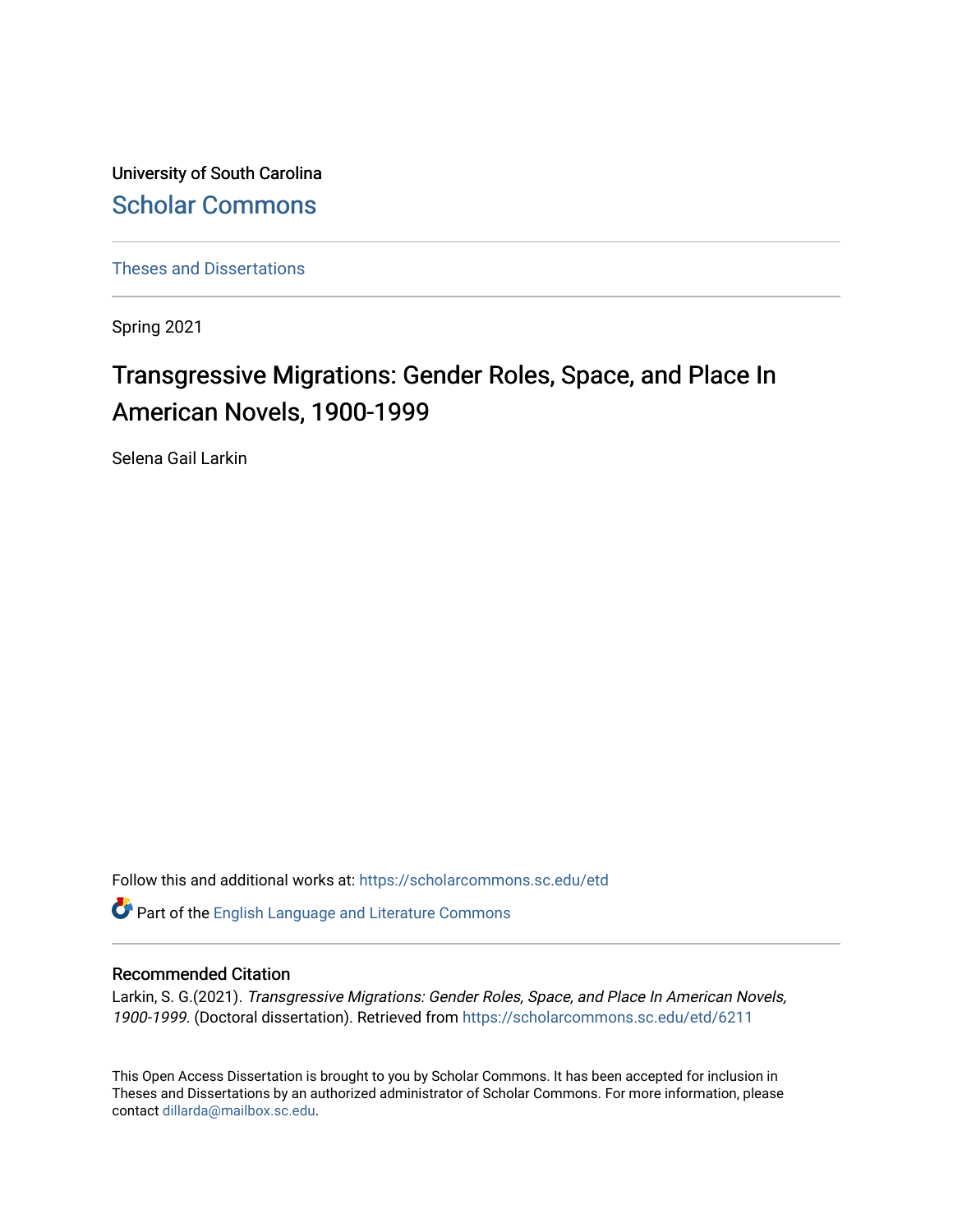# TRANSGRESSIVE MIGRATIONS: GENDER ROLES, SPACE, AND PLACE IN AMERICAN NOVELS, 1900-1999

by

Selena Gail Larkin

Bachelor of Science in Education University of Georgia, 1996

Bachelor of Arts University of Georgia, 1999

Submitted in Partial Fulfillment of the Requirements

For the Degree of Doctor of Philosophy in

English

College of Arts and Sciences

University of South Carolina

2021

Accepted by:

Catherine Keyser, Major Professor

David Cowart, Committee Member

David S. Shields, Committee Member

Yvonne Ivory, Committee Member

Tracey L. Weldon, Interim Vice Provost and Dean of the Graduate School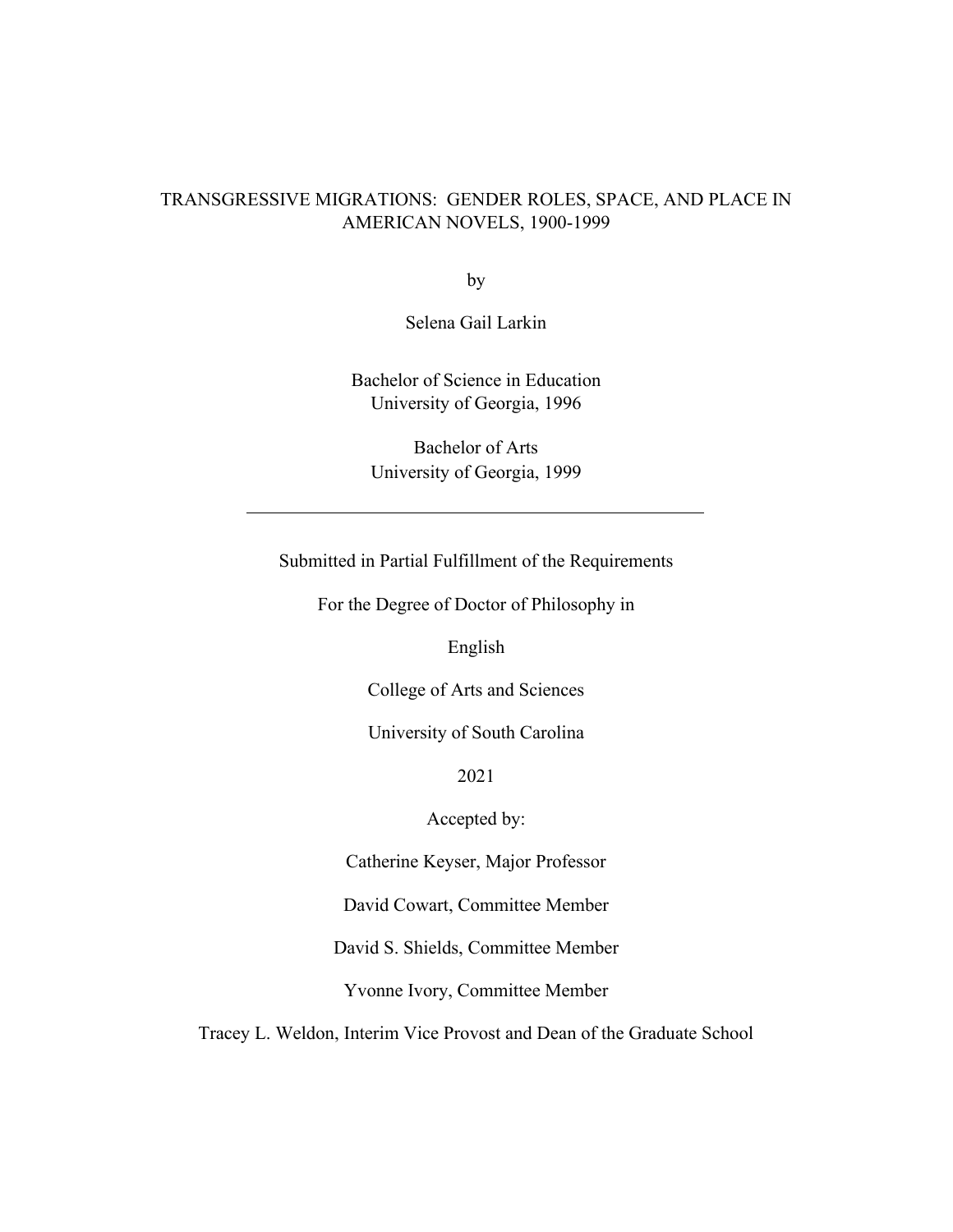© Copyright by Selena Gail Larkin, 2021 All Rights Reserved.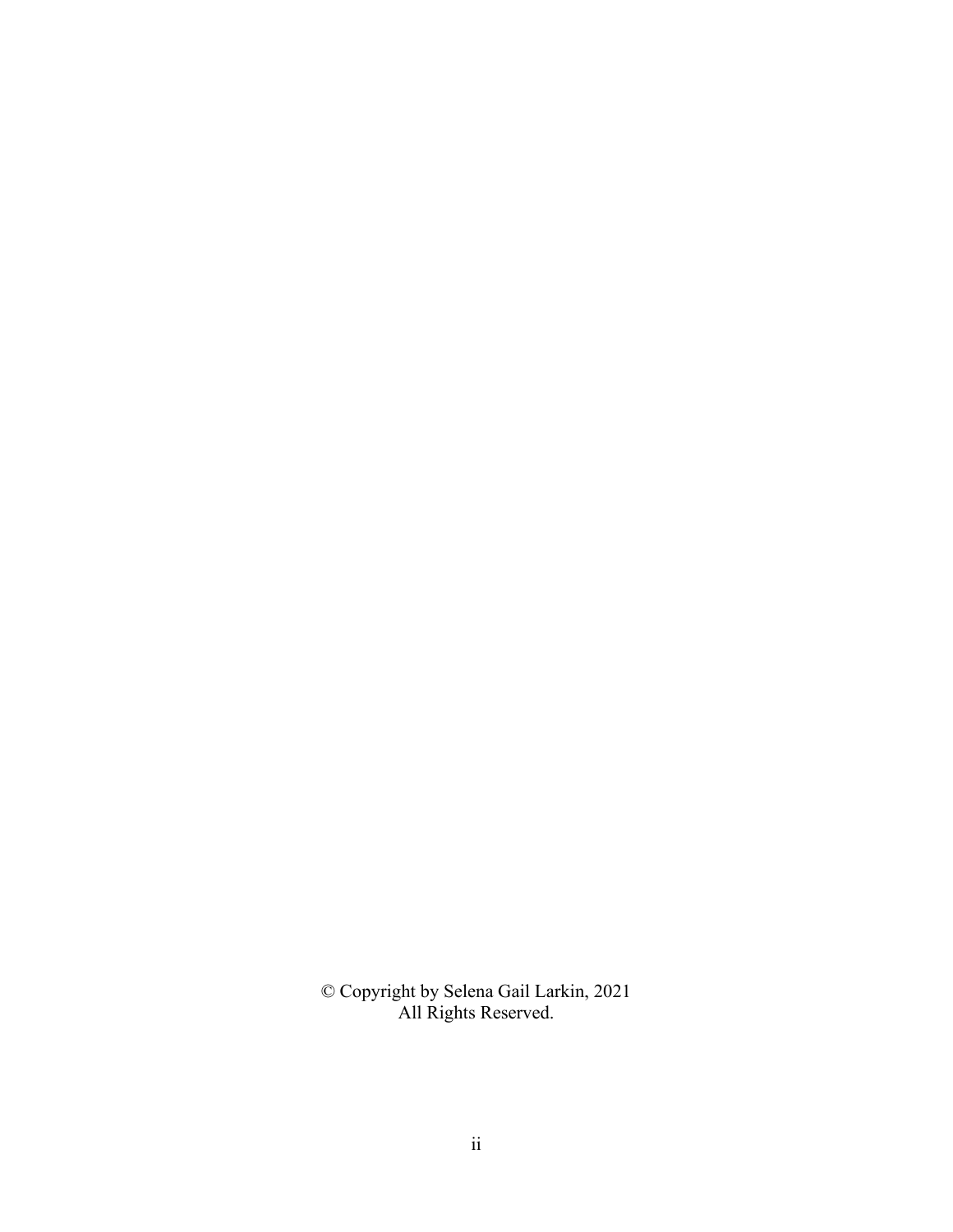# DEDICATION

I dedicate this work to the memory of my parents, who always encouraged my curiosity and determination. Thank you, Mama and Dad. I love you.

I also dedicate this to my husband. During the dissertation process, I found strength in his compassion, wisdom, and humor. How wonderful it is to know that using these qualities, we will continue to support one another—and help those in need—for many years to come. Thank you, Steve. I love you.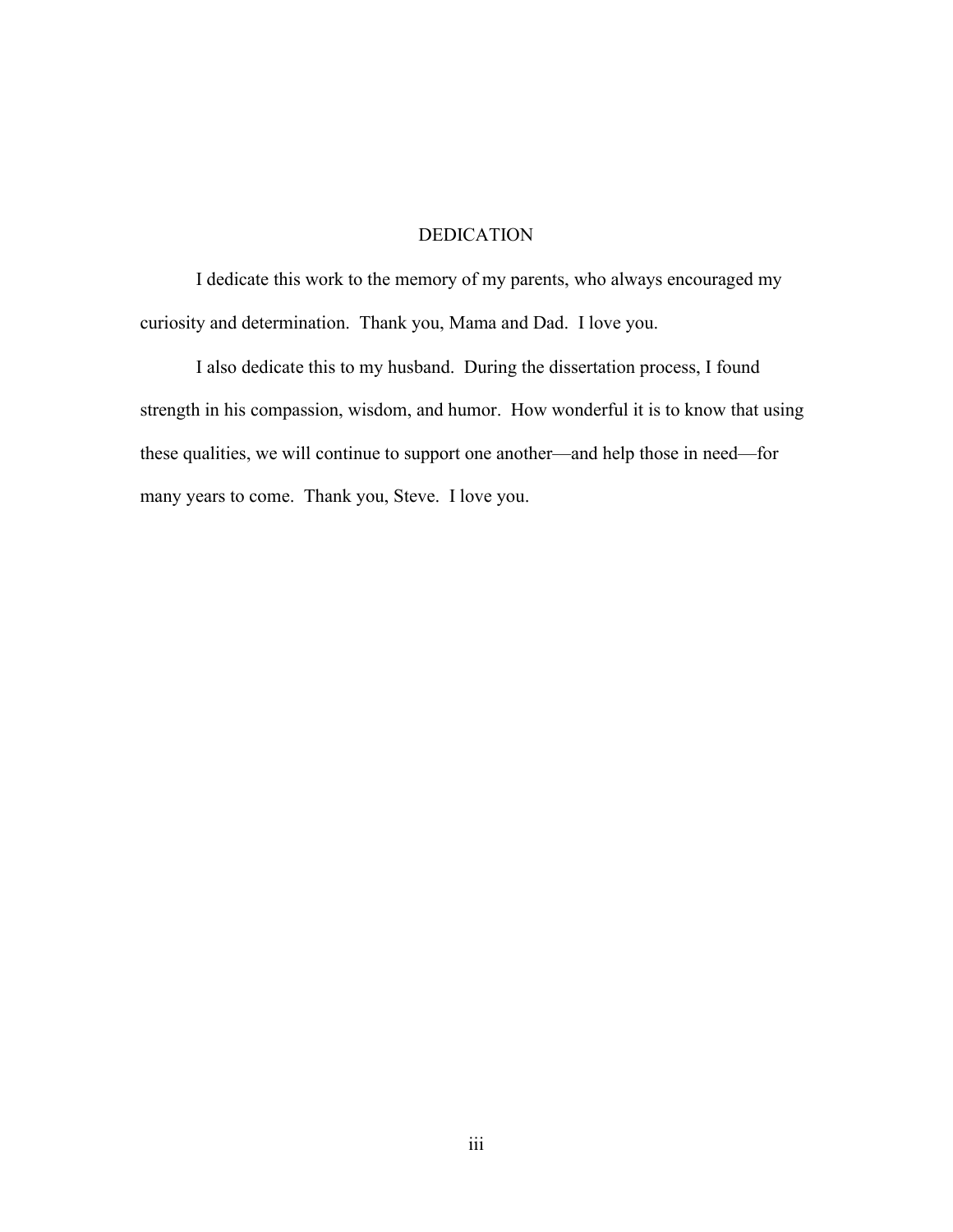#### ACKNOWLEDGEMENTS

I would like to thank my major professor, Dr. Catherine Keyser. Our conversations have stretched my thinking, and your editorial advice has pushed me to become a more exacting writer.

In addition, I would like to acknowledge the other members of my committee for their patience and support: Dr. David Cowart, Dr. David Shields, and Dr. Yvonne Ivory.

As Graduate Director of the English department during this dissertation process, Dr. Brian Glavey has been a source of sound advice and steady backing—I am very grateful for this.

My chapter on *Their Eyes Were Watching God* grew out of a paper in Dr. Seulghee Lee's affect theory class. I am thankful for his open-mindedness and intellectual curiosity.

For years, my work colleagues in Undergraduate Admissions have supported my academic quest, and I appreciate their encouragement. Also, during this time, I had the privilege of working with several undergraduate students: William, Miranda, Sara, Kat, Abby, Andy, Sydney, and Parker. Their kindness, intellect, work ethic, and sense of fun was inspiring—and I will always be grateful to have learned from them.

Finally, I would like to thank my family and friends. They have been sounding boards during my brainstorming as well as companions during many joyous moments. Most importantly, they instinctively knew when to provide an ear and when to give a smile. I am so fortunate to have these people in my life.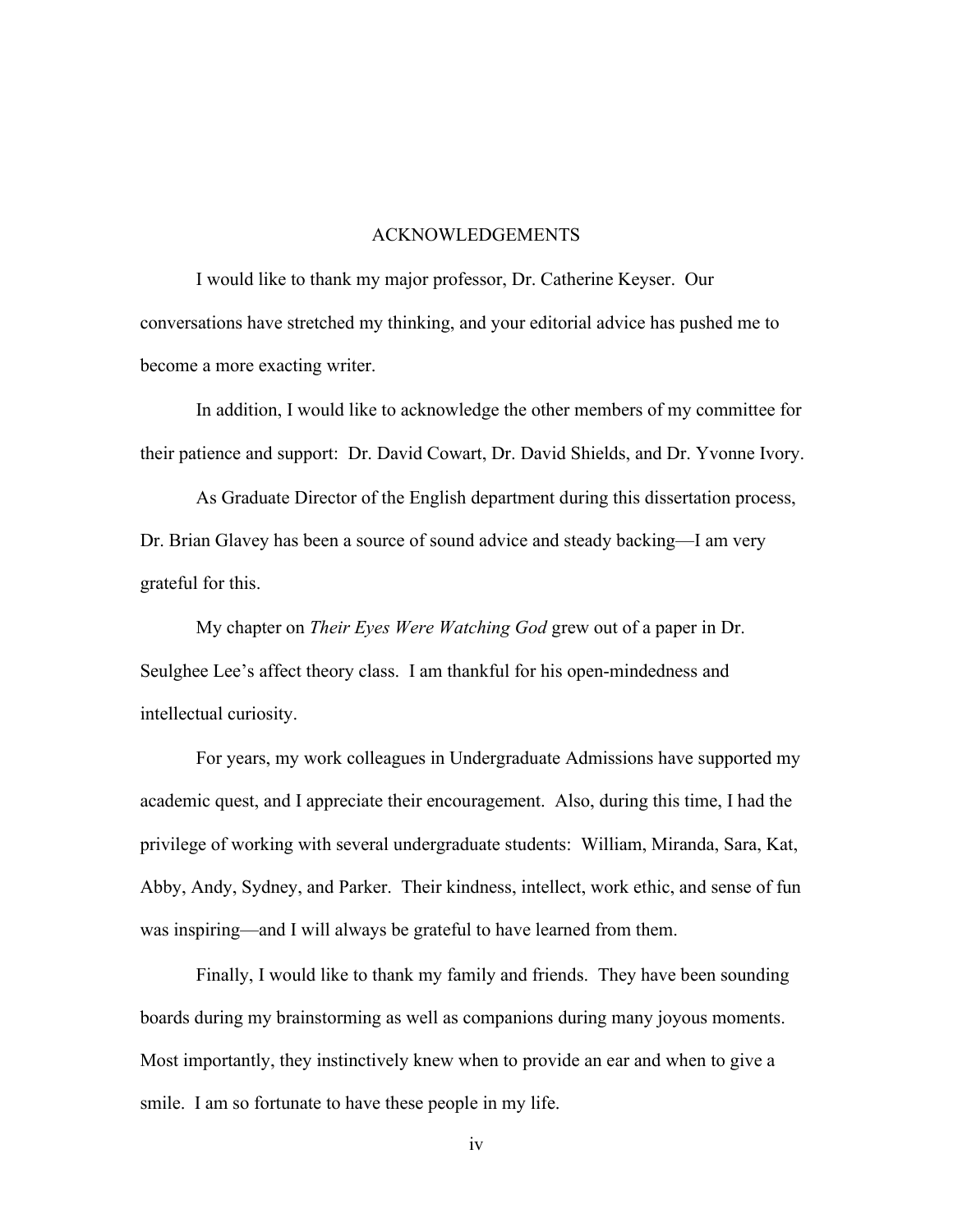#### ABSTRACT

In this dissertation, I examine how gender roles combine with changes in space and place to affect women protagonists in twentieth-century American literature. I argue that as these characters migrate, the (self-)perception of their identities shift. Particularly, their outward performances as well as their internal awareness change. My analysis concentrates on the novel genre because of specific characteristics—plot, characterization, and narration. The chosen literary works on which I focus are *The Grapes of Wrath* (1939), *Quicksand* (1928), *Their Eyes Were Watching God* (1937), *The Dollmaker* (1954), and *Under the Feet of Jesus* (1996).

Concepts that I draw upon in this dissertation include transgression and paradoxical space. Female characters exhibit transgressive behavior as they migrate; their stress levels increase as they are around different people (who sometimes also judge them) as well as restrictive social mores and expectations. As a result, they become overwhelmed and act transgressively. The idea of paradoxical space emphasizes that the female self has an inner space (i.e., her emotions and thoughts) and an outer space (i.e., her external actions)—and she does not always express sensation in her behavior. I argue that women protagonists in migration literature (which my chosen novels represent) experience difficulties in achieving and maintaining a paradoxical space balance because a difference in geography leads to differences in their social and family environment. These changes affect gender roles that these women play, and correspondingly, they suppress their inner states in order to give expected external self-performances.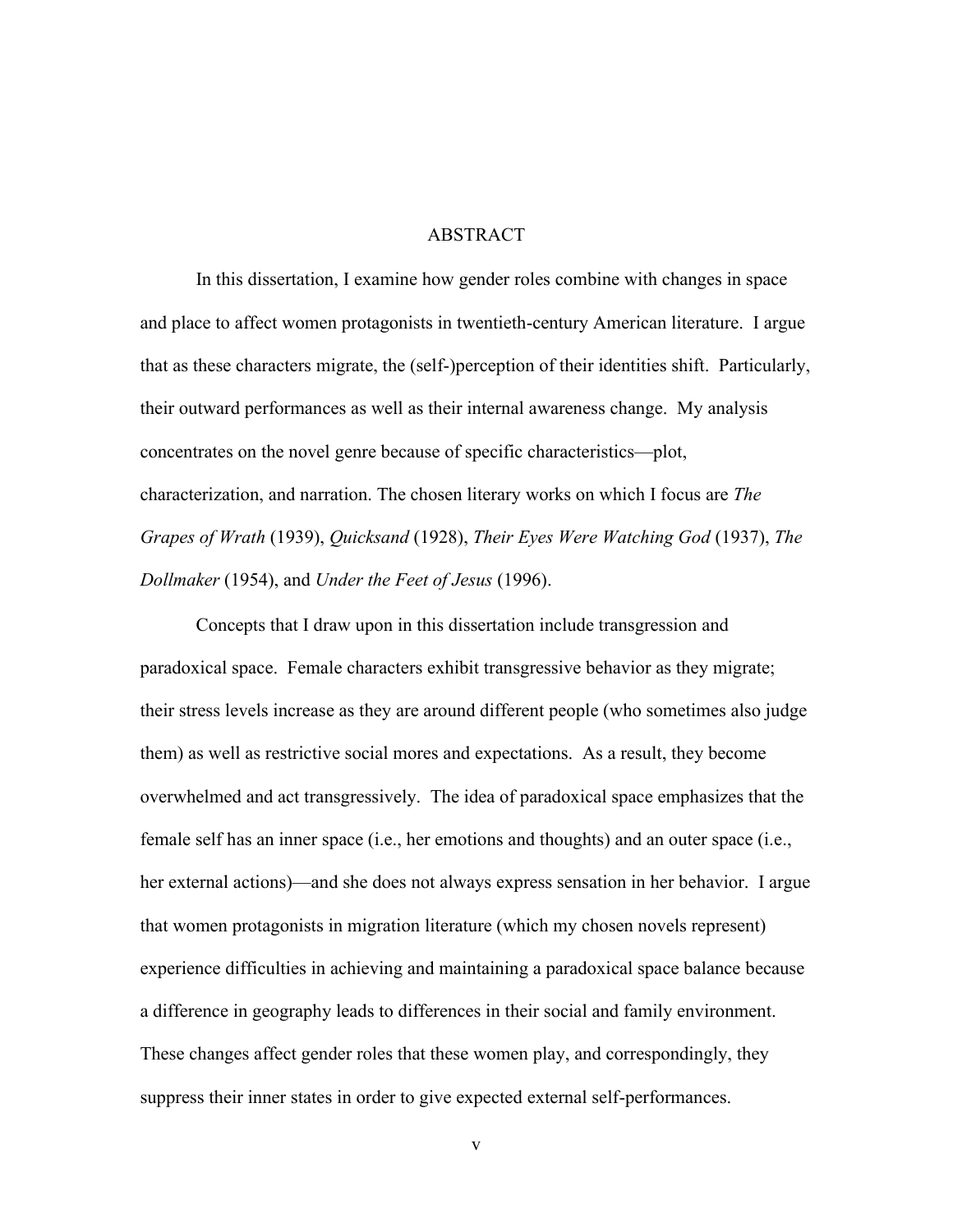# TABLE OF CONTENTS

| CHAPTER 2: HOW SPATIALITY INFLUENCES MA JOAD'S         |  |
|--------------------------------------------------------|--|
| CHAPTER 3: HELGA CRANE'S STRUGGLES WITH THE            |  |
| <b>CHAPTER 4: BOUNDARIES IN THEIR EYES WERE</b>        |  |
| <b>CHAPTER 5: HOW GERTIE NEVELS CRAFTS IDENTITY IN</b> |  |
| CHAPTER 6: CIRCULAR SHAPING IN UNDER THE FEET          |  |
|                                                        |  |
|                                                        |  |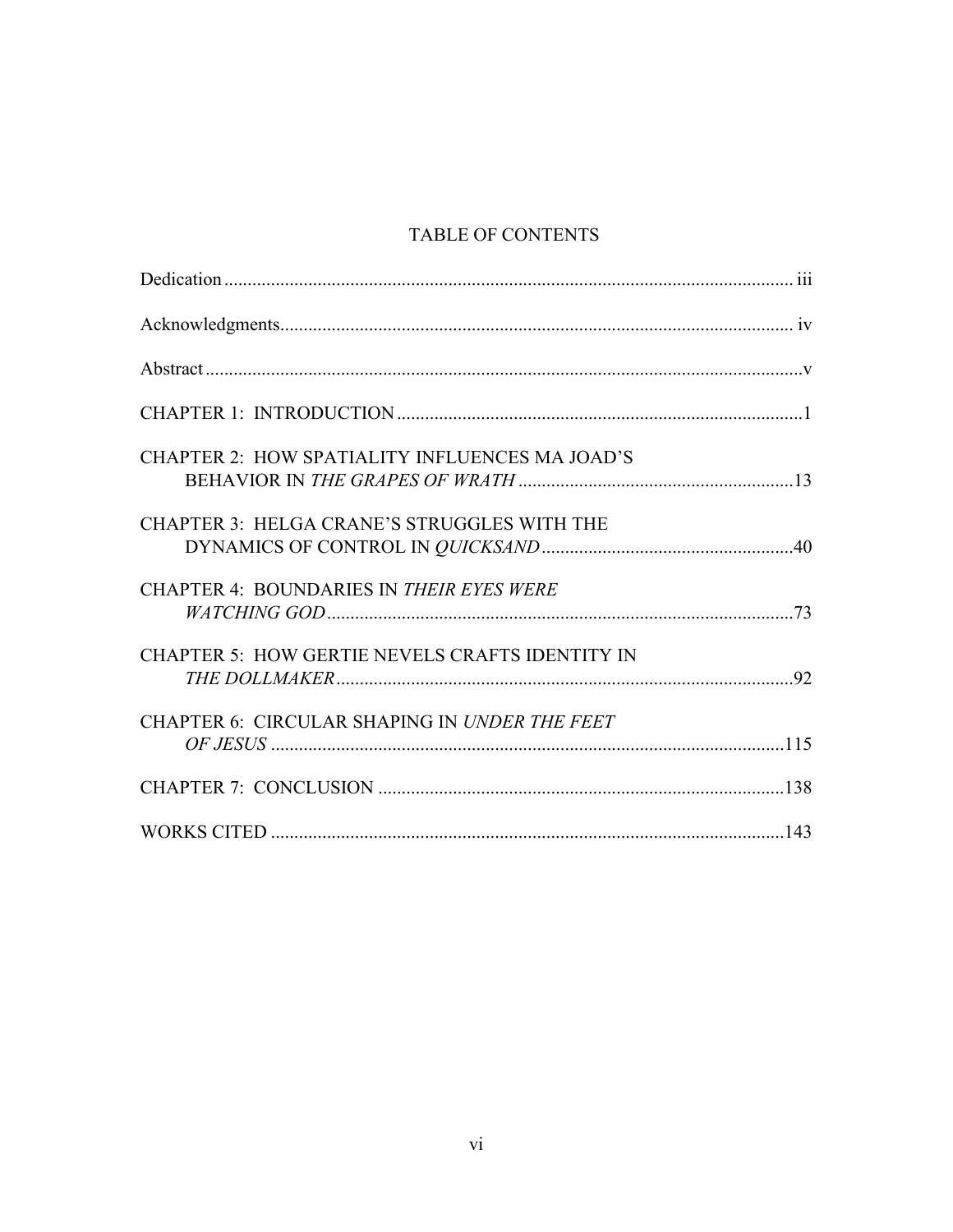# CHAPTER 1

#### INTRODUCTION

My writing focuses on the intersection of gender roles with concepts of space and place in twentieth-century American novels—specifically, *The Grapes of Wrath* (1939), *Quicksand* (1928), *Their Eyes Were Watching God* (1937), *The Dollmaker* (1954), and *Under the Feet of Jesus* (1996). Through their plots, novels represent the passage of time, the migration of characters, and the effects of time and place on those characters. Through their narration, which blends external events and internal impressions, novels show the shifts in thinking and emerging awareness in migrating characters. Finally, through characterization (particularly of women protagonists), novels demonstrate that gender roles and identity performance transform when a character leaves her original context, even (or perhaps especially) when the new geography is threatening or strange. As a microcosm of the migrant's experience, the modern American novel has much to teach us about the relationship between mobility and self-perception, particularly for women who are traditionally associated with home and hearth.

All of the novels that I cover in this dissertation represent several migrations that happened in twentieth-century America. The westward migration of midwestern farmers featured in *The Grapes of Wrath* was prompted by the Dust Bowl (a years-long series of large-scale environmental losses and agricultural errors during the 1930s). *Quicksand* is set during the Great Migration—beginning in 1916, millions of African Americans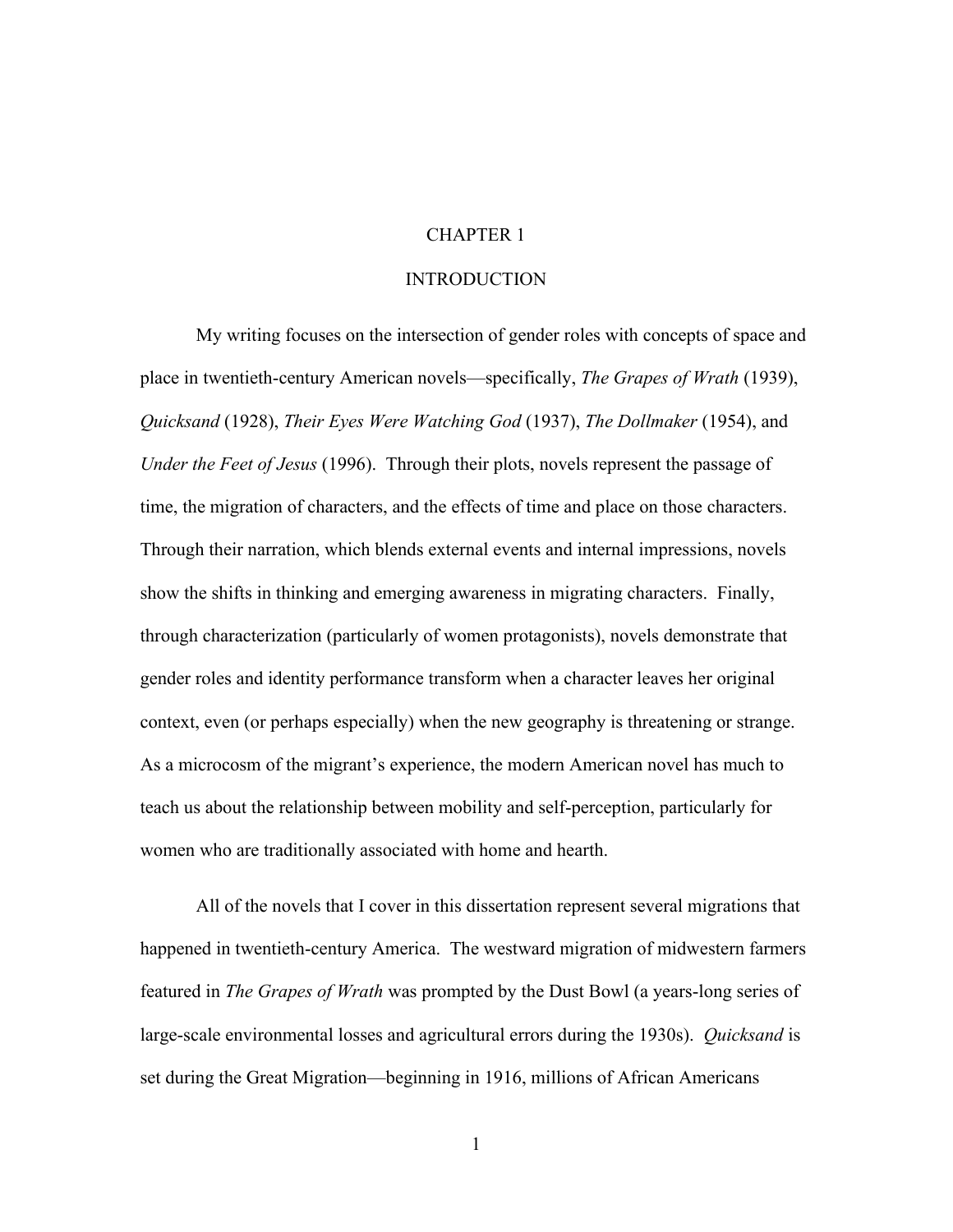moved from southern states to the North. During the 1930s, African American migrant workers moved among areas in Florida (such as the Everglades); *Their Eyes Were Watching God* describes these settlements. *The Dollmaker* features the migration of Appalachians, in search of employment and economic advancement, to Northern cities in the 1940s. Like *Their Eyes Were Watching God* and *The Grapes of Wrath*, *Under the Feet of Jesus* focuses on migrant workers (specifically, an undocumented Chicanx family in California). Even though there is no explicit reference to when *Under the Feet of Jesus* is set, it is probably during the 1960s or 1970s: the author dedicates her writing to Cesar Chavez, who led multiple activist movements during these years in support of Californian migrant farm workers.

Although the time settings differ in my chosen texts, there are commonalities in the motivations for migration. In all the novels, there is an economic need that compels each protagonist to migrate in search of work. Also, the texts' specific migrations underscore a change in geographic identity. Both *Quicksand* and *The Dollmaker* show a shift from the South to the North, while *The Grapes of Wrath* emphasizes the difference between the mentality of Middle America and that of the West. Although there is not a regional identity shift in *Their Eyes Were Watching God* and *Under the Feet of Jesus* (because the protagonists do not leave the states of Florida and California), the intrastate migrations emphasize issues that these characters experience in other identity roles (namely, race and ethnicity).

In terms of scope, the genre of migration literature can be characterized by its openness; it focuses on the physical movement of a person or people, but there are no further parameters such as cause or impetus that delineate the motivating factors behind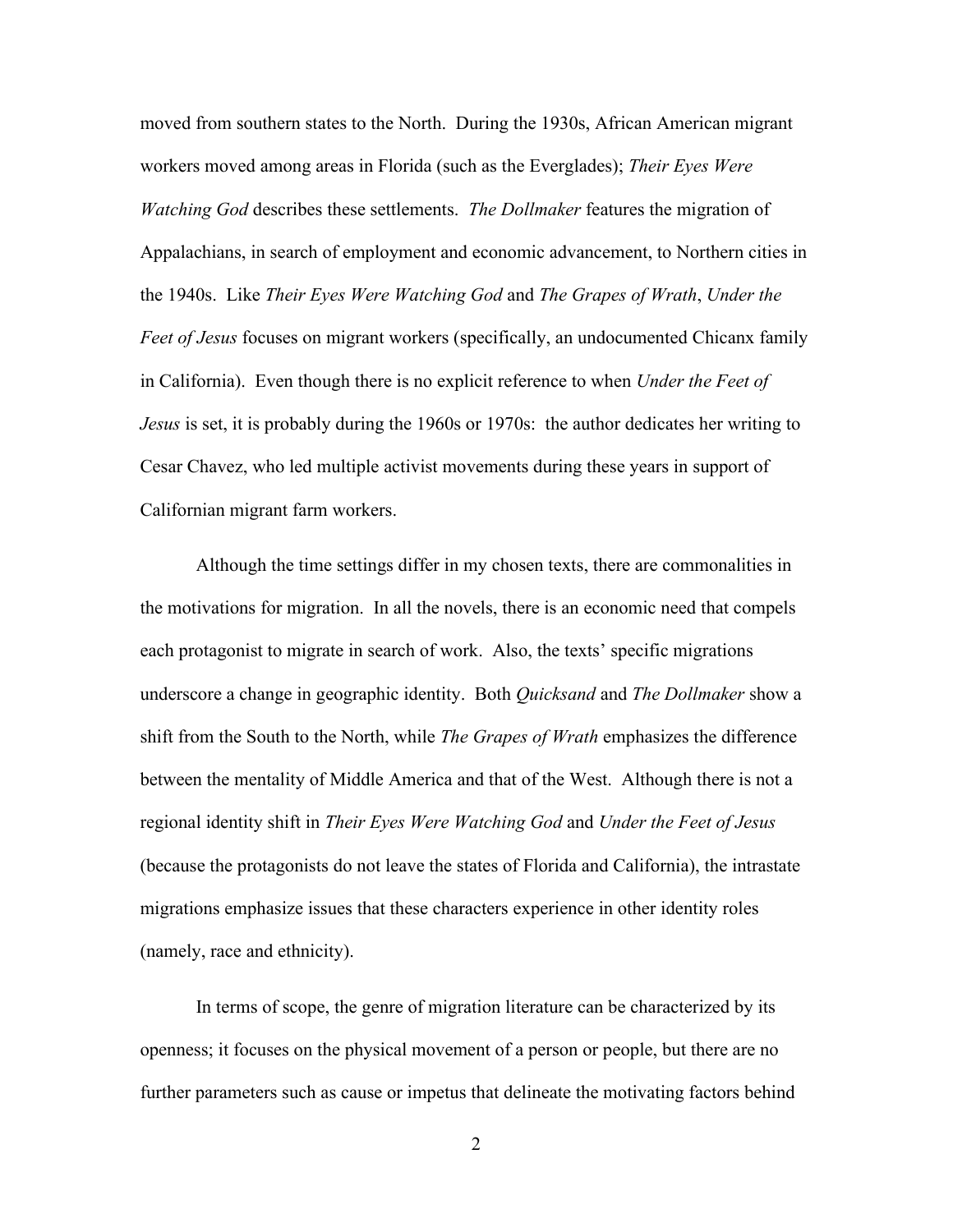such physical movement. Immigration literature, on the other hand, specifically focuses on those who enter another country. Motivating factors in immigration literature could be positive (e.g., the pursuit of financial gain) or negative (e.g., threats of personal violence leading people to seek asylum). So, migration literature encompasses immigration literature, and a literary work can actually be an example of both—for example, *Under the Feet of Jesus* presents issues of migration *and* immigration. In my dissertation, I am curious about what happens in migration literature when a parameter *is* added—namely, a place's creation or realized existence. Linda McDowell explains this process in *Gender, Identity, and Place: Understanding Feminist Geographies*. She writes, "Places are made through power relations which construct the rules which define boundaries [and parameters]. These boundaries are both social and spatial—they define who belongs to a place…, as well as the location or site of the experience" (McDowell 4). To me, my chosen novels exemplify this regional focus—with other twentieth-century American novels (such as *My Antonía* [1918] and *Mama Day* [1988]) providing other women protagonists for further study.

I focus on women protagonists in my dissertation because of my interest in their attempts to create themselves during times of migration, despite pre-existing power relations and social rules. One form of novel is the *Bildungsroman*—which features the main character's internal development, at times during moments of external change or stress. In the nineteenth century, this type of novel often highlighted masculine selfcreation; the twentieth-century version of the *Bildungsroman* emphasizes this "building of self," too—but sometimes, the focus is on women. I am interested in how women create themselves during social periods of flux and while experiencing attempts to control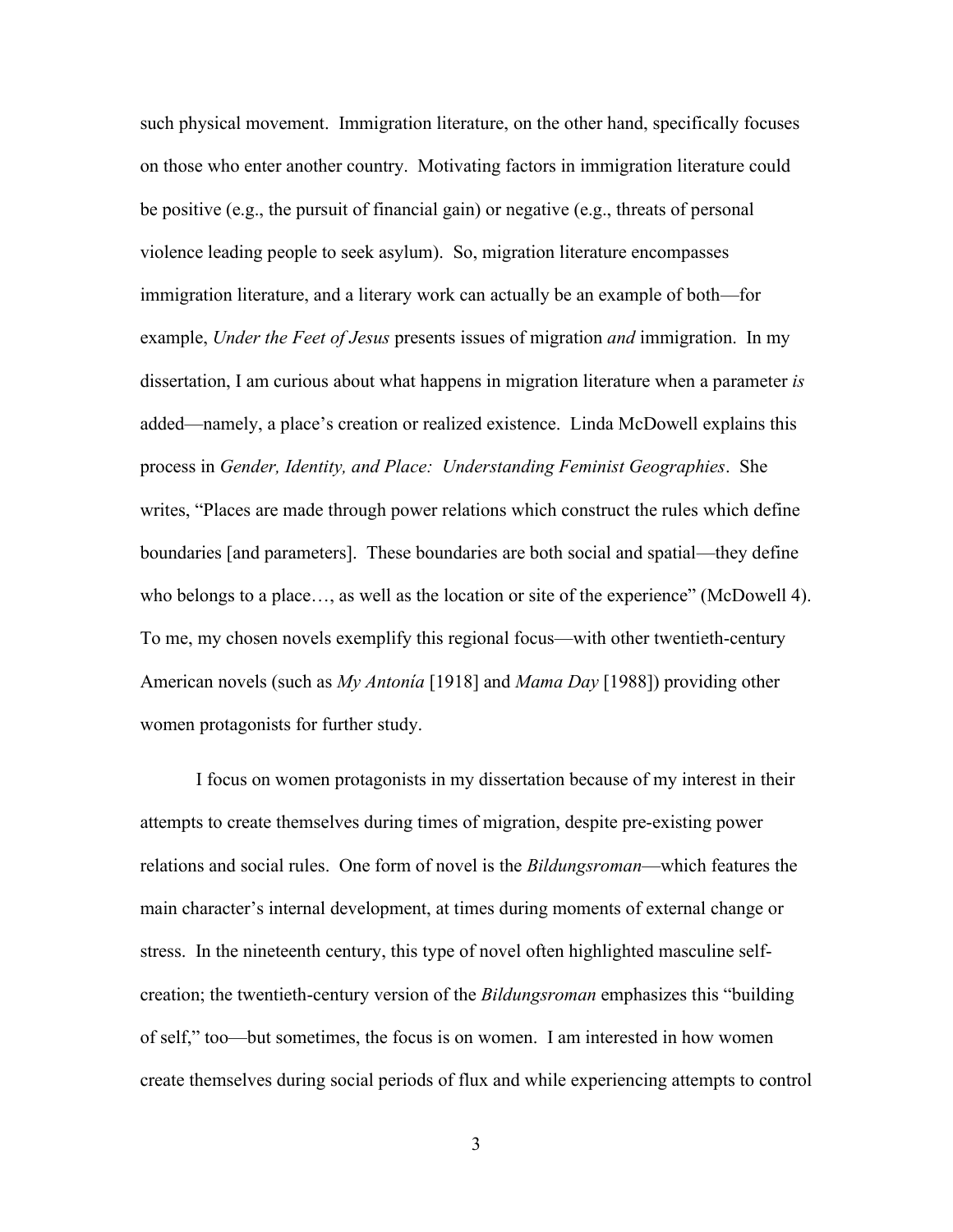their outward performances (no matter where they move). Specifically, in my chosen novels, these protagonists who migrate to new spaces discover a reinforcement of social norms and stereotypes that existed in the spaces they left.

The originating spaces, however, are not always home for the protagonist. Indeed, the chosen novels in my dissertation demonstrate that the concept of home is complicated. Though some protagonists (such as Ma Joad and Gertie Nevels) value the space they call home, economic need and the social expectation of playing prescribed gender roles inform the choice to migrate. For others (Helga Crane, Janie Crawford, and Estrella), their multiple moves render the declaration of "home" to be a temporary statement. In addition, for all the protagonists in my project, maintaining a relationship with valued people informs what they call "home"—the physical location alone does not define this.

With the discovery of pre-migration social mores and stereotypes, the women react in multiple ways: they experience sensory overwhelm, adopt new social roles, employ rhetorical strategies, and exhibit transgressive behavior. Functionally, these plot elements unite the chapters of my writing. In their novels, the authors describe their protagonists' thoughts, feelings, and senses upon moving to a new space; at times, these characters become so overwhelmed that they cannot control their external selfperformances. Also, their verbal interactions with others while in a new space illustrate how they draw upon rhetorical strength for survival. Lastly, the novels' endings suggest that existing in a new space results in two outcomes. Either the protagonist's mobility and action are constricted (e.g., Helga Crane's pregnancies and Gertie Nevels becoming wooden when facing economic and domestic pressure), or the protagonist has discovered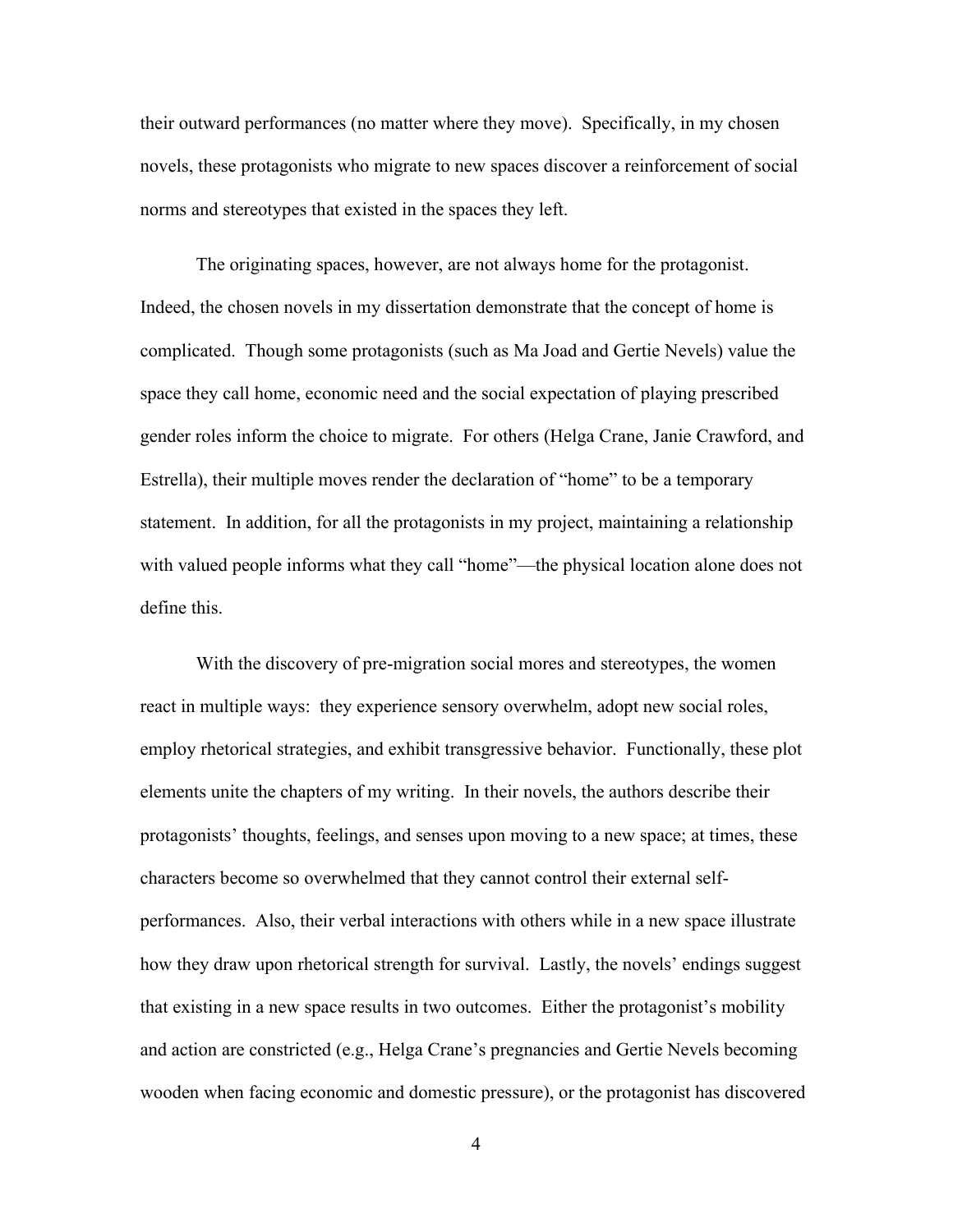a freedom in how she sees herself and others (e.g., Ma Joad's expanded view of "family," Janie Crawford's successful interaction with the concept of "horizon," and Estrella's selfcontemplation while stargazing).

Each female protagonist in these novels learns about herself—especially the disparity between her interiority and her external actions. However, instead of showing how the protagonists become liberated, the novels chart how they are contained regardless of the space they occupy. These literary works also show the risks involved as these women attempt to achieve liberation as they define it.

# *Methodology*

For my dissertation, feminist literary theory has proven foundational. For example, Barbara Johnson explores the struggles of women characters (such as Helga Crane and Janie Crawford) in achieving and accessing an interior-exterior balance. In my connection of geographical ideas to literature about gender roles, I have been encouraged by her approach to characterization. Also, my approach to this project has been influenced by Sara Ahmed (in particular, her explanatory writing style). In her development of the concept of intersectionality, Kimberlé Crenshaw has proven very helpful in thinking about the relationship of feminism and certain geographical concepts (such as circles in Viramontes's novel). Finally, Sidonie Smith's work on female mobility in literature emphasizes how complicated migration can be: "Women have always been in motion and for a variety of complex reasons; and their traveling has always been gendered and embodied traveling, situated within complex social, cultural, and historical forces" (Smith xiii).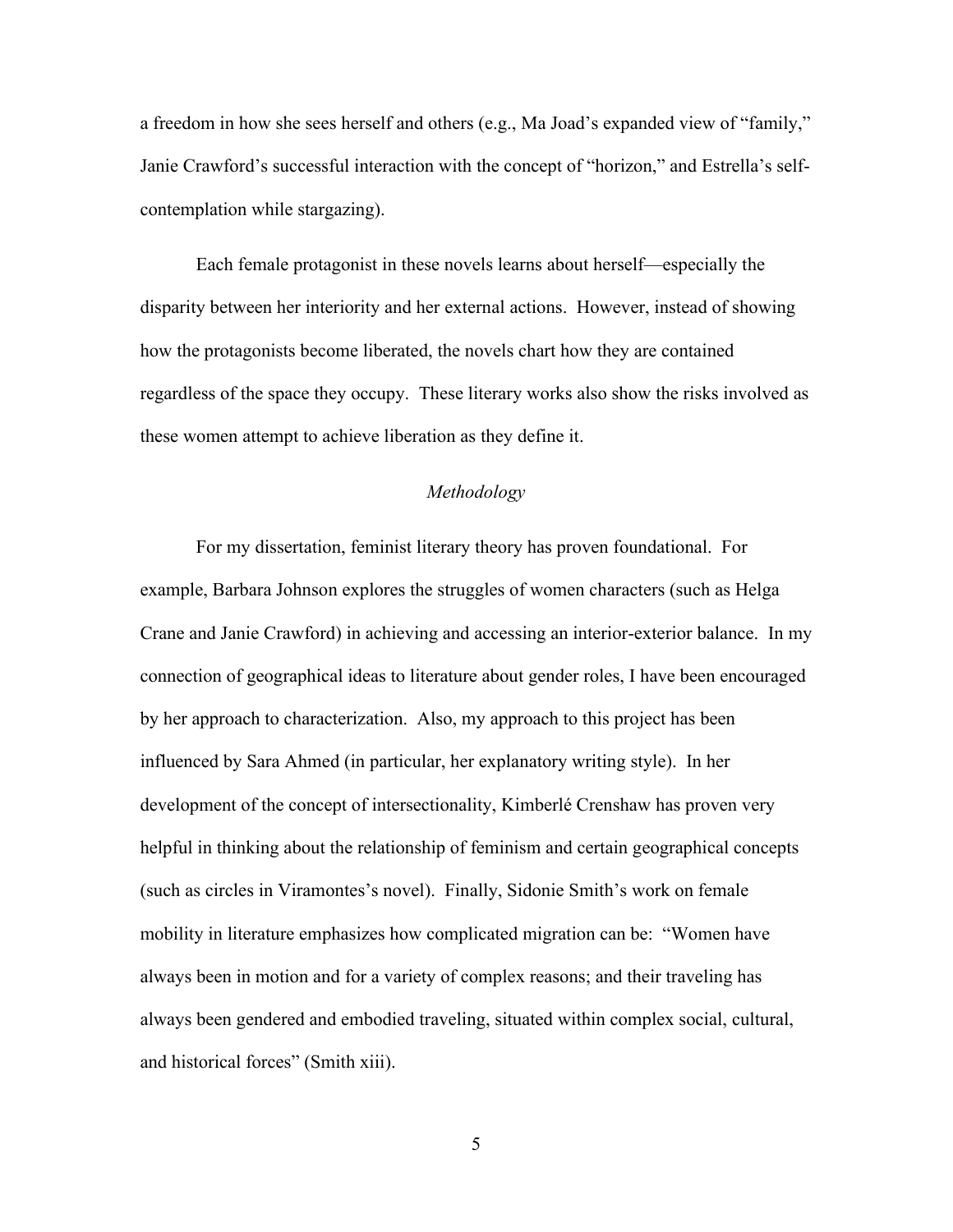In each of my chosen texts, there are moments in which the protagonist transgresses or resists: she gives an external self-performance that differs from what she is expected to play—particularly in terms of gender. Migration proves to be an accelerant for transgression: the female protagonists are increasingly stressed, for they continue to be perceived (and sometimes judged) by new groups of people. At times, this creates emotional overwhelm, and they act transgressively in response. In his monograph entitled *In Place/Out of Place: Geography, Ideology, and Transgression*, Tim Cresswell considers the relationship between performance and place. He explores how in all environments, value systems and social mores can shape external self-performances: "Transgression, and the reaction to it, underlines those values that are considered correct and appropriate" (Cresswell 21).

Another concept that I explore in my dissertation is paradoxical space. Though originally developed by Jillian Rose as an idea of feminist geography, I argue that it is also useful in literary studies as a spatial metaphor. The premise of paradoxical space focuses on sensation and behavior (namely, the inner state and the outer state). To Rose, these are two areas "that would be initially exclusive if charted on a two-dimensional map—centre and margin, inside and outside" (Rose 140). There exists a divide between the psychological interior and the behavioral exterior; in other words, a female's external self-performance does not always reflect her thoughts or emotions. At times when she is playing prescriptive gender roles or is facing social stereotypes, she might intentionally separate her interior from her exterior as protection: this way, she can give an accepted, expected external self-performance without being suspected of acting transgressively. I argue that paradoxical space imbalance (*and* balance) is a fundamental aspect in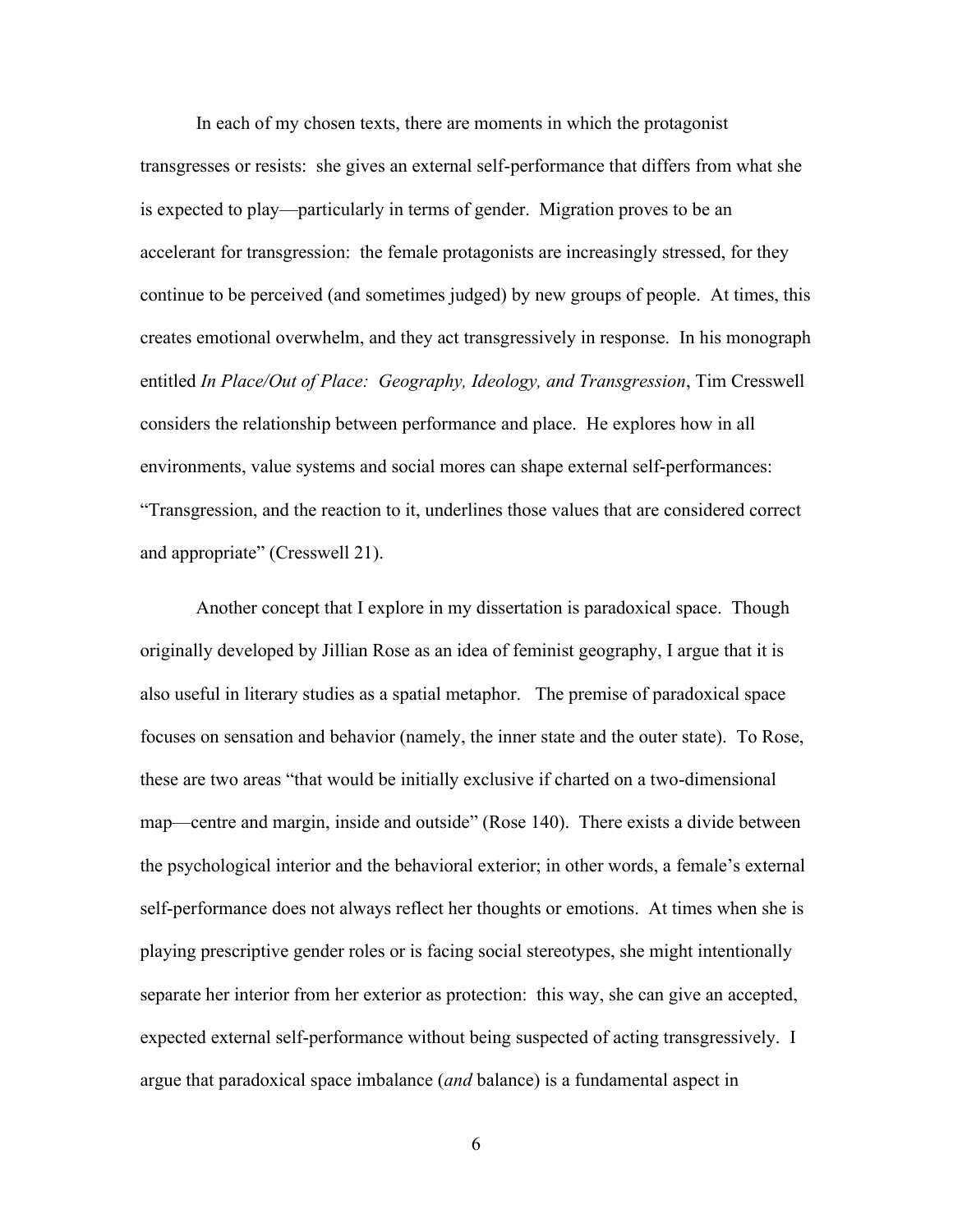migration literature because geographical change brings contextual changes (e.g., social, cultural, and familial). As those changes shape gender roles, female protagonists correspondingly alter their outward performances.

Throughout this project, I refer to the behavioral poles of paradoxical space in terms of *control* and *emotional overwhelm*. As I stated earlier, a female keeps control of her paradoxical space division through maintaining a conscious, purposeful separation between her thoughts/feelings and her actions. Sometimes, she achieves an interiorexterior balance, which can bring a confident harmony to her external self-performance. To me, Janie Crawford finds this paradoxical space balance in the ending of *Their Eyes Were Watching God*. However, when a female character's psychological state becomes engulfed by stressors from migration (e.g., still experiencing pre-migration social mores and stereotypes after she moves), the intensity of her inner state overpowers her ability to manage her outward performance. She does not necessarily understand or process the sensory impressions that move through her. As a result, she experiences emotional overwhelm, which can result either in withdrawal and isolation (as in Helga Crane throughout *Quicksand*) or in transgressive behavior (such as Estrella's actions at the medical clinic in *Under the Feet of Jesus*). One of the problems with being overwhelmed by affect is not just that the character displays her thoughts and feelings—it is also that they make demands on the physical body. In turn, this complicates her outward performance as well as obscures the division of her paradoxical space. I argue that migration makes it more likely that women protagonists encounter sensory stimuli that they cannot manage.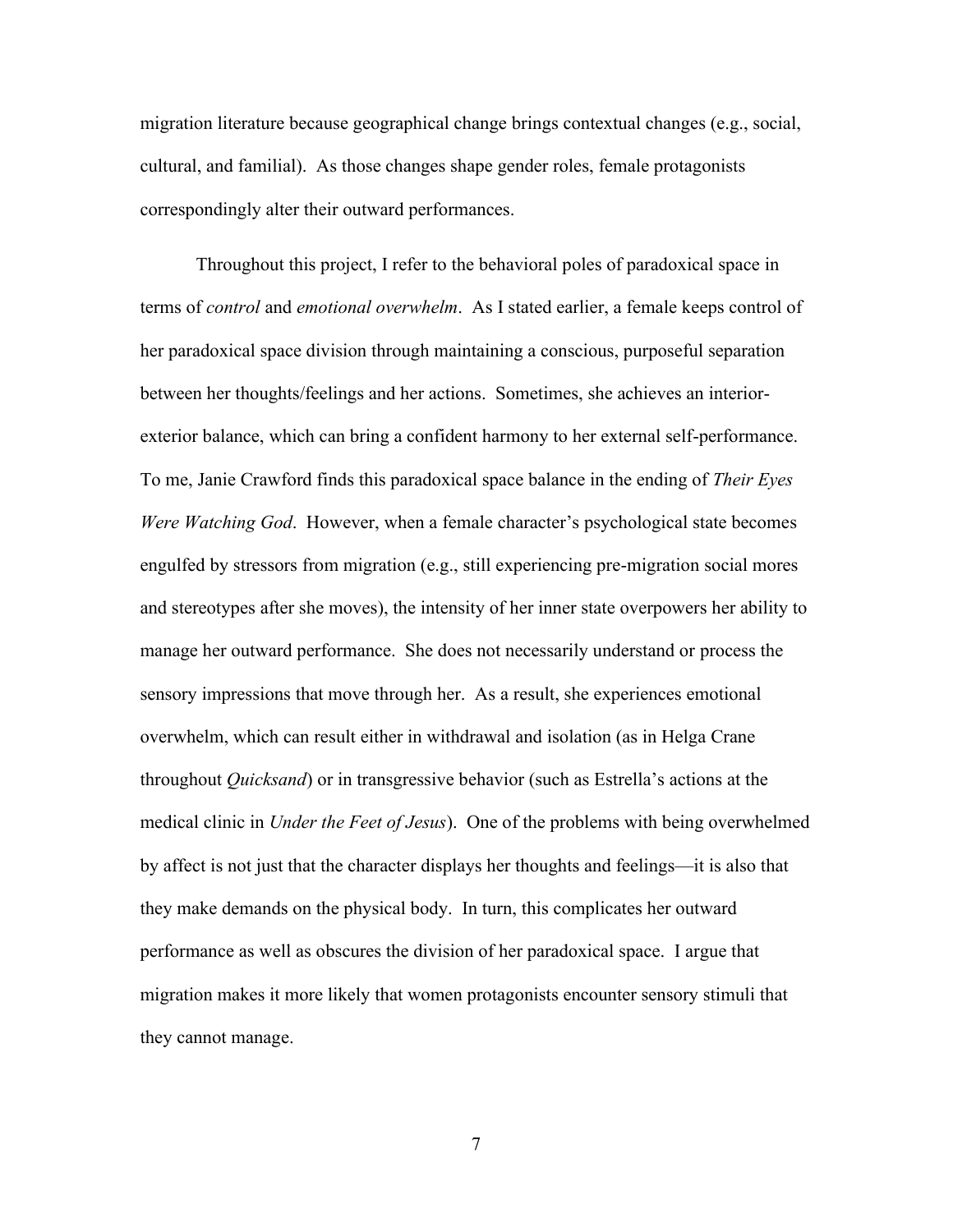#### *Chapter Summaries*

In twentieth-century American literature, *The Grapes of Wrath* is the most wellknown novel of domestic migration; its status as a canonical work has become established over the decades since its publication. Because of this, I start my dissertation with this text and then follow a chronological order in my subsequent chapters. Also, this organization allows me to bookend my dissertation, with my opening and closing chapters using the same setting (migrant farms in California).

As readers are introduced to various members of the Joad family, they note how gender roles provide scripts for the various family members to follow (e.g., their physical positions during family meetings). However, Ma Joad's external performance changes throughout the family's difficult migration. Before the family leaves Oklahoma, her gender role focuses on domesticity; as the Joads travel to California in search of farm work, her identity expands with her assumption of family leadership, the realization of how migrants are stereotyped, and her expanding definition of "family." The changes are also emotionally overwhelming to Ma Joad, and with this lack of control, she recognizes that she is unable to balance her interior with her exterior. Occasionally, she acts transgressively in reaction to the frustration she feels as a woman who is expected to act in a restricted, gendered manner. At the end of Steinbeck's text, though, she manages to achieve power over how she performs her gender and migrant status—in part because she embraces the idea of an expanded family unit.

In Nella Larsen's novel *Quicksand*, Helga Crane's multiple migrations illustrate how she seeks relief from a paradoxical space imbalance. With each failing attempt to fit in with a city and/or a group (through opulent furnishings and clothing), she grows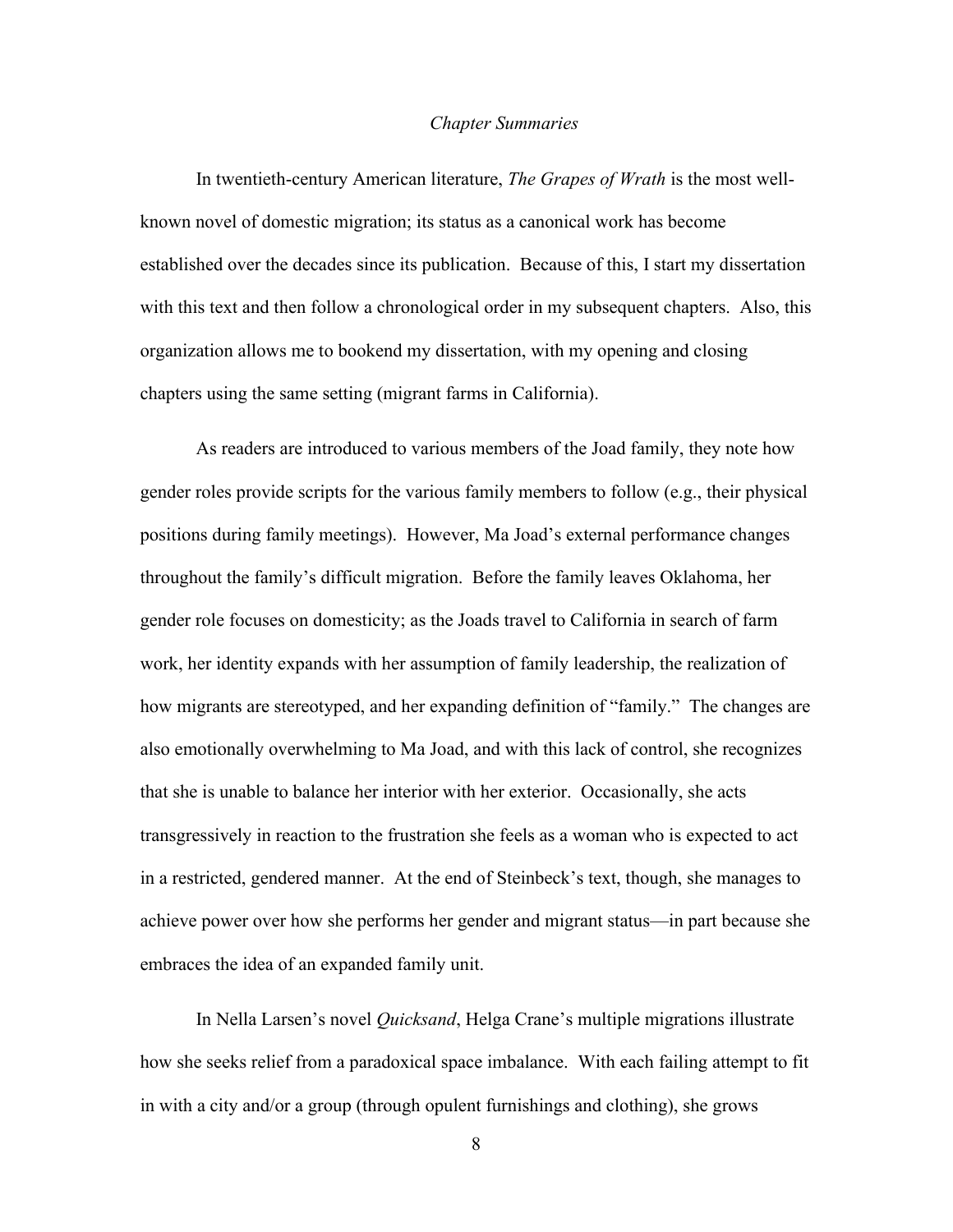lonely. Also, her racial identity informs her external self-performance; as a biracial woman who identifies as black, she feels like she does not belong to a sole place or people. I argue that Helga's attempts to find happiness through consumerism are fleeting. In those moments in the text, Larsen's protagonist is able to shape her exterior, and she hopes that this ability to form will have momentum, allowing her to gain control over her interior, too.

However, the inner-outer state equilibrium does not last—regardless of her geographical location, Helga eventually feels overwhelmed, and her loneliness turns into a desire to be alone. This seclusion becomes the impetus for another migration. Sometimes, the inability to maintain a paradoxical space balance causes her to become engulfed by what she feels and thinks, resulting in her perception of stereotypes (such as how she is treated while in Copenhagen) as well as transgressive behavior (e.g., speaking angrily to the headmaster of the boarding school that also employs her). Although Helga has a variety of experiences and personal realizations in *Quicksand*, the cycle of loneliness-fueled migration continues throughout the text, which suggests that she is an example of a female protagonist in migration literature who does not achieve a paradoxical space balance.

In *Their Eyes Were Watching God* by Zora Neale Hurston, I argue that Janie Crawford's gender performance metamorphoses throughout her migrations in Florida. As a teenager, she learns that her beliefs about love and relationships differ from those of her grandmother, who teaches her that an enhanced ability to acquire possessions and social advancement should be the deciding factors in entering a romantic relationship. She follows this advice in her first two marriages, and she plays the socially accepted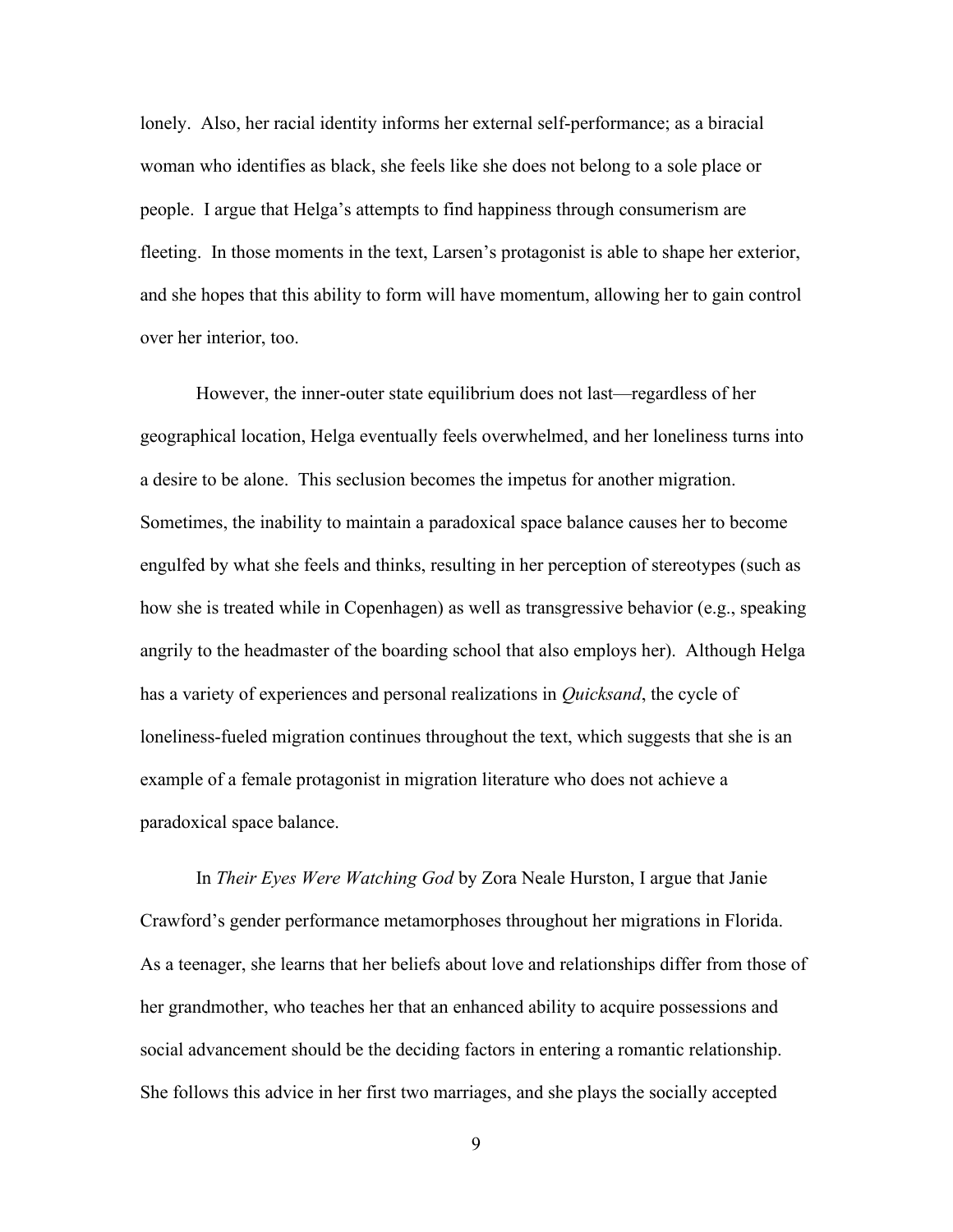gender role of submissive wife. However, with the realization that she is being controlled, Janie acts transgressively by participating in black vernacular wordplay; this behavior continues when she becomes a widow, as she marries a younger man and migrates to the Everglades.

Although she finds lasting happiness with her third husband, Janie still experiences an imbalance between her inner and outer states. The concept of the horizon (a visible yet unreachable place) and its connection to love suggests a pathway for her to achieve a complete paradoxical space balance through discovering inner serenity. Also, finding a romantic relationship in which there is mutual admiration motivates Janie to perform her gender and race without worrying about stereotypes and boundaries based on social mores.

Throughout Harriette Simpson Arnow's novel *The Dollmaker*, Gertie Nevels struggles with the gender roles that she is expected to perform, both by her rural Kentucky community as well as by her family members. Her struggles to perform her gender in order to fit the expectations of those around her increase when she migrates to Detroit; there, she learns that she is expected to incorporate domesticity and passivity into her gender performance. Not only does Gertie have problems in carrying out this altered gender role, but her inner state is also overcome with her family's problems. Eventually, she has to return to being the family economic stabilizer that she was while in Kentucky.

To be successful in this, however, Gertie must knowingly suppress what she thinks and how she feels in how she portrays her exterior. Thinking about what makes her happy—aesthetic matters (specifically, her woodcarving) and her children—stabilizes the deliberate paradoxical space imbalance. As a result, this allows her to focus on being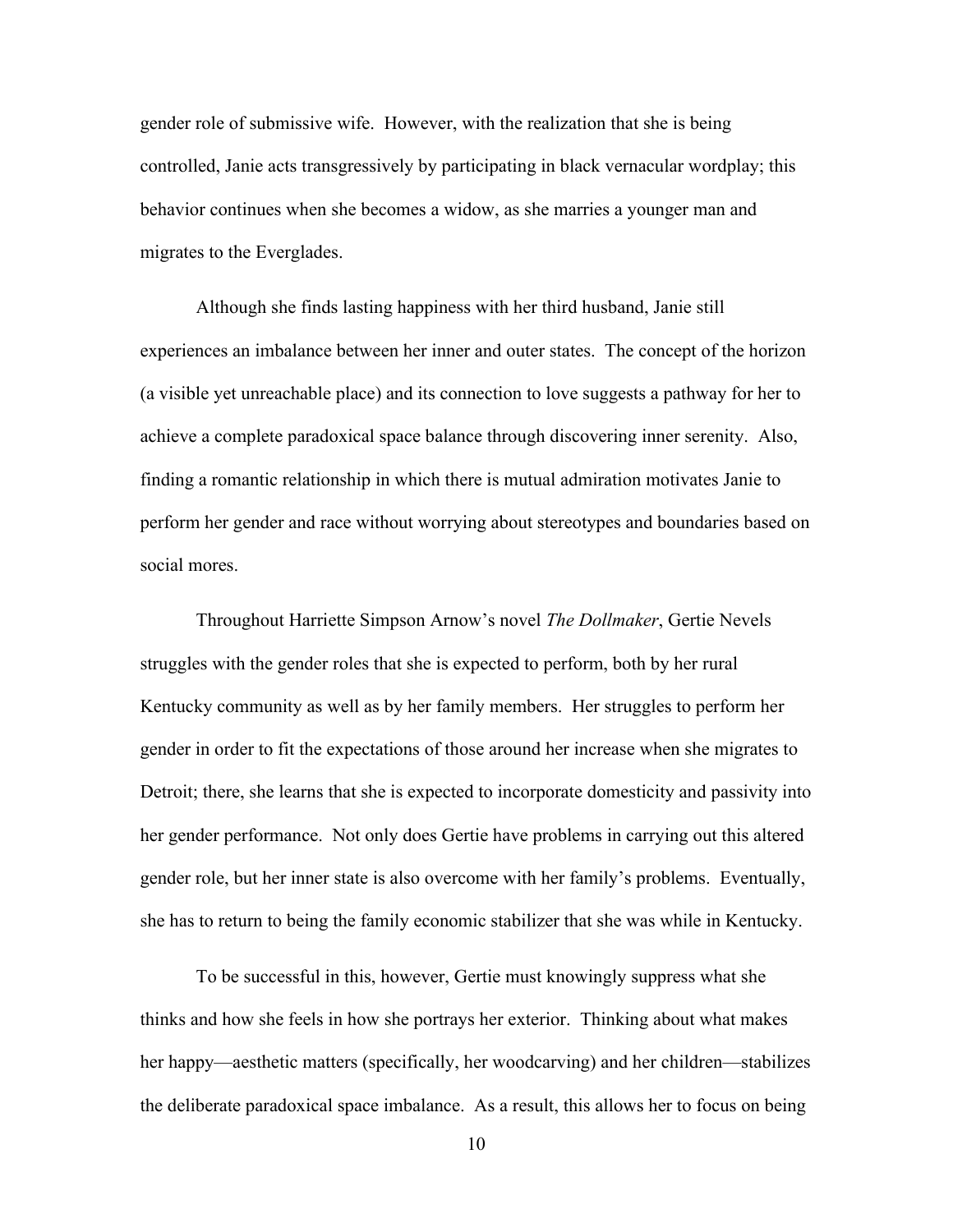the family economic breadwinner without worrying about losing work because of being consumed by her emotions or behaving transgressively. I argue, though, that Gertie's concentration on the dual aspects of happiness ultimately fails; long-term, she cannot avoid how social mores and stereotypes (about both migrants and females) restrict her outward self-performance, and the resulting loss of control over her inner state forces her to choose between her family and her art.

My final chapter focuses on Helena María Viramontes's novel *Under the Feet of Jesus*. In my chosen texts, the teenaged Estrella is the youngest female protagonist, but she often finds herself fulfilling adult responsibilities (e.g., acting as a second mother to her siblings as well as translating for the non-English-speaking adults in her life). To me, Estrella and Ma Joad are similar in that, despite the historical and social differences, they share a need "to keep the family together" and the ability to speak for others. Despite family and community expectations for her to streamline her external self-performances, the protagonist remains loyal to her multiple identity roles (female, teenager, Chicana, bilingual, etc.) throughout Viramontes's writing. Specifically, this commitment guides Estrella whenever she is in institutional settings (such as schools and medical facilities), even though her migrant and Chicana identities predetermine how representatives of those institutions interact with her.

As she migrates among California farming communities, Estrella finds herself negotiating boundaries that influence her external self-performance. I argue that in her text, Viramontes represents those boundaries as circles. Indeed, the motif of circular patterns in *Under the Feet of Jesus* illustrates not only how Estrella shapes her behavior in accordance with cultural and social mores—but also how migrants like herself can be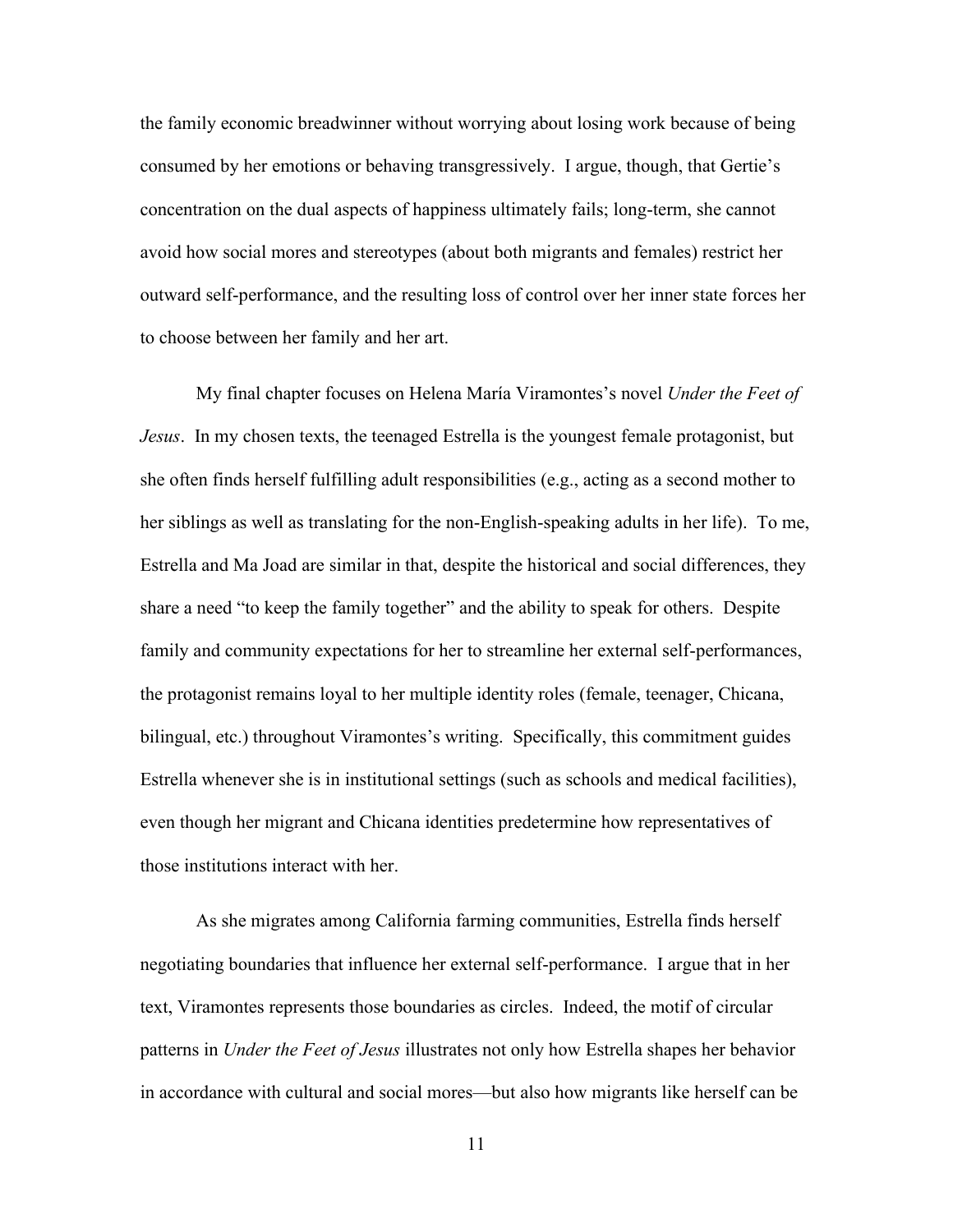disciplined, organized, and sometimes unrecognized by representatives of institutional spaces. Regarding this institutional control and her emotional overwhelm, she threatens transgressive behavior, but the text's ending suggests that this outward performance will not alter Estrella's probable future (which might include a continued lack of balance in her paradoxical space).

# *Application*

Although it focuses on the impact of spatial ideas and gender roles in migration literature, this dissertation's scope suggests other topics for analysis. For example, my work features poor and working-class characters, which alludes to a causal relationship between continued economic insecurity and mobility. Consequently, this reasoning connects femininity to the sensation of instability. My project also highlights a rural derivation: each women protagonist inhabits rural spaces either at her respective novel's beginning or throughout the text. After migration, she must find a path through patriarchal familial relationships and destructive social constructs *en route* to survival. I argue that we can learn much about these two topics—and others in migration literature—from the novels analyzed in this dissertation.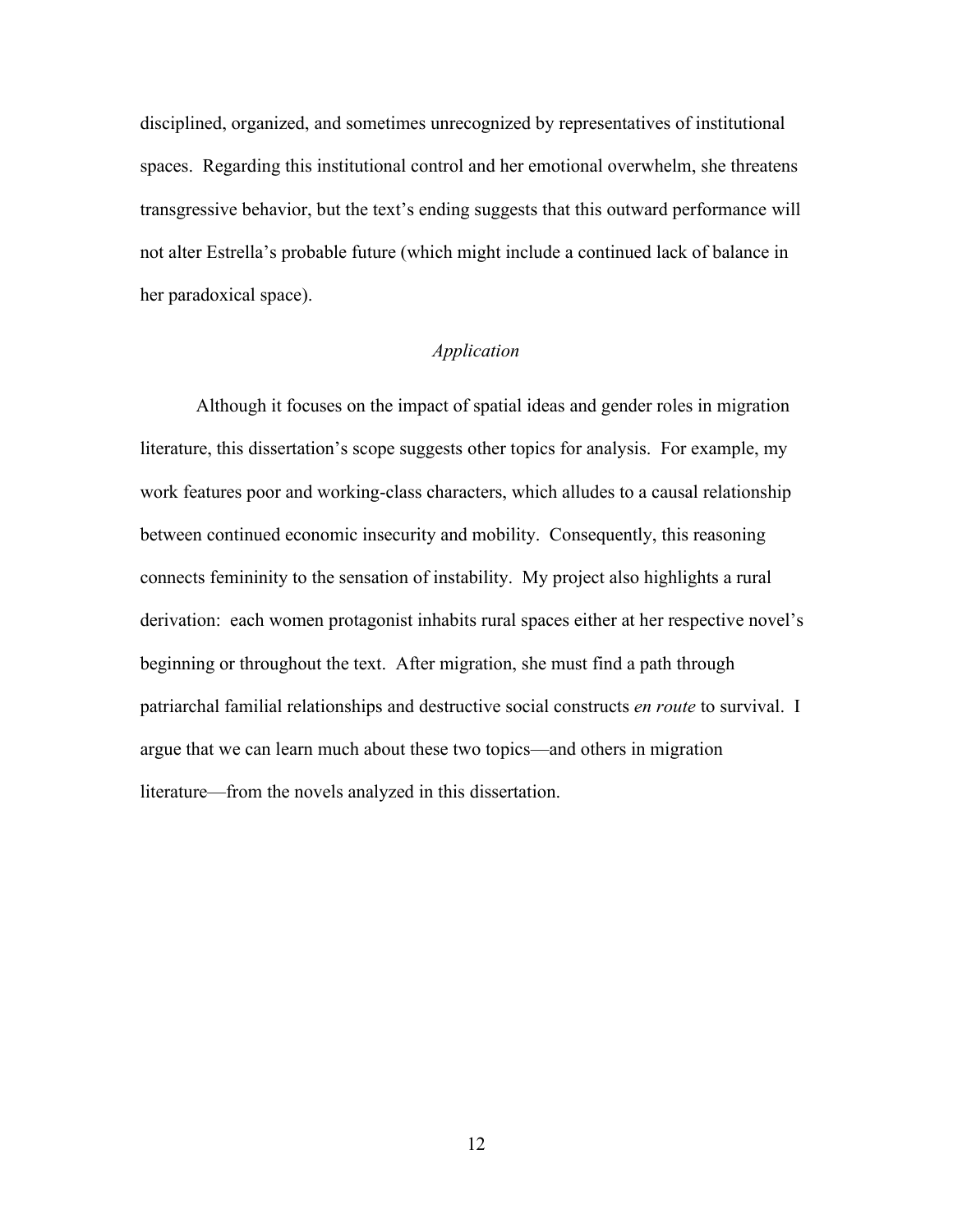## CHAPTER 2

# HOW SPATIALITY INFLUENCES MA JOAD'S BEHAVIOR IN *THE GRAPES OF WRATH*

John Steinbeck's *The Grapes of Wrath* (1939) is a foundational text in migration literature. In portraying the saga of the Joads making a difficult migration from their weather-ravaged Oklahoma home to California, which they expect will be a promised land of agricultural and financial opportunity, Steinbeck illustrates how spatial and social changes can overwhelm migrants' emotions, causing them to alter their external selfexpressions. In Steinbeck's text, the family matriarch, Ma Joad, acutely senses these changes as she witnesses her six children's migratory experiences. She also sees these changes in herself. Migration allows her to realize an expanded authority that her previous gender performances, which focused on a prescribed domesticity, could not access. As the Joads move, she struggles to reconcile her interior space with her exterior space because her familial role keeps changing. Eventually, her external self-expression of a farmer's wife no longer fits her reality; in California, because Ma Joad is now a migrant worker, she feels a broader sense of affiliation, and her gender performance reflects how her concept of "family" has expanded beyond biological parameters.

Ma Joad's shifting relationship to gender over the course of *The Grapes of Wrath* derives from her predetermined familial position, which also suggests her purpose. In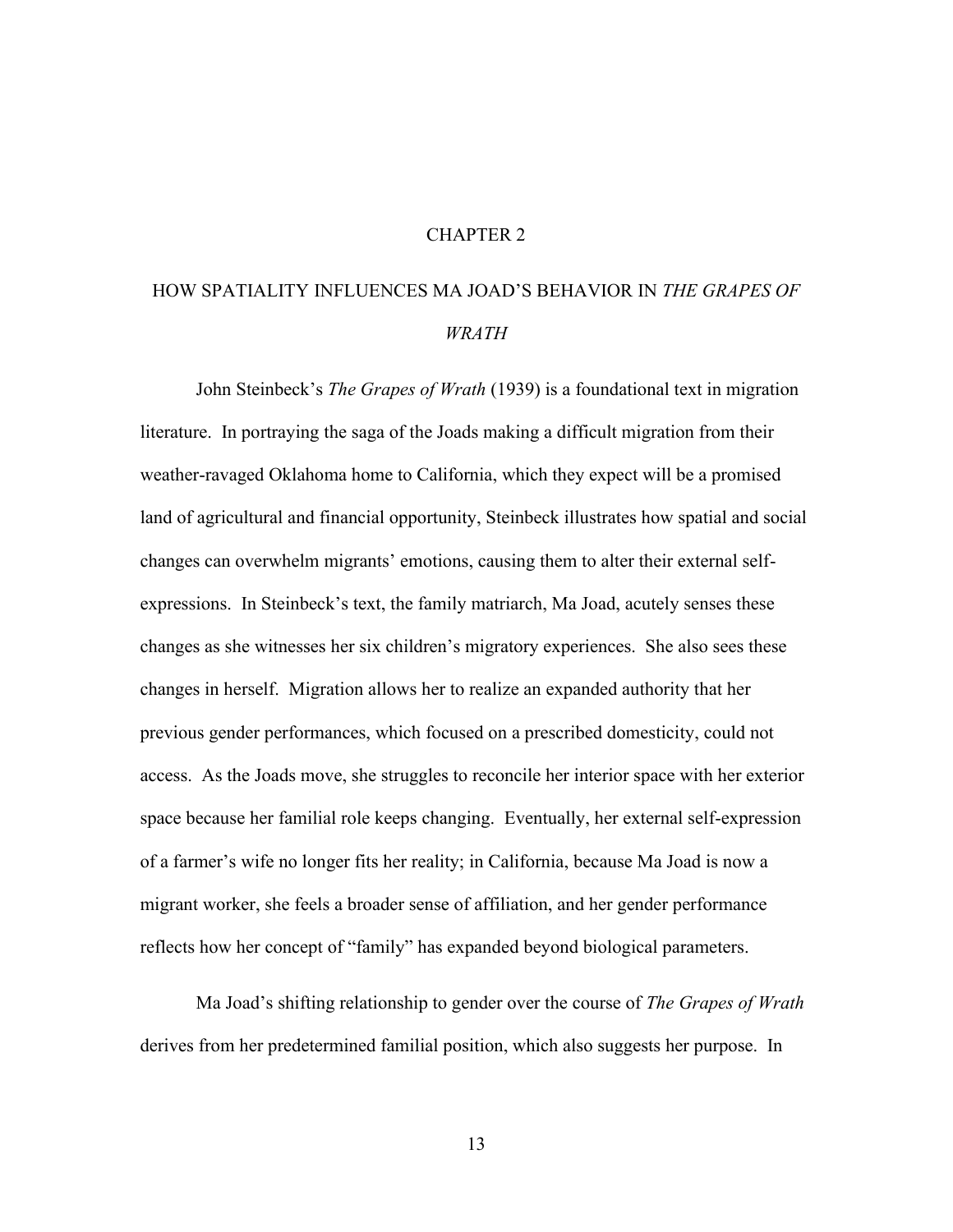"From Patriarchy to Matriarchy: Ma Joad's Role in *The Grapes of Wrath*," Warren Motley notes that one of the text's key metaphors is structured around the female protagonist's familial position: "Ma Joad is a 'citadel,' not because she takes action,… but because she can absorb experience" (Motley 407). In claiming that Ma Joad is passive and can therefore only incorporate what happens around her, Motley overlooks the social mores and patriarchal viewpoint that restrict her control over her external selfperformance. Indeed, as her varying responses throughout Steinbeck's text demonstrate—from verbal persuasion to threats of physically transgressive behavior she is not passive.

Motley suggests that due to this fortress-like quality, Ma Joad can provide guidance to others, yet this static viewpoint limits the range of her performance, not acknowledging the reach of her familial influence. Motley posits, "As the image of an immovable fortress suggests, her strength gives no particular direction to the family" (407). Though Ma Joad sits on the outside of the family circle during their decisionmaking discussions, her participation is nonetheless so central to its operations that the Joad men pause the family meeting whenever she has to leave to tend to domestic matters. Throughout *The Grapes of Wrath*, she continues to perform her domestic role (cooking, cleaning, childrearing, etc.), but she also takes on a new leadership role and overrides Pa in his attempts to limit familial belonging. In spite of her own emotional overwhelm, she models resilience and recovery for the men around her. She takes on familial decision-making duties when Pa Joad becomes so overwhelmed with loss (land, life, and a masculine dominance in how the Joad family operates), and her rhetorical strength increases across the course of the novel.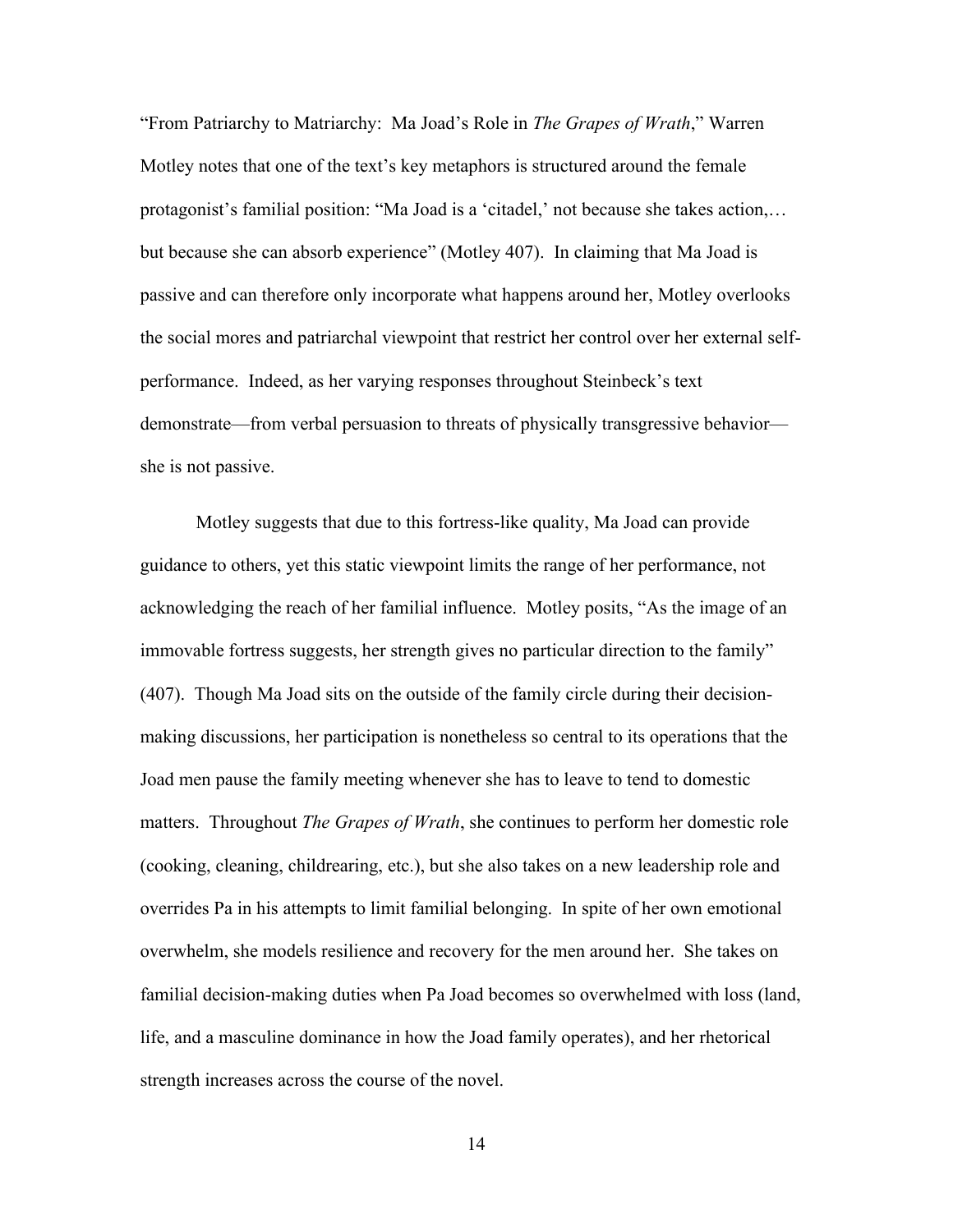Ma Joad draws upon rhetorical strategies that she used pre-migration when she was playing a prescribed domestic role but expands their application. Indeed, I argue that a shared characteristic of female protagonists in migration literature involves the use of rhetoric as a way to maintain control of the divide between interior and exterior space in a potentially overwhelming situation. For those who are rhetorically masterful like Ma Joad, this interrupts the progression from sensory overwhelm to physical transgression: although Steinbeck describes moments of verbal transgression and physical advancement, he does not note any instance of Ma Joad injuring people or property.<sup>1</sup> Rhetorical strength has also been part of her maternal identity. Ma Joad is the only adult who disciplines the misbehavior of Ruthie and Winfield; she is also the only family member who listens to Rose of Sharon's pregnancy complaints and dissuades her fears. Ma understands that life changes brought by migration are not easy to navigate, and she deftly and empathetically addresses Rose of Sharon's fears. To me, her compassion, coupled with her rhetorical strength, is why she does not respond with fury upon learning of Ruthie's spiteful reference to Tom's fugitive status (due to his murder of Jim Casy's attacker), and that is why she expresses pride at Rose of Sharon's decision to breastfeed a starving man.

Regardless of the strains of physical migration and in spite of mores that have restricted her pre-migration gender role, Ma Joad is intent on keeping the family intact, and her rhetorical skills help her pursue this goal. She claims the protection of the family circle for herself, her charges (the Joad children), and vulnerable others. Though the

 $1$  Examples include her confrontation with other Joads when they consider splitting up the family (Chapter 16), her exchange with a threatening police officer (Chapter 18), and her encounter with a store clerk at the Hooper Ranch (Chapter 26).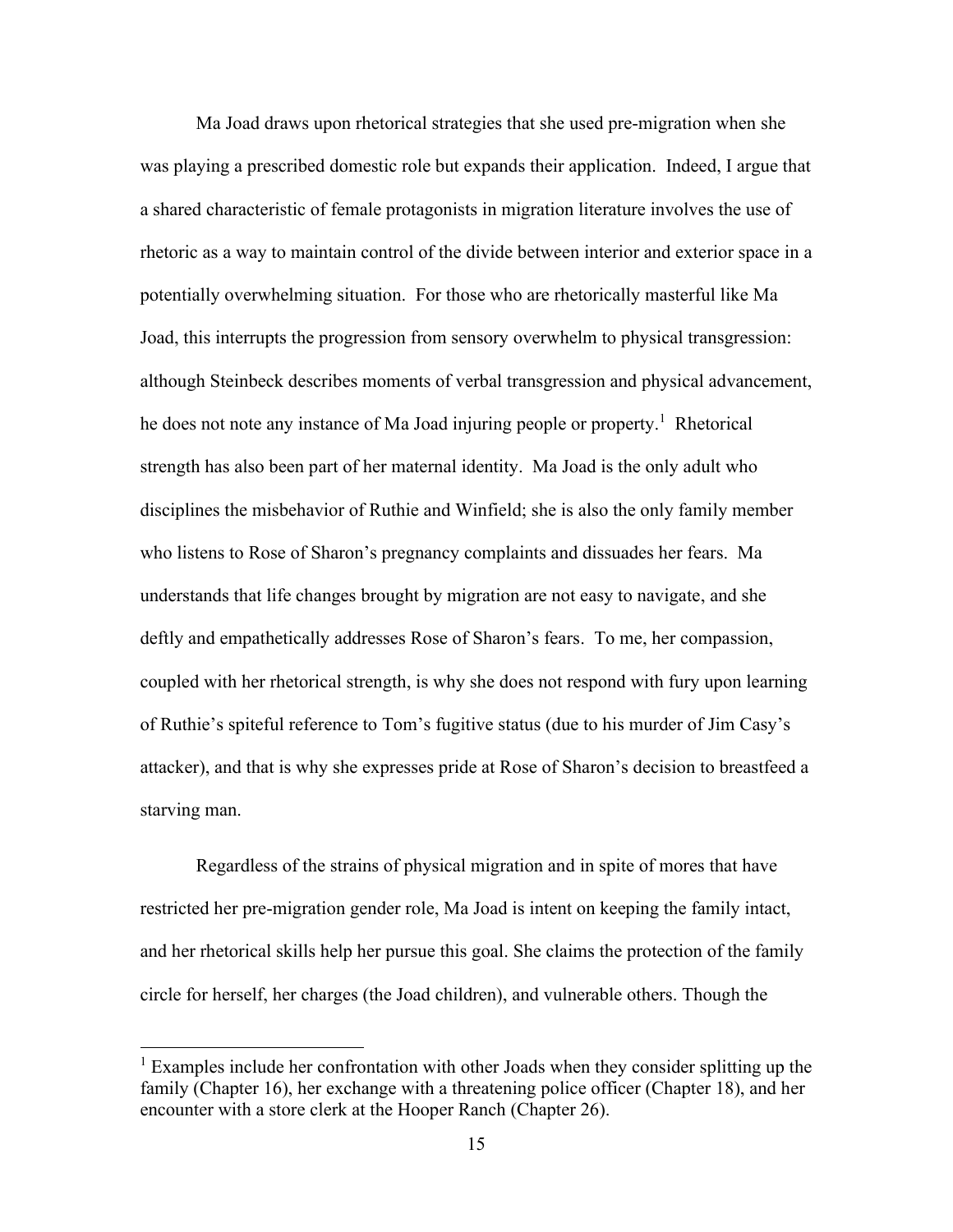circle is a symbolic configuration of bodies rather than a roof over the families' heads, it provides psychologically sustaining shelter because Ma Joad's rhetorical performance invests that circle with affective power.

Jessica B. Teisch writes about the demographic and agricultural damage that the Dust Bowl had not only on migrants like the Joads but also the decimated farmland that was abandoned. She explains, "Between 1910 and 1950 over one million farmers and agricultural workers had left the Great Plains. By 1950, Oklahoma had lost 55 percent of its agricultural labor force" (Teisch 161). Ma Joad acknowledges this human cost of the Dust Bowl through her expanding concept of family, which extends beyond the biological to include others who have been stereotyped by society and institutions but who are actually victims of these structures. Occasionally, Ma Joad struggles with this imbalance, and her senses become overwhelmed, leading to threats of physically transgressive behavior (e.g., when the Joad men plan to split up the family during migration). However, Ma Joad's belief in the sustaining power of the family circle helps her to regain control over her external self-expression, both in terms of her gender performance and her identity as a migrant.

### *Archetype of the Family Circle—Form and Function*

In *The Grapes of Wrath*, Ma Joad's physical positioning reflects an unspoken expectation for family members (especially females): "They [the Joads] seemed to be a part of an organization of the unconscious. They obeyed impulses which registered only faintly in their thinking minds" (Steinbeck 103). With the initial Joad family meeting,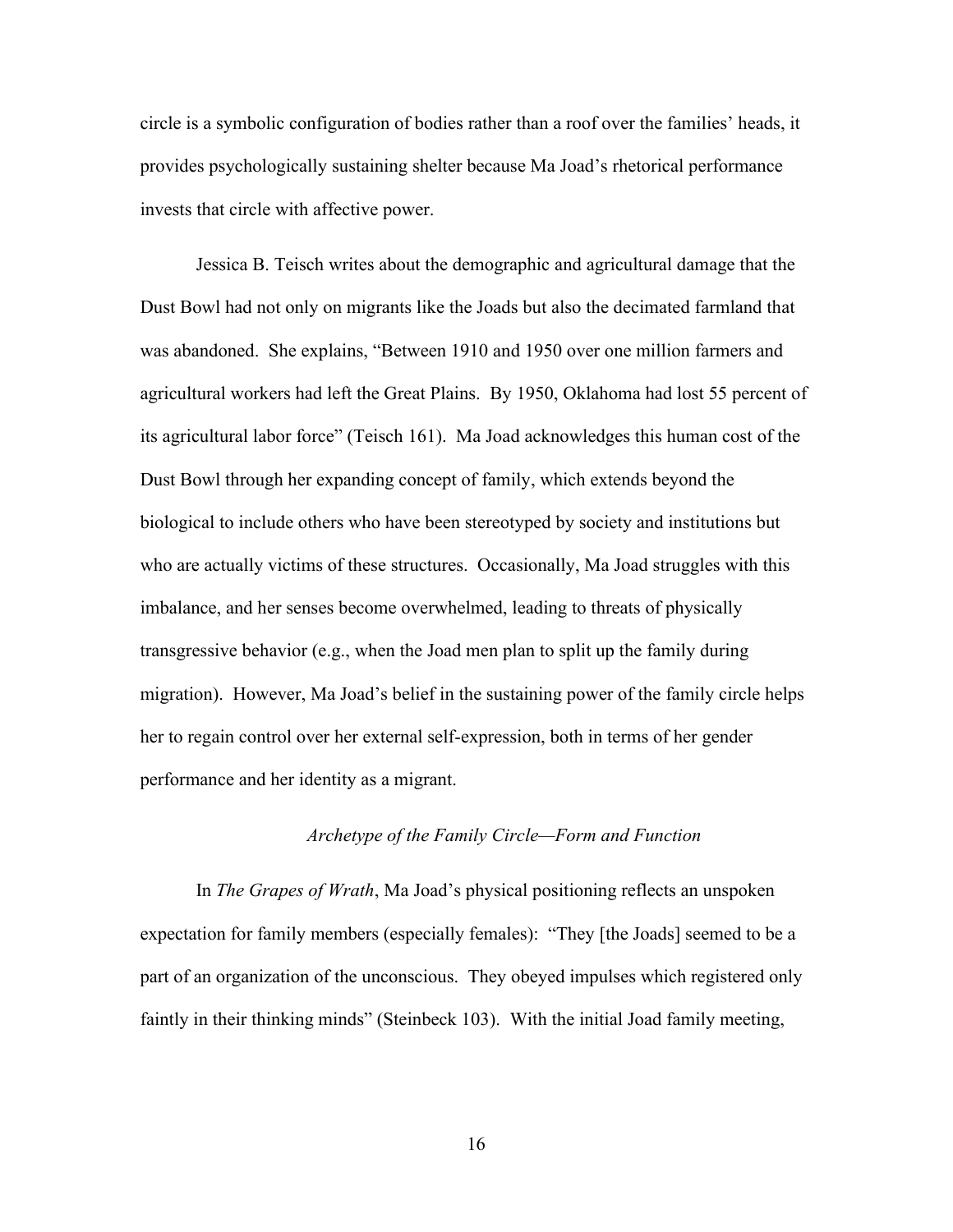Steinbeck provides a spatial template to illustrate every family member's position.<sup>2</sup> The family head occupies a special, reserved place within the meeting circle. All Joads acknowledge this status: "Grampa… no longer ruled. His position was honorary and a matter of custom. But he did have the right of first comment, no matter how silly his old mind might be" (Steinbeck 105). In the initial meeting, he sits on the truck's running board, a concession to his advanced age as well as a literally and symbolically elevated position among the other males. Women in the family "[take] their places behind the squatting men," and children of either gender stand alongside them (104). Those who wield decision-making privileges form the circle's perimeter, and those who are deemed ineligible to make family-level decisions take any available position on the meeting's exterior. Furthermore, the difference in body positioning intimates a gender-based division among the adult Joad family members. The males dedicate themselves to decision-making and problem-solving; by crouching and squatting, they adopt physical positions that render them unavailable for any other task. By standing at the periphery of the family meeting, though, females are available to tend to any needed chores. In other words, the implicit expectation for females is the maintenance of the domestic quality of life. By "put [ting] their hands on their hips," they communicate this readiness for action  $(104)$ .

This archetypical structure perpetuates gender bias, as it only allows males to change their physical position in the family circle based on self-definition and age. For instance, the only person who does not participate in the initial Joad family meeting is

<sup>&</sup>lt;sup>2</sup> Warren Motley notes the specificity of this arrangement, writing how "it reflects the traditional authority of the pioneer as clearly as would a legislative chamber" (Motley 402).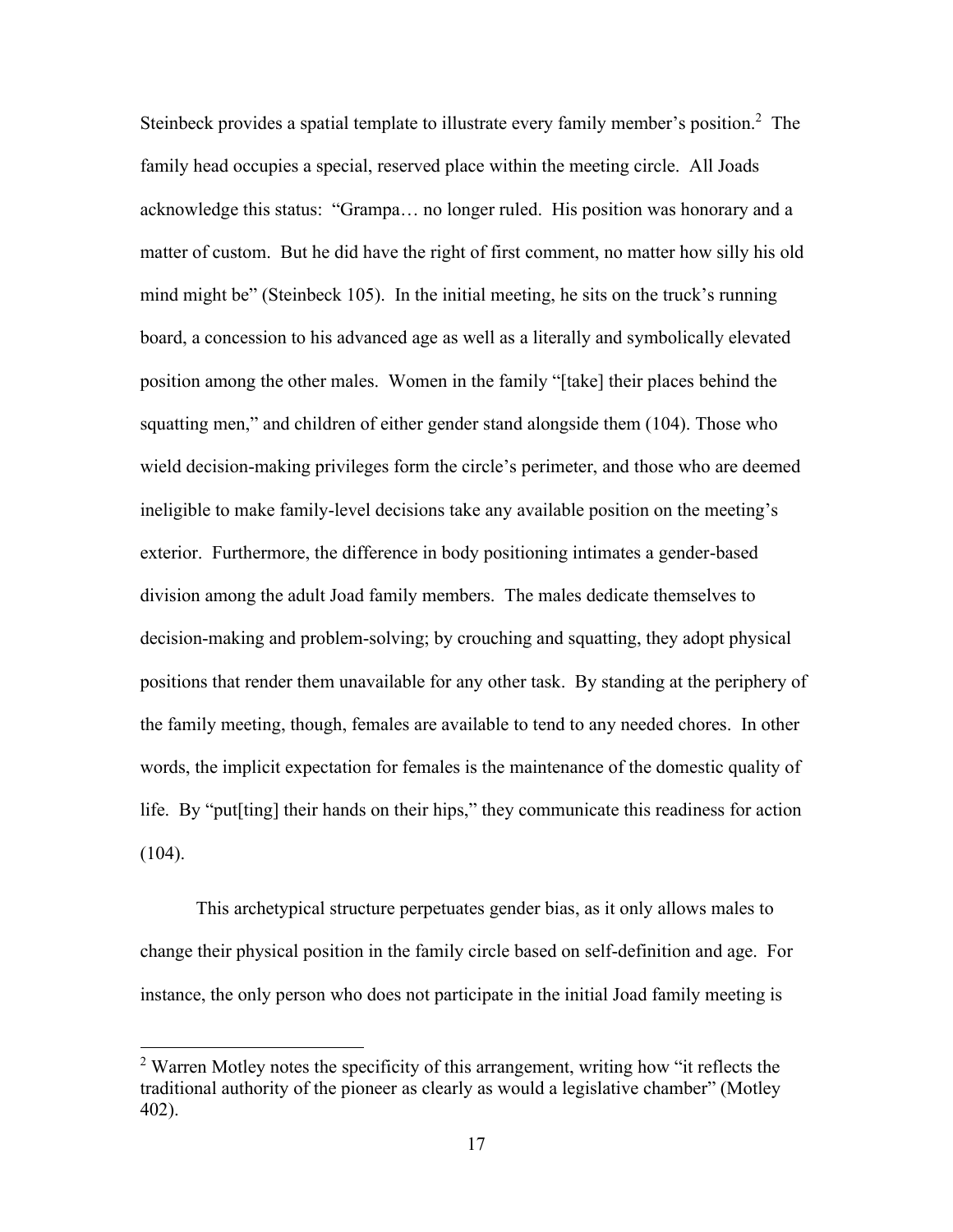Jim Casy: "out of delicacy," he sits away from the circle (104). With this behavior, he demonstrates his sensitivity to social mores and how he is defined by them: "He was a good preacher and knew his people" (104). When Al enters the circle for the first time, his position shift reflects his new decision-making power as a young man with mechanical expertise. When he was a child, "he had stood behind with the women"; now that Al is an adult male, though, he moves to the interior (104). The tone of his speech reflects his own sense of the heightened seriousness of his family role: "he [makes] his [automotive] report solemnly" (104). Other Joad males praise his masculine performance, with Grampa speaking first: "'You're all right, Al…. You've growed up good'" (105). Because these compliments happen within the family circle, they take on a pedagogical quality; Al is learning how to be a man and a leader.

By featuring the initial Joad family meeting, Steinbeck demonstrates that Ma Joad both accepts and rewrites the socially prescribed assignment of gender roles. Moreover, he shows how the other family members, without objection, accept how Ma Joad redefines her standing within the family circle. As the men plan the family's imminent migration to California, the setting sun signals suppertime, and Ma repeatedly leaves the meeting in order to prepare the meal. In her absence, all deliberation stops, and the Joads "[wait] for her to come back across the darkening yard, for Ma was powerful in the group" (133). This acknowledgement of her standing among the Joads does not refute any socially prescribed expectations of domesticity. However, it does show that Ma Joad can transcend this because she has established her reputation for leadership and wisdom.

Before the Joads leave their homestead, Steinbeck gives readers a sense of how the family circle conducts the decision-making process, particularly when it comes to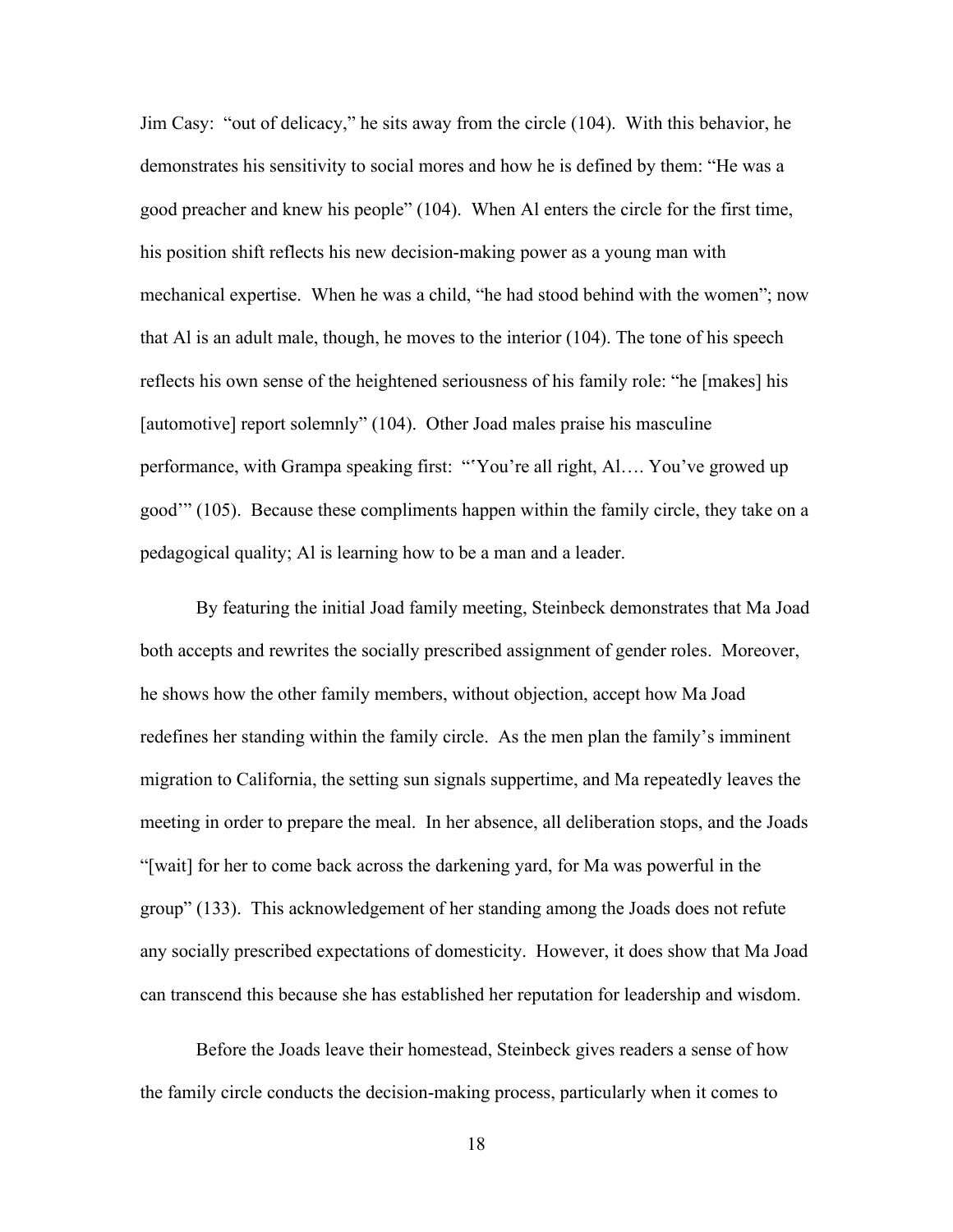expanding the group beyond biological ties. In this first family circle, they discuss the possibility that Jim Casy will join the migration, and their procedure features the participation of all of the men in the group and the dominance of masculine voices in the debate. First, Tom makes his proposal, providing reasons why Jim Casy should migrate with the Joads: "'He's a wise fella.... We've knowed him a long time'" (105). As the titular head of the family, Grampa speaks next to "the brooding council": he advocates for inclusion due to his belief that having a preacher, whether active or not, portends good luck (105). Pa Joad argues against Casy's inclusion, adopting an analytical view even though it reduces people to parts of an equation—over a subjective one: "'They's more to this than is he lucky, or is he a nice fella…. We got to figger close. It's a sad thing to figger close"  $(106)^3$  He counts all the family members and animals that will be migrating:

"There's Grampa an' Granma—that's two. An' me an' John an' Ma—that's five. An' Noah an' Tommy an' Al—that's eight. Rosasharn an' Connie is ten, an' Ruthie an' Winfiel' is twelve. We got to take the dogs 'cause what'll we do else? Can't shoot a good dog, an' there ain't nobody to give 'em to. An' that's fourteen." (Steinbeck 106)

 $3$  Daniel Worden notes that such mathematical analysis represents "the denigration of thought" (Worden 131). In "Specters of Masculinity: Collectivity in John Steinbeck's *The Grapes of Wrath*," he explains how the divide between subjectivity and objectivity illustrates a major philosophical split in the novel: "Activity that stems from or accompanies thought is portrayed as helpless, futile, while activity that emerges out of passion, emotion, or affect sutures the disenfranchised together for survival" (131). Pa Joad is unconsciously incorporating verbiage and philosophy of certain institutions (banks and the farming industry) that also "figger close."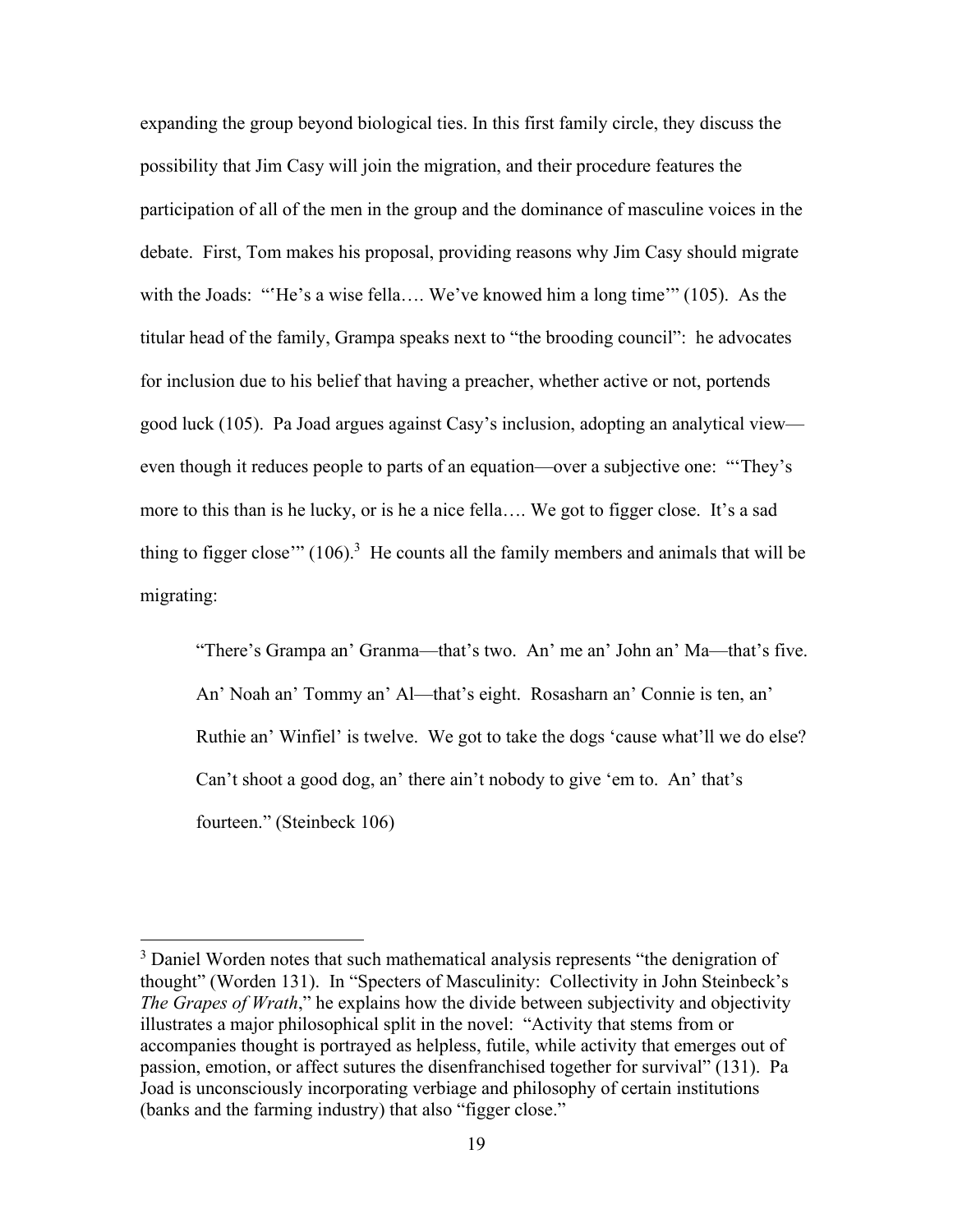By ending his detailed explanation with a rhetorical question ("'An' kin we feed a extra mouth?'"), Pa Joad shows confidence in his argument as well as in his role as head of household (106). In noting that Pa Joad talks to Ma "[w]ithout turning his head," Steinbeck implies that Pa Joad acts not out of shame but out of confidence that she will not challenge his decision-making in such a public way (106). There is a dismissive purpose to that body language: through it, Pa Joad wordlessly reminds everyone that Ma Joad's prescribed role (along with that of all other females) does not include family-level decision-making. Also, this reminder of her outsider status emphasizes the patriarchal organization of the Joad family.

With her response, though, Ma Joad draws upon her perspective as an outsider in her own family in order to advocate for those who are without any protection that a family unit can provide. She revises Pa Joad's terms: "'As far as 'kin,' we can't do nothing…; but as far as 'will,' why we'll do what we will'" (106). In this way, she readjusts the family's priorities, reminding its members that although their ability to act might be restricted by uncontrollable outside conditions (e.g., the cramped space in the family car), this will always be superseded by an ethical responsibility and willingness to act. Ma Joad then reminds the family members of their long-time philanthropy: "'I never heerd tell of no Joads or no Hazletts [her individual lineage], neither, ever refusin' food an' shelter or a lift on the road to anybody that asked'" (106). She finishes her response with an ethical appeal, implying that current family members have the power to write their own histories: "'They's been mean Joads, but never that mean'" (106). Her argumentation and confidence catch Pa Joad off-guard. Whereas he began the deliberation self-assured, he now understands that even though his wife has always been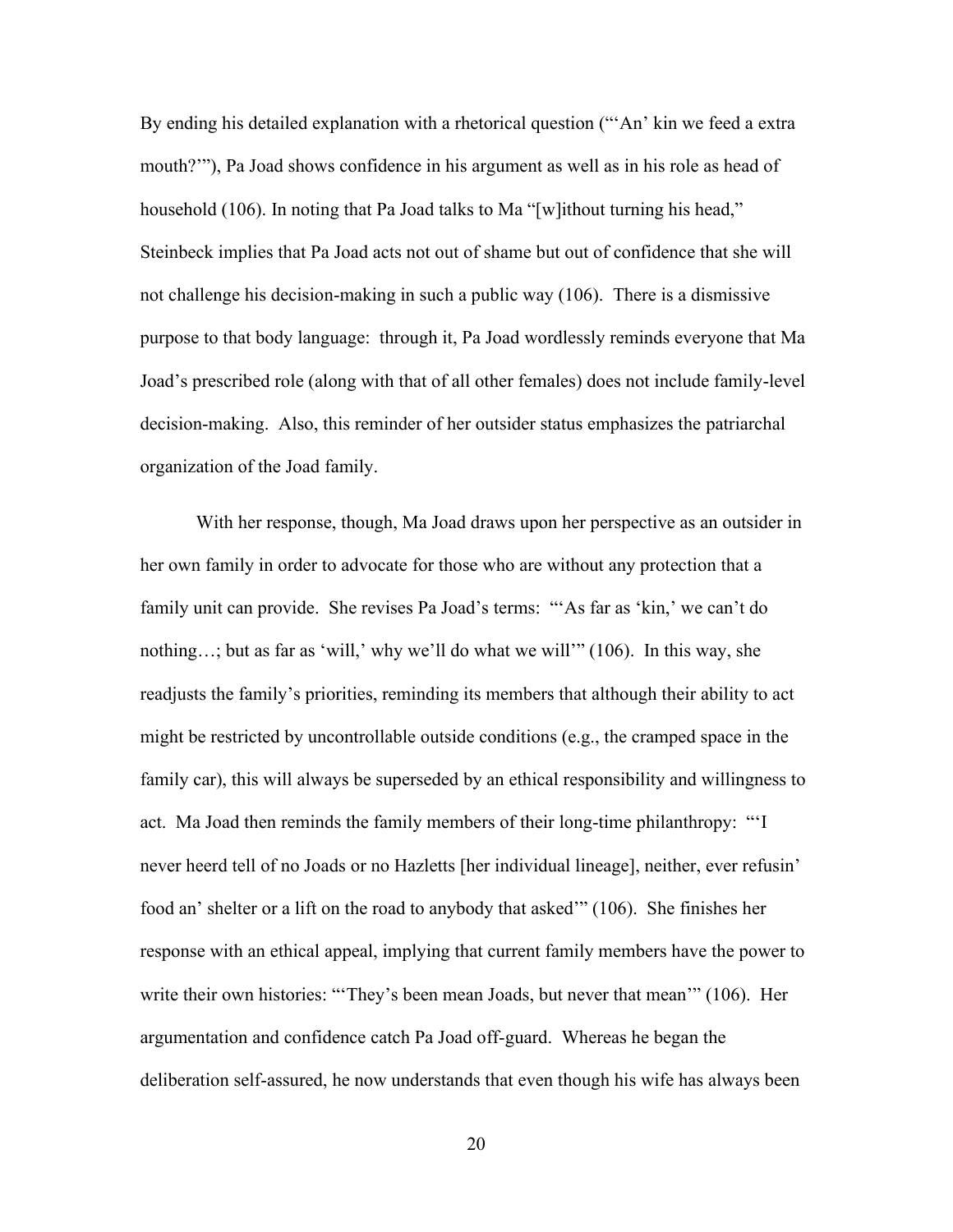relegated to the family circle's exterior, she is very capable of ethical leadership. This realization makes him "ashamed," and as a result of his shame and his loss of the moral high ground, Pa Joad "[twists] his neck to look up at her" (106). He refutes Ma Joad's argument, protesting the lack of room—in response, she adopts Pa Joad's enumerating style, inverting it to emphasize hospitality and generosity. She argues:

"There ain't room now…. One more ain't gonna hurt; an' a man, strong an' healthy, aint never no burden. An' any time when we got two pigs an' over a hundred dollars, an' we wonderin' if we kin feed a fella—" (106)

Ma Joad's persuasive verbal control enables her to shape the family's decisions in spite of the patriarchal norms of the family circle. After her intervention in this debate, the Joads not only choose to allow Jim Casy to join their migration and their deliberations, they also continue to operate by this inclusive ethic. For example, Pa Joad thenceforth welcomes non-Joads (e.g., asking Muley Graves, a family friend, to accompany the family). Moreover, Ma Joad's participation in this family meeting establishes the basis for her role during migration as protector of an intact family.

# *Struggles with Paradoxical Space and the Family Structure*

Because she has always occupied the exterior of the family circle (due to social mores' organizing parameters), Ma Joad has been restricted in crafting her gender performance. She has become accustomed to this because she does not feel threatened by judgment from other family members who have first-hand knowledge of her joys and heartbreaks. Regardless of the family's location or condition, she considers that others will be gazing upon the Joads, perhaps with judgment or punishment on their minds. For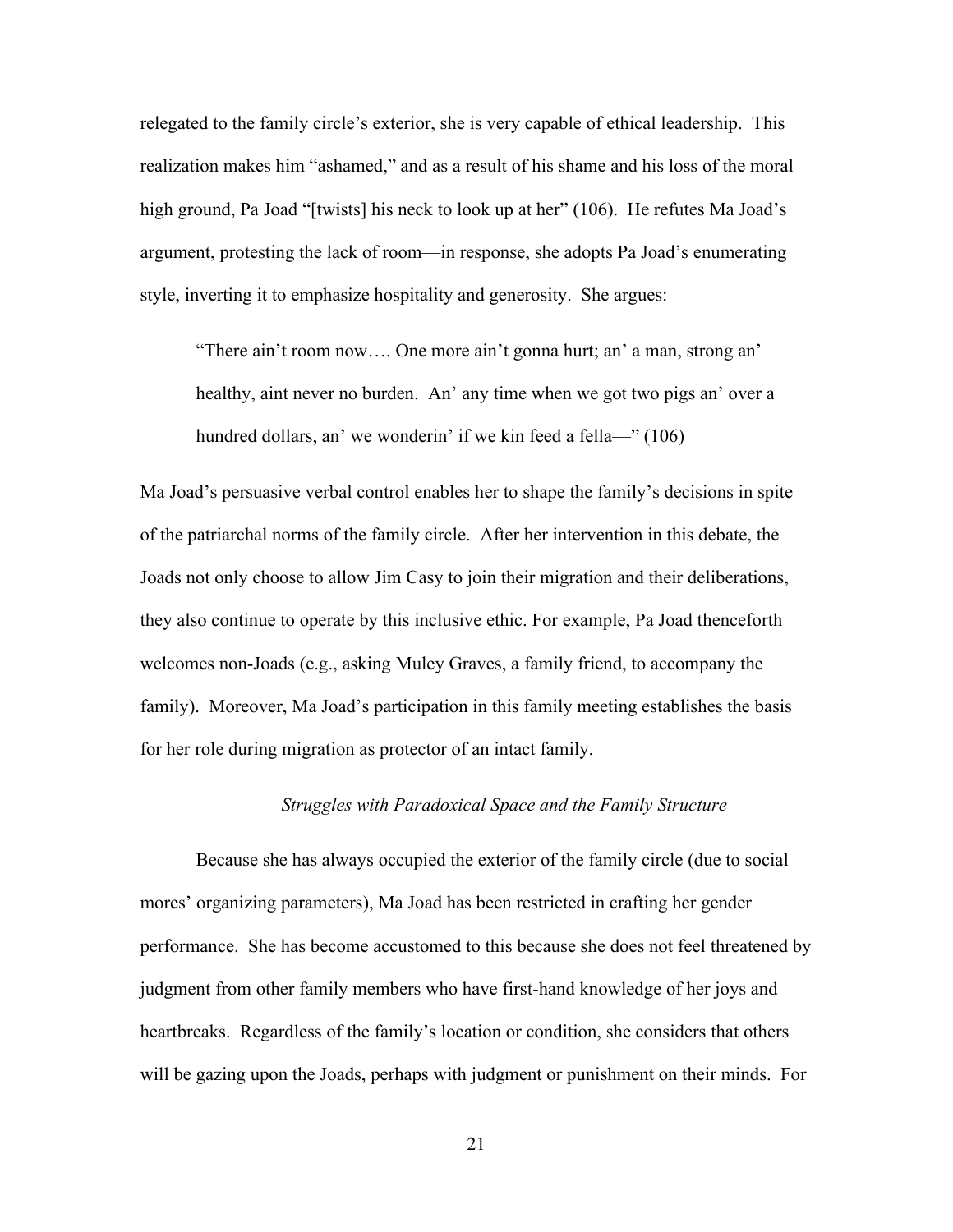example, when the Joads first arrive in Weedpatch, she learns of an upcoming visit by a committee composed of prominent women in the government camp. Eager to impress these non-Joads, she hurriedly cooks breakfast and urges the family members to bathe and wear clean clothes, telling Pa Joad, "'This here's the time the fambly got to get decent'" (318). Ma Joad explains to a nauseous Rose of Sharon that sometimes, one's external self-expression takes precedence over one's inner state: "'They's times when how you feel got to be kep' to yourself'" (318). The urgency of Steinbeck's female protagonist comes not from her attempts to climb a social ladder but from her anxiety of social judgment, despite her lack of control over the family's physical appearance as well as her paradoxical space divide. So, despite her thoughts and feelings, she will maintain a socially appropriate and expected gender performance around non-family members. The emotional strain deriving from the migration's circumstances—fallow land and institutional insensitivity—occasionally appears in her external self-performance, however.

Throughout *The Grapes of Wrath*, Steinbeck hints at the strain Ma Joad feels in trying to preserve the family unit and present domestic unity to the world while experiencing the pressures of poverty. The initial instance of Ma Joad's attempts happens before migration, as an overheard comment from Jim Casy prompts her to reexamine her outward performance. He tells Tom Joad that he notices how fatigued she is: "'[r]eal tar'd like she's sick-tar'd'" (112). These words startle her, as does their implication that she might soon have a physical or emotional collapse, which will render her a burden for the family. Determination soon replaces the fatigue that Ma Joad has been showing on her face and in her body language: as she searches her bedroom for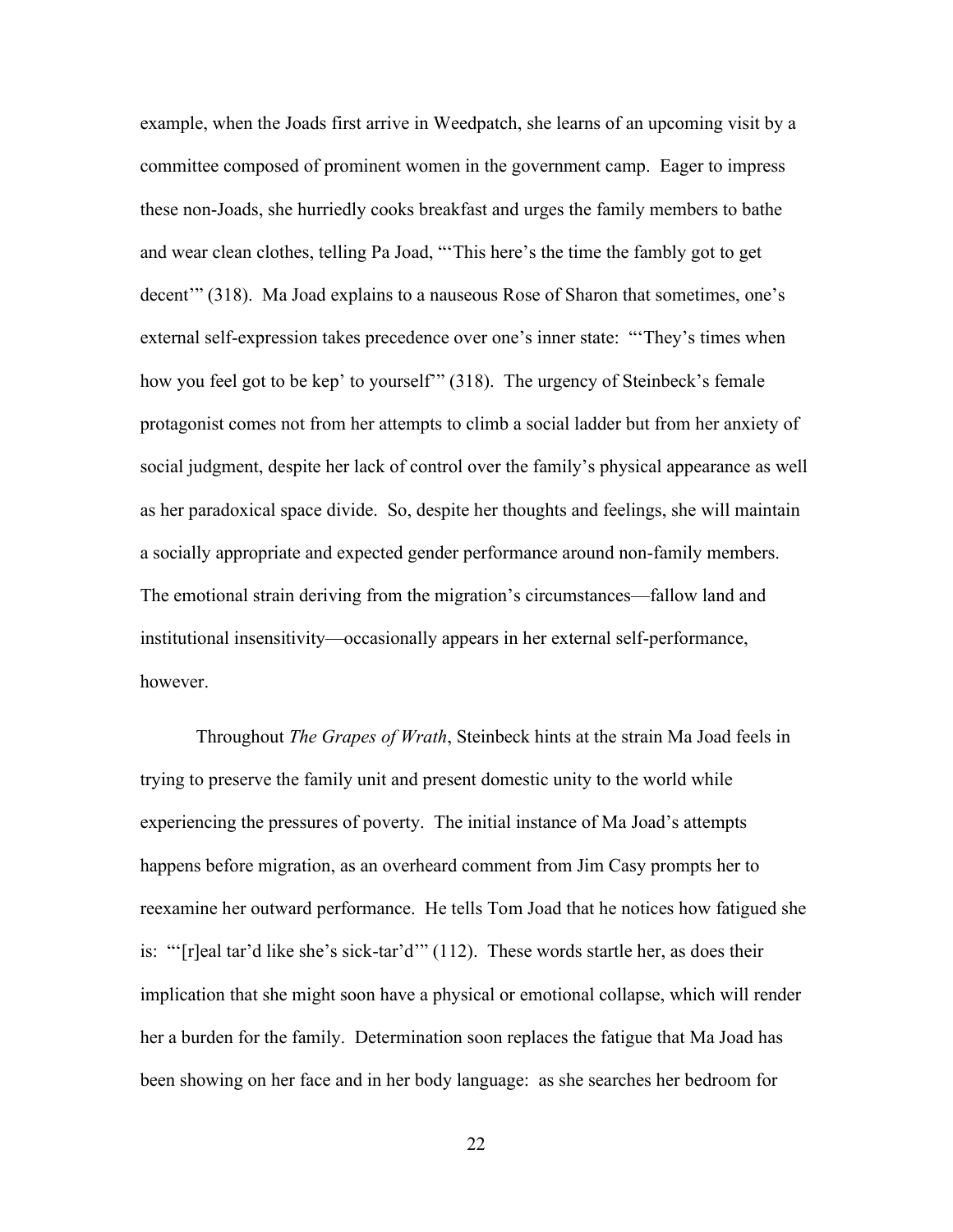items missed during packing, "[s]lowly her relaxed face tightened, and the lines disappeared from the taut muscular face" (112). In this moment, she purposefully adopts a posture of resilience. The text's narrator comments that upon a cursory glance, one notices only "broken" and "empty" items remaining in the room: "[n]othing was left in it except trash" (112). Ma Joad knows, though, that a much-valued container is still there—and she "[brings] out a stationary box" (112). It contains items of two kinds of value: monetary ("a pair of earrings, a little gold signet ring, and a watch chain braided of hair and tipped with gold swivels") and sentimental ("letters, clippings, [and] photographs" [113]). In unspoken hypothesizing about the family's financial needs during migration, she begins a process of regaining control over her paradoxical space. First, she avoids becoming emotionally paralyzed by the jewelry, saving "the trinkets in [an] envelope" for future needs (i.e., selling or bartering these items for food or fuel) (113).

To Ma Joad, her efforts also mean that she must eliminate any perceived source of emotional overwhelm. As for the paper keepsakes, she chooses to burn them—but first, she "[touches] them lightly,… and her fingers disturbed the letters and then lined them up again" (113). In her book entitled *On Reading The Grapes of Wrath*, Susan Shillinglaw notes the significance of burning "the physical objects that [bind Ma Joad] to place" before migrating (Shillinglaw 69). I argue, though, that with Ma Joad's decision to destroy sentimental items, Steinbeck also illustrates the emotional complexity of his female protagonist. Her use of sensory information here not only emphasizes these items' physical ephemerality, but via her touching and staring, Ma Joad also demonstrates that she can maintain her outward performance despite what she feels or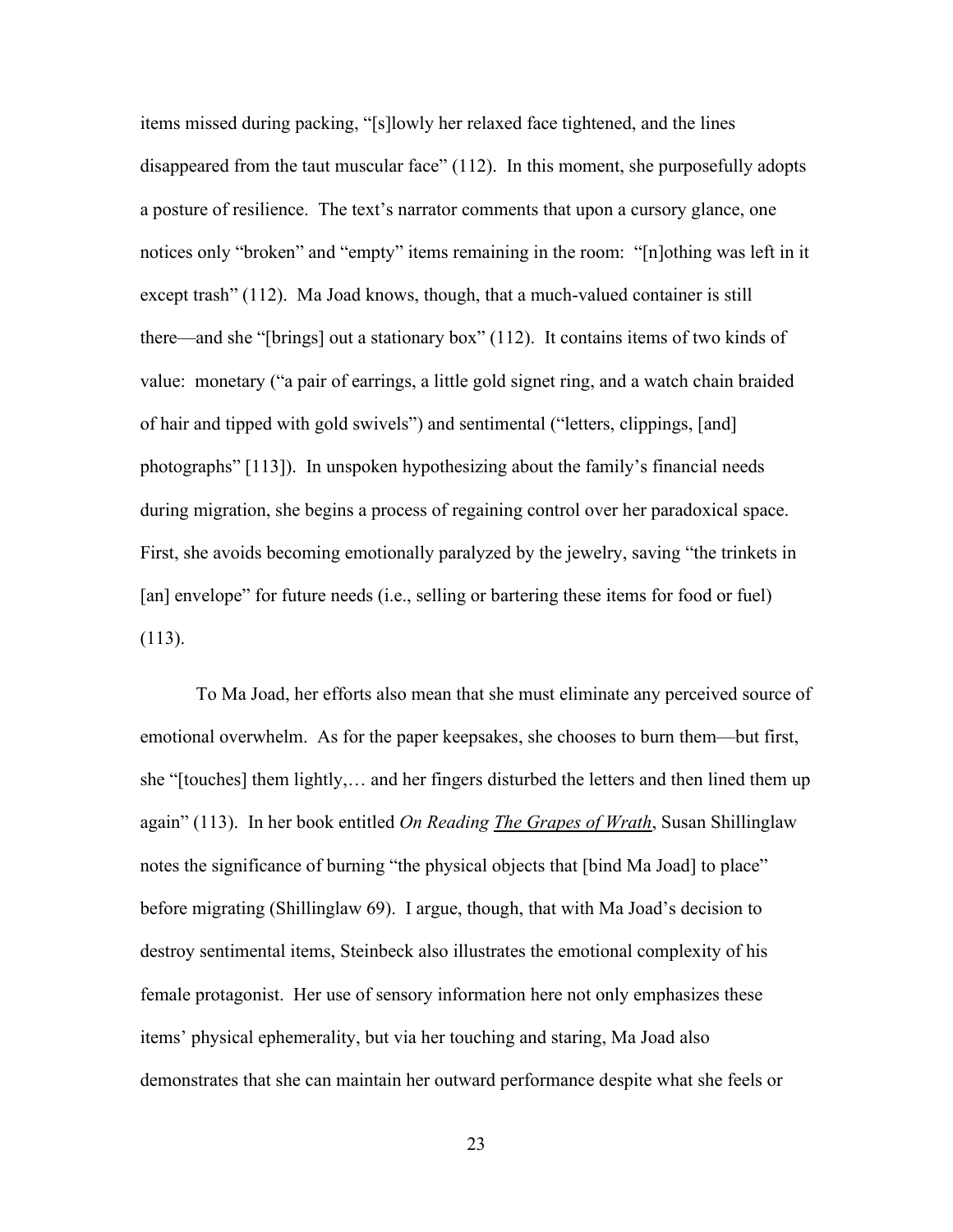thinks. In other words, she incorporates the loss of these mementoes into a focus on memories that motivate the maintenance of her exterior and interior. Despite the pressures of poverty and itinerancy, she can remember without allowing sensory overwhelm to become part of her gender performance. Therefore, this moment exemplifies the maintaining of a paradoxical space split.

# *Transgression and the Family Unit*

The Joads migrate because they hope to flee the Dust Bowl catastrophe and find security if not prosperity in California, but in practice, their migration leads them into situations that threaten both Ma Joad's control over herself as well as the solidarity of the family circle. As an outsider within her own family, Ma Joad has years of accumulated memories and experiential learning upon which to draw—and to her, the importance of maintaining an intact family unit dominates her value system. Her strong feelings about preserving the family, when combined with moving from the family's homestead, overwhelm her gender performance, transforming her into someone who contemplates transgressive behavior. An instance of such stress-derived transformation occurs as the Joads experience car trouble while *en route* to California. At an informally-called family meeting, the adult Joad men decide that the best way to optimize their several needs (fixing the car, ensuring the family can choose adequate campsites [e.g., having enough water and shade], consolidating and earning money, etc.) would involve separating. In this way, they can address the multiplicity of needs via division of labor. Ma Joad refuses this proposal and threatens Pa Joad.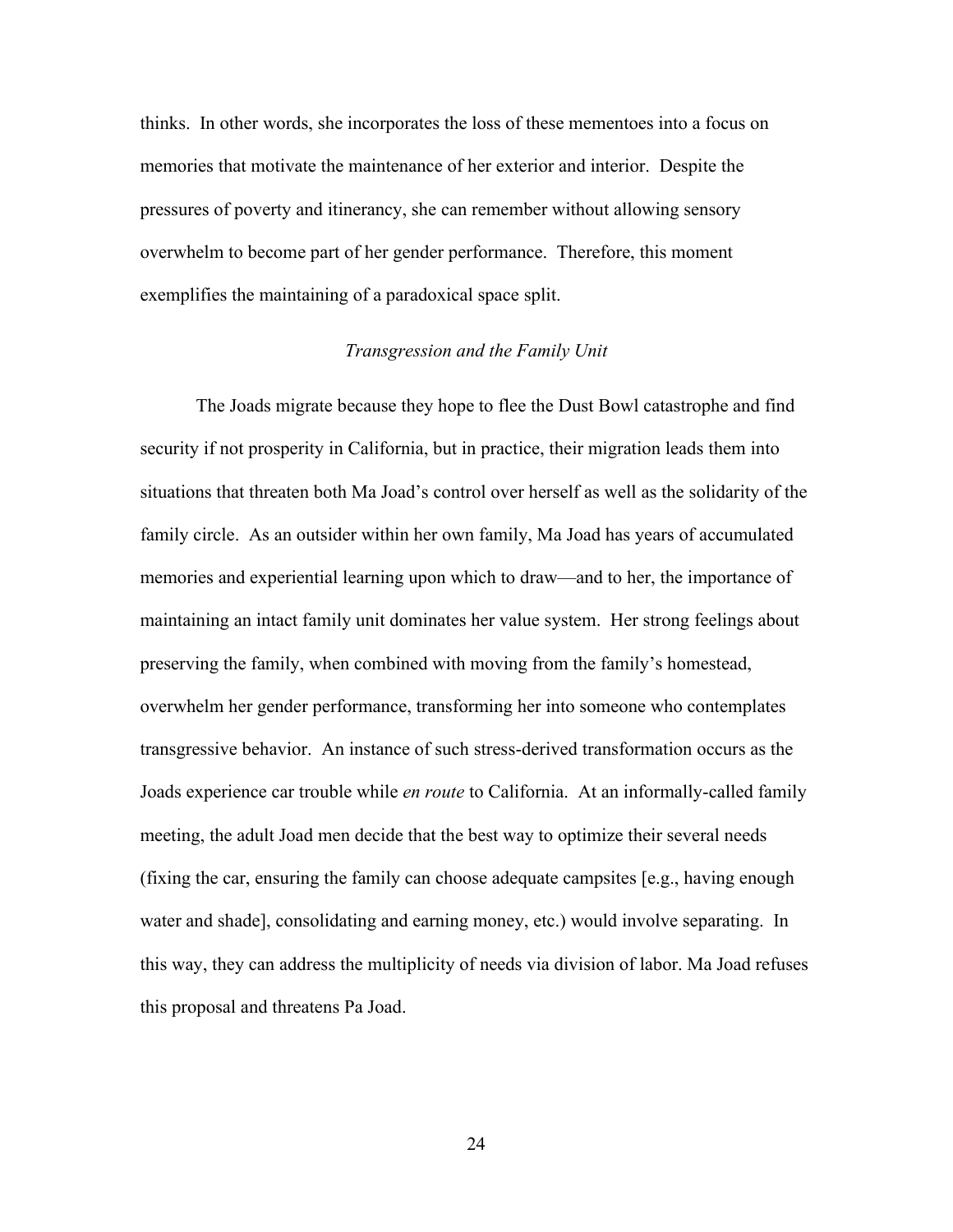Ma Joad's gender performance becomes verbally transgressive with the chance of becoming physically transgressive if she hits someone with the broken car's jack handle.<sup>4</sup> One can sense through her linguistic changes how she struggles to regain control of the divide between her inner and outer spaces. Sensing that a structure of solidarity might be taken from her, she relinquishes the rhetorical authority that she has cultivated (despite the social mores and gender bias that have kept her from making decisions on the family unit-level). Instead, she adopts behavior that will call attention to the unity that the unthinking Joad men are about to destroy. The tension in Ma Joad's mouth and the anger in her eyes suggest how intensely she feels about keeping the family together, while her confident grasp of the jack handle suggests her willingness to become physically violent if the Joads reject her wishes. She directs promises of retributive violence toward Pa Joad, deeming him responsible for her loss of control: "'You made up your mind. Come on an' whup me. Just try it. But I ain't a-goin'; or if I do,… jus' the minute you take sleep in your eyes, I'll slap ya with a stick a stove wood'" (Steinbeck 177). Even though he does not devise the idea of family division, he does approve it, telling his wife that she must abide by the choice that the adult male Joads have made.<sup>5</sup> In this way, Pa Joad is

<sup>4</sup> Warren Motley downplays Ma Joad's actions, saying that this character "aggressively challenges" the decision to split up the Joads (Motley 403). However, this interpretation of her behavior does not acknowledge that she is actually challenging what she believes to be an error in judgment. In his book *In Place / Out of Place: Geography, Ideology, and Transgression*, Tim Cresswell explains transgression is a way in which one can challenge ideas "that are considered correct and appropriate…. No hegemonic structure [like the archetypical family meeting circle] is ever complete" (Cresswell 21). Noting this, Ma Joad experiences more than sensory overwhelm; she also experiences logical overwhelm.

<sup>&</sup>lt;sup>5</sup> As Warren Motley points out, "final responsibility for choosing a course of action (during family meetings) lies with the older men—the 'nucleus' of the family government" (Motley 402).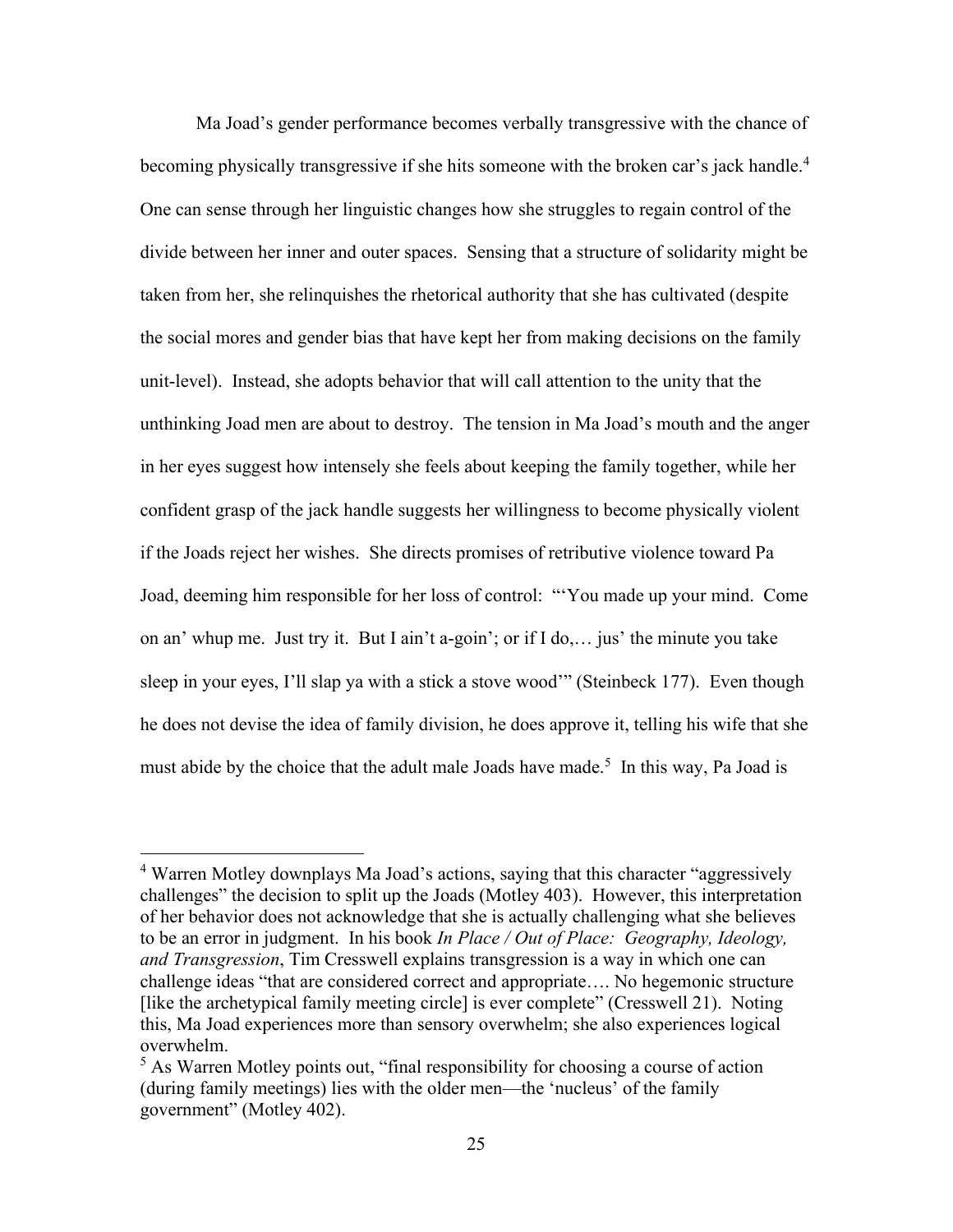trying to limit Ma Joad's influence by reminding her how power is distributed within the Joad family: through the performance of prescriptive gender roles.

With his initial refusal of her demands for the family to remain intact, Pa Joad initially attempts to restore order within the family circle meeting; however, with the realization that this is not going to happen, he attempts to "win" control of the Joad family by stopping Ma Joad's insurrection. His approach involves matching her transgressive behavior (threats of physical violence and speech that is unexpectedly rebellious) with his own verbal transgression. By repeatedly deeming her "sassy" and mocking her age, Pa Joad is using humor and loving familiarity to address Ma Joad (Steinbeck 177). He does not wish to erode her maternal power in front of other family members; however, like his wife, he also has taken a strong position about a serious matter, and he does not want to lose power with the family. So, Pa Joad demonstrates that a challenge to his authority as head of household will not go unnoticed. He realizes, though, that he is going to be unable to silence Ma Joad's protests; he "[looks] helplessly about the group," searching for any sign of support, but the only acknowledgement of the standoff is the sharp laughter of the younger Joad daughter, Ruthie (177). Considering Ma Joad's verbally transgressive behavior, others in the family recognize the loss of inner control that has led to her threats of physical violence. Her external self-expression unravels, and her words reflect how disordered she must feel because the family's unity might dissolve. (After all, the Joads have long relied on her emotional barometer: they "could not know hurt or fear unless she acknowledged hurt and fear…. [I]f she ever really deeply wavered or despaired the family would fall" [77]). The combination of Ma Joad's threats, the lack of support from family members (who only watch the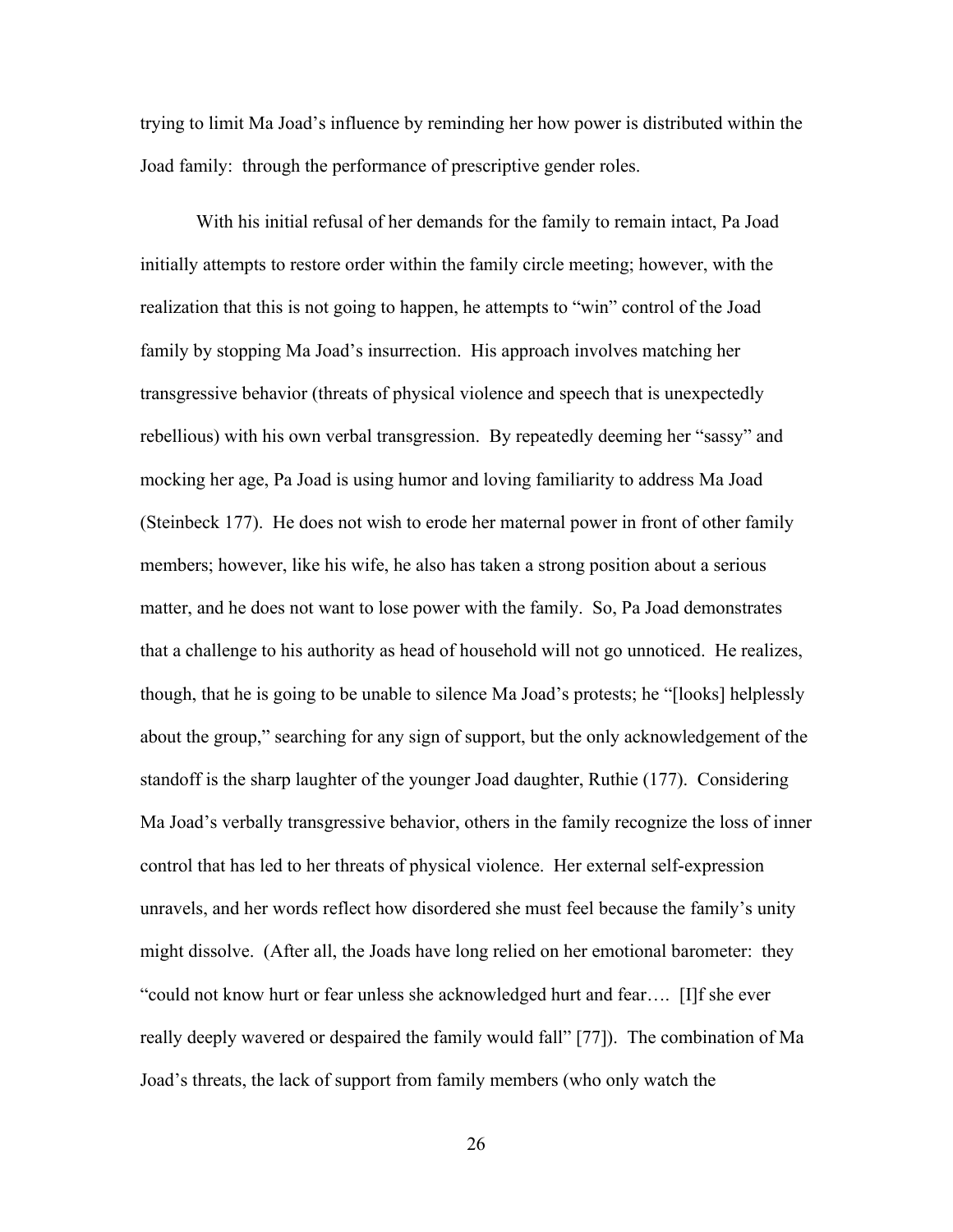confrontation but do not join sides), and Pa Joad's failure to garner an emotional response with his derisive labels overwhelm his attempt to reestablish the parliamentary structure of the meeting circle. Even though the circle form still exists because the family remains intact, its make-up has changed: "And in a moment the group knew that Ma had won. And Ma knew it too" (177). Steinbeck emphasizes this power shift in his writing, with Pa Joad ceasing to speak or act for the remainder of Ma Joad's revolt.

For Ma Joad, transgression operates much like a trance—as soon as the decision to split up is reversed and Tom requests that she relinquish the jack handle, she "[looks] at astonishment at the bar of iron, [dropping] the weapon on the ground" (178). She regains control of her inner state, thus ending its manifestation in her outward performance, and she now has "taken control" of the family. Despite its prescriptive classification based on gender and age, the family circle has offered a reliable predictability that sustained her, especially during unexpected moments (Tom's return from prison) and uncertain times (migration to California). Even after her apparent rebellion from the family circle form, though, she retains the strength it has provided her.

Through animal allusions, Steinbeck emphasizes characteristics of individual and group behavior during this scene. For example, Tom Joad declares that through her threats of violence, his mother is going "johnrabbit" on the family—in other words, he compares Ma Joad's unpredictability to this creature's seemingly haphazard physical movements (177). Later, the idea of the Joads separating prompts her to pledge an attack in such a feral manner that she will brandish the jack handle with "cat-wild" ferocity (178). These two metaphors suggest that Ma Joad views the family as already disintegrated; therefore, she reacts out of fear and randomness (going "johnrabbit") and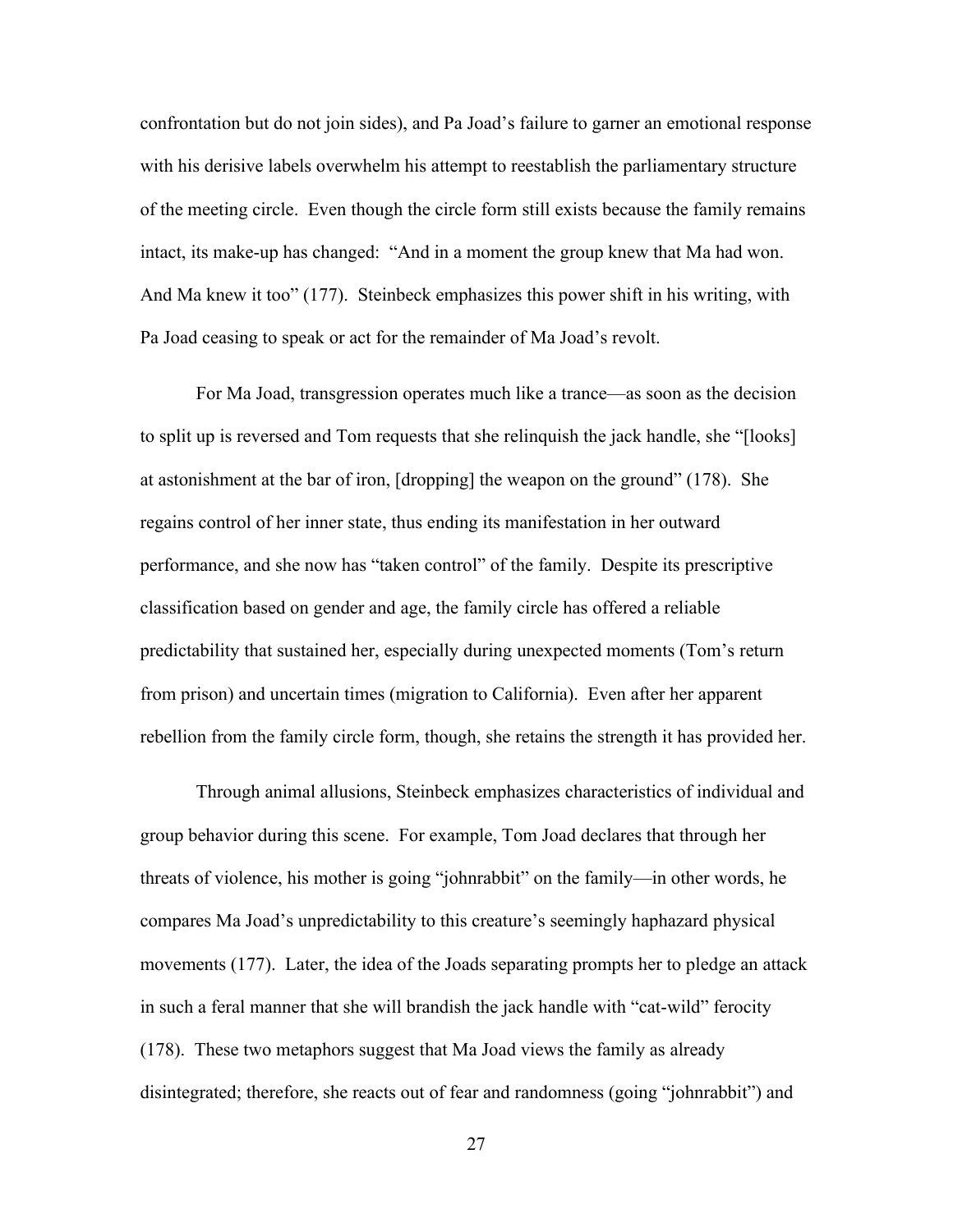envisions herself becoming predatory and solitary ("cat-wild"). She reclaims her rhetorical powers, however, through using another example of animal imagery, arguing for the family's continued solidarity via her description of a bovine herd's specific makeup. Ma Joad stresses the effectiveness of the family remaining intact by comparing it to how "a bunch of cows... stick all together" (178). The specificity of her animal choice—cows without steer (or "'lobos'")—is significant, for although she has ceased her threats of physical violence, she employs verbal subterfuge through an indirect attack on the masculinity of the Joad decision-makers (178). I argue that when she obtains "the control" in the family with her "win," she also believes that she has earned the right to use whatever verbal strategy (regardless of emotional harm) that enables her to maintain that control. For example, Ma Joad explains, "'The money we'd make [by dividing the Joad family] wouldn't do no good.'" (178). To support her point, she emasculates the Joad men by comparing them to "'ranging'" steer, thus implying that these animals have abandoned their herd (178). Even though she still values familial archetypes, Ma Joad employs transgression and manipulation in her external self-performance whenever she suspects that no other Joad believes in the safety of family unity and the strength of personal agency.

Her resistance to division and inaction continues after the Joads reach California. In order to retain family control, Ma Joad combines more threats of physical violence with emasculating language to goad a resistant Pa Joad. Although the Joads are in a pleasant living situation as residents of the democratically-run Weedpatch camp, the family members must deal with low funds, Rose of Sharon's impending birth, and each other's malnutrition. Noting all this, Ma Joad insists that the adult men devise a solution: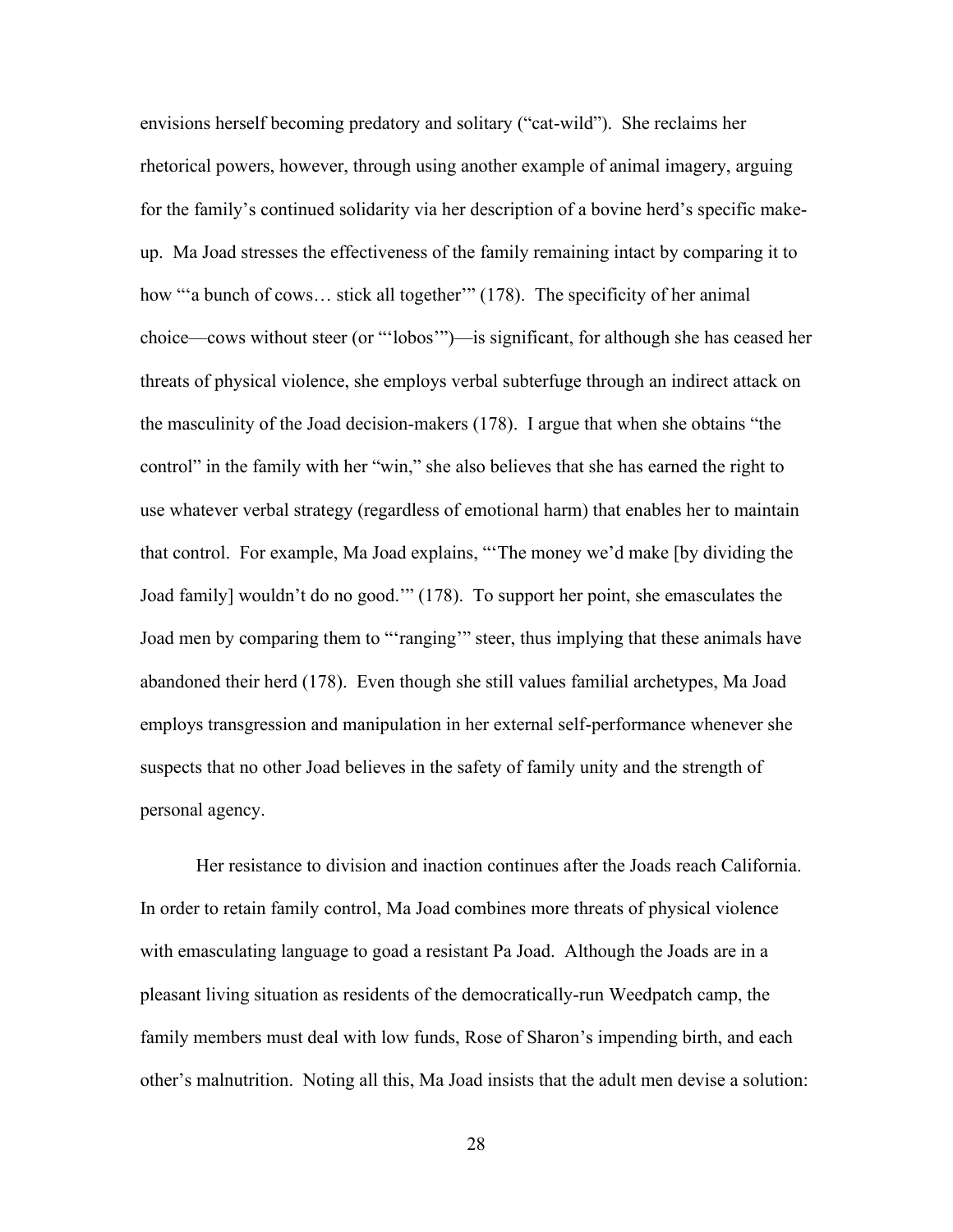although she has tabulated the remaining cooking supplies and wages, she orders Pa Joad to "figger." In emphasizing "figger," she demonstrates a rhetorical strategy of shaming: even before the Joads had left Oklahoma, Pa has been using the same word that institutions have also been using to emasculate (369). The adults decide to depart the next day, in agreement with Ma's domestic report. In this way, Ma Joad's behavior is similar to how Al acts when he makes his automotive report in the beginning of Steinbeck's text. Pa interprets this, though, as a sign that his patriarchal household leadership has eroded: "'Seems like times is changed…. Time was when a man said what he'd do. Seems like women is tellin' now. Seems like it's perty near time to get out a stick'" (370). With his wistful description of gender-based decision-making, he attempts to regain control of the family through a verbal threat of physical violence. Confident that the Joads will not separate and that she has control over her inner and outer states, Ma Joad challenges Pa's leadership claim.

In her response, Ma also eliminates the distinction between interior and exterior, as she presents a merit-based view of the family structure: "'Times when they's food an' a place to eat, then maybe you can use your stick…. But you ain't a-doin' your job, either a-thinkin' or a-workin'. If you was, why, you could use your stick'" (370). With Ma's "win" when other Joads considered family division, there was a shift in familial authority, and gender restrictions have disappeared: "'But you jus' get you a stick now an' you ain't lickin' no woman; you're a-fightin''" (370). Afterwards, Ma admits that she deliberately goaded Pa, assuring Tom that angering his father will provide motivation to act, thus reclaiming his power: "'Pa, he didn't say nothing; but he's mad now. He'll show me now. He's awright.'" (371). She overestimates Pa's ability to adapt to changes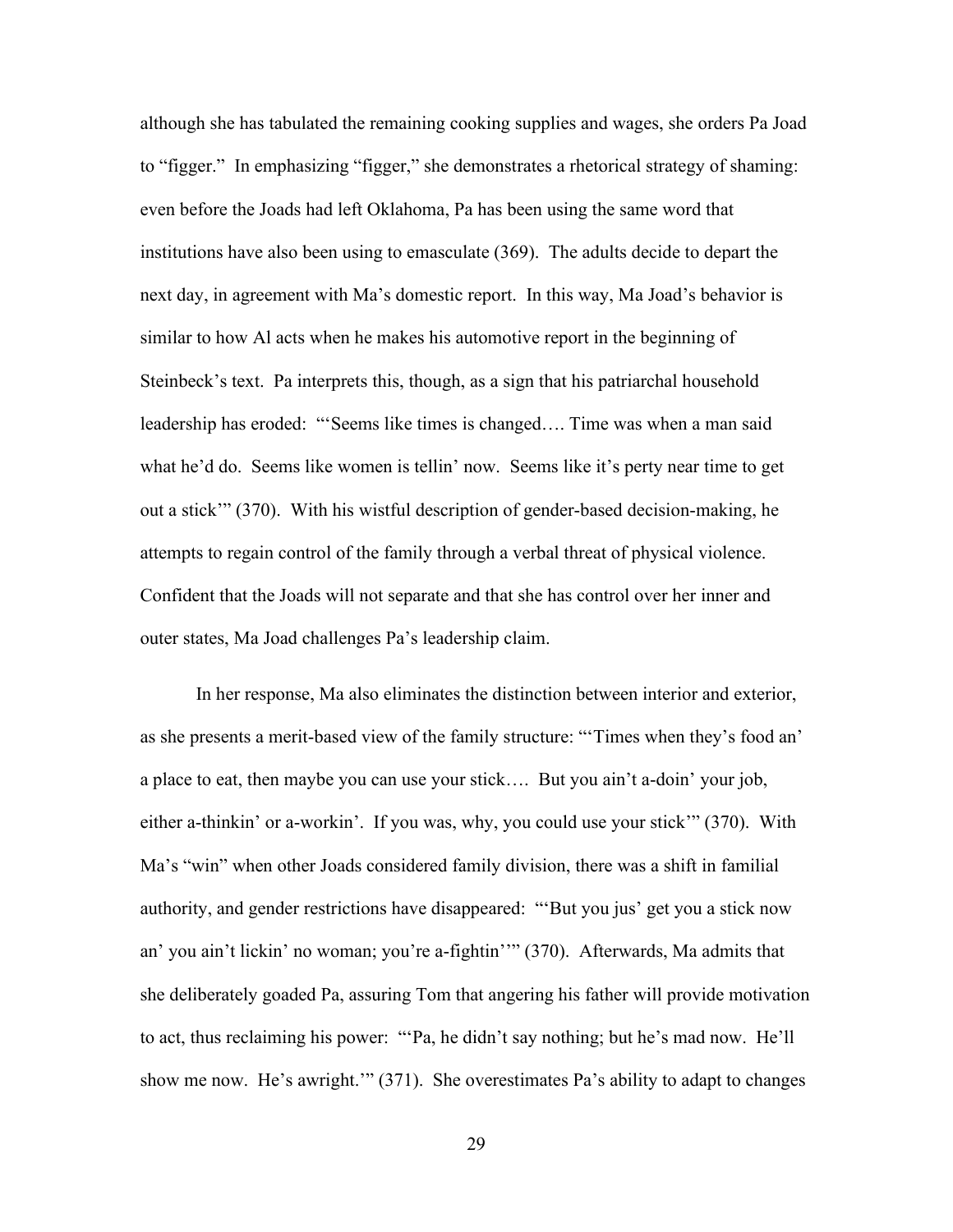that migration has brought to his familial role, however. I argue that she believes that just because she has been able to reconcile her interior with how her familial role has changed during migration, she can help others to discover their changed roles, too. With her efforts to reconnect with an unemployed Pa Joad at a standstill, Ma Joad takes a different approach, focusing on her expansion of the family circle format to include non-Joads.

## *Extension of the Concept of "Family"*

During migration, Ma Joad encounters many people who she classifies as outsiders because of their lack of belonging, whether it be to a family unit or to society in general. She also grapples with their view of her as a migrant as well as her own family's view of her as an "outsider" because of her gender identity. Sometimes, Ma focuses so intensely on the Joads (and on social or institutional unfairness) that she initially does not see that *all migrants* are unified through experiencing poverty; in other words, the definition of "family" focuses on universal kinship—not solely a biologically-based grouping. As a result of this, the conscious separation of her paradoxical space threatens to erode, with her inner state almost manifesting itself in her outward performance. Steinbeck features this struggle as well as the trajectory of her rhetorical development during Ma Joad's interaction with the Hooper camp's store clerk.

Whereas Ma Joad can quickly understand the other Joads's rhetorical style, she needs more time to ascertain the thought process of non-Joads. What she thinks will be a simple economic transaction (pay slip for groceries) becomes a verbal exchange driven by repetition, aggressive laughter, and commentary that the clerk uses to define himself as someone who has a higher social status than his customers have. As Ma Joad questions elevated prices, he repeats a stock explanation: that the increased cost also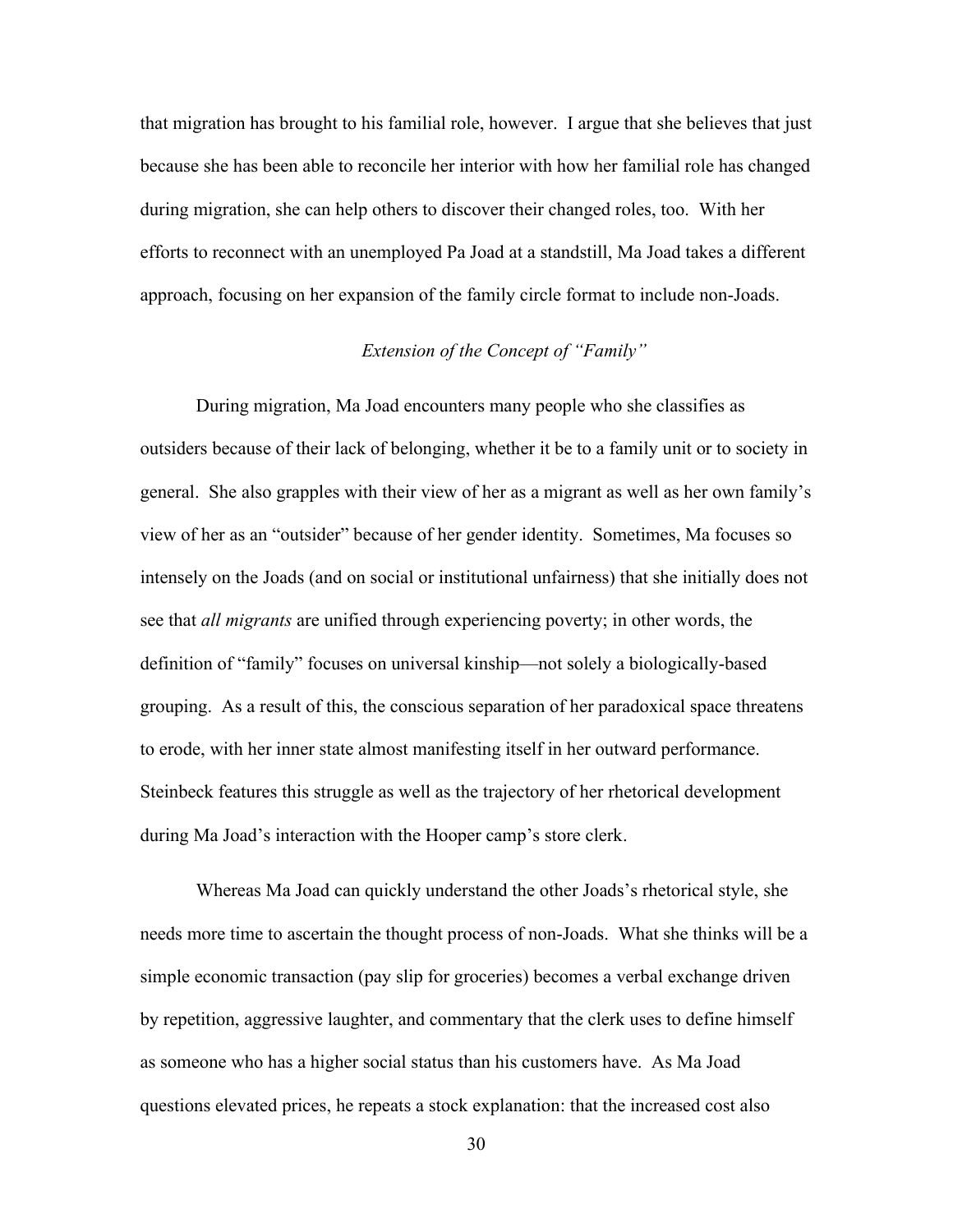reflects the fuel one would use to go elsewhere to shop. Ma Joad interprets this, though, as a reminder of the poverty that all migrants are experiencing, and the amusement in the clerk's voice implies that he is not in a similar situation. In other words, he seems to be finding humor in another's financial hardships. As she considers purchasing hamburger meat, he admits, "'I ain't guaranteein' I'd eat her myself; but they's lots of stuff I wouldn' do'" (393). Ma Joad interprets this as a personal slight, and her inner state almost shows in her outward performance: "Ma [looks] up at him fiercely for a moment" (393). However, "[she controls] her voice," which acknowledges that she must tolerate the clerk in order to purchase groceries (393). Also, she recognizes that such a task requires patience, endurance, and an even-keeled gender performance. Upon determining that the clerk's amused attitude actually masks his disdain for enforcing an opportunistic institutional more (the camp's price-gouging), satisfaction and sympathy inform Ma Joad's outward performance; she lowers her voice and smiles, knowing that she can now attempt to make an emotional connection with another outsider.

For her, though, emotional overwhelm complicates her attempts. Her struggle to maintain her paradoxical space difference returns, and she briefly considers transgressive behavior in order to articulate her frustration through violence. ("Ma moved menacingly toward him" [394].) Ma Joad's strength for analyzing a situation reemerges from the fog of her emotions and thoughts, though. Instead of being cornered by another's gaze, she questions the clerk in order to reflect the gazing, thus regaining control over her external self-expression. To learn the underlying truth in her current situation, Ma Joad uses Socratic questioning (starting with identification and ending with restating her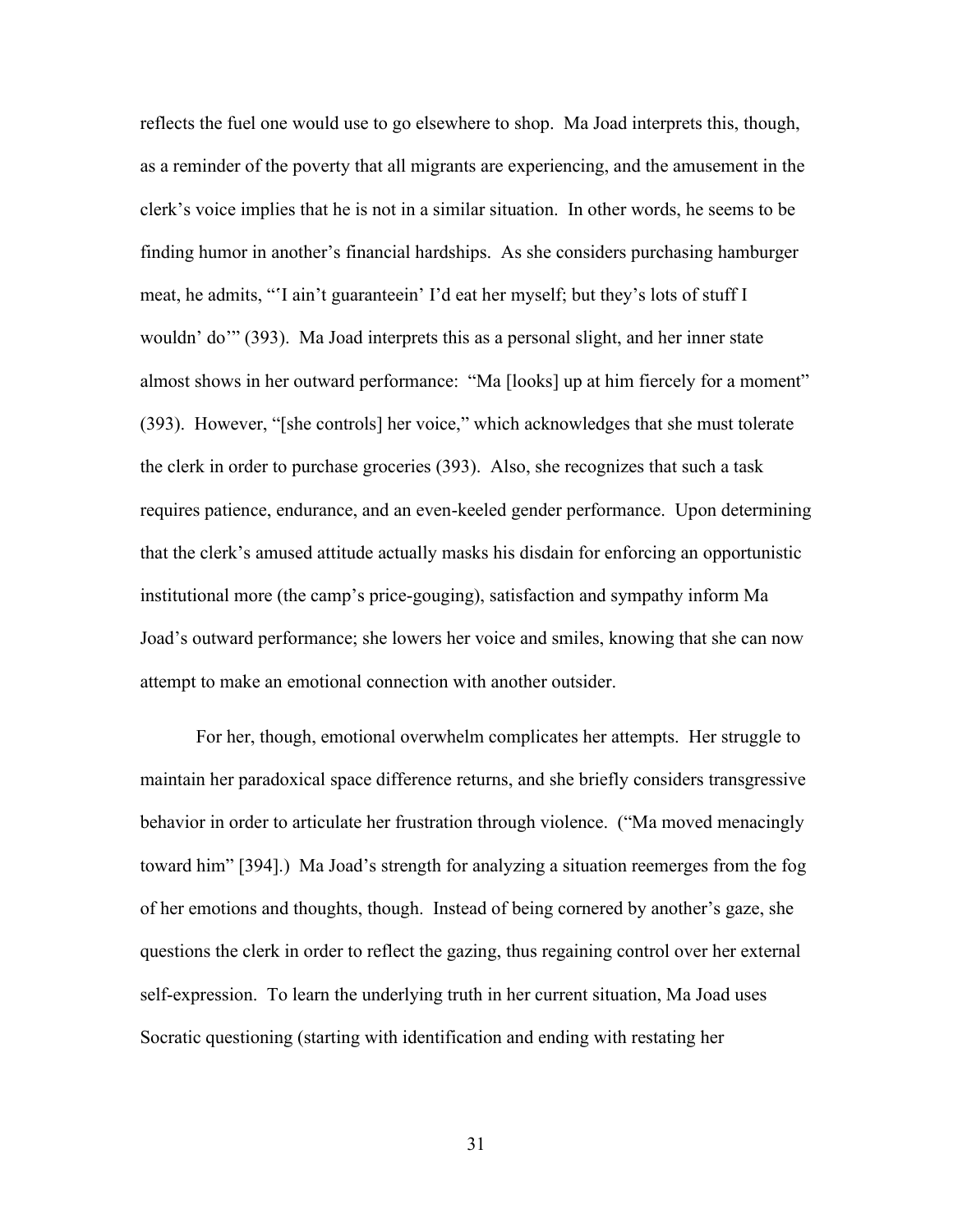hypothesis) in order to ascertain the motivations behind the clerk's humor and repetitiveness:

"You own this here store?... Any reason you got to make fun? That help you any?.... Who owns this here store?.... An' they [the people who run Hooper Ranch] set the prices?.... Ever'body comes in talks like me, is mad?.... An' that's why you make fun?.... / Shames ya, don't it? Got to act flip, huh?" (394-395)

As she realizes through her systematic questioning that he did not develop the unfair institutional practice yet still must rigorously enforce it in order to maintain employment, her speaking becomes "gentle" (395). Ma Joad notes that one must tolerate this situation, declaring, "'That's how it is'" (395). In thanking her, the clerk communicates several emotions: gratitude that this particular financial transaction is complete without any physical violence, surprise that his employment was openly acknowledged, and curiosity about his customer—specifically, a person who society has labeled as an outsider (migrant) who is interested in a fellow outsider (whose poverty unites them).

Despite his initial rejection, the clerk finally accepts Ma Joad's curious pleasantness—and even though he opts to continue enforcing the company store's opportunistic price-gouging, she interprets a simple act of financial solidarity to constitute their shared membership in a larger community. Her accurate analysis of his conflicted working situation provokes him, and he becomes defensive; as the clerk continues to regard her with surprise, he rejects her efforts to bond with him. When asked how he started working in the company store, he answers with a maxim that he immediately modifies: "'A fella got to eat…. A fella *got a right* to eat'" (395, italics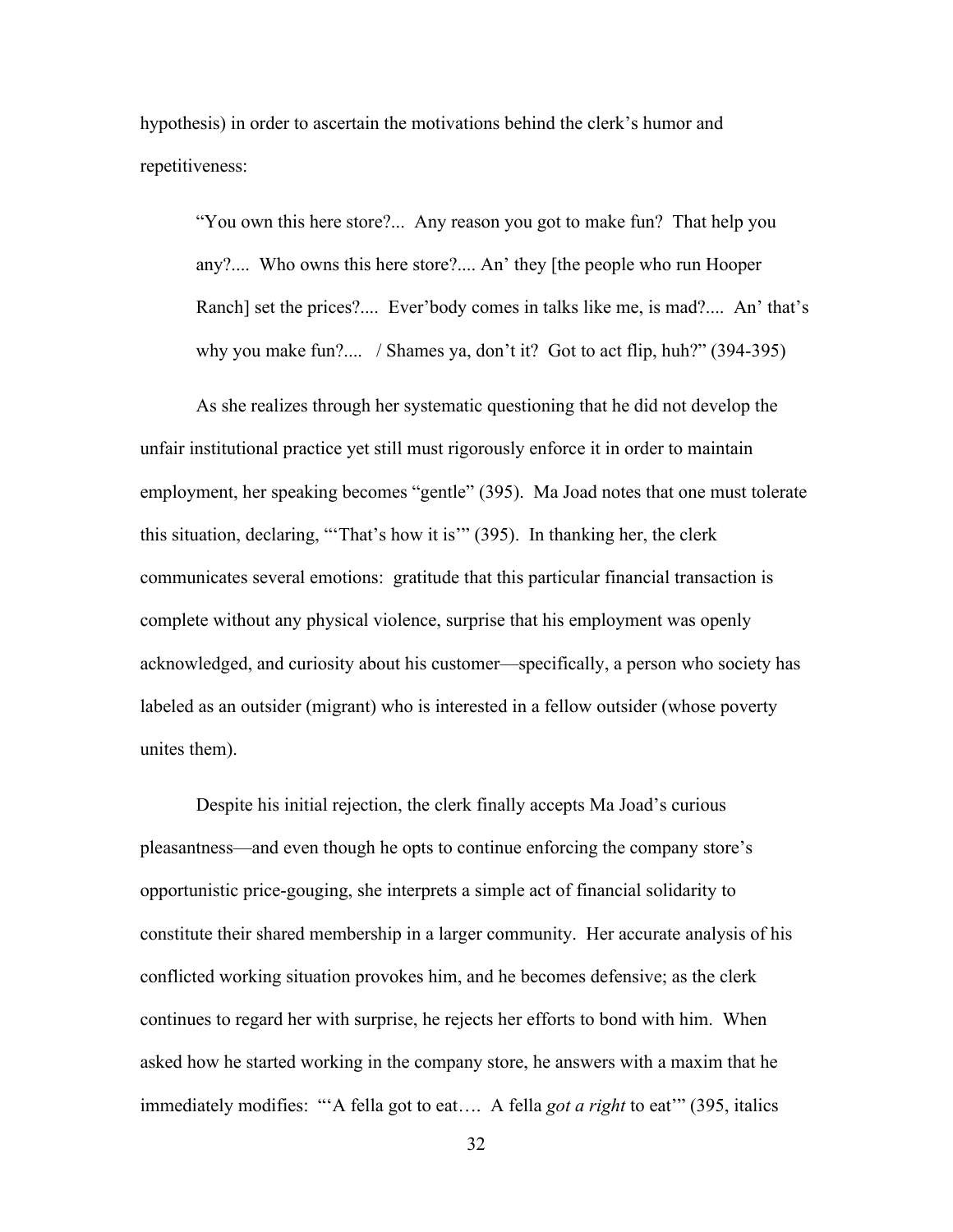mine). Ma Joad notices that the clerk couches his identification as a fellow economically disadvantaged person in his admission of universal rights (specifically, the right to avoid hunger). Although he has identified the universal right, he speaks in generalities about *who* has the right. She ignores his aggressive tone, choosing to focus on getting a clear self-identification of the clerk's outsider status; in turn, he ignores the attempt to have him declare himself as a "fella." Even though the financial transaction for groceries is completed, an appeal for comfort items begins, as Ma Joad notes that she needs sugar for the already-purchased coffee (a request that Tom has made [395]). In requesting it, though, she does not incorporate the subjunctive mood in her language. In this way, Steinbeck intimates how his main female protagonist is mindful of remaining in control of her outward performance. She is not wishing or demanding sugar, because she does not want to erode the goodwill and parity that she has achieved with the clerk: "'[My family is] a-workin' out there. You let me have some sugar an' I'll bring the slip in later…. They got more'n a dime comin'. Gimme ten cents of sugar'" [395]. However, he refuses to bend institutional regulations despite Ma Joad's use of logic and her implication of comradery. The clerk fears his employer's reprisal, and he returns to using repetition not only as a way of reinforcing the impossibility of Ma Joad's request but also admitting indirectly that he cannot commit to his self-definition as a social outsider. He says: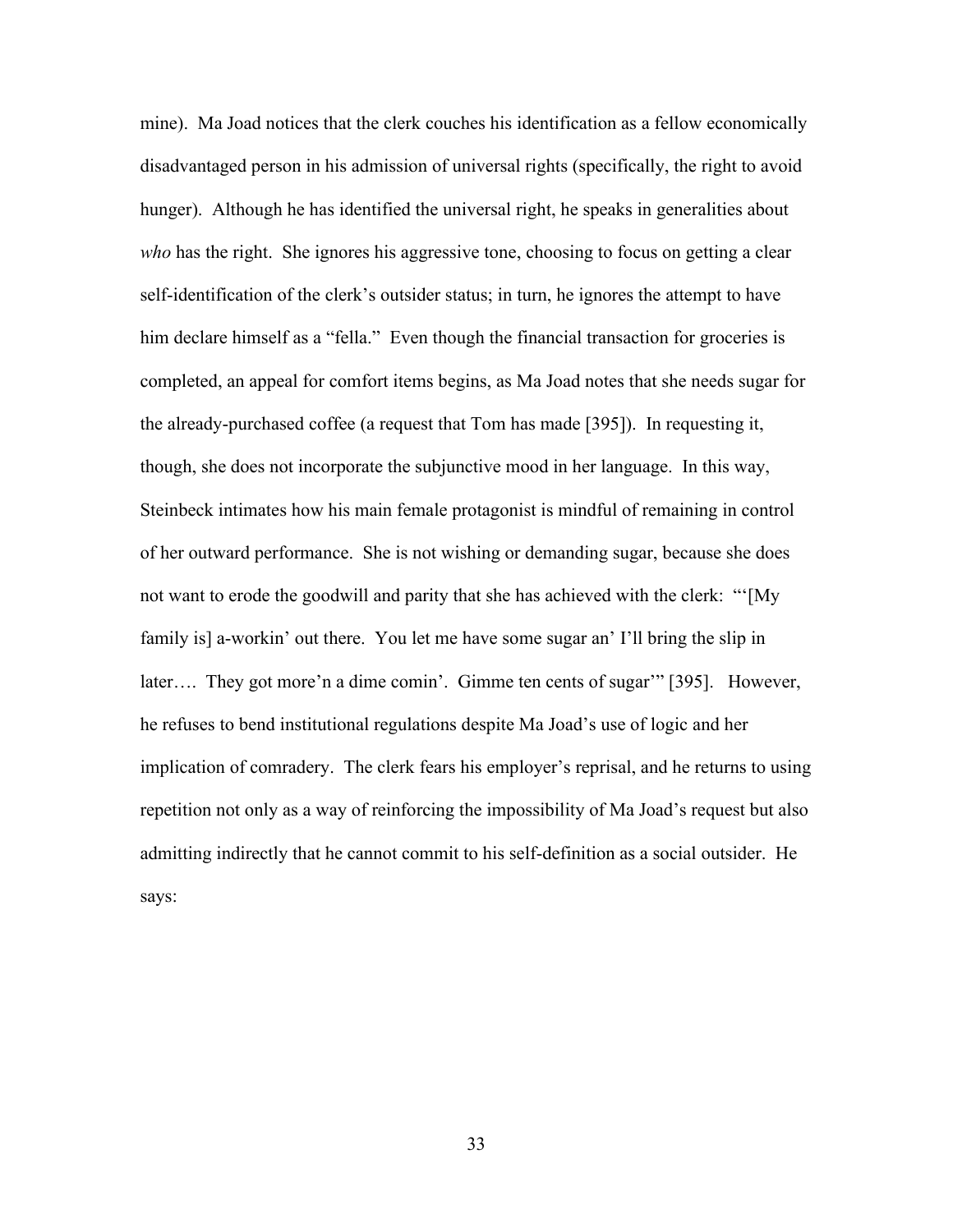"I can't do it…. That's the rule. I can't. I'd get in trouble. I'd get canned…. I can't do it, ma'am. That's the rule. No slip, no groceries. The manager, he talks about that all the time.  $6 \text{ No}$ , I can't do it. No, I can't." (Steinbeck 395)

His return to using repetitive, denying language also implies that he has stopped considering Ma Joad as a potential compatriot. I argue that he feels judged by someone who he (still) believes understands his predicament, even though his response might disappoint her. Therefore, this is the reason why he cannot look at her and occasionally gazes "pleadingly"  $(395)$ .<sup>7</sup>

Despite achieving rhetorical power through her conversation with the company store clerk, at this moment in Steinbeck's text, Ma Joad still values her individual family unit over the universal kinship that a shared poverty has created. The clerk realizes that by supplying the ten cents himself, he can satisfy Ma Joad's needs for food and preservation of her family unit. At the same time, he can ensure his job security and avoid experiencing transgressive behavior (via physical violence or theft). Even though she declares the price inflation to be "the way it is," she drops this philosophical approach

 $6$  By mentioning how strictly the store's manager enforces rules of financial transaction (along with referring earlier to those who inflate grocery prices), the clerk illustrates the intersection of spatiality and self-definition in *The Grapes of Wrath*. In "Geographies of Gender and Migration: Spatializing Social Difference," Rachel Silvey notes that with each attempt to control migrant (or "outsider") behavior, there is "… the question of who has the power to define a place as accessible to whom... and how the regulation of space reflects and reinforces the privileges and interests of some groups over others" (Silvey 70).

<sup>7</sup> Daniel Worden is referring to a different character in *The Grapes of Wrath* with his observation that "[m]athematics allows the manager to ignore his compassion for the disenfranchised Okies" (Worden 132). However, I argue that Steinbeck uses the company clerk here to illustrate the same point: upon recognition of one's outsider status, binary divisions can disappear, and analytical gatekeepers (such as the setting of prices) can be readjusted in consideration of human need.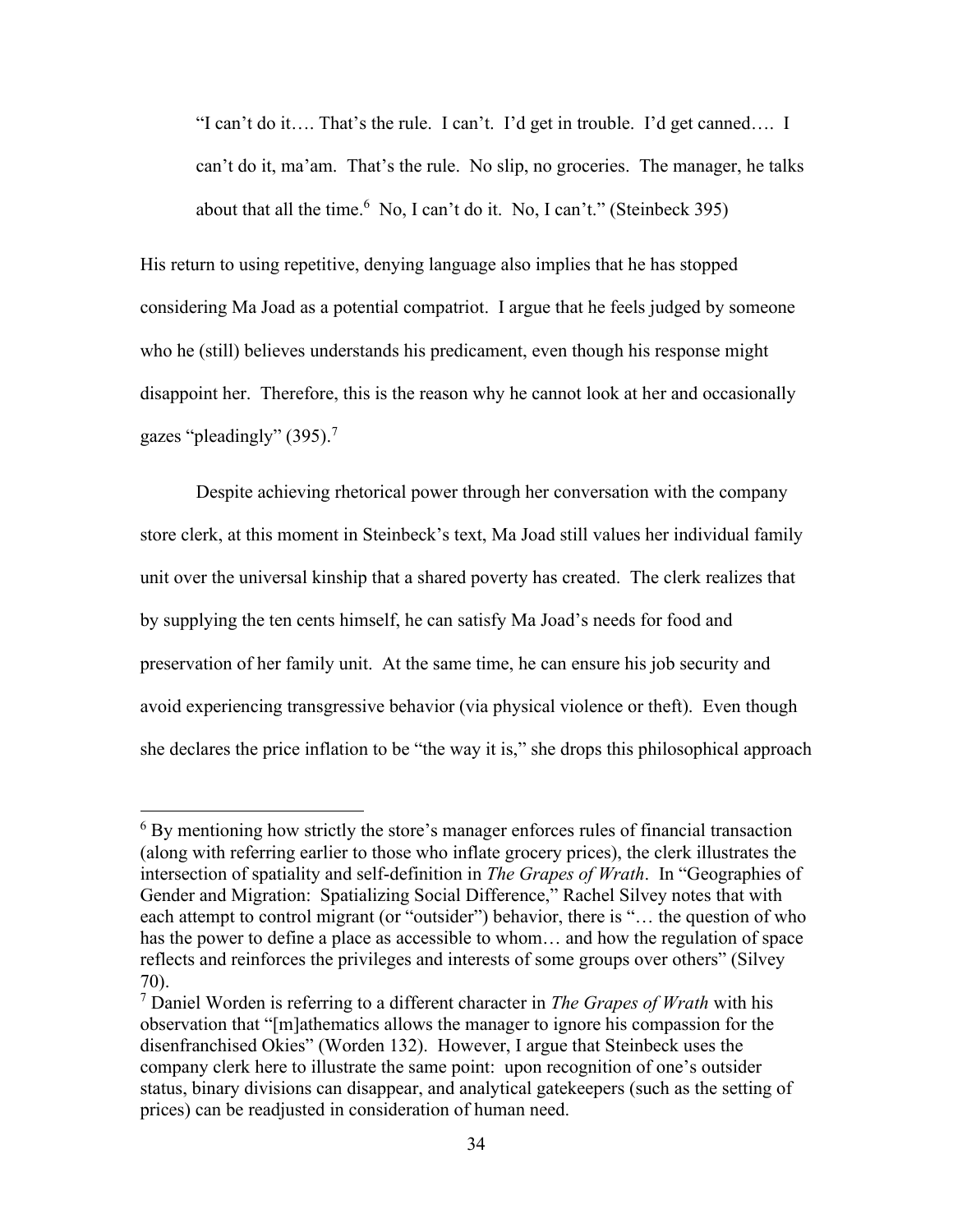once she remembers that her son has a specific preference for sugar in his coffee. Her desire to fulfill Tom's request is so overwhelming that she places the clerk in an awkward ethical position, not considering that he might refuse to act transgressively (by ignoring store regulations) just to satisfy her. This rhetorical imbalance shows that despite Ma Joad's experience and authority in crafting persuasive arguments, she does not provide a receptive audience for the clerk's financial sacrifice, failing to acknowledge it because she is so focused on providing for her biological family. The clerk's "relief" lies in his avoidance of job termination—not in his realization of belonging to a larger "family" (Steinbeck 396). Ma Joad does acknowledge this universal kinship, though, as she leaves the store with a parting declaration: "'I'm learnin' one thing good…. If you're in trouble or hurt of need—go to poor people. They're the only ones that'll help—the only ones'" (396). In mentioning poverty to the clerk, she recognizes their common belonging in a community identity. As her biological family disintegrates further, Ma Joad's definition of "family" will continue to morph into a structure based on universal kinship.

## *Morphing of the Structure of "Family"*

Throughout Steinbeck's text, Ma Joad has harbored a strong belief in the format of "family," drawing upon it to shape her interactions with family members (as an outsider who advocates for wholeness) as well as non-Joads (as an advocate for their inclusion into a familial structure). This belief, though, has kept the Joads at the center of this iteration of family: the members were either staying together or including others. Ma Joad only starts to regard the family unit in an inversion of her understanding because of her final conversation with Tom Joad. Her son has gone into hiding after his revenge killing of the man responsible for Jim Casy's death. Knowing that he must become a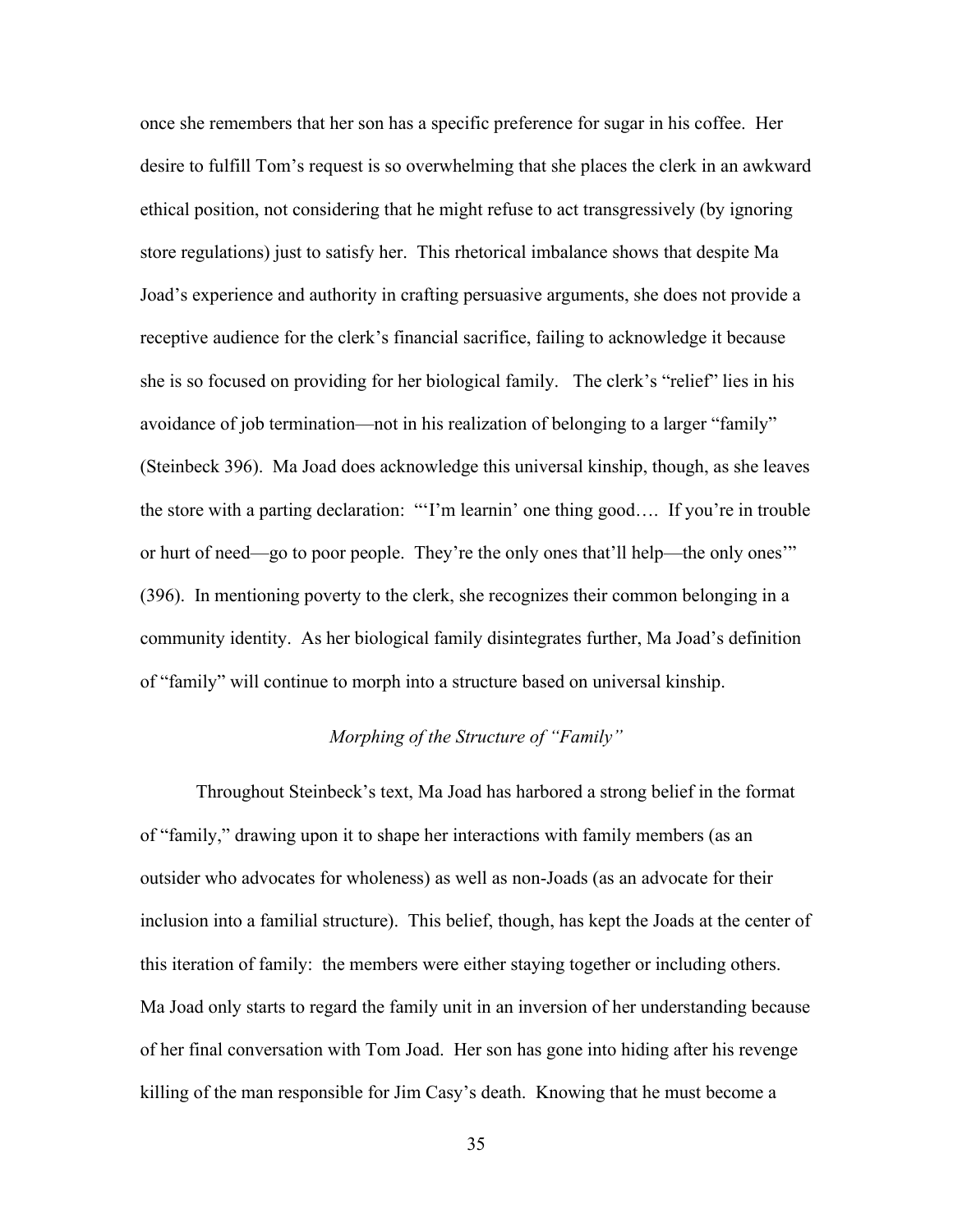fugitive and leave his biological family to avoid creating trouble for them (e.g., police charges of harboring a criminal, camps evicting the Joads, and farms avoiding their employment as seasonal pickers), he tells Ma Joad of his decision to depart as well as his philosophical musings. While he has been hiding, his thoughts have turned to Casy's explanations of individual versus group identity. As he remembers, the preacher "'went out on the wilderness to find his own soul, an' he foun' he didn' have no soul that was his'n. Says he foun' he jus' got a little piece of a great big soul'" (440). Tom has realized that he agrees with what his friend discussed: the individual completeness that derives from group membership.

In particular, her son's newly realized belief mirrors how Ma Joad has valued an intact family unit: "'But I know now a fella ain't no good alone'" (440). Tom plans to advocate for fellow migrants who, through a prejudiced control by institutions such as the police and the farming industry, have become isolated from their group identity as members of a universal family. This worries his mother, who fears that representatives from those same institutions will silence him permanently—just like they did to Jim Casy. I argue, though, that despite her worries for his safety and her sorrow at another person leaving the Joad family, she exhibits a fully formed rhetorical ability to serve as a receptive audience for Tom because of her role as a maternal nurturer for the Joads. She admires Tom's decision to help fellow migrants realize that they already belong to an expanded concept of family created out of a widespread—yet unifying—poverty. The appeal of this view of a collective, egalitarian family is in its universality; although it is abstract in nature and still theoretical to Tom (who admits to Ma Joad that this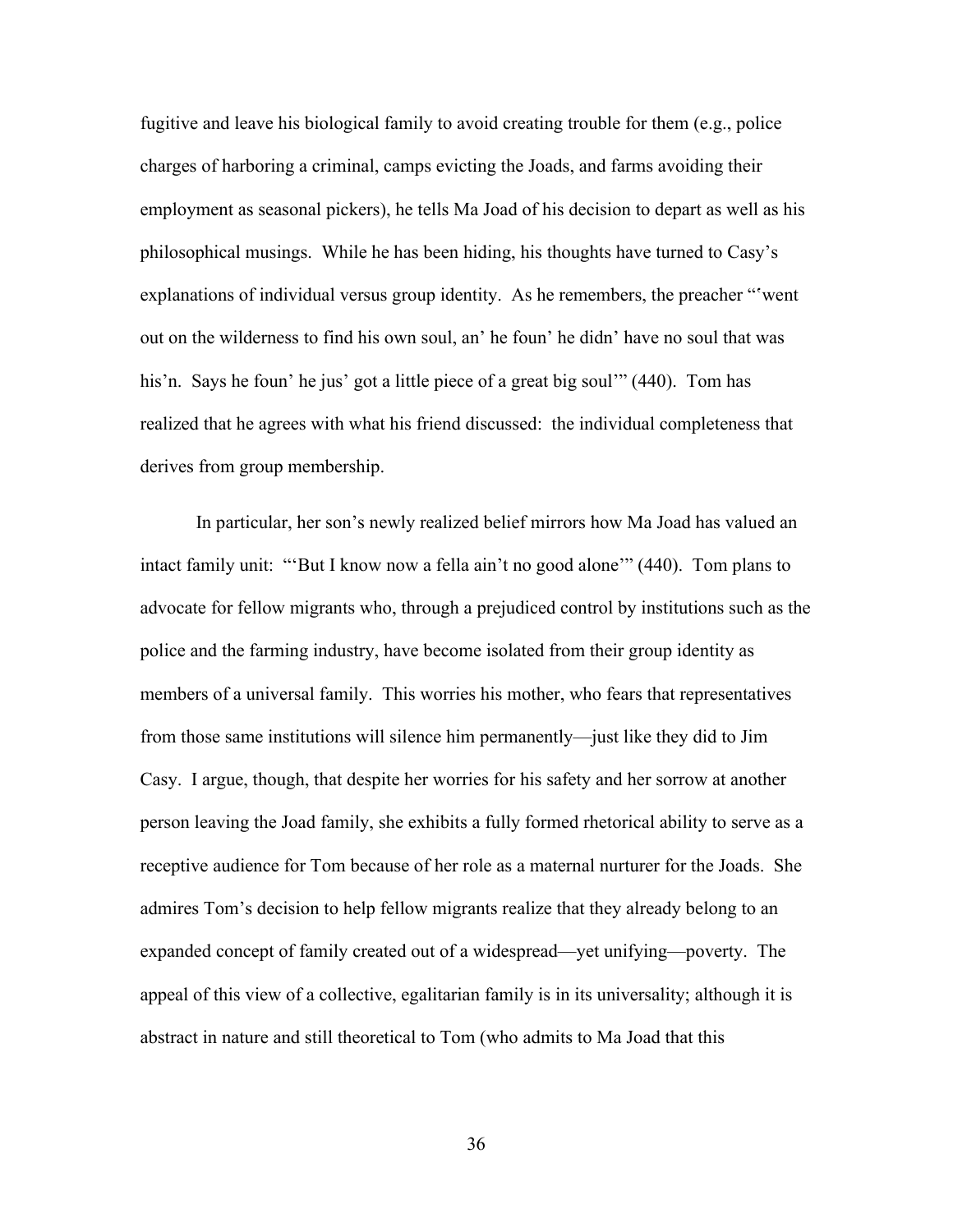universality is "'jus' stuff [he's] been thinkin' about"), it represents an appealing selfmaintenance that the Joads experienced in Weedpatch (442).<sup>8</sup>

In an effort to comfort his mother, he stresses how she will always be able to sense his presence in this expanded iteration of family, ending his description of universal kinship with a reassuring vision of the future:

"Then I'll be all aroun' in the dark. I'll be ever'where—wherever you look. Wherever they's a fight so hungry people can eat, I'll be there. Wherever they's a cop beatin' up a guy, I'll be there…. I'll be in the way guys yell when they're mad an'—I'll be in the way kids laugh when they're hungry an' they know supper's ready. An' when our folks eat the stuff they raise an' live in the houses they build—why, I'll be there." (Steinbeck 442)

By asking "See?" when he finishes his explanation, Tom Joad is seeking dual confirmation. He wants to determine if Ma Joad has understood his explanation, and he also wants to find out if she has had similar visions of how familial structure eventually becomes inclusive and bountiful (442).

<sup>&</sup>lt;sup>8</sup> In "John Steinbeck on the Political Capabilities of Everyday Folk: Moms, Reds, and Ma Joad's Revolt," Cyrus Ernesto Zirakzadeh notes Weedpatch's emphasis on equality and self-governing. He writes, "The camp is run democratically, with the families ruling themselves through a system of elections, committees, and assemblies" (Zirakzadeh 614). What prevents this place from being an idyllic destination for migrants, though, concerns its financial unfeasibility: it "owns neither fields nor farm machinery and therefore does not have the power to provide work and jobs for the rural poor" (614). Therefore, the Joad family does not stay.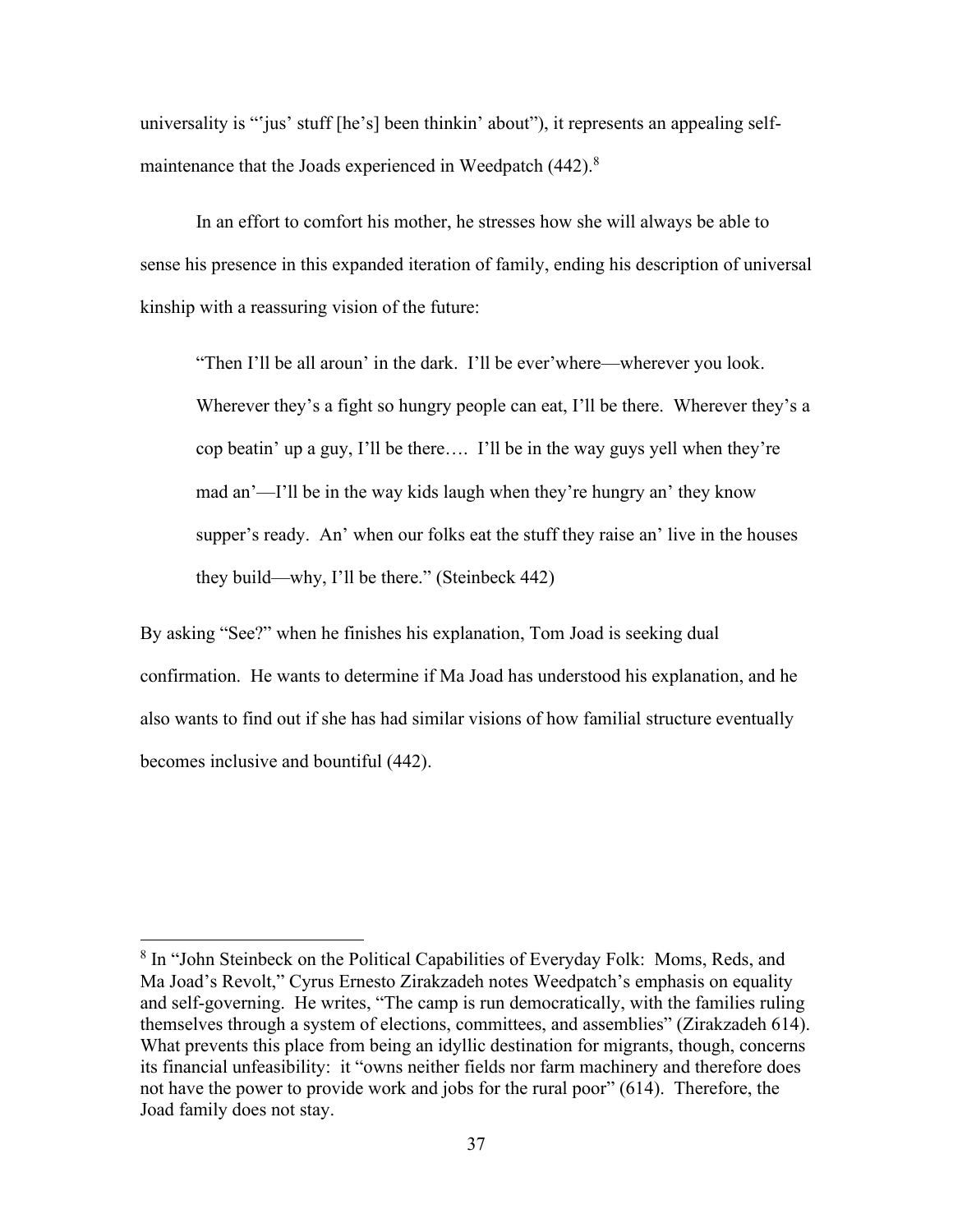With the final scene in *The Grapes of Wrath*, Steinbeck's portrayal of Ma Joad demonstrates that she understands Tom's visions about an expanded family unit.<sup>9</sup> In this novel's conclusion, torrential rain has driven the remnants of the Joad family out of the boxcar camp; in looking for shelter, the Joads come upon a starving man who cannot keep down solid food. As Ma Joad considers the problem, she looks at her family members—with her gaze returning to Rose of Sharon, her elder daughter whose pregnancy, just days earlier, ended in stillbirth. Both women wordlessly recall that after the loss, Rose of Sharon began lactating. Although they never verbally articulate the plan to feed the starving man breast milk, the intensity of their shared eye contact intimates more than an acknowledgment of the very personal, physical act that the girl must perform to save a life: "Ma's eyes passed Rose of Sharon's eyes, and then came back to them. And the two women looked deep into each other" (Steinbeck 478). Ma Joad, now understanding Tom's hypothesis about how the concept of a unified family can extend to include everyone, hopes that others will recognize and support this iteration. So, staring suggests her hope that not only will Rose of Sharon agree to use her body to provide nourishment but also that her daughter is someone else who believes in the extension of the family unit. That Ma Joad's instruction is non-verbal as well as directed towards another woman suggests that Ma Joad's rhetorical strength extends to unspoken communication with another person who has shared experiences (e.g., pregnancy and

<sup>&</sup>lt;sup>9</sup> In "The Fully Matured Art: *The Grapes of Wrath*," Howard Levant notes how Ma Joad "acts out of love… that is not universalized until… the end of the novel (Levant 94). He argues, though, that her behavior derives from "love that is restricted to the family" (94). To me, she demonstrates love for non-Joads throughout Steinbeck's text (when she advocates for Jim Casy's inclusion in the family migration, with her interaction with the company store clerk, etc.). For most of the novel, her positive emotions follow a hierarchy—with her love for others being superseded by her love for her kinfolk.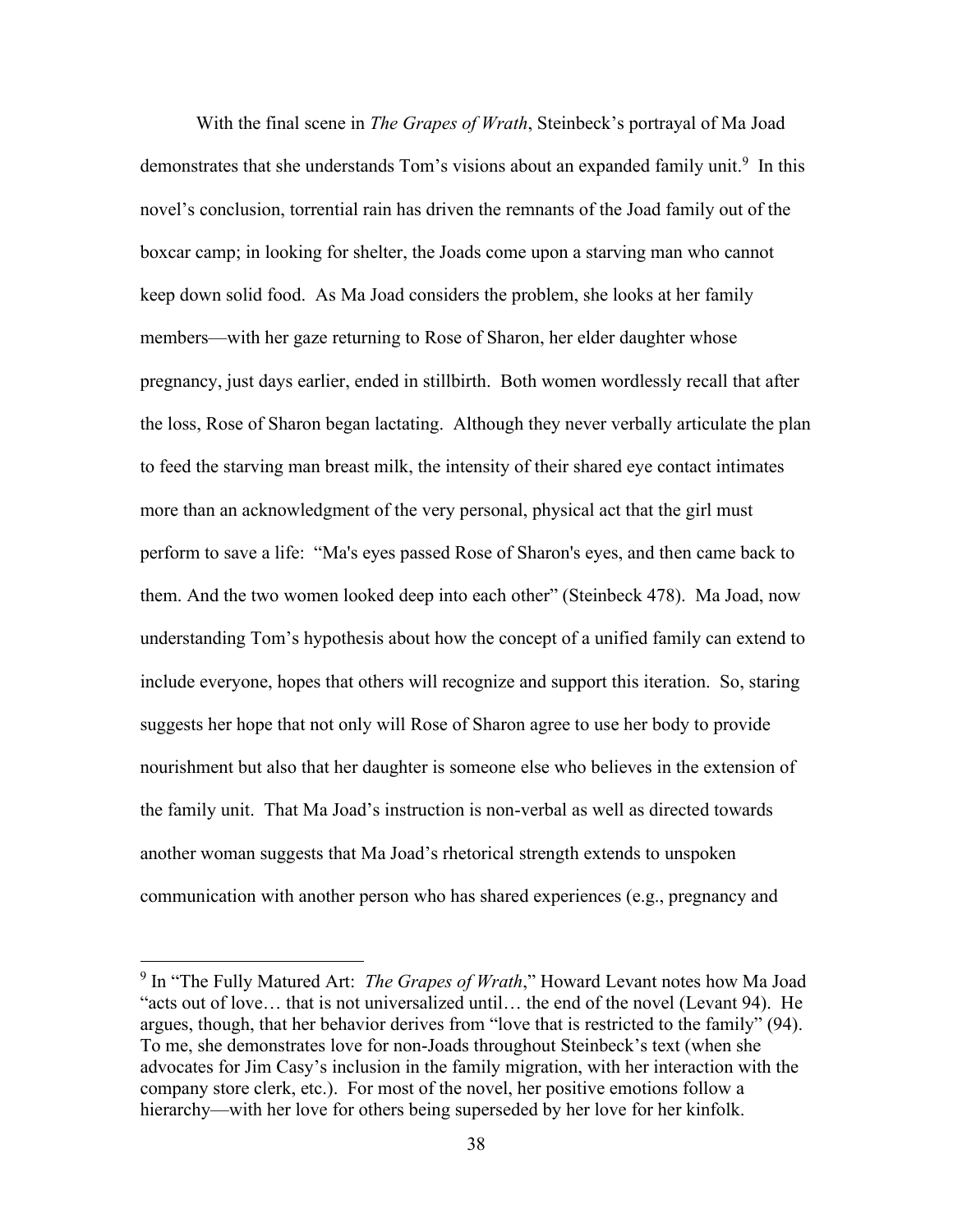lactation). When Rose of Sharon agrees to the unspoken question, Ma Joad praises her: "'I knowed you would. I knowed!'" (478). This approval is for her daughter's selflessness as well as for the philosophical comfort that comes with a validation of Ma Joad's belief in the principles behind the expanded construct of family.

Some interpret such validation as a failure on her part because of the disintegration of the biological family. For instance, in "Mutualism and Group Selection in *The Grapes of Wrath*," Andy Smith likens Ma Joad's belief system to a piece of weaving: as other Joad "desires… whittle away at her desire to knit [them] together," she does not manage to keep the family intact, and her "efforts… unravel by the end of the novel" (Smith 44). However, to interpret the migrating biological family unit's changes only through the lenses of poverty and itinerancy is restricting and negative. The ending of Steinbeck's text shows how an inclusive union of family is actually positive. In other words, it shows how this figurative weaving (symbolizing family cohesion) continues with different thread (symbolizing the incorporation of people who are not biological relatives into the family unit). Literary characters such as Ma Joad demonstrate how in this transformation, the role of women focuses on demonstrating how to accept others' differences while balancing one's inner and outer states.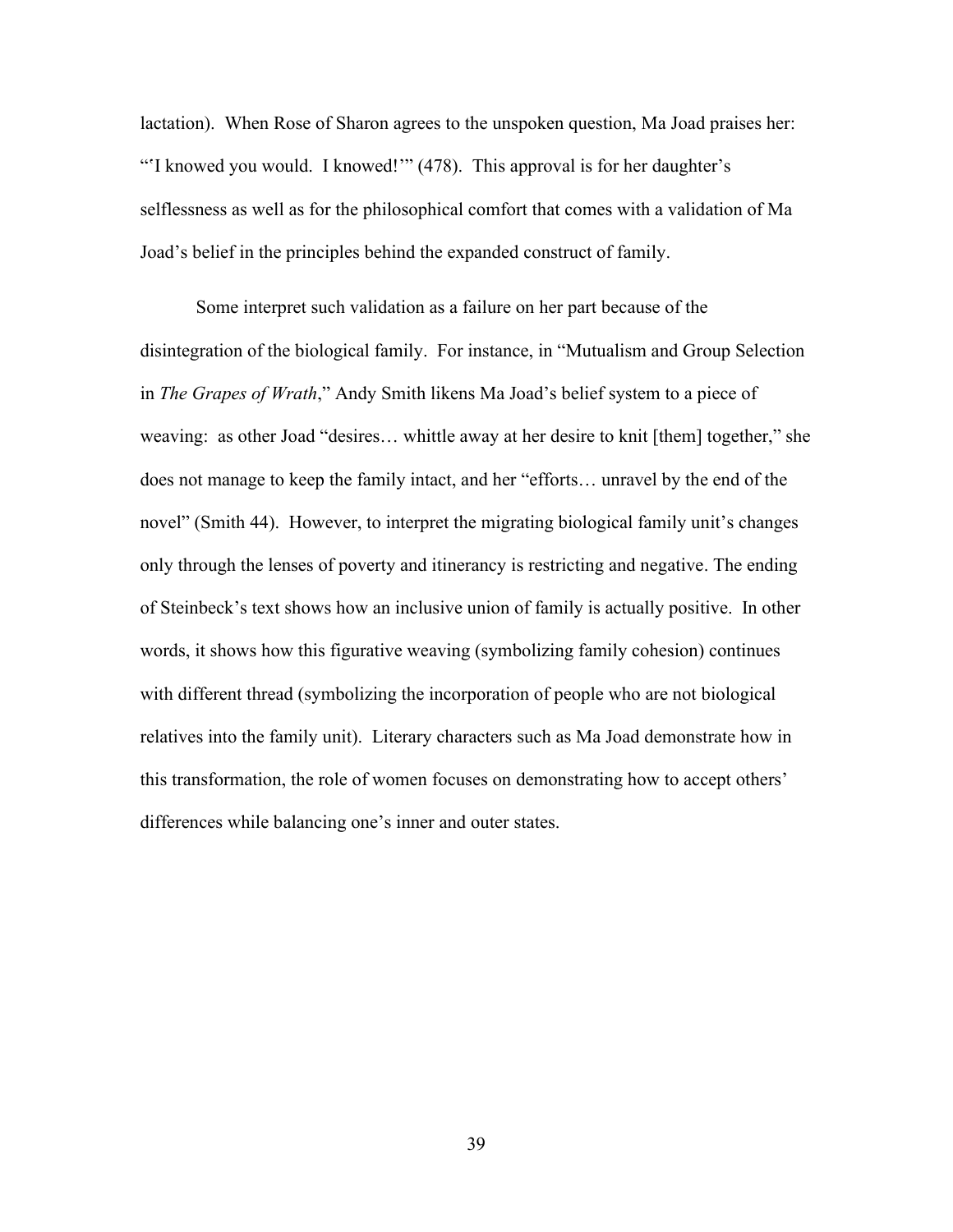### CHAPTER 3

# HELGA CRANE'S STRUGGLES WITH THE DYNAMICS OF CONTROL IN *QUICKSAND*

Throughout *Quicksand* (1928), a novel with a title that implies sinking which only increases with movement, Helga Crane is always moving. From the novel's first scene, she rarely remains still—busying herself with fashion choices, interior design, interacting with others, and planning her next migration. Nella Larsen sets her text during the Great Migration, a historical period when black Americans left the rural South to live in urban areas of the Northeast, Midwest, and West.<sup>10</sup> Helga's movement is not predicated solely on this specific migration, yet some literary criticism about *Quicksand* focuses on it. In "The Quicksands of the Self: Nella Larsen and Heinz Kohut," Barbara Johnson notes this emphasis, but she advocates for a different reading of Larsen's 1928 book:

[C]ritics often praise Larsen for her psychological sophistication but then go on to interpret the novel in social, economic, and political terms. Such readings illuminate many aspects of the novel but leave certain questions untouched. How,

 $10 \text{ In}$  "The New Negro and the New South," Erin D. Chapman explains the appeal of urbanity: "The city provided the higher wages, community proximity, visibility, modern nightlife, and [a] plethora of political and social outlets through which African Americans became savvy, politically conscious, fashionable consumers" (Chapman 69). Premigration, Helga has been decorating her exterior space (her private room as well as her body), but the opportunity to participate in an expanded commodity culture becomes an unspoken advantage behind her multiple moves.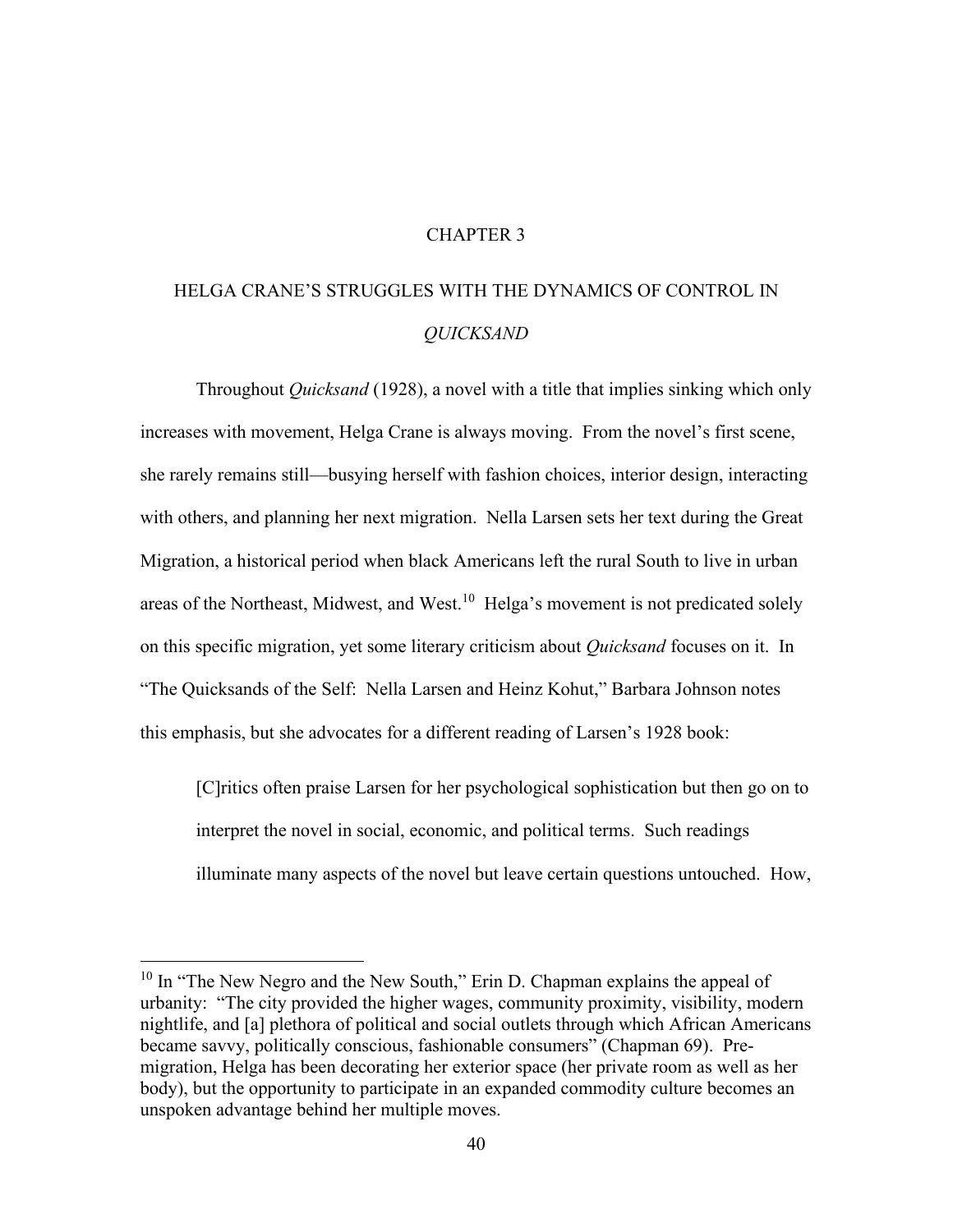for example, can one account for the self-defeating or self-exhausting nature of Helga Crane's choices? (Johnson 254-255)

What Johnson regards as "self-defeating" and "self-exhausting," I interpret as the protagonist's repeated attempts to reconcile her thoughts and feelings with her outward identity performance. In other words, despite her multiple migrations in search of belonging and happiness, Helga constantly experiences another kind of movement between her inner and outer states. Johnson also notes this, stating that in *Quicksand*, "[t]he question of place thus intersects with a question of space, of personal space, of the inside and outside boundaries of the self" (253).

In the field of feminist geography, Gillian Rose has named and developed the theory of paradoxical space, the split that females experience between what they think and feel as opposed to what they show externally through their gender performances. She and others posit that regardless of geographical location or movement, *every* female constantly experiences that inner-outer difference. Rose writes, "The oscillation which [Ann] Snitow argues is inherent in feminism involves the occupation of two positions at once in its constant movement back and forth between them" (Rose 152). As all the female protagonists in my chosen texts migrate, there is also movement (be it tension, resolution, etc.) between their thoughts or feelings and their actions.

For Helga, paradoxical space determines her multiple migrations; she journeys from place to place in search of a balance to her inner-outer state relationship specifically, so lasting happiness can exist, she wants exterior spaces to reflect her interior space. When this does not happen, she becomes a prisoner or an exile. Rose's theory predicts this outcome: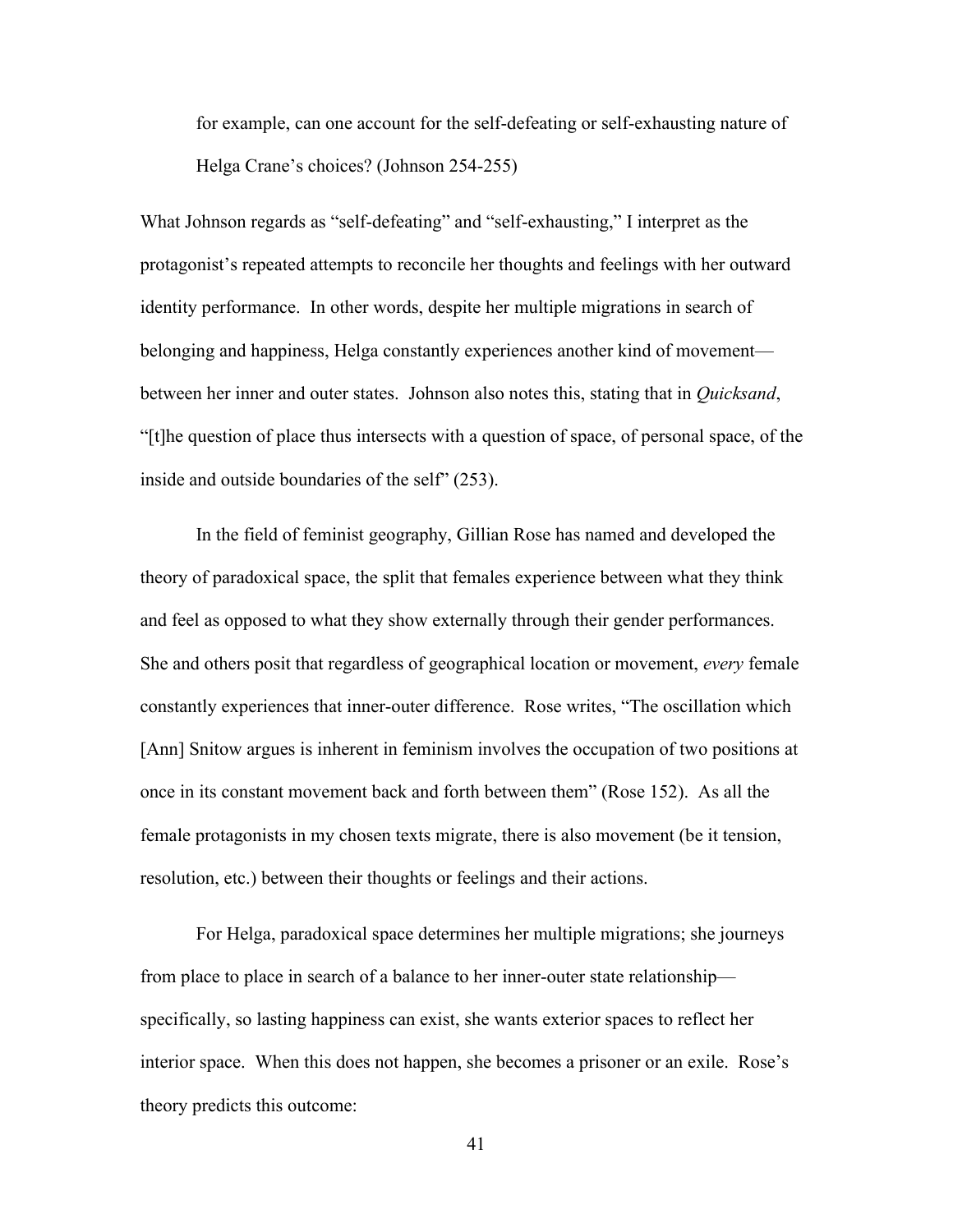There is a desire for whatever is beyond the invisible but powerful limits to hegemonic imaginations. I imagine that this boundary between hegemonic subjectivity and what might lie beyond is what bruises many women, what many women batter themselves against in resistance. Women are not only imprisoned… as an object of knowledge, then, but also [they] exile themselves from the study…. (149-50)

I argue, though, that Helga fights back against imprisonment or exile through her attempts to control her outward performance via her fashion choices and interior design. To me, Jennifer Hyndman's terminology provides a more suitable description of Larsen's protagonist. In her analysis of Rose's work on paradoxical space, Hyndman writes: "Both prisoners and exiles are *individuals* and *outsiders*, highlighting the potentially *lonely* experience of paradoxical space" (Hyndman 202, italics mine). Even though her desire to belong to a place or a people persists throughout her multiple migrations, Helga's lack of control in attempting to make the exterior match her interior emphasizes the loneliness inherent in her paradoxical existence: she is a racialized, gendered woman who lives in a racist, sexist society. This situation, then, prompts her self-definition as an outsider, and she chooses to migrate.

In terms of Helga's individuality, the most visible markers are her racial identity (i.e., a biracial person who identifies as a black woman) as well as her desire for buying eye-catching household items and clothing. Through shopping, she attempts to shape her exterior state in a way that provides a peaceful template for her inner state to follow. At times, though, she achieves only momentary happiness through a purchase, and loneliness is the ultimate outcome. Regardless of her ever-changing geographical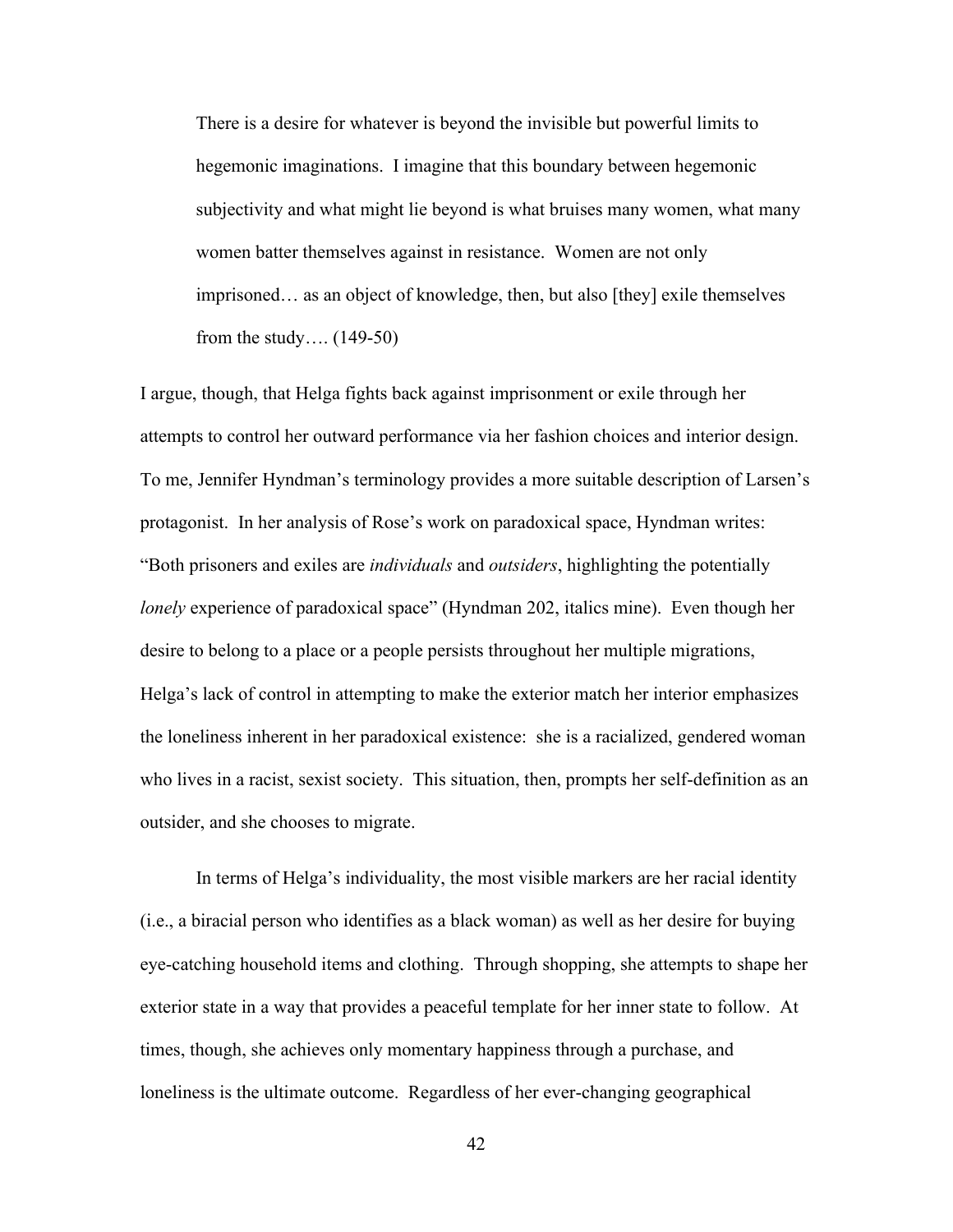location, she taps into the disparity between her inner and outer states in an attempt to form a lasting connection with someone (or a group of people). Her specific approach involves interacting with people as well as commodities: in order to gain value from others, she attempts to attach herself to them. In this way, this grasp provides Helga with enough momentary psychological strength to continue to function in environments that stereotype her gender and racial performances. When she fails to connect, though, her loneliness becomes solitude, as she starts isolating herself and considering migration.

Sensory information—particularly visual—shapes how Helga traverses the seemingly irreconcilable nature of paradoxical space. When she can approach an equilibrium between her inner and outer states via her choices in fashion and home accessories (i.e., participating in a commodity-based culture), she feels more in control of how she presents herself. In other words, Helga's purchases allow her to shape the structure of her outer space (her living quarters as well as her physical body). In this way, she manages to control the divide between interior and exterior. So, despite the existence of social and institutional mores, she does not feel her outsider status as acutely because she retains control of her outward identity performance. However, maintaining this separation does not ultimately last, as the intensity of her senses lead to a loss of control over the inner-outer divide. When Helga cannot control the amount of sensory information she receives, this sometimes leads to sensory overwhelm. Because of this intensity, she becomes unable to process the sensations, leading to her feeling stereotyped.<sup>11</sup> Occasionally, the lack of control over her strong senses makes her feel so

 $11$  Among the topics that Shane Vogel explores in "The Sensuous Harlem Renaissance: Sexuality and Queer Culture" are types of racial stereotyping from that time period. One particular stereotype, primitivism, "associated African American culture with a fantasy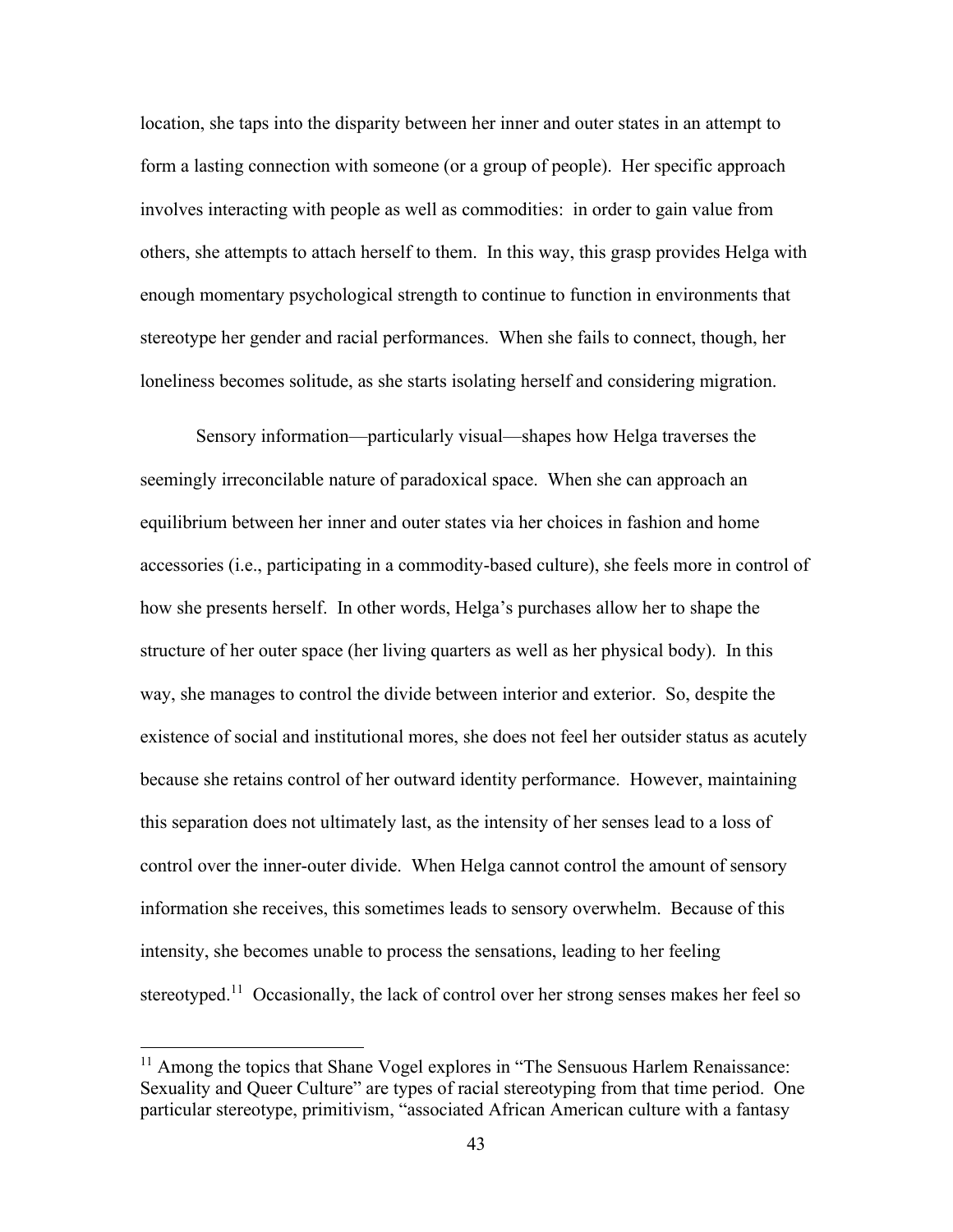overwhelmed that she acts transgressively. Throughout *Quicksand*, Nella Larsen illustrates how her protagonist's relationship with paradoxical space changes due to sensory information differences—both in terms of perception (both of herself and by other people) and input (from the various spaces she inhabits and visits).

### *Maintaining Control*

I argue that in *Quicksand*'s opening scene—an extended view of Helga alone in her private room at Naxos—exemplifies Jillian Rose's concept of paradoxical space. By encouraging her readers to begin an immediate character analysis, Larsen intimates that although a female character is at rest, a type of movement still exists due to the constant correlation of the character's inner thoughts and feelings with her external selfperformance. In the privacy of her room, though, there is no audience to observe Helga as she plays identity roles. Here, she can focus on her inner state, relying on her senses to shape her environment and to bring her comfort and solitude. For example, Larsen stresses how Helga's room is "eerily quiet," but this lack of sound has not been haunting or isolating. Rather, the silence insulates, resulting in regeneration:

[T]hat was what [Helga] liked after her taxing day's work, after the hard classes, in which she gave willingly and unsparingly of herself with no apparent return. She loved this tranquility, this quiet, following the fret and strain of the long hours spent among fellow members of a carelessly unkind and gossiping faculty, following the strenuous rigidity of conduct required in this huge educational community of which she was an insignificant part. This was her rest, this

image of an Africa… [with an emphasis] not just on jungle imagery but on a panoply of sensation" (Vogel 275).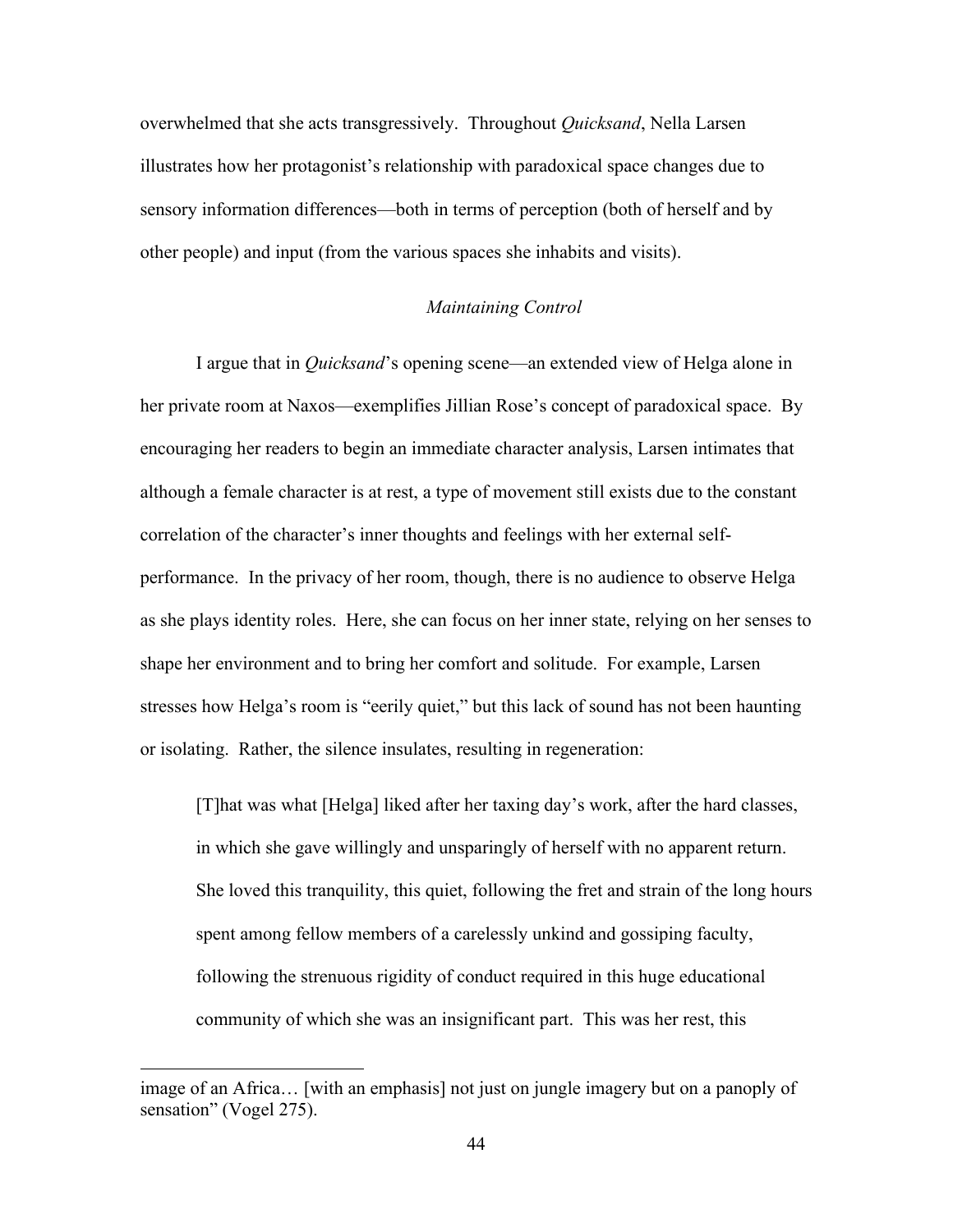intentional isolation for a short while in the evening, this little time in her own attractive room with her own books. (Larsen 5)

To Helga, meaningless sound threatens to overwhelm her, so she retreats to her private room to recharge. Her initial eagerness to work at Naxos has become a tiresome routine of unrewarded instruction, unpleasant interactions with other teachers, and unenthusiastic participation in an educational system that "had grown into a machine… [that was a] refutation of the black man's inefficiency" (8). She continues to think about the school's shortcomings: "Ideas it rejected, and looked with open hostility on one and all who had the temerity to… ever so mildly express a disapproval. Enthusiasm, spontaneity, if not actually suppressed, were at least openly regretted as unladylike or ungentlemanly qualities" (8). Helga knows that she cannot completely withdraw from what many Naxos staff and supporters expect of her—not only as an educator but also as a black woman. Eventually she will have to emerge from her room, interacting with others once again. She finds this stressful, though, especially her spending time with colleagues who she regards as "unkind and gossiping" (5).

By isolating herself in her room at the end of the day, Helga is able to manufacture "a small oasis in a desert of darkness"—its soundlessness offers an opportunity to experience not only regeneration but also a representation of the natural world that she creates for herself, which Larsen emphasizes through her color-focused description of Helga's material possessions (5). Although quiet and still, the oasis of the protagonist's room also has an active quality to it. It is illuminated by "a single reading lamp" that stands in for the sun by "mak[ing] a pool of light" as it shines on "the blue Chinese carpet," which is the room's sea (5). Larsen foregrounds this portrayal by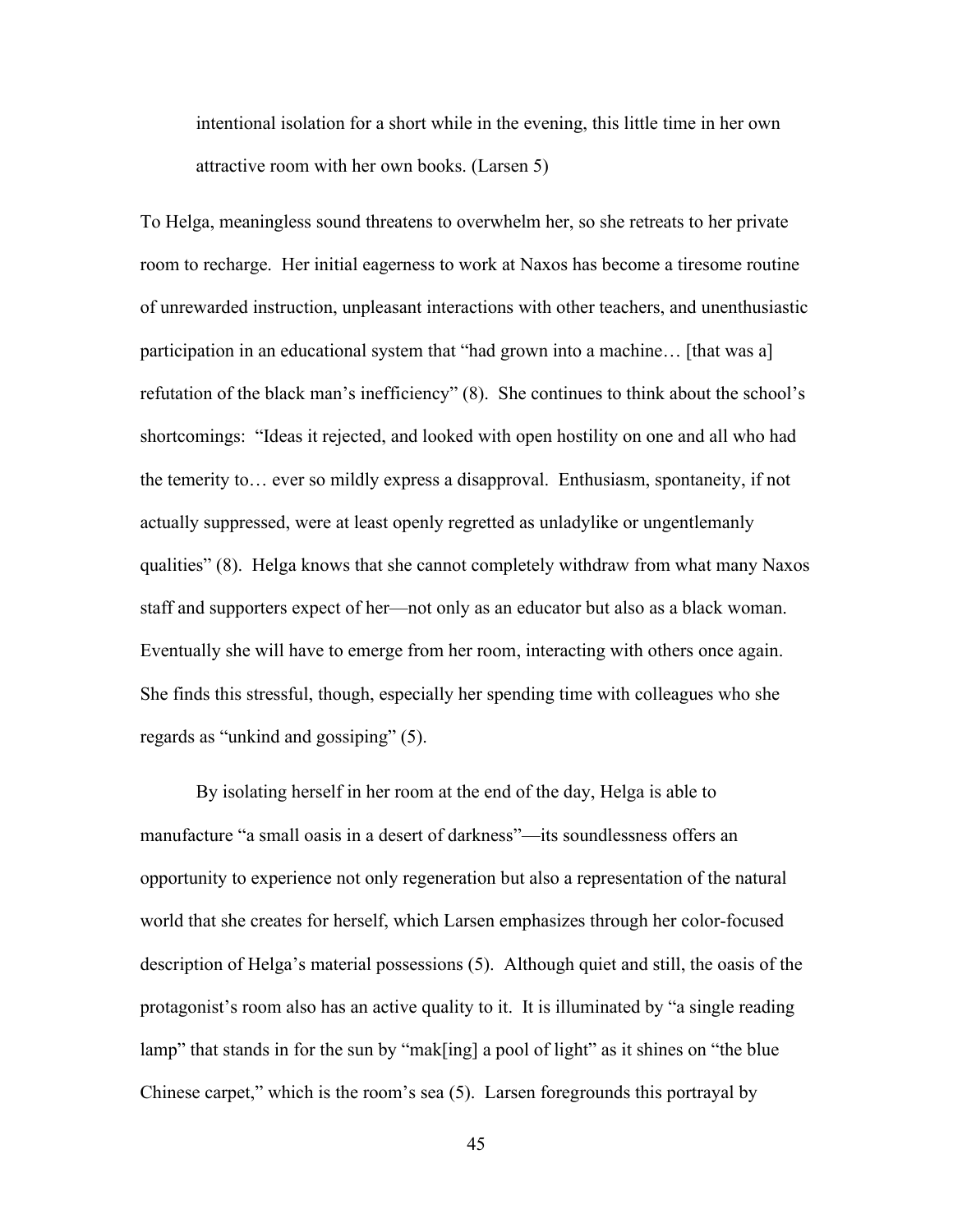recounting how Helga, before she sits down, has perused several books before choosing one to read. Moreover, "after her taxing day's work," Helga craves sustenance for her mind; her surroundings must be quiet and in her control in order for her to recharge successfully. Ingesting a book's knowledge will provide her with energy for future thoughts and action (5).

As Larsen describes the room's contents, she continues to incorporate visual imagery of the natural world. In this way, the author develops her portrayal of Helga as someone draws strength and regeneration from an environment that only *she* controls. The sun-like reading lamp shines on a nearby "brass bowl" of flowers as well as on her footstool, which is upholstered in "oriental silk" (5). Despite being two completely different materials—metal and fabric—both have the same visual effect of attracting one's gaze. The brass bowl reflects the light cast upon it, and silk, while not as strictly reflective as glass or some metals, does have sheen. Therefore, in not being matte materials which absorb energy from the lamp in Helga's room, the brass bowl and silk footstool seem practically to shine, similar to her choices in clothing.

Also, these two particular items transmit a specific energy for Helga that reflects not only her aesthetic sensibilities but her financial beliefs as well. In her introduction to *Quicksand*, Thadious Davis notes: "Distinctive furnishings and fabrics define…her values" (Davis xxiii). As proof, she cites how the narrator explains, "All her life Helga Crane had loved and longed for nice things" (Larsen 10). Davis believes that Helga's desire for "[j]ewel colors, exotic patterns, rare fabrics, and antique objects all constitute her preference for beauty and comfort over utility and austerity and are markers…of her participation in a commodity culture" (Davis xxiii). Furthermore, the brass and silk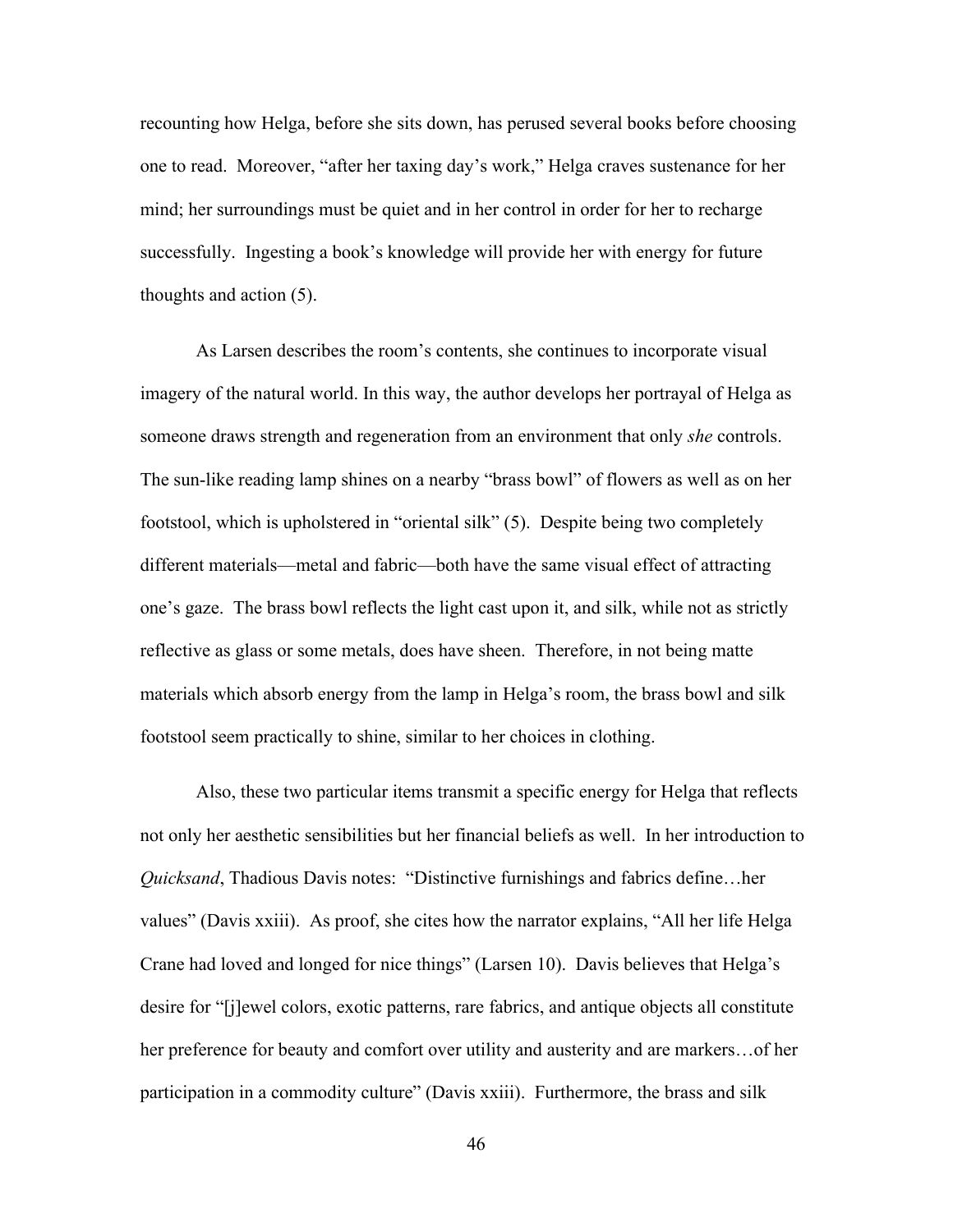objects in Helga's room have the potential of energizing her every time that she looks at them. $^{12}$ 

In particular, the brass bowl serves as a powerful visual image that foreshadows Helga's struggle with paradoxical space throughout *Quicksand*. The bowl's structure as well as its contents of "many-colored nasturtiums" reflect a dichotomy that also exists in her (Larsen 5). The contrast between a container made of solid material and the varied colors of its floral display represents the disparity between Helga's exterior (e.g., her confident self-performance) and her interior (specifically, the agitation of her thoughts and feelings). I argue, though, that she is able to find temporary comfort in materialism; through purchasing the nasturtium-filled brass bowl, she can possess a visual illusion of fertility and naturalness. With the item that symbolizes these two qualities occupying such a prominent space (on the table beside Helga's chair), one can contend that she has been purchased it with some thought given to its aesthetic allure. Like the flowers, Helga is beautiful—in both her physical features as well as the colorful "petals" of her clothes. However, like the floral display in her room, her outward performance is fabricated, for she continues to stay at Naxos despite her unsettled interior (e.g., antagonism towards

 $12$  In "Intimate Geography: The Body, Race, and Space in Larsen's Quicksand," Laura Tanner states that "Helga emerges representationally as a placeholder constituted by her physical surroundings and the garments she dons…. [W]ithout the furnishings she so carefully selects, she has no structure of solidity" (Tanner 187). I argue, however, that such an interpretation overlooks that she has a certain aesthetic sensibility that colorful objects satisfy. Also, its particular description (as Orientalist in style) underscores how the decor structures Helga's room, thus providing her with a suitable place to mediate and to revitalize herself. In the entry for Jean Toomer in the *Encyclopedia of the Harlem Renaissance*, Aberjhani notes that in the mid-1920s, Nella Larsen studied Unitism (which "employed elements of yoga, Buddhism, Freudian psychoanalysis, and Hinduism") with him. This demonstrates that she was exposed to movements and practices that could have influenced her writing choices.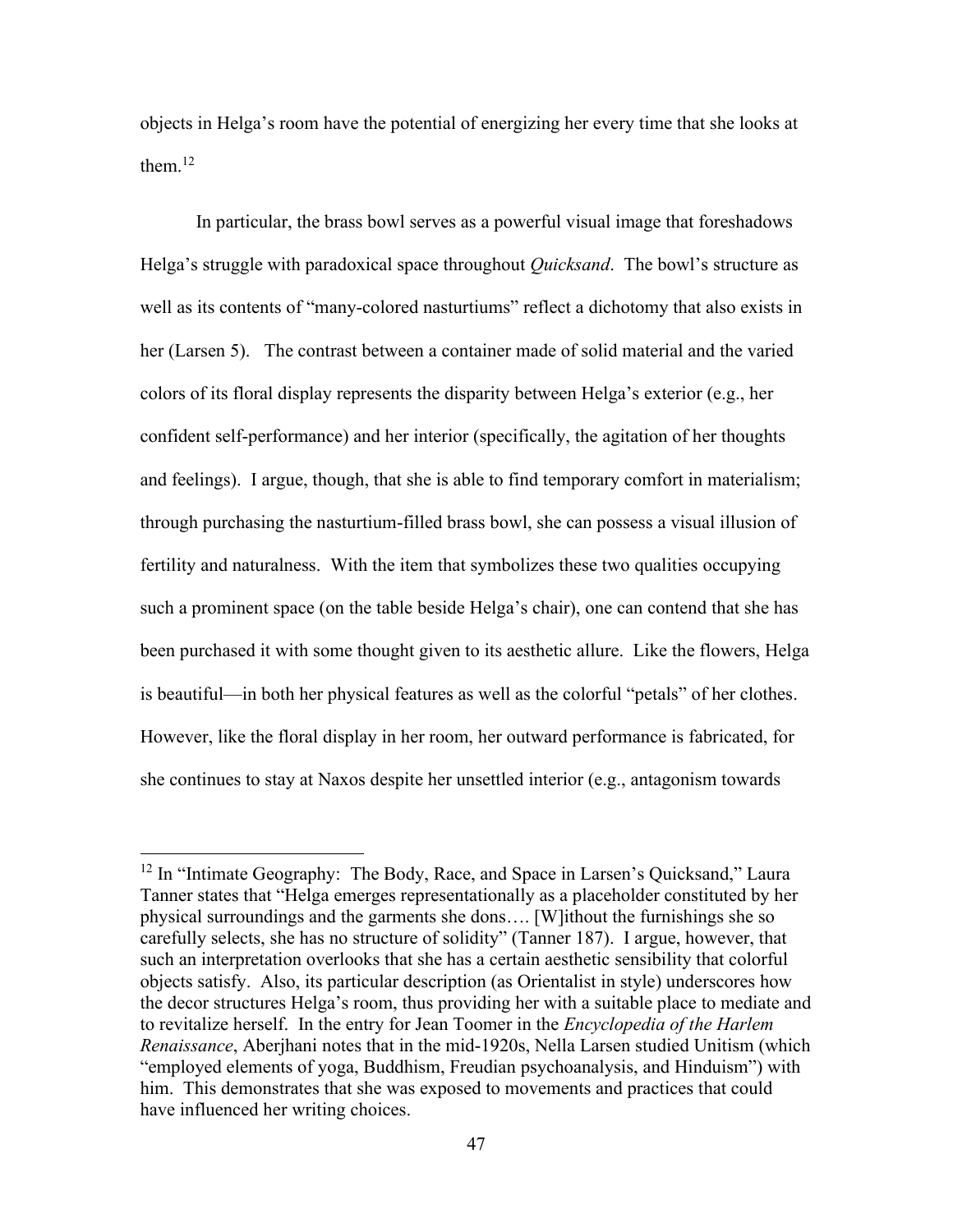dissatisfied attitudes and those who deviate from the institutional interpretation of acceptable gender and racial performances). Her thinking about what annoys her at Naxos becomes an epiphany that she must leave this place: "The South. Naxos. Negro education. Suddenly she hated them all. Strange, too, for this was the thing which she had ardently desired to share in" (7). *Quicksand*'s protagonist appears thriving and vital to those who focus only on her external self-performance; she is intent on achieving an exterior-interior balance, though, and she believes that this will not be possible at Naxos.

When her protagonist migrates to Chicago, Nella Larsen explores another moment when Helga maintains control despite acutely feeling a difference in her paradoxical space. Once she reaches her rented room, Helga feels safe and self-assured again—Larsen emphasizes this change in her character's state through the resumed use of natural imagery. The street below Helga's room is "swarming with people"; like a colony of ants, these people are "merging into little eddies and disengaging themselves to pursue their own individual ways" (33). The height of her rented room mirrors the higher aesthetic level that she believes she has cultivated through her participation in a commodity-driven culture.

The latest instance of rejection by her biological family motivates Helga to consider other ways in which she can explore (and possibly establish) a connection with others. Though she sought the opportunity to isolate herself from others when she was at Naxos, she now finds herself "drawn by an uncontrollable desire to mingle with the crowd" (33). Instead of seeing individuals or distinct groups of people in the pedestrian masses, however, Helga views them as "dark molds of flesh" (33). With this description of the passersby as initially indeterminate, Larsen (via *Quicksand*'s narrator) removes the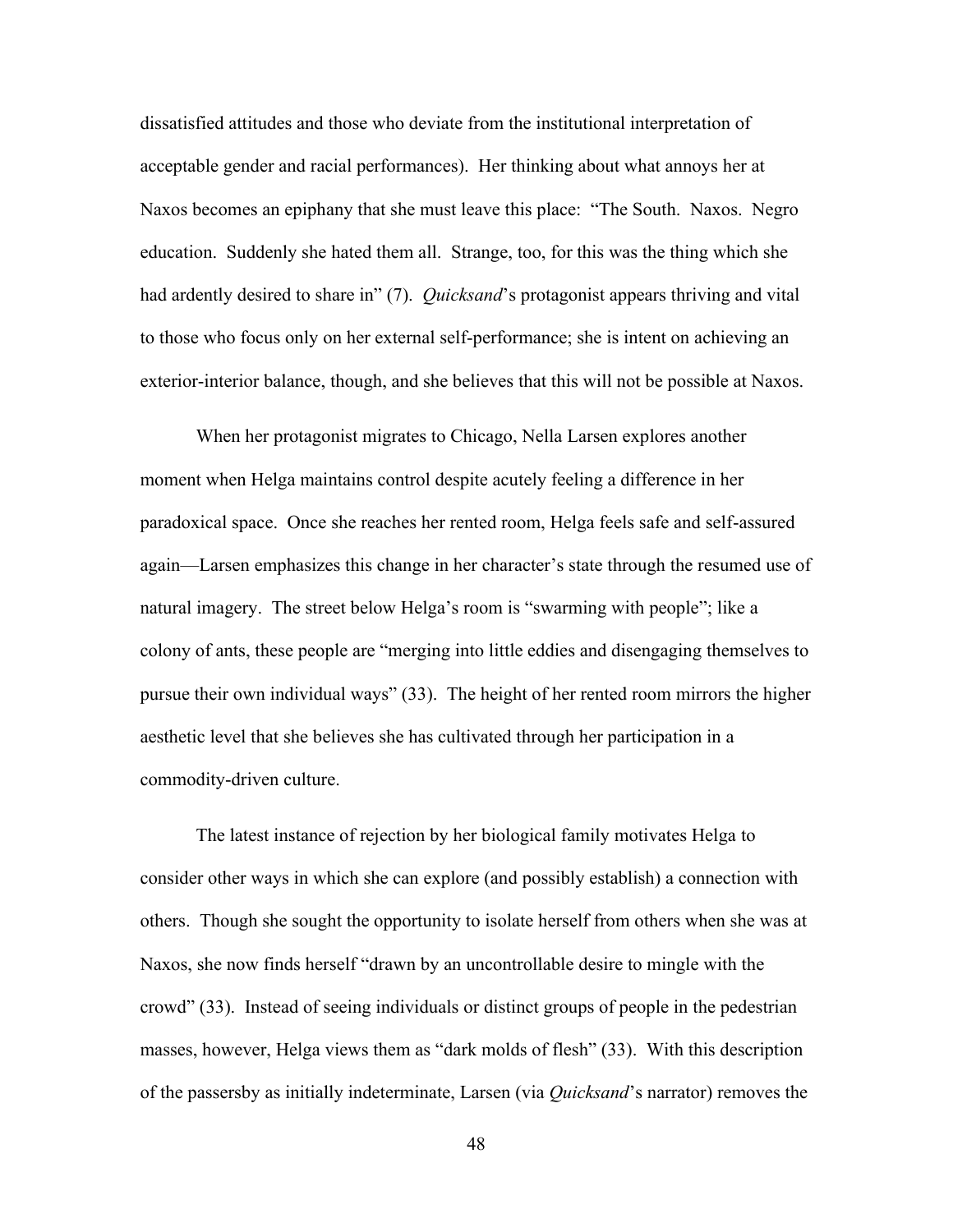potential for them to be harmful or disruptive—which, I argue, is a behavioral prerequisite for the protagonist whenever she considers attaching herself to a person or a group of people. She does not consider that some of these people might accost her indeed, she has already experienced unwanted advances just hours after her arrival in Chicago.<sup>13</sup> Noting this, one would understand if she regarded others with suspicion. However, she is eager to investigate: "Helga caught herself wondering who they were, what they did, and of what they thought.... Did they really think at all?" (Larsen 33). Rejected by her biological family for her innate transgressive nature, Helga attempts to reconcile her paradoxical space difference, noting her individuality against the mass of the Chicago crowd. Instead of blending in with people, Helga questions their humanity, gaining self-confidence in creating her outward performance (via her colorful clothing).

In the final chapters of Larsen's text, such an emphasis on Helga's control over her external self-presentation changes, though, when she returns to the South. Once in Alabama, she realizes that by marrying Rev. Mr. Pleasant Green, she has unknowingly agreed to a gender-based definition of herself. Larsen writes that "as the wife of the preacher, [Helga] was a person of relative importance. Only relative" (119). *Quicksand*'s protagonist is in a similar position as when she was last down South. In Naxos, there were social and institutional (education-based) expectations for her gender performance; back in the South again, the institution differs (religion-based), but the

<sup>&</sup>lt;sup>13</sup> *Quicksand*'s narrator notes, "Here a man, well groomed and pleasant-spoken, accosted her" (33). In her article entitled "'My Picture of You Is, After All, the True Helga Crane': Portraiture and Identity in Nella Larsen's *Quicksand*," Pamela Barnett makes a connection between this implied sexual proposition and Helga's refusal of a marriage proposal (later in the novel): "She does not entertain indecent suggestions because she does not have to. She is not a slave; she is not an object. She can make her own sexual choices by choosing not to respond to certain sexual offers" (Barnett 589).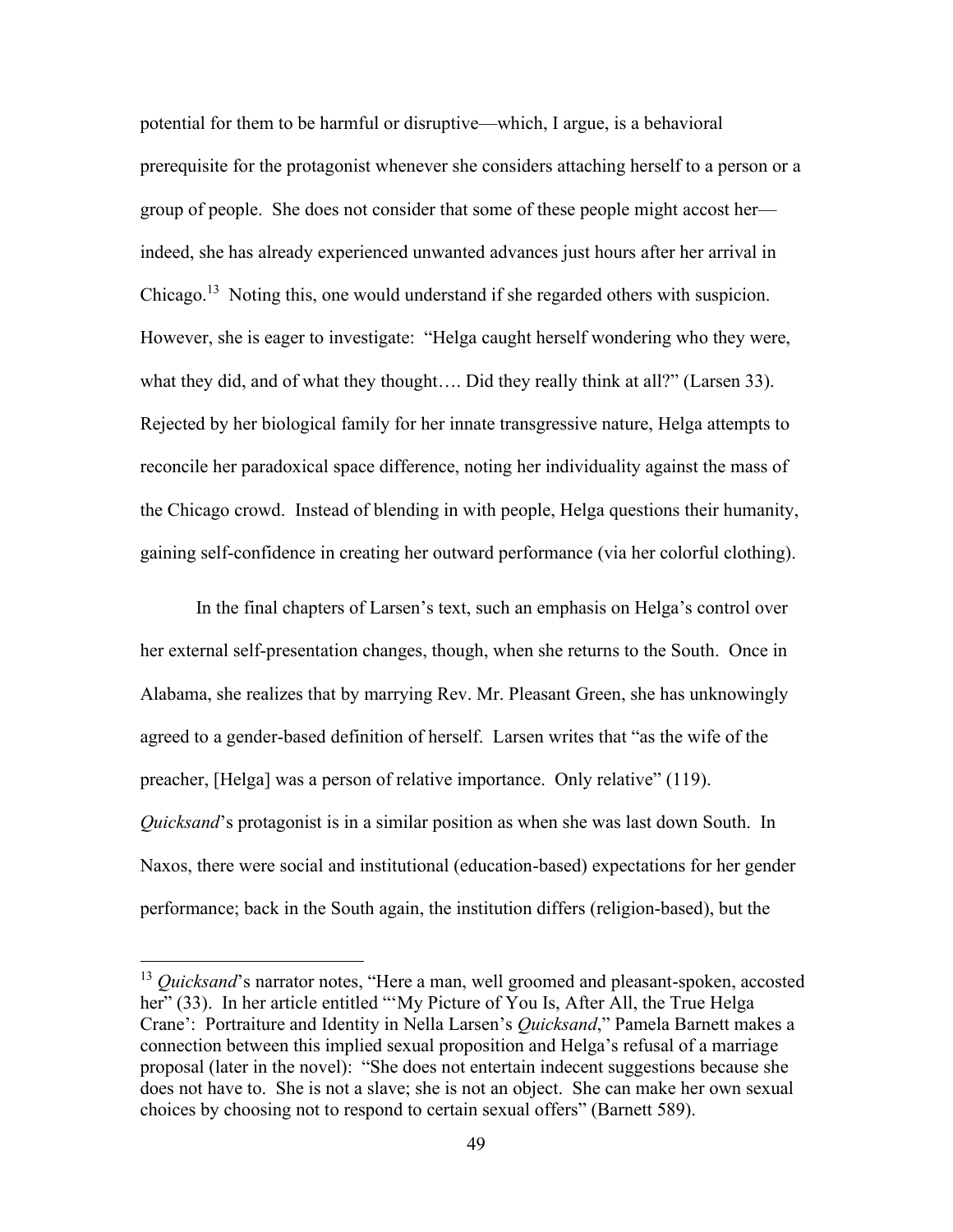expectation is the same: Helga has to be the "right kind" of person—here, the wife of a preacher. Specifically, she has to perform her gender in an accepted manner.

With marriage and her move to Alabama, Helga acknowledges the opportunity to have a post-commodity-driven life: "Helga did not hate him, the town, or the people. No. Not for a long time. As always, at first the novelty of the thing, the change, fascinated her" (119). Because she is not living in a commodity-based culture anymore, "she had her religion, which in her new status as a preacher's wife had of necessity become real to her" (119). To Helga, religion has a numbing effect that she welcomes: "...[I]t has brought this other thing, this anesthetic satisfaction to her senses" (119). Also, through a quasi-religious structuring, she views her current existence as a reconsideration of the difference between her inner and outer states. She equates her past unsuccessful attempts in appealing to others as well as herself with failure, and she conflates compensation with penance. Helga thinks that "[s]he had compensated for all previous humiliations and disappointments" (119). I argue that she is attempting to revise her history; by deciding that she has to make up for a less-than-idyllic childhood, being viewed by family as innately transgressive because she is biracial, and not finding happiness in a commodity-based life, this will make her "glad" and able to "put the unwelcome memory from her with the thought: 'This time I know I'm right. This time it will last" (119). Out of habit, she still wants to maintain control—but now, she is fully immersed in a religious environment that stresses surrender.

#### *Losing Control*

Sometimes in *Quicksand*, Helga starts to have intense sensory perceptions, which causes her to lose control of the divide between her inner and outer states. This also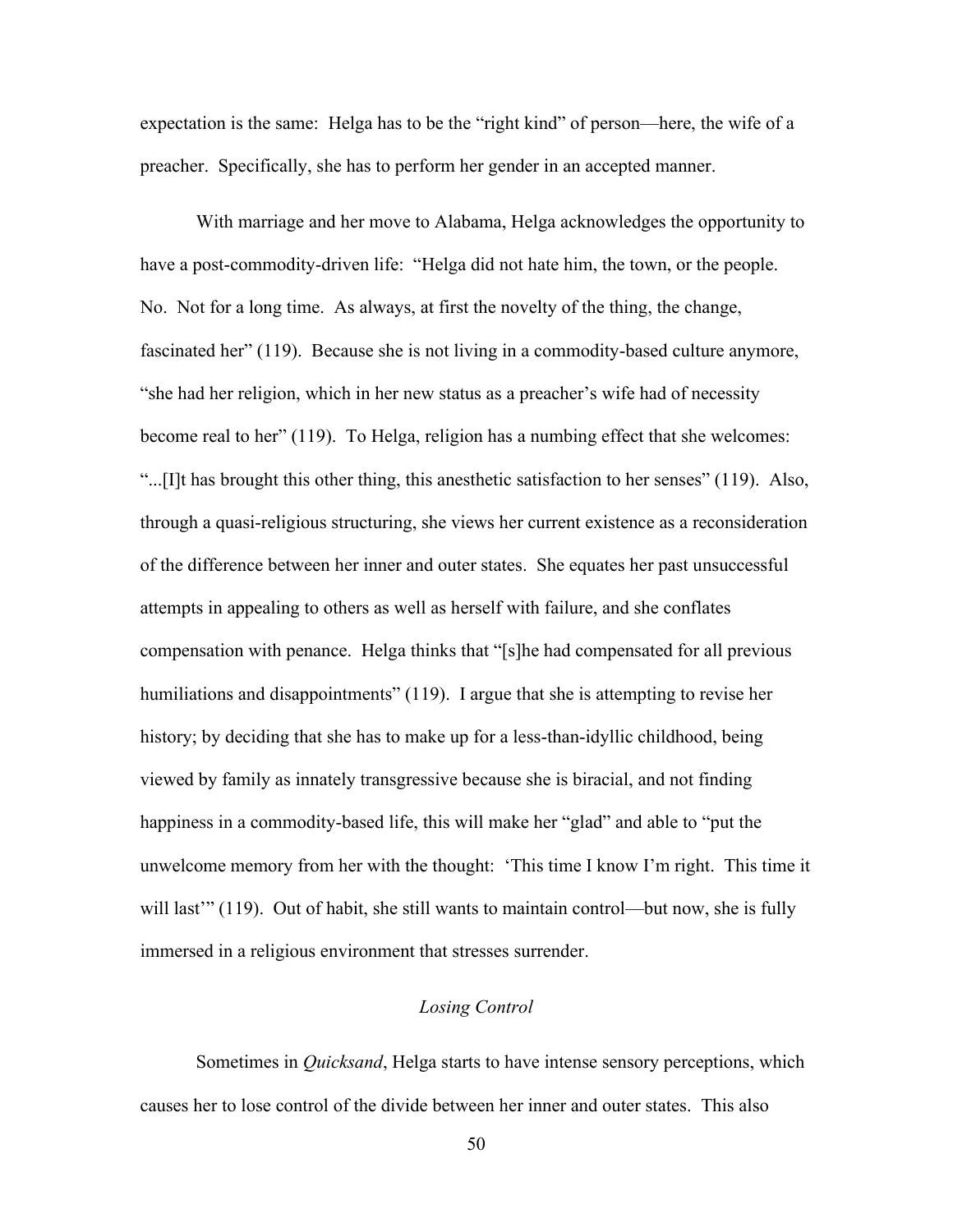results in confrontation: she recognizes how her existence is at odds with society's racism and sexism. An early instance in Larsen's text of this loss of control involves Helga's migration to Chicago. During her first day there, she is reminded of the social expectations of her gender performance—and that for her, this is always going to be connected to her racial performance.<sup>14</sup> In a brief conversation with *Quicksand*'s protagonist, Mrs. Nilssen focuses on the social more of marriage: the union validates a person's existence and, therefore, socially sanctions a person's gender performance. To her, because Helga's mother was not married, Helga is illegitimate; therefore, because of the lack of marriage's sanctioning power, Mrs. Nilssen explains that she and Helga cannot be possibly related.

To reinforce her view that an acceptable gender performance must also be one that society permits, Mrs. Nilssen cites kinship definitions (including her own marriage credentials) in rejecting Helga as a family member. In an "agitated" voice, she implores, "And please remember that my husband is not your uncle. No indeed! Why, that, that would make me your aunt! He's not—" (31). Couched in Mrs. Nilssen's definitional explanation of familial ties are not only suggestions of a prejudiced attitude—but also the corresponding judgment that social recognition of this might bring.<sup>15</sup> By quickly

<sup>&</sup>lt;sup>14</sup> In her explanation of intersectionality, Kimberlé Crenshaw notes that because multiple characteristics inform identity, people cannot solely exist based on a single characteristic. So, one cannot deconstruct Helga Crane by selecting a single characteristic (her gender or her race) and defining her via that choice. She is not just female nor just a biracial person—she is a biracial female. However, she has no control of her encounter with her uncle's wife, Mrs. Nilssen.

<sup>15</sup> In "The Gold Standard of Racial Identity in Nella Larsen's *Quicksand* and *Passing*," Anthony Dawahare emphasizes Helga's racial identity and the inherent social maneuverability it brings: "Indeed, passing for white, Larsen suggests, allows the lightskinned mulatta to circulate like money" (Dawahare 25). I argue, however, that as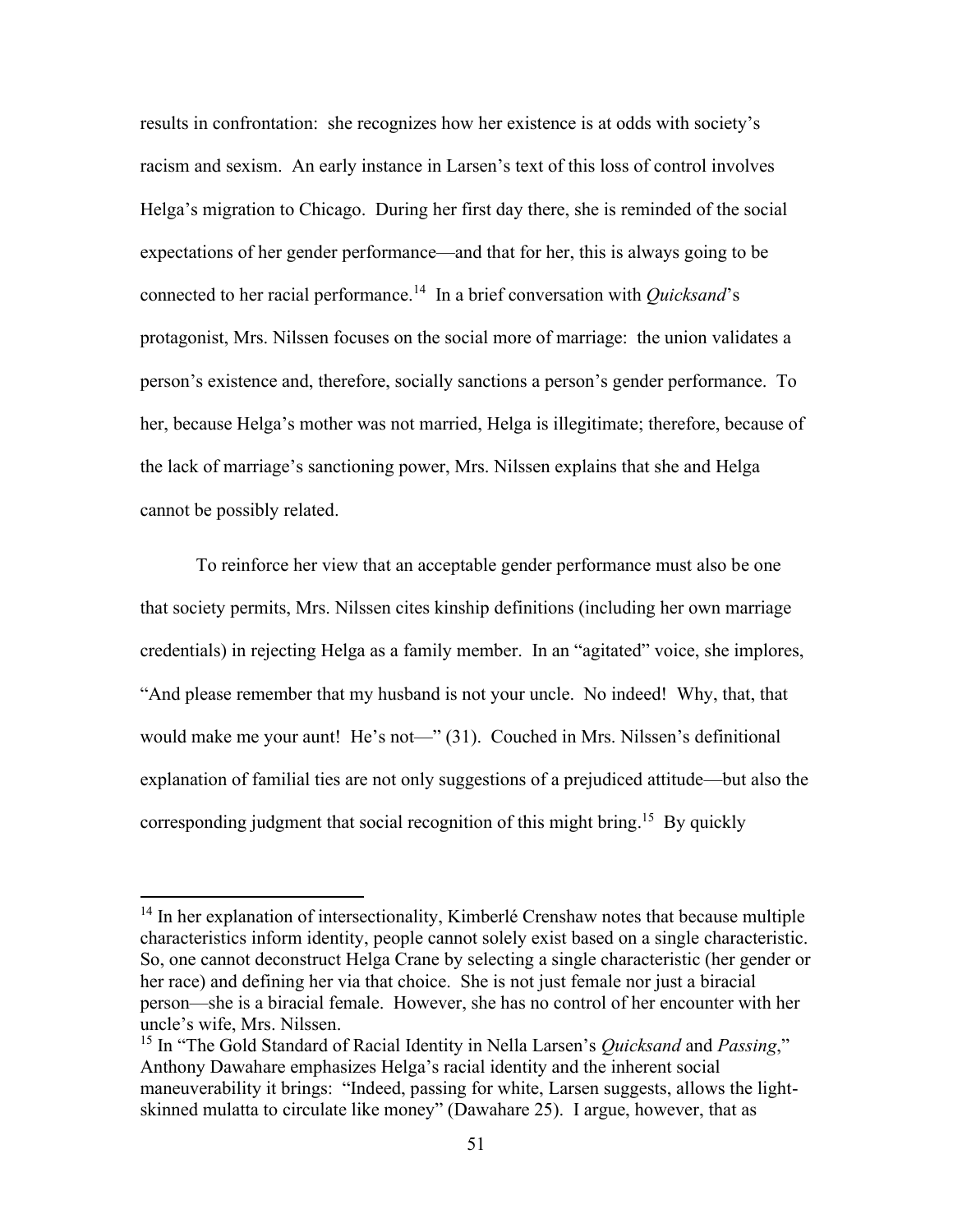declaring Helga's illegitimacy as well as having an "agitated" voice when she insists on the impossibility of Helga's kinship due to a lack of blood connection, Mrs. Nilssen is conflating the gender and race of *Quicksand*'s protagonist in an effort to belong to an excluding, sanctioning social group: white people who are also married. Because of her biological family's distaste in having a family member who identifies as a black person, Helga's self-definition becomes negative, for she views herself someone as who is unacceptable to her family—and, therefore, to society. <sup>16</sup>

In attempting again to receive financial support in Chicago (with the hopes of regaining control over her inner and outer states), Helga shapes her gender performance to gain institutionally-based approval. Whereas her outward performance at Naxos is geared toward the institution of education, she performs in Chicago for the institution of religion. However, instead of exercising a religious concept of faith (in kindness, generosity, and humanitarianism), Helga uses economics and strategy in her approach to faith. She hopes that her visual representation (i.e., her colorful clothing and attractive physical appearance) will appeal to someone, who will "speak to her, invite her to return, or inquire kindly if she was a stranger in the city" (Larsen 37). She attends "the very fashionable, very high services" in a prominent AME church, which seems promising because of what she interprets as an emphasis on external attractiveness. So, this particular place enables Helga to enjoy giving a gender performance that is institutionally expected as well as personally comfortable. However, Helga's attempt to trust others

Larsen illustrates in Helga's encounter in Chicago with her aunt, racial identity does not equate to universal social acceptance.

 $16$ <sup>16</sup> Thadious Davis traces Helga's feelings of lack back to her youth; she has "a destructive nostalgia for a childhood she did not have" (Davis 262).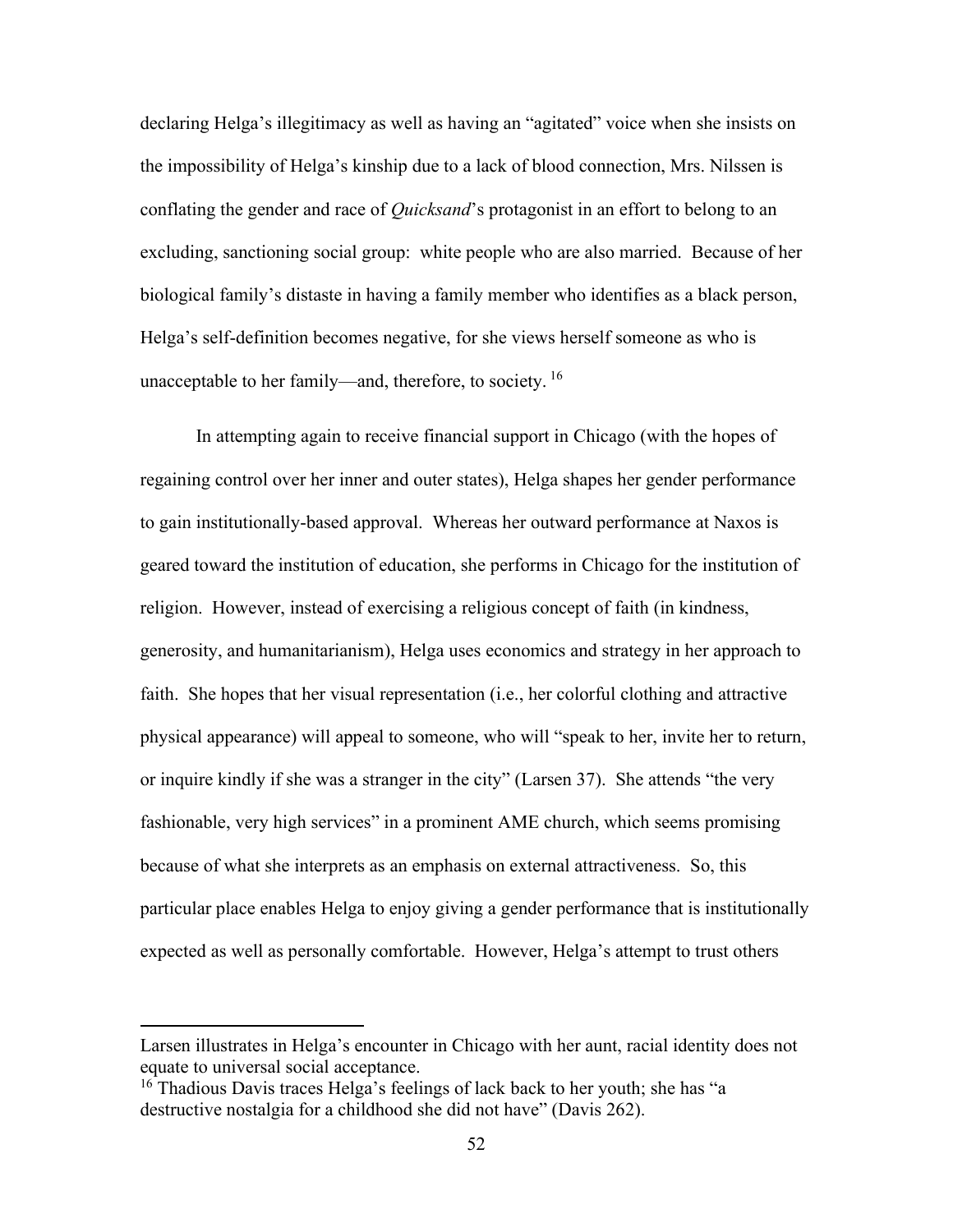who happen to be religious does not work here—no one offers to help her. As a result, she winds up "distrusting religion more than ever" (37).

Although *Quicksand*'s protagonist use honesty in examining the division between the inner and outer states of her paradoxical space, Larsen explores this tension through describing Helga's point of view as well as giving the reader insight into Helga's failure to fit in at the church. To churchgoers, Helga's inside state is evident through her fashion choices, but she is unaware of this: "She was herself unconscious of that faint hint of offishness which hung about her and repelled advances, an arrogance that stirred in people a peculiar imitation" (37). As a result, "[t]hey noticed her, admired her clothes, but that was all" (37). Larsen informs *Quicksand*'s readers, though, of the formative source of her protagonist's "arrogance": it is a coping mechanism that Helga developed in her youth as a way of counteracting her "acute persistiveness" (37). I argue that the author provides this insight so one can see that her protagonist's yearning for control has always existed. Helga's lack of self-awareness does not excuse manipulative behavior, but it instead explains why she sometimes resorts to manipulation and other negative behaviors whenever she feels lonely or unable to control, especially when around people with whom she identifies.

As with other moments when her protagonist shows her awareness of her current environment or decides to leave it, Larsen uses sensory imagery in *Quicksand* to emphasize the recognition of maintaining control (or deciding to migrate in order to regain it). For instance, when Helga decides to migrate to Harlem, her sense of sight is emphasized—specifically, her notice of color and opalescence: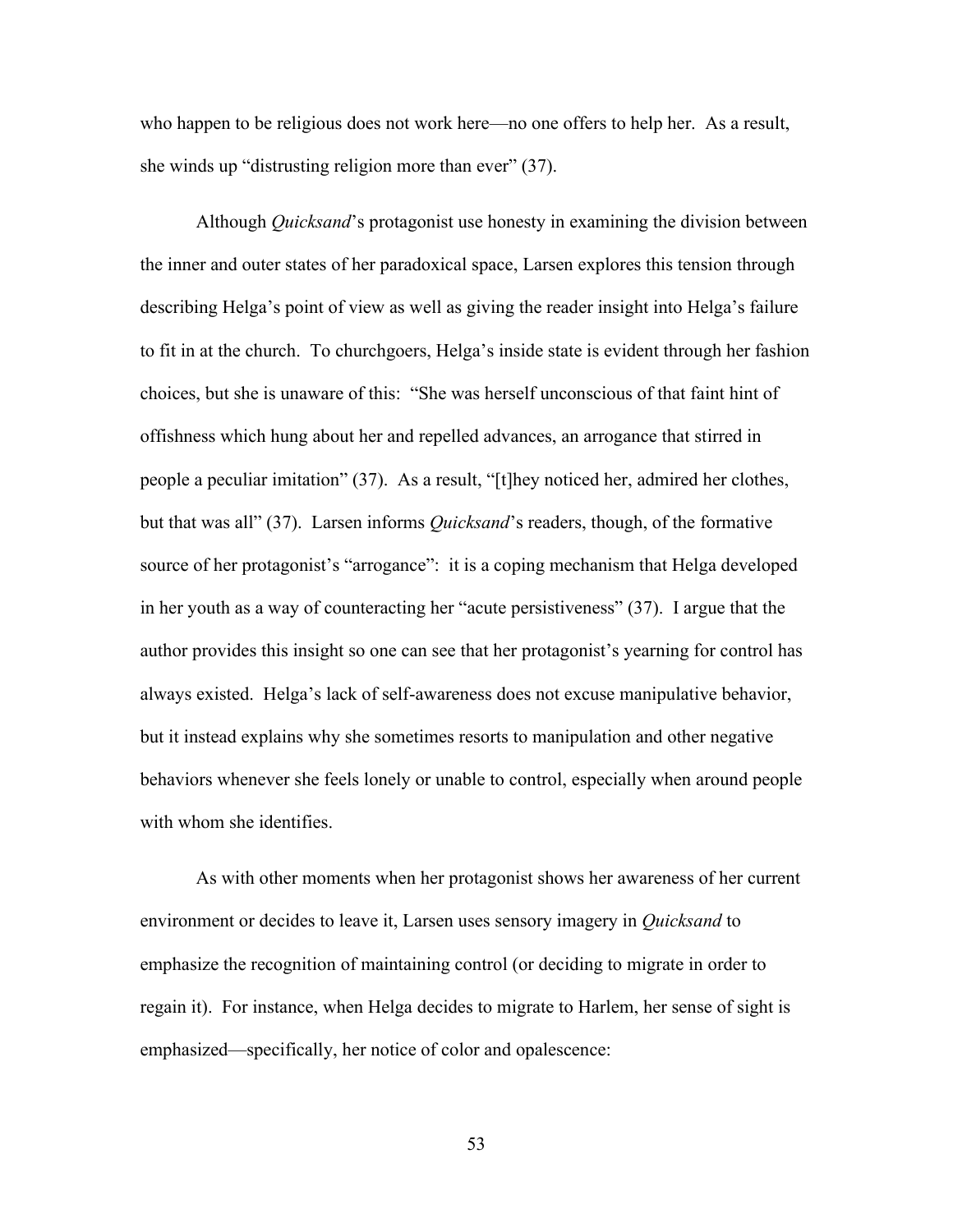She felt reborn. She began happily to paint the future in vivid colors. The world had changed to silver, and life ceased to be a struggle and became a gay adventure. Even the advertisements in the shop windows seemed to shine with radiance. (39)

Despite her initial disappointments after arriving in Chicago, she had felt biologically compelled to claim this city as her home because it was her birthplace. Therefore, migrating to another place releases Helga from that object-based position of "being born" somewhere—now, she can figuratively give birth to herself, with the first part in this process being the choice of her "birthplace." Larsen indicates this perspective shift through describing her character as an artist who "began happily to paint the future in vivid colors" (39). At this point in *Quicksand*, Helga is no longer solely relying on receiving and interpreting sensory information, and she momentarily creates herself—in other words, she shows a willingness to rewrite her history. To her, she has experienced rejection and judgment all during her time in Chicago, and by taking the opportunity to leave, she believes that "life [will cease] to be a struggle" for her (39).

Although Helga fails to find lasting happiness and belonging in Harlem (due to her inability to maintain control over her paradoxical space), she continues her quest by migrating to Copenhagen. I argue that she believes that her continued loss of control involves her living in a racist, sexist society that does not value how she performs her gender and race; therefore, she chooses to live in a place that does value her and where she can again pursue a struggle-free life. Once in Copenhagen, she finds herself in a familiar position—as a participant within a commodity culture. Indeed, her aunt and uncle encourage her penchant for fine clothes and social events, for Fru and Herr Dahl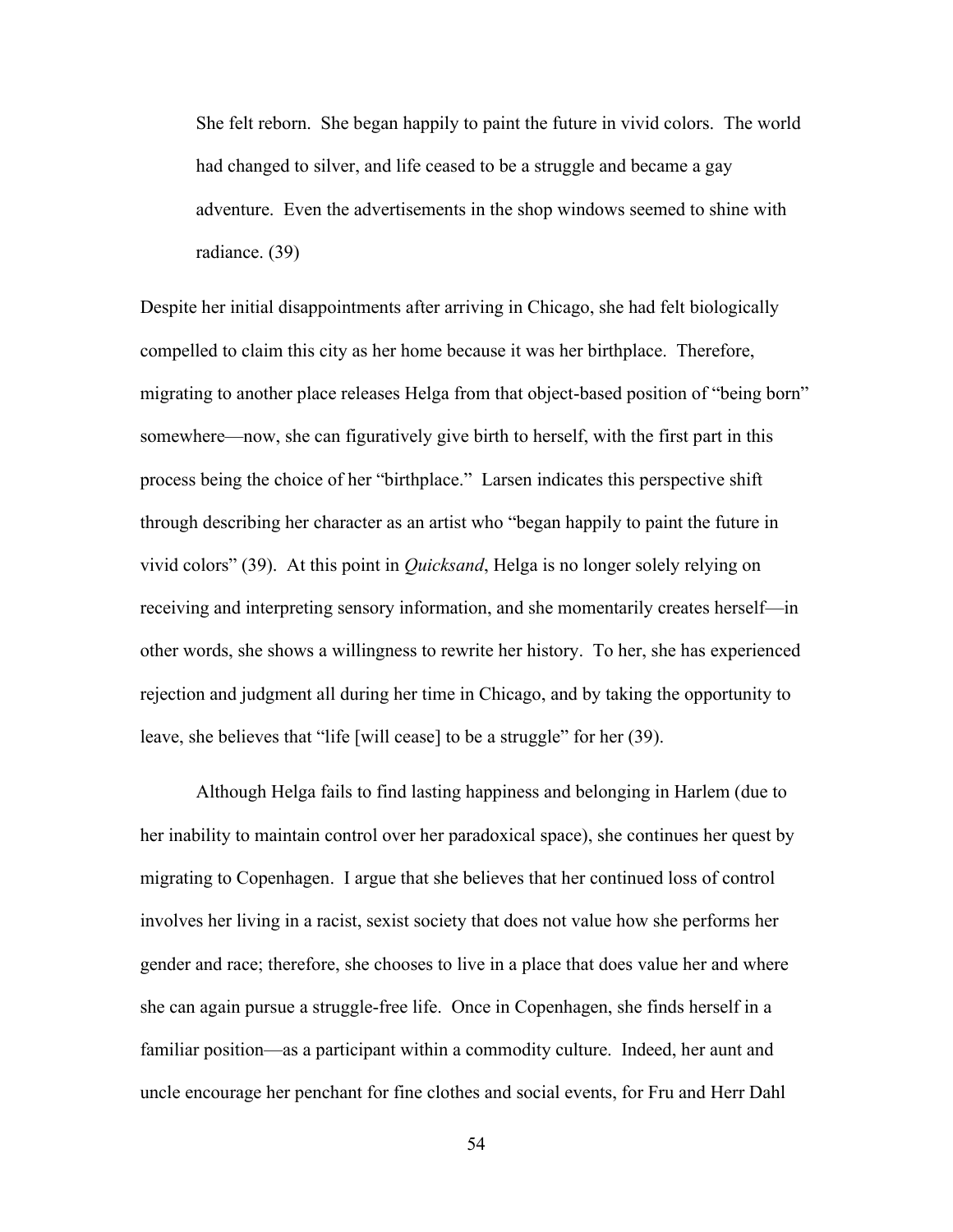have a plan for their niece: to use people's curiosity about their biracial relative as an opportunity to climb the Danish social ladder. The apex of this deceptive plan involves the orchestrated meeting of Helga and Axel Olsen, an artist who will paint her portrait and, hopefully, marry her. In plying Helga with increasingly more colorful and skimpy outfits, though, they (including Axel) are stereotyping her as a representative African woman who must find such clothing appealing. They are also expecting Helga to wear these clothes in order to perform her gender in a stereotypical way—and for the benefit of their advancement in Danish society.

Helga's entrancement ends, though, when she is awakened with a visual so intense in its racial stereotyping that she loses control of the separation of interior and exterior, forcing her to recognize that, despite leaving America, she still lives in a racist society. She figuratively awakens with a reminder that her inner and outer states are less reconciled than ever. She is part of a group attending a performance at a Danish vaudeville house, and as all are about to leave, two black performers start dancing exaggeratedly. The audience loves this routine, but "Helga Crane was not amused. Instead she was filled with a fierce hatred for the cavorting Negros on the stage. She felt shamed, betrayed as if these pale pink and white people among whom she lived had suddenly been invited to look upon something in her which she had hidden away and wanted to forget" (85). In a sense, in looking at the two black people on stage, Helga is aware of being objectified—before seeing them, she has been willing to include stereotypes in her personal performances in Copenhagen. This sight breaks Helga out of her trance, enabling her to regard how readily those around her accepted and enjoyed the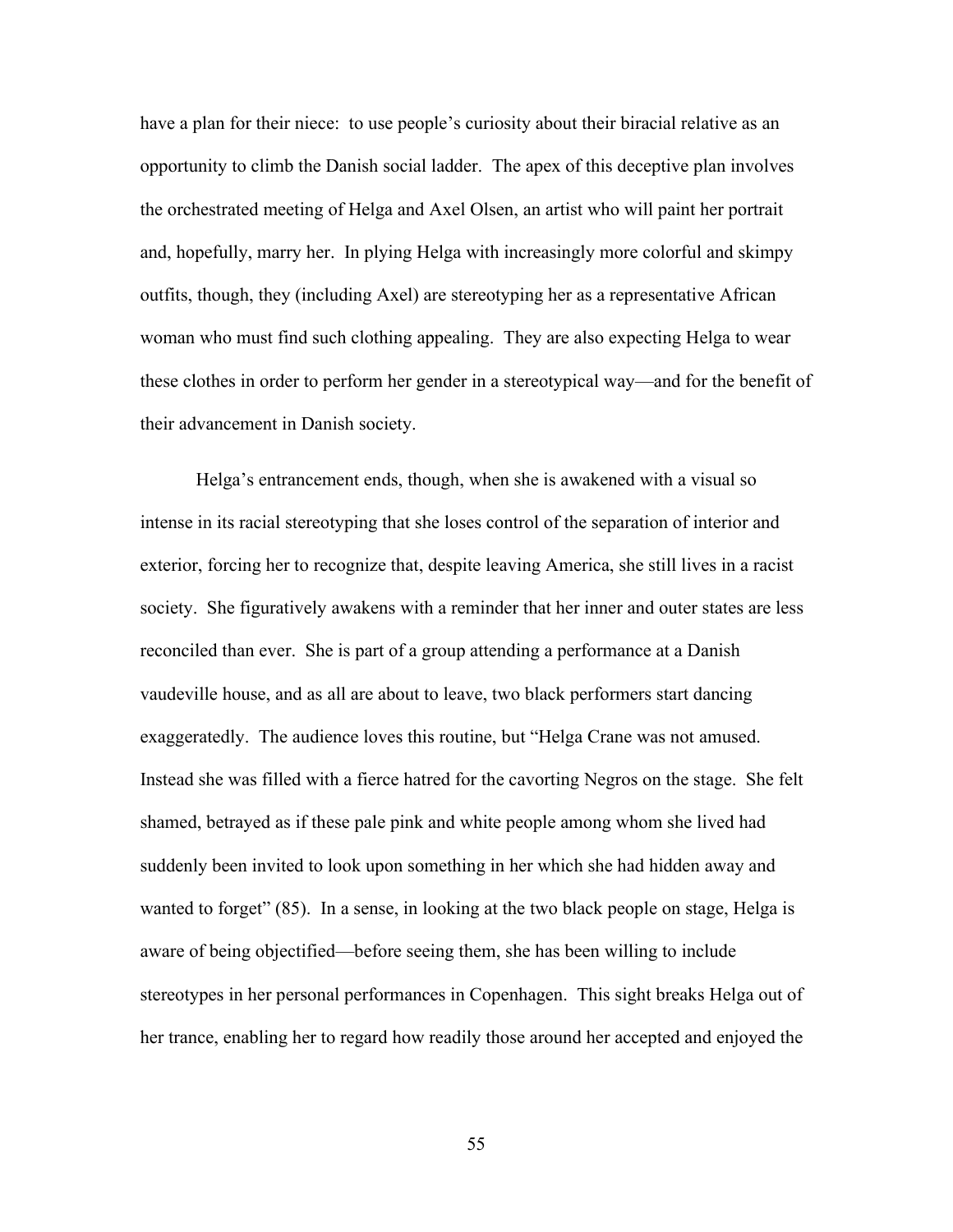performance of stereotype. (For example, "she was shocked at the avidity with which Olsen beside her drank it in" [85].)

In confronting her disillusionment, Helga analyzes how her lack of control over her paradoxical space provides others with a means to manipulate her. Through *Quicksand's* narrator, Larsen delineates her protagonist's problem-solving:

But later, when [Helga] was alone, it became quite clear to her that all along they had divined its presence, had known that in her was something, some characteristic, different from any that they themselves possessed. Else why had they decked her out as they had? Why subtly indicated that she was different? (85)

Here, Helga notes the loss of control that she has in Copenhagen over her external selfpresentation, but she also acknowledges the primitivism from her aunt and uncle. She considers how even those in Copenhagen who have known her for years could support such stereotyping: "And [her aunt and uncle] hadn't despised it. No, they had admired it, rated it as a precious thing, a thing to be enhanced, preserved. Why? She, Helga Crane, didn't admire it" (85). To her, their insensitivity is surpassed by her realization that people to whom she wanted to attach herself) are seemingly oblivious to her pain. Although the outfits she wears in Copenhagen allow her to continue valuing them because of their color and expense, she now realizes how she has been objectified—she has worn what clothing was provided, not what she has chosen herself. This loss of control becomes more overwhelming when she realizes that instead of people considering her as someone who could belong, their concern is with her external performance. In other words, they consider her to be an *outsider* who entertains them.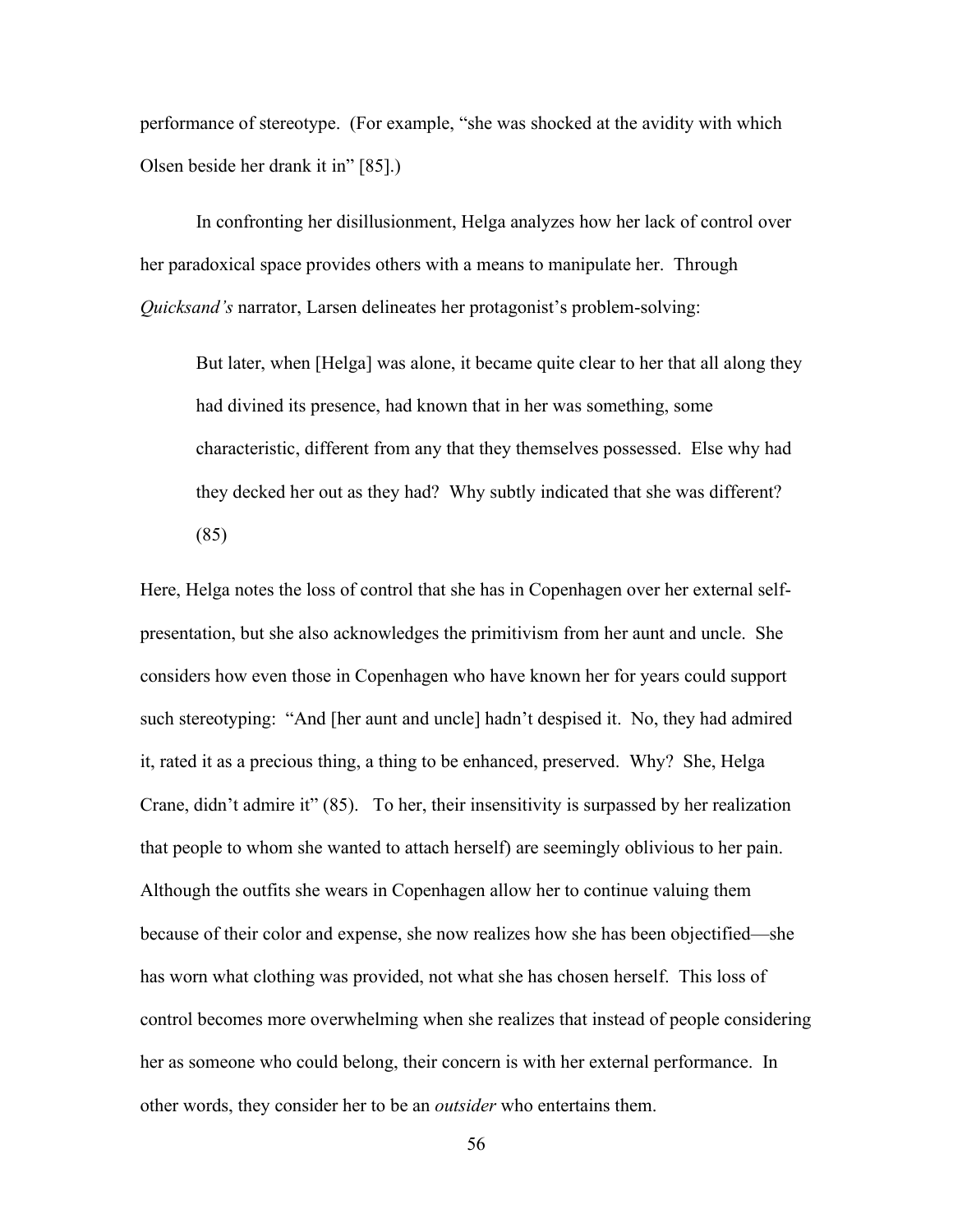The lack of reconciliation in Helga's paradoxical space continues throughout *Quicksand*, as she remains an outsider even after her final migration. Although much about her lifestyle has changed, and Helga has seemingly renounced objects, she resists distinguishing herself as having more than "relative importance" as a preacher's wife (120). Early in her migration to Alabama, she attempts "to do much good for her husband's parishioners," intending "to subdue the cleanly scrubbed ugliness of her own surroundings to soft inoffensive beauty, and to help the other women to do likewise" (120). Undergirding her attempts to beautify, though, is the attempt to retain control: her expected gender performance does not match what she still feels on the inside—an appreciation for aesthetic taste. Indeed, Helga's actions are transgressive to the parishioners, for they interpret her efforts as classist and judgmental. Because she is married to their religious leader, the churchwomen respond to her suggestions "with smiling agreement and good-natured promises" (120). Just as Helga was unaware in the Chicago AME church of how others viewed her gender performance, she finds herself in a similar position in her husband's Southern congregation. The churchwomen judge Helga for her domestic failures. Through their hypocritical responses, Larsen illustrates that paradoxical space differences happen for *all* women; they perform their gender as churchwomen who agree with the preacher's wife, but inside, they are amused and mad at "'dat uppity meddlin' No'the'nah'" (120).

### *Becoming Overwhelmed*

After Helga decides to leave Naxos, Larsen emphasizes her protagonist's senses in order to stress her desire to reconcile the difference between her inner and outer spaces. Helga sits in her room after deciding to migrate: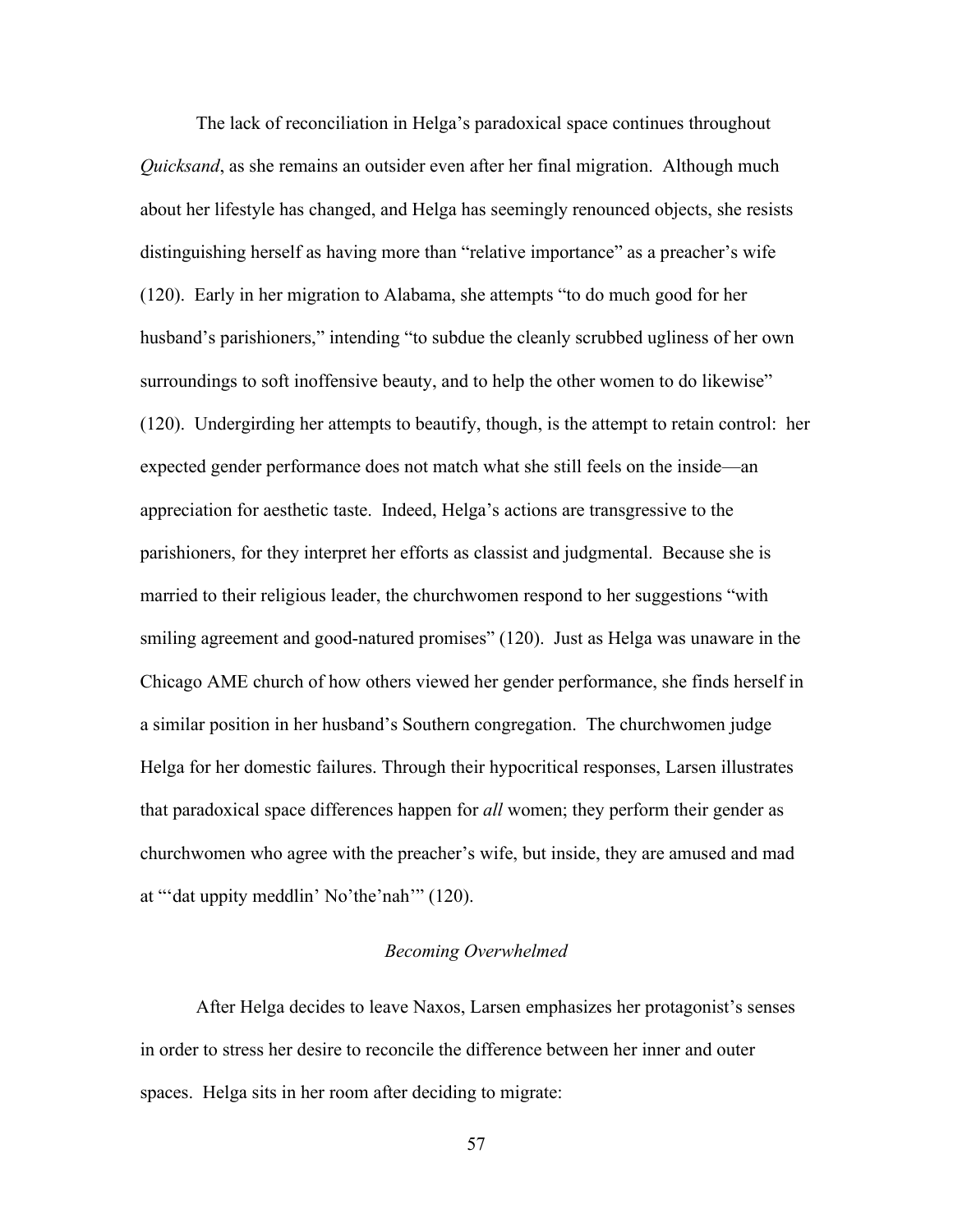Somewhere in the room a little clock ticked time away. Somewhere outside, a whippoorwill wailed. Evening died. A sweet smell of early Southern flowers rushed in on a newly-risen breeze which suddenly parted the thick silk curtains at the opened windows. A slender, frail glass vase fell from the sill with a tingling crash, but Helga Crane did not shift her position. And the night grew cooler, and older. (7)

All around Helga are signs marking the passage of time, the presence of the natural world, and the presence of elemental forces (such as gravity). They represent aspects that are everlasting by design and that she cannot control; therefore, they serve as sources of stability on which she can rely in her struggle to reconcile her paradoxical space imbalance. However, while observing her present environment, Helga is continually indulging her desire for colorful, shiny clothing and objects. Helga wants to belong to a community in which she can exist reconciled; whenever an excess of sensory information overwhelms her search for belonging, though, she becomes figuratively paralyzed, and her search comes to a temporary halt. Although the world around her is in motion, she remains still—thereby reflecting a momentary hiatus in her efforts to attach herself to a person or a group of people.

The sensory overwhelm that leads Helga to act transgressively (deciding to leave Naxos) also compels her to confront her discontentment not only with prescriptive institutional expectations of racial performance but also an expectation that her external self-performance will provide relief. For her colleagues, they need a distraction from the intense social-racial ideal that has been communicated at this school: that they must be the "right kind" of black people. For example, upon learning that she is leaving, her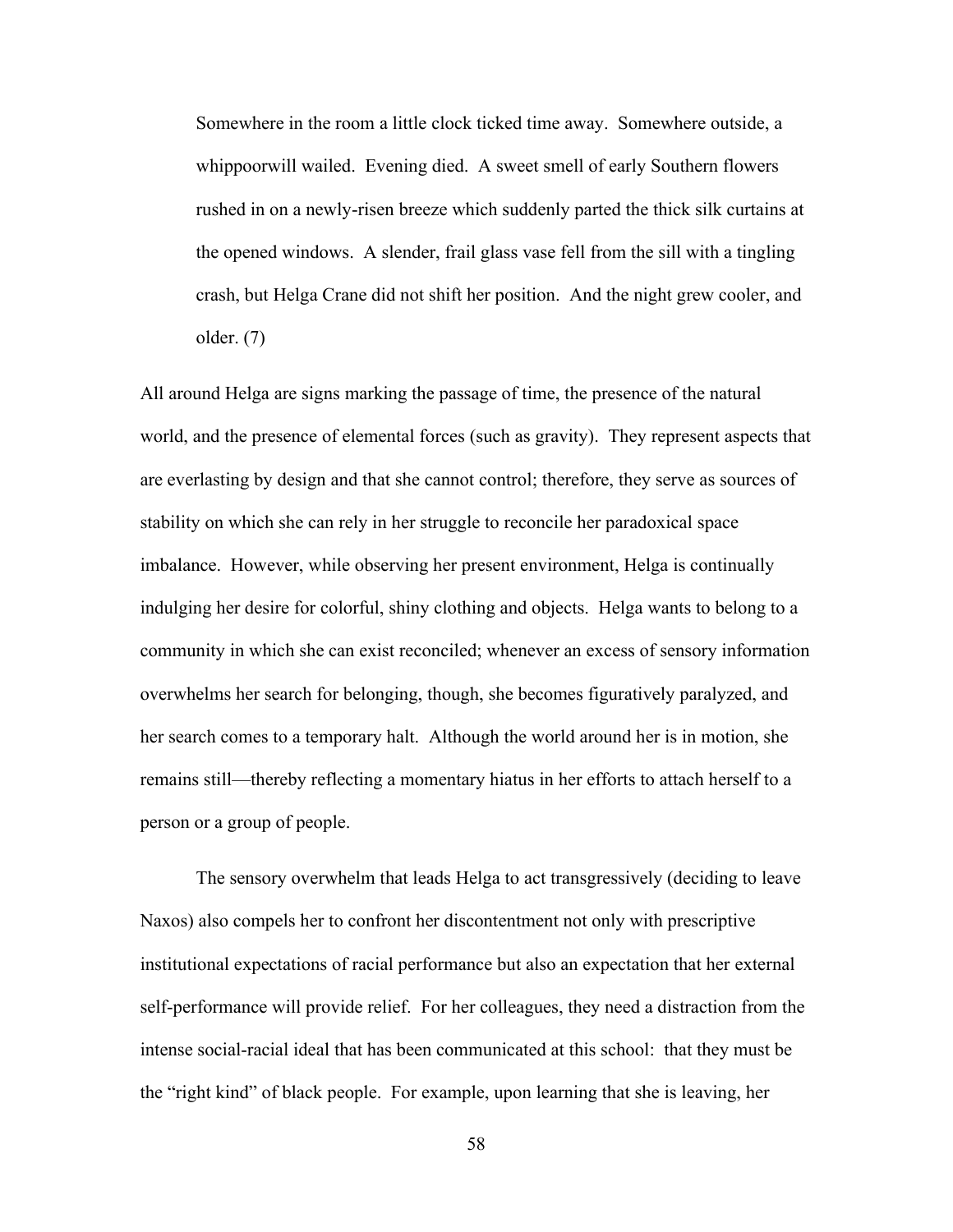closest friend at the school admits, "'We need a few decorations to brighten our sad lives'" (18). This comment indicates that others at Naxos objectify Helga, viewing her through the lenses of ornamentation and commodification. In a way, the role that she plays in the lives of others is similar to the description of the objects that fill her room: she is aesthetically pleasing. To her colleague's "compliment," Helga has a nonplussed reaction: "[She] was unmoved. She was no longer concerned with what anyone in Naxos might think of her, for she was now in love with the piquancy of leaving" (18). That she describes her migration in terms of its appetizing appeal shows how much she has been bombarded with sensory information; her description of that decision as "piquant" is fitting, as one notes that all of her senses were being activated in her private space.

In choosing to leave Naxos, Helga eschews social mores about marriage as well as the institutional mores of blacks-only education so that she can be more self-authentic in her gender and racial performances. Despite her engagement to James Vayle, she still plans to leave Naxos before she is trapped in a socially expected gender performance: as the wife of someone deemed to be an appropriate example of a black man. Similarly, even though she finds Naxos's headmaster, Dr. Anderson, physically attractive, that emotional connection is not enough for her to stay. She decides to travel to Chicago to see her maternal uncle, who she believes will be "more likely to help her because her need would strengthen his oft-repeated conviction that because of her Negro blood she would never amount to anything, than from motives of affection or loving memory" (10). So, before even leaving the institutionally intense environment of Naxos, Larsen's protagonist is knowingly entering the socially aggressive environment of Chicago where,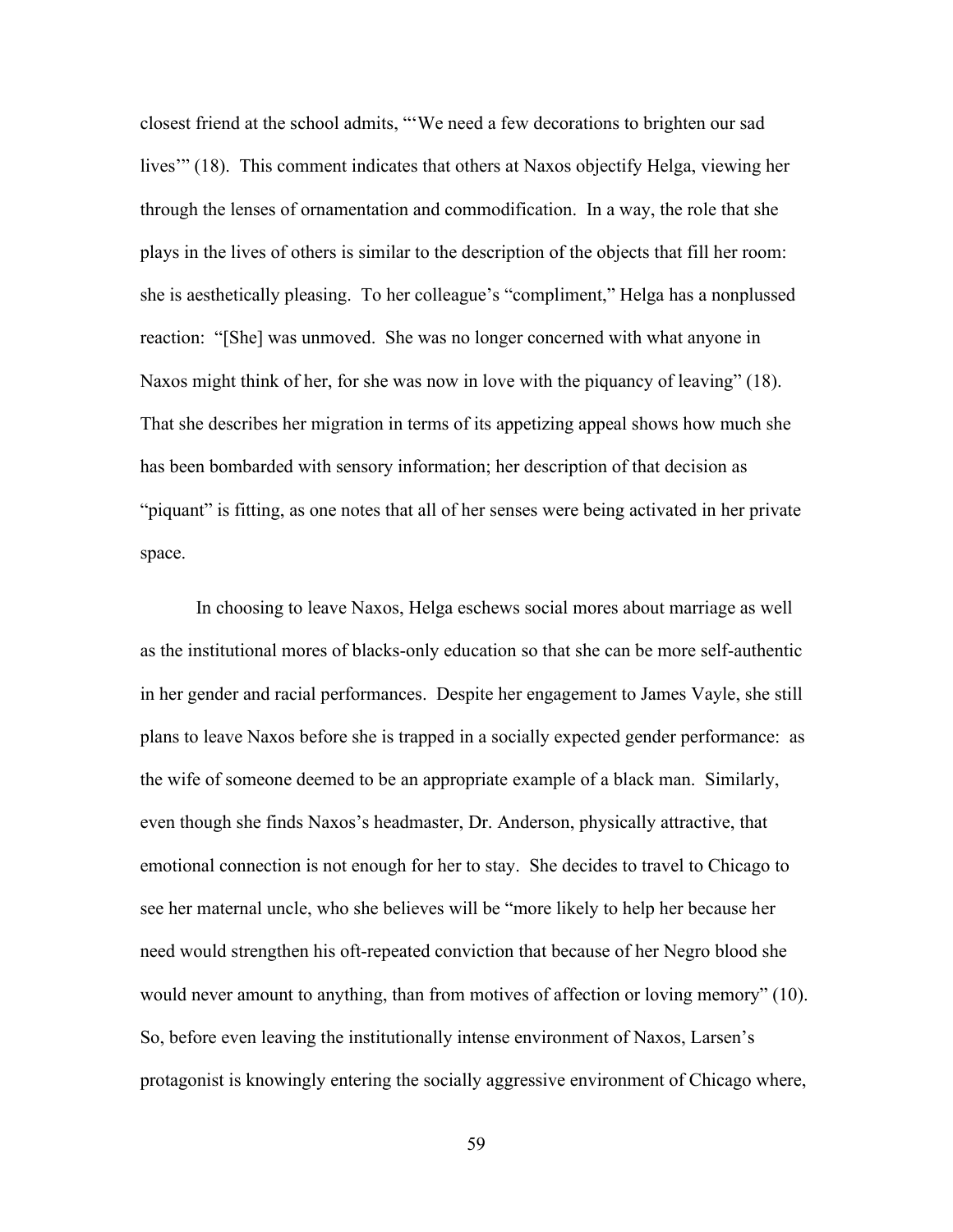because others regard her racial identity as a prophesy of failure, her outside performances are going to be already prejudged.

Helga's first day in Chicago provides another example of how the intensity of her sensory perceptions, combined with her contemplation of how others have not acknowledged her paradoxical existence (as a racialized, gendered person in a racist, sexist society), result in a complete loss of control over her paradoxical space. Still in a vulnerable state, Helga's lack of sensory control grows, becoming sensory overwhelm when she rides the El. In shock from being renounced by her aunt, Helga sits "in the rushing swiftness of a roaring elevated train" (32). Much like her senses and emotions are in disarray, so too are Helga's thoughts:

It was as if all the bogies and goblins that had beset her unloved, unloving, and unhappy childhood had come to life with tenfold power to hurt and frighten. For the wound was deeper in that her long freedom from their presence had rendered her the more vulnerable. (32)

When she is speeding along, Helga is unable to shape this environment into a place like her private room in Naxos (one that soothes and is controllable). As a result, she becomes overwhelmed and haunted by all of the information she is getting from her senses. Larsen underscores how the El's uncontrollable motion combines with Helga's already negative mindset, thus creating an overwhelming pessimistic mood: *rushing*, *roaring*, *numb*, *unloved*, *unloving*, *unhappy*, *stinging*, and *obscene*. The contrast between this environment and the one created in Helga's room at Naxos explains the difference in Helga's emotional and mental state when she maintains control and when she is overwhelmed with sensory information. Because she identifies as a black person, she has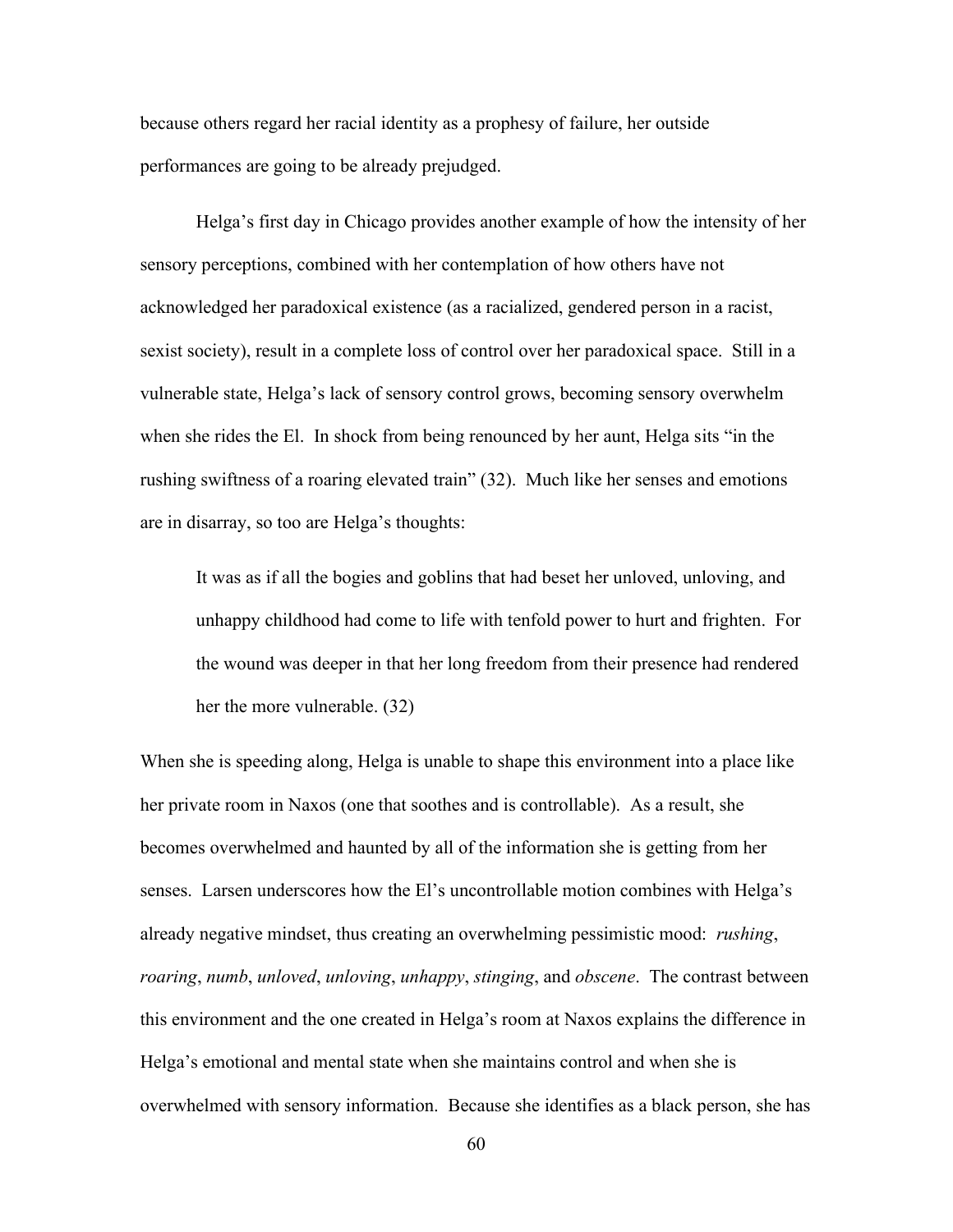been *acted upon* by members of her biological family as well as by Naxos staff and supporters. Helga has a penchant to outfit her personal space (both living quarters and physical body) in colors, fabrics, and accessories which showcase her aesthetic style and allow her to participate in self-definition.

Upon her migration to Harlem, Helga notes the lack of expressed expectation in adhering to social mores, and she finds ample opportunity to exercise her aesthetic taste without feeling that she *must* use it to shape her outward performance (as she did in Naxos). So, she surrounds herself with antique furniture, beautiful clothes, and a busy social life. After about a couple of years, though, the materialism that had once enchanted her becomes lacking. Here, in "teeming" Harlem, her colorful aesthetic taste is part of a whole—she does not stand out anymore (50). Not even "the signs of spring"—the sights, sounds, and smells that she once found appealing—can faze her (50). *Quicksand*'s narrator details how Helga's loss of pleasure in a commodity-based life directly impacts her gender performance:

She began to lose confidence in the fullness of her life, the glow began to fade from her conception of it. As the days multiplied, her need of something, something vaguely familiar, but which she could not put a name to and hold for definite examination, became almost intolerable…. She became a little frightened, and then shocked to discover that, for some unknown reason, it was of herself she was afraid. (50)

This passage illustrates the progressing disconnect in Helga's paradoxical space. Upon her migration to Harlem, she feels in control of moving between her inner and outer states; she is comfortable with incoming sensory information because it is primarily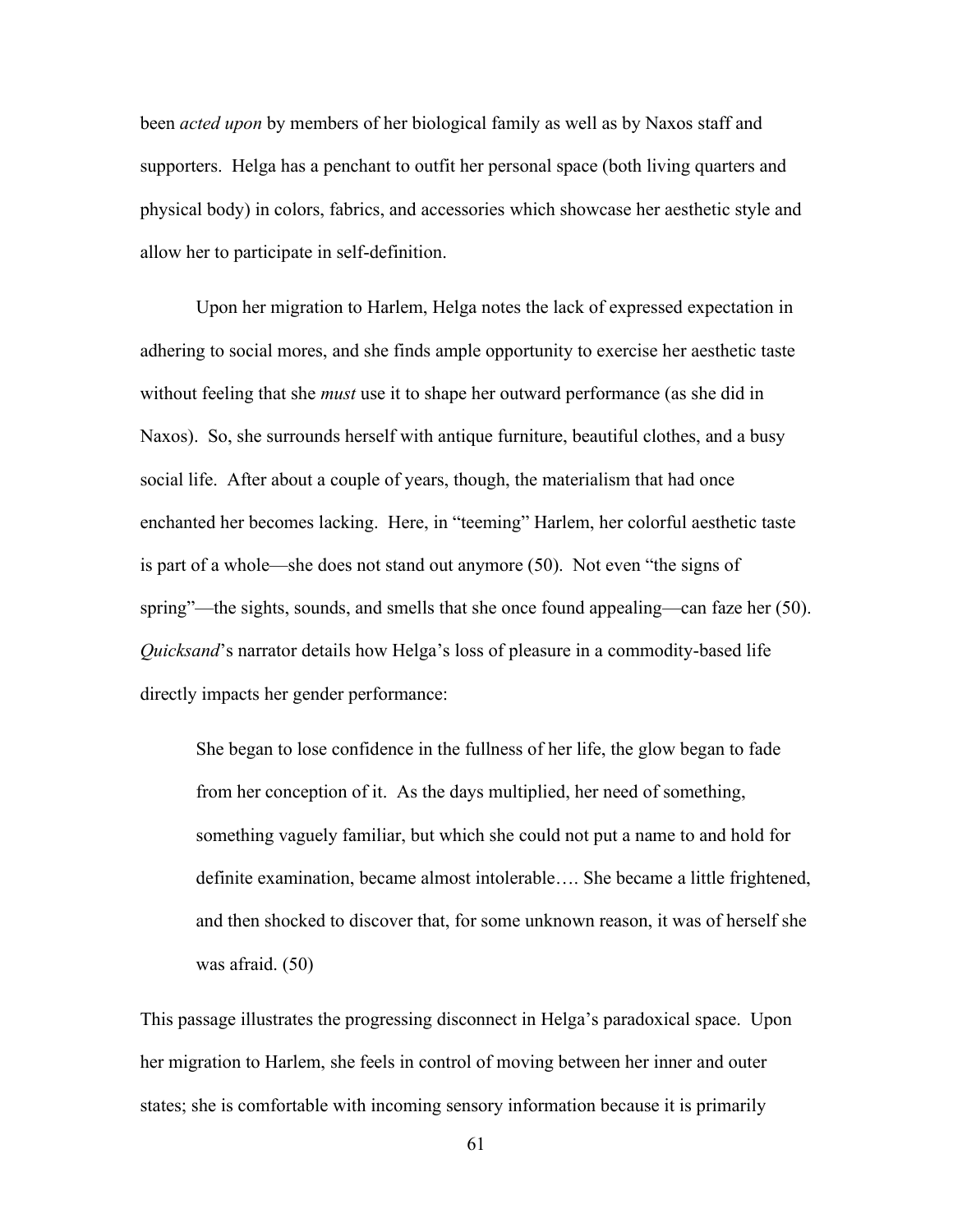visually based (due to her commodity-based lifestyle). As Helga loses interest in maintaining her aesthetic taste, she also begins to become overwhelmed by other senses—particularly, sound and scent.

As this continues, Helga continues to disengage from the social wholeness that Harlem has provided and unconsciously retreat to a state of being that is familiar to her being apart again. Larsen writes:

Without awareness on her part, Helga Crane began to draw away from those contacts which had so delighted her. More and more she made lonely excursions to places outside of Harlem…. A sensation of estrangement and isolation encompassed her. As the days became hotter and the streets more swarming, a kind of repulsion came upon her. She recoiled in aversion from the sight of the grinning faces and from the sound of the easy laughter of all these people who strolled, aimlessly now, it seemed, up and down the avenues. Not only did the crowds of nameless folk on the street annoy her, she began also actually to dislike her friends. (50)

Swarming people did not annoy her in Chicago; instead, she watched that specific movement with curiosity. Now, the swarming repulses Helga because it is a sustained movement that also increases in frequency. In other words, she is not in control of this motion, and it threatens to overwhelm her. With that increased knowledge of others via friendship comes an increased awareness of what they say and experience. Now, though, for Helga, that awareness has become annoyance, and she is surprised by this transformation. I argue, though, that her sensory overwhelm at the swarming Harlem crowds foreshadows this discomfort.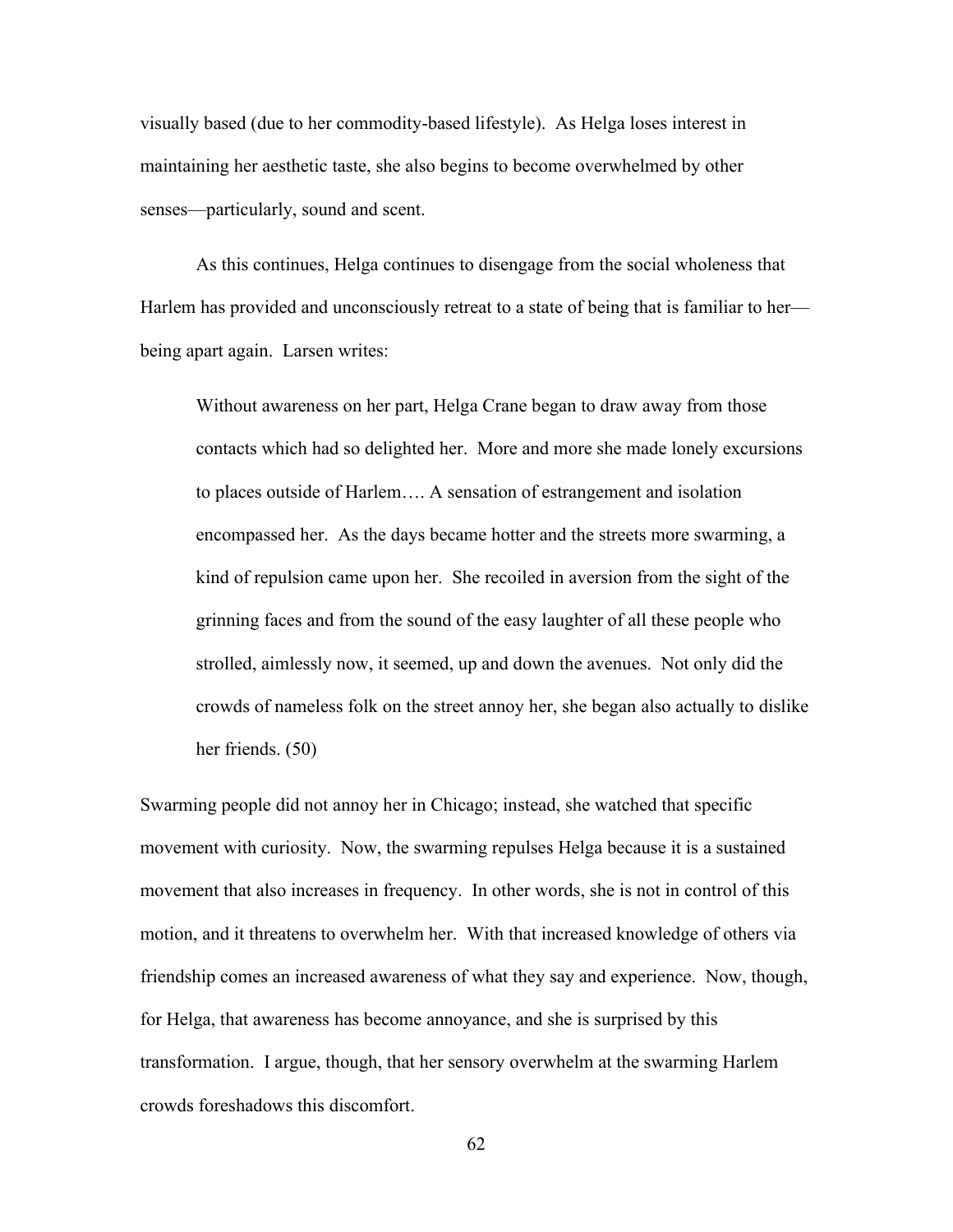After she decides to migrate to Copenhagen, she experiences the most intense sensory overload thus far in her life. In joining others who are going out after a dinner party, she notes how her senses are starting to become overwhelmed: "The night was far from quiet, the streets far from empty…. [In the club,] [i]t was gay, grotesque, and a little weird" (60). Helga feels that she has already mentally left Harlem. Now that she has chosen to migrate, she is momentarily no longer focused on maintaining control. Instead, she becomes caught up in how the dancing is "like whirling leaves, to a sudden streaming rhythm" (61). This disorients her, and "[f]or a moment everything seemed to be spinning around, even she felt that she was circling aimlessly" (60).However, "[i]n a little moment she grew accustomed to the smoke and din" (61). An overabundance of sensory information turns Helga's fascination with details into a numbness that she classifies as a sign of immaturity: "For a while Helga was oblivious of the reek of flesh, smoke, and alcohol, oblivious of the oblivion of other gyrating pairs, oblivious of the color, the noise, and the grand distorted childishness of it all" (61). In her high-rise room in Chicago, when she observes a mass of people, she is initially apart from them. Here in a Harlem jazz club, though, Helga is immediately part of the "swirling mass," and she starts becoming overwhelmed, fascinated by the dancers' skin tones and movement: "For the hundredth time she marveled at the gradations within this oppressed race of hers. A dozen shades slid by"  $(61).^{17}$ 

As Helga's sensory overwhelm continues, its intensity transforms her lack of control of her outward performance. Even though "[t]he essence of life seemed bodily

 $17$  Thadious Davis writes, "Larsen's consciousness of skin color, though never free from negative connotations, led her to become one of the more accurate recorders of the many different hues visible in African-American people" (Davis 62).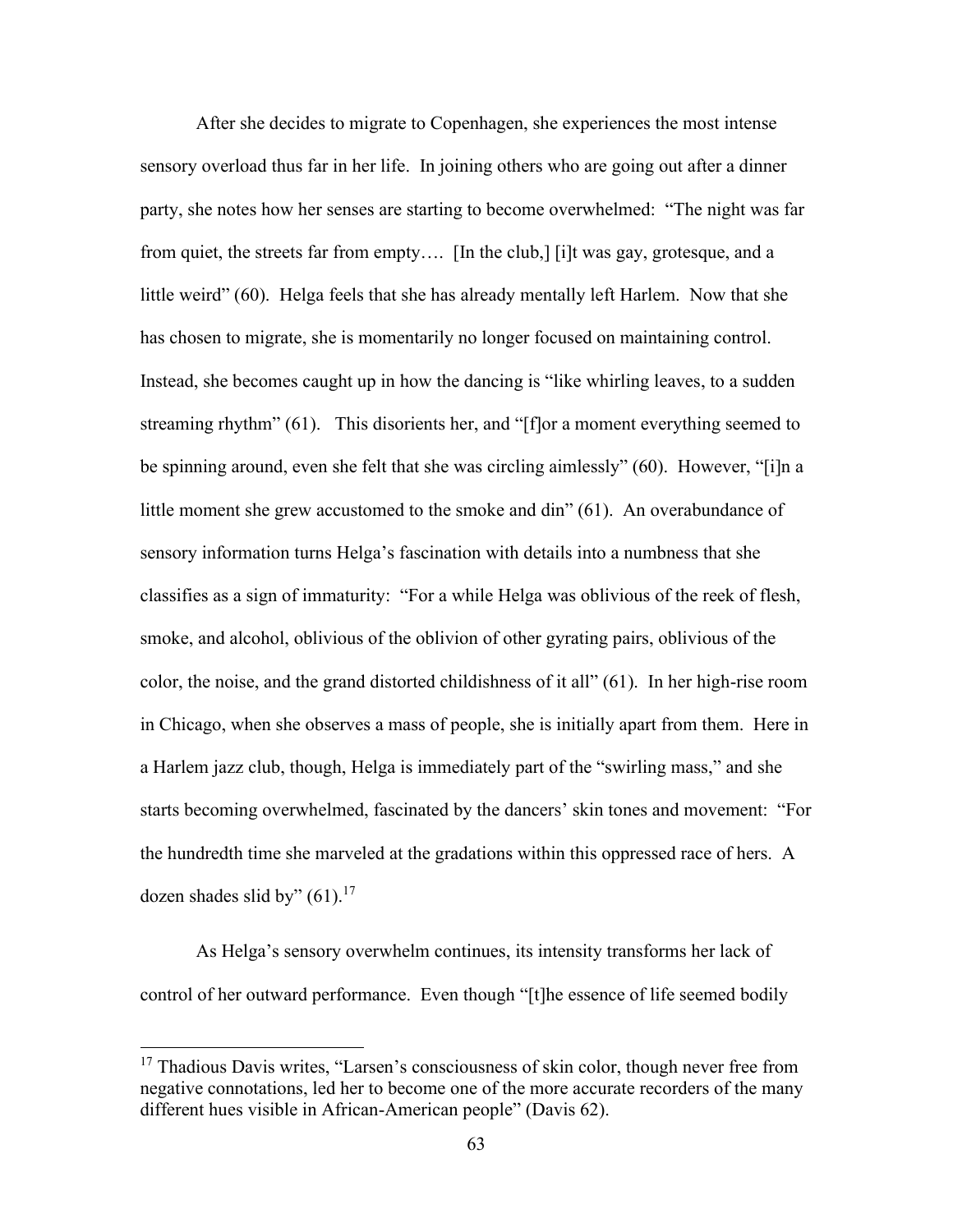motion," Helga's critical regard turns to the threat of her complete loss of agency to incapacitating, violent sensations: "[s]he was drugged, lifted, sustained, by the extraordinary music blown out, ripped out, beaten out, by the joyous, wild, murky orchestra" (Larsen 61). She finds that losing control is hypnotic and difficult to resist, but "when suddenly the music died, she dragged herself back to the present with a conscious effect" (61). Now that she was free, "[Helga] hardened her determination to get away" from the tempting racial sameness *and* variety that she has discovered (61). The sensory overwhelm that she has experienced in the Harlem jazz club reinforces her decision to migrate to Copenhagen.

Sensory overwhelm implies a loss of control, and in moments of transgression, Helga interprets this as an appealing freedom. For example, in Copenhagen, she considers the vaudeville house performance of a duo of black dancers. Although she identifies as a black person, she eschews a singular self-identification: "She didn't, in spite of her racial markings, belong to those dark segregated people. She was different. She felt it. It wasn't merely a matter of color. It was something broader, deeper, that made folk kin" (58). Helga has decided to return to Harlem, and as part of embracing her future destination, she rejects her current location— "And now she was free" (58). Her decision to move activates a resurgence of color imagery: "She had been only eight, yet she had enjoyed the interest and the admiration which her unfamiliar color and dark curly hair, strange to those pink, white, and gold people, had evoked" (58). Moreover, "[t]o Helga it seemed that [her remaining in Copenhagen] would have been the solution to all their problems, her mother's, her stepfather's, her own" (58). So, her thoughts from her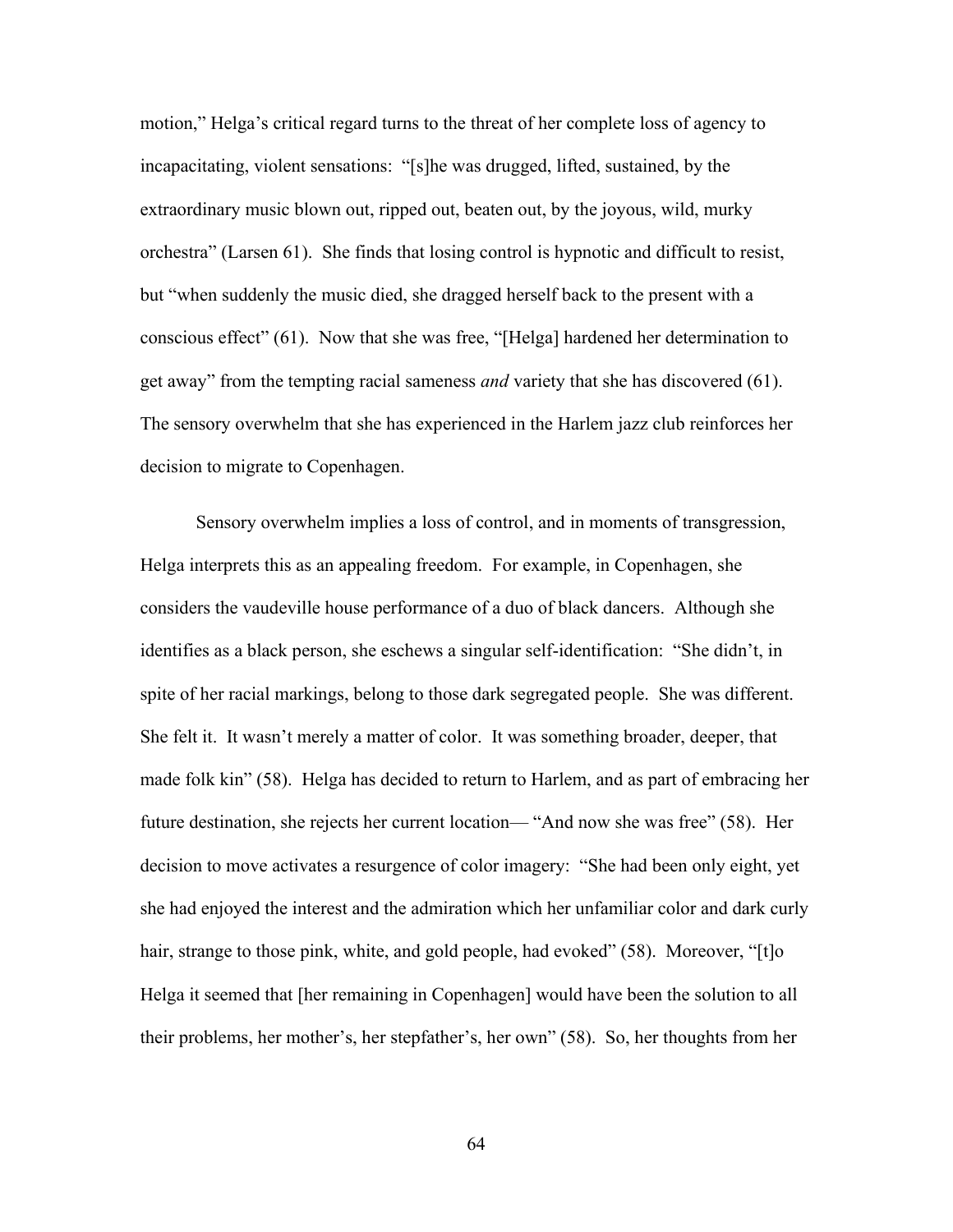time in Chicago continue to persist: she still sees herself in a pathological way, viewing the unresolved difference in her paradoxical space as problematic.

I argue, however, that Helga ceases to regard the divide between interior and exterior as *her* problem; with others in Copenhagen viewing her through a lens of primitivism, she continues to experience (through sensory overwhelm) the loss of control over that divide. In his book entitled *Evolution and "The Sex Problem": American Narratives During the Eclipse of Darwinism*, Bert Bender describes how the specific sensory imagery that one finds in the Copenhagen section of *Quicksand*—specifically, the colorful variety of Helga's wardrobe—casts Helga in an identity role that is not of her choosing. Once again, this character loses control of her outward self-expression. Bender writes:

She soon realizes that "her exact status in her new environment" is that of "a peacock," and Larsen underscores her Darwinian point by noting how Helga is overwhelmed with new clothes that had been selected by her artist suitor: garments "which mingled indigo, orange, green, vermillion…blood-red, sulphuryellow, sea-green," some with ornamental "great scarlet and lemon flowers," including "a leopard-skin coat." (Bender 269)

This realization leads her to reject Axel Olsen's marriage proposal; Bender states that she does this "after sensing that her origin has aroused 'some impulse of racial antagonism' in him" (269). The suddenness of Helga's awareness of his prejudice stuns her: "…[W]here before she would have been pleased and proud at Olsen's proposal, she was now truly surprised…. She was too amazed to discover suddenly how intensely she disliked him. And for some inexplicable reason she was a little frightened and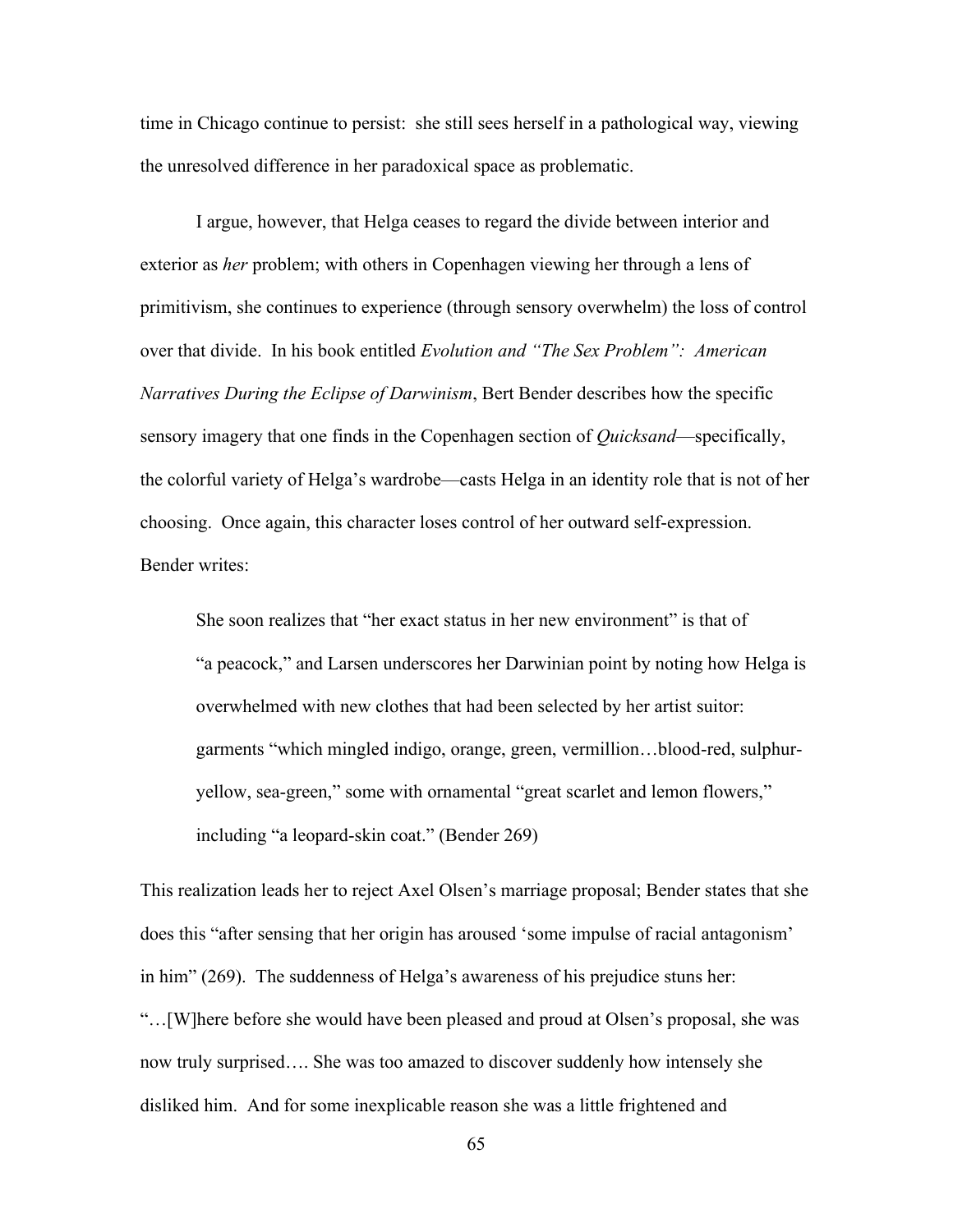embarrassed" (Larsen 85). While in Copenhagen, she has been stereotypically prejudged, and by rejecting the marriage proposal, she has reached her emotional tipping point and wants to end the stereotyping. Helga worries, though, about her refusal, which she recognizes is socially transgressive:

Abruptly she was aware that in the end, in some way, she would pay for this hour. A quick brief fear ran through her, leaving in its wake a sense of impending calamity. She wondered if for this she would pay all that she'd had. (89)

In extracting herself from an unacceptable social situation and attempting to regain control over her life, she fears that negative ramifications will result.

Before Helga can regain complete control, though, she realizes why her inner and outer spaces are disconnected. This realization only happens due to her senses being overwhelmed through a particular musical performance. While in Copenhagen, she attends a concert that features Antonin Dvořák's *New World Symphony*. Its first movement employs music from other cultures as motifs; indeed, it features entire passages of recognizable songs, such as "Swing Low, Sweet Chariot," a black American spiritual. As the notes of Dvořák's symphony resonate in the concert hall, she considers her black father, and her thoughts culminate with her recognition of his racial identity: "She understood his yearning, his intolerable need for the inexhaustible humor and the incessant hope of his own kind, his need for those things, not material" (94). She also declares that she, Helga Crane, who had once declared she had no home, is "homesick, not for America, but for Negroes" (94). With her aural sense being overstimulated by strains of spiritual music within the symphonic work, she experiences sensory overwhelm. As Helga's thoughts turn to her father and other black people, she plans to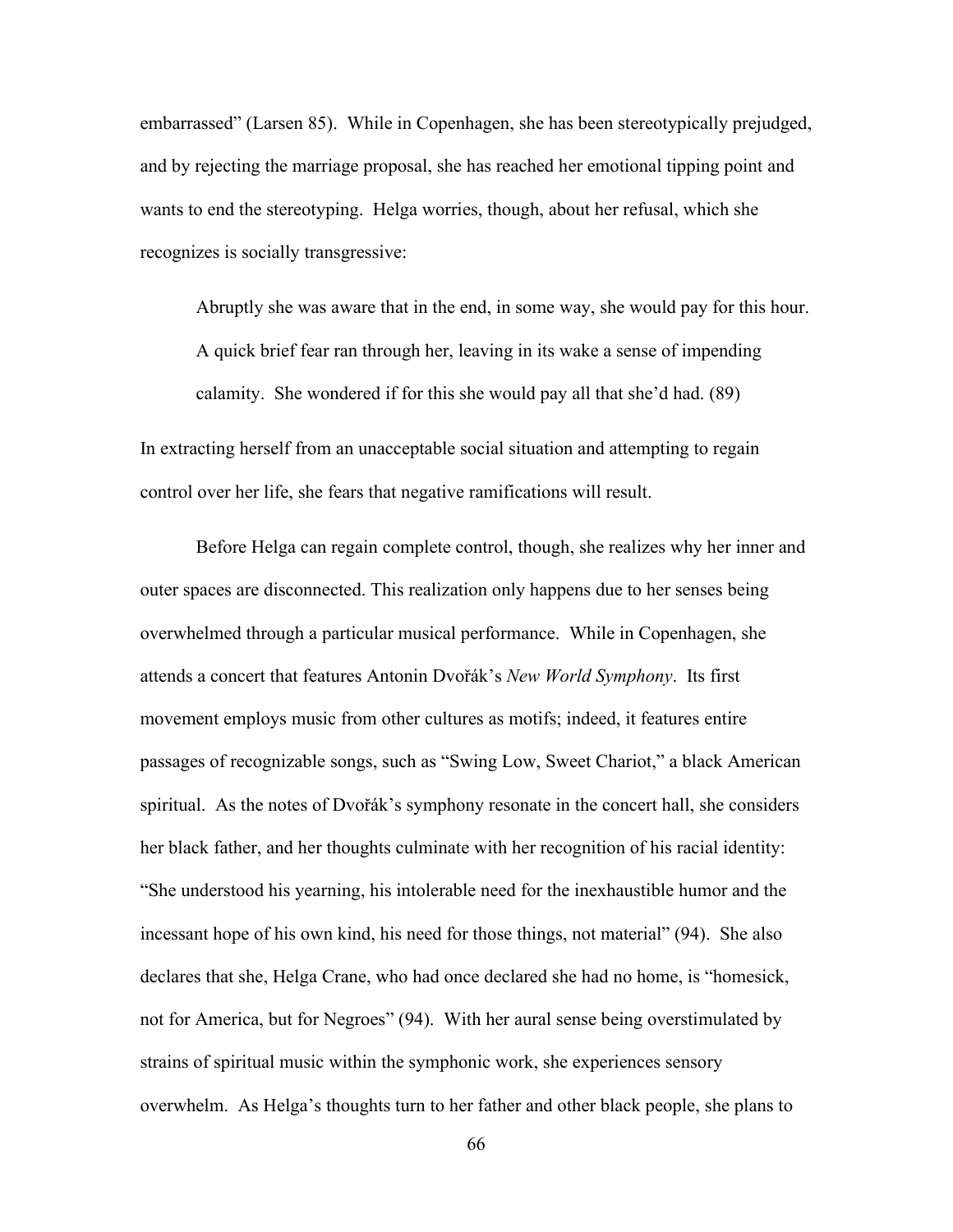regain control of her inner state by migrating to Harlem—a place where she can again attempt to belong to someone or something. She behaves transgressively when she turns down Axel Olsen's marriage proposal and leaves her Danish relatives; however, I argue that by the severing of existing (and future) ties to Copenhagen, this specific transgression allows her to restore control of her inner state via migration.

However, this causal relationship between sensory integration and migration is not long-lasting: once again in Harlem, Helga continues to experience sensory overwhelm. After attending the wedding of her old friend Anne Grey to Dr. Andersen, Helga's former boss and the focus of her continued infatuation, she later encounters him—in a private room, he kisses her, but she slaps him in response. In the past, she would have welcomed such an amorous advance from him, but the breaking of social mores about marriage (namely, fidelity) is not the primary reason why Helga is upset. As someone who has been kissed, she is not in control of the possible consequences; her future social acceptance depends on Dr. Andersen's silence (and, if she is aware of her husband's transgression, Anne's discretion). In slapping Dr. Andersen, not only does Helga act in a socially transgressive manner. She is also protesting her loss of control over her own body, showing how her senses have become overwhelmed by his touch as well as the purposeful lack of sight that is implied by taking her to a private room.

So powerful is this particular instance of sensory overwhelm that it figuratively entrances Helga; she wanders into a neighborhood revival, and the charisma in this church meeting further activates all of her senses. While in this state of psychic rawness, she experiences a religious conversion, which leaves her so physically and emotionally exhausted that someone attending the revival (Rev. Green) must help her walk back to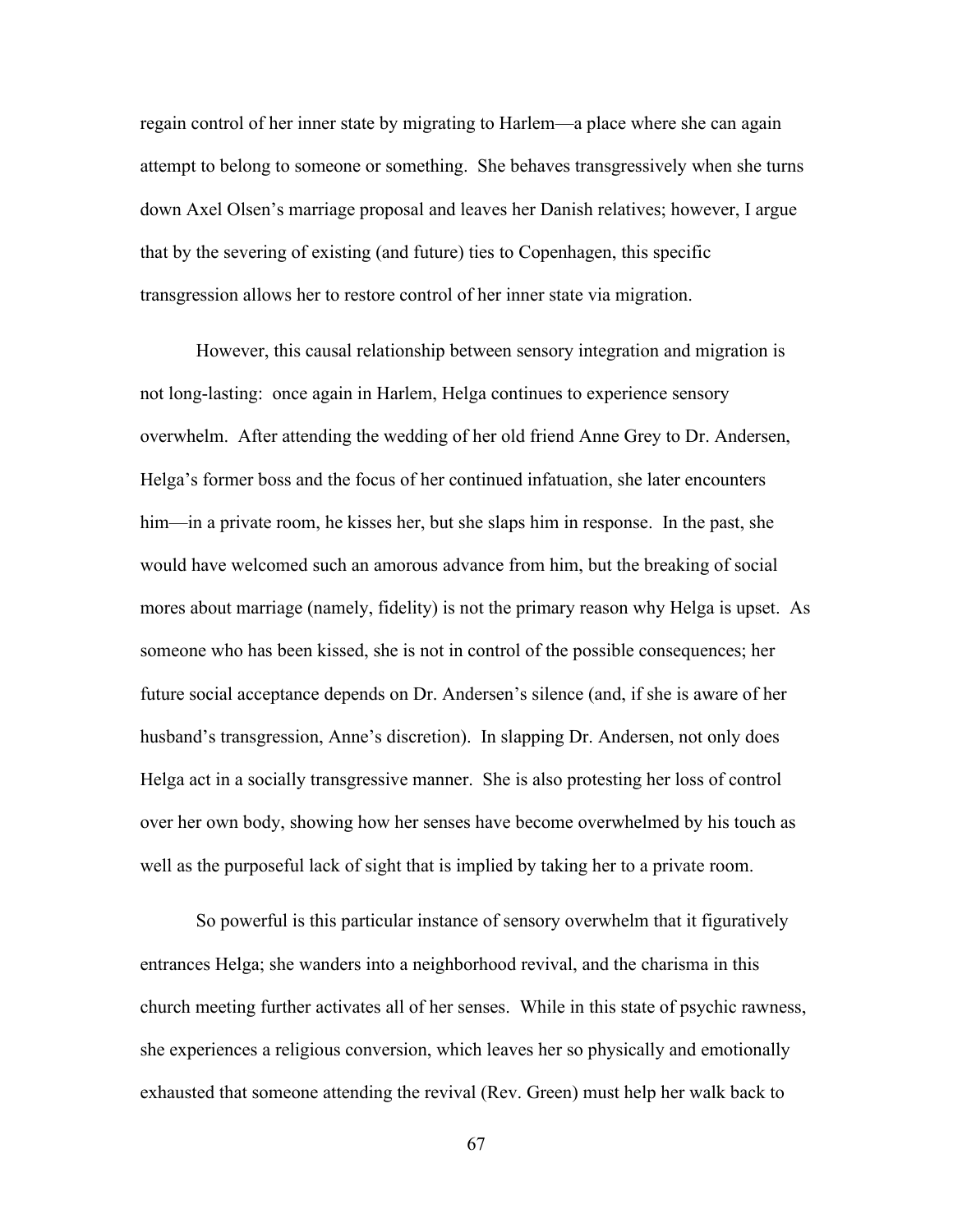her apartment. Once there, she notes that the results of her outside performances follow a pattern: "…[H]appiness and serenity always faded just as they had shaped themselves. And slowly bitterness crept into her soul. Because, she thought, all I've ever had in life has been things.... Things, she realized, hadn't been, weren't, enough for her" (117). This loss of interest in a commodity-driven life does not mean Helga wants to stop her quest to obtain happiness. Her "lure" now is her sexuality and biracialism—this makes her exotic and attractive without colorful clothing. For now, though, Helga does not think that this alone will be successful: "She'd have to have something else besides." (117). She intimates that in order to become happy, she must adopt behavior that challenges her, but she is not completely certain that she can do this. Alone in her hotel room, she "questioned her ability to return, to bear, this happiness at such cost as she must pay for it. There was, she knew, no getting round that…. Was it worth the risk? Could she take it? Was she able? Though what did it matter—now?" (117). Because her slapping of Dr. Anderson makes it socially risky to remain by herself, Helga decides to marry. Although marriage is socially approved, it is personally transgressive for her.

Despite Helga's misgivings, she decides that becoming someone's wife is an identity change that she needs to pursue—not for its social acceptability but because of the possibility of reconciling her paradoxical space difference. By marrying Rev. Green, she will attach herself to someone else—and, in relation, to a group of people (his congregation). Helga hopes that achieving this belonging will lessen the divide between her emotions or thoughts and her actions. The narrator of *Quicksand* notes, "And all the while she knew in one small corner of her mind that such thinking was useless. She had made her decision. Her resolution. It was a chance at stability, at permanent happiness,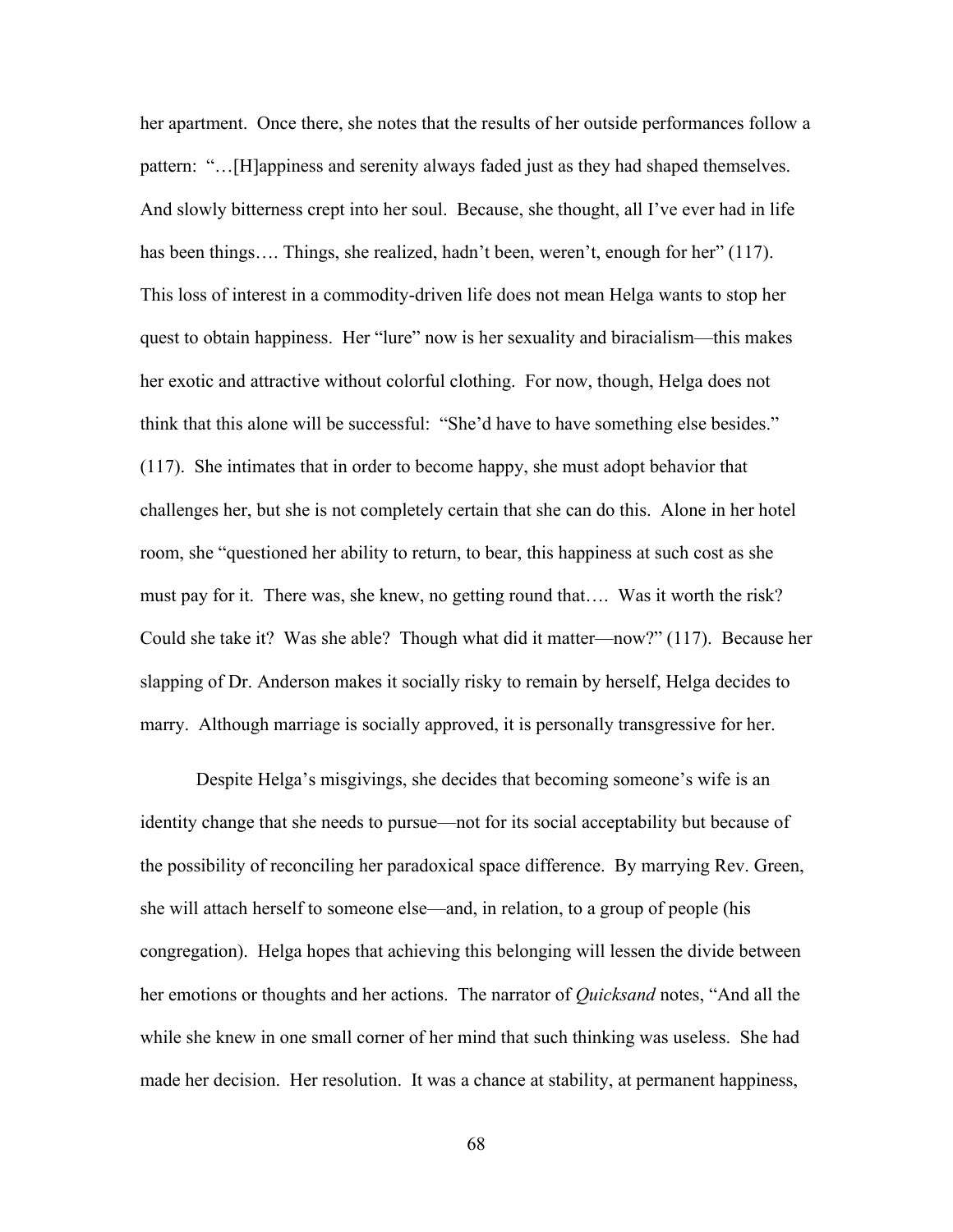that she meant to take. She had let so many other things, other chances, escape her" (117). I argue that Helga's frustration has guided her thought process, leading her to determine that the only route to fulfillment relies on her marriage. However, Helga still values visual appeal; for this latest attempt at belonging and happiness, she employs a combination of sexuality with an appeal that religion holds for her selected husband. In other words, Helga believes that incorporating God into her aesthetic taste will render her successful: "He [God] would perhaps make it come out all right…. [S]he clutched the hope, the desire to believe that now at last she had found some One, some Power, who was interested in her. Would help her" (118).

The self-imposed pressure to become a wife exacerbates her paradoxical space difference, as her inner state's uncertainty threatens to overwhelm her gender performance. *Quicksand*'s narrator notes, "The need to hurry suddenly obsessed her…. And she meant, if she could arrange it, to be married today…. For the thought came to her that she might fail. Might not be able to confront the situation. That would be too dreadful. But she became calm again" (118). Helga becomes calm, though, as she decides to approach achieving her future relationship with strategy. As a final component of her visual approach, she incorporates emotional manipulation: "How could he, a naïve creature like that, hold out against her? If she pretended to distress? To fear? To remorse? He couldn't. It would be useless for him even to try" (118). The combination of physical persuasion and religious connection evokes confidence in Helga that she will marry Rev. Green. With his migration back to his congregation in Alabama, Helga is now in a socially expected position to accompany him; she does not mind leaving, either: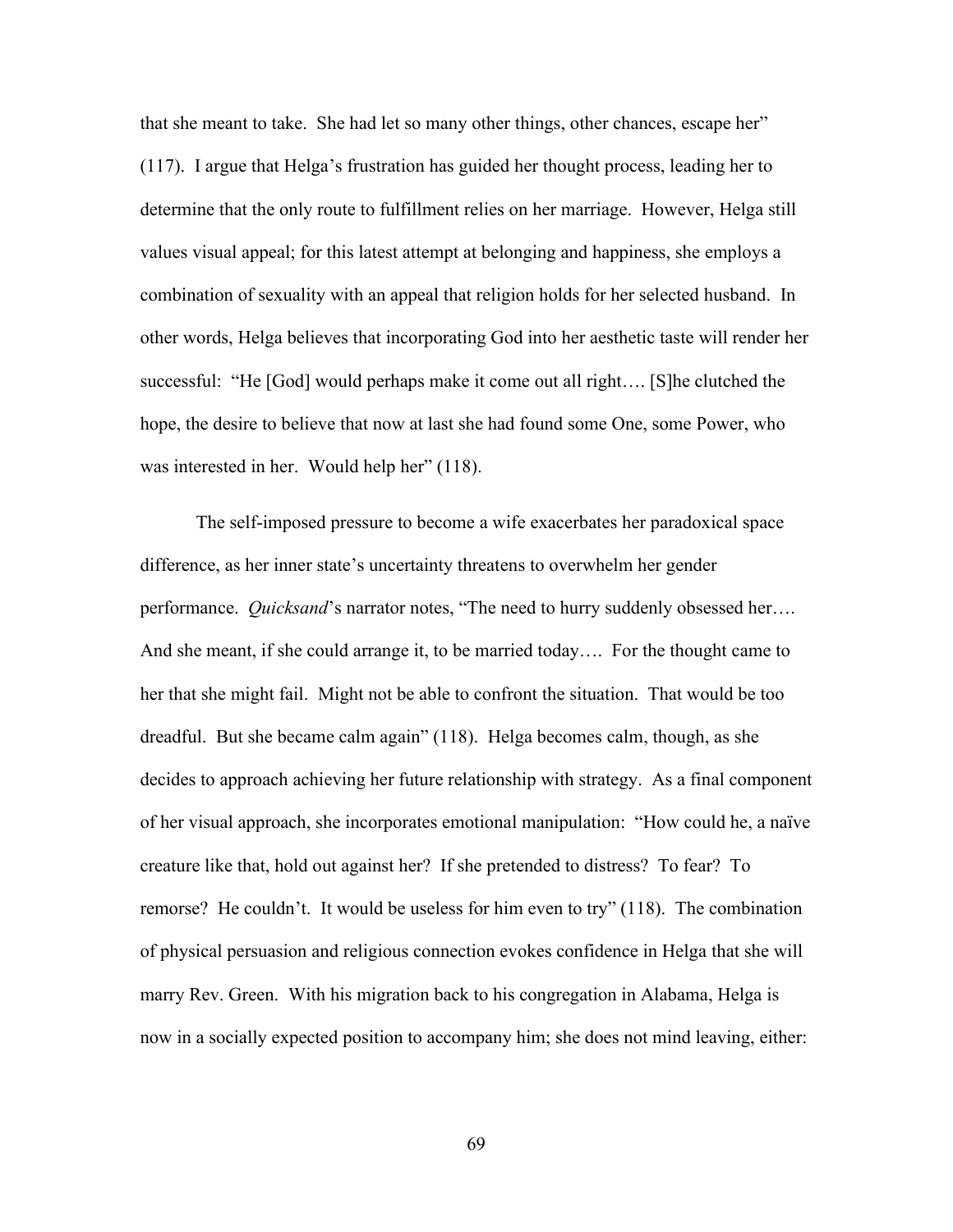"With him she willingly, even eagerly, left the sins and temptations of New York behind her" (119).

What she does mind, though, is a return to objectification—especially if it results in a loss of control for an indeterminate period of time. Bedridden after her latest childbirth, Helga is slowly recovering, and between moments of sleep, she rues her acceptance of religion. She becomes aware that she has been objectified by believers, who have created an overarching system of surrender. *Quicksand*'s narrator describes Helga's disgust:

The cruel, unrelieved suffering had beaten down her protective wall of artificial faith in the infinite wisdom, in the mercy, of God. For had she not called in her agony on Him? And He had not heard. Why? Because, she knew now. He wasn't there. Didn't exist." (131)

To me, because she has been so accustomed to accessing financial assistance and to living in a commodity-based world (where the exchange of goods and services for money is a quick transaction), she has assumed that such rapid problem-solving will continue. When that rapidity does not happen, coupled with the physical pain that her expected gender performance is causing, she renounces Christianity. In an attempt to regain emotional and psychological strength, she asks her nurse if she can read one of the books in her room. In this way, Larsen bookends *Quicksand*—in the text's beginning, Helga is in her private room at Naxos, selecting reading material. In the text's ending, however, the nurse refuses, and Helga cries "rebellious tears" at wanting control over her own life (132). Because of the physical state of *Quicksand*'s protagonist, she is easily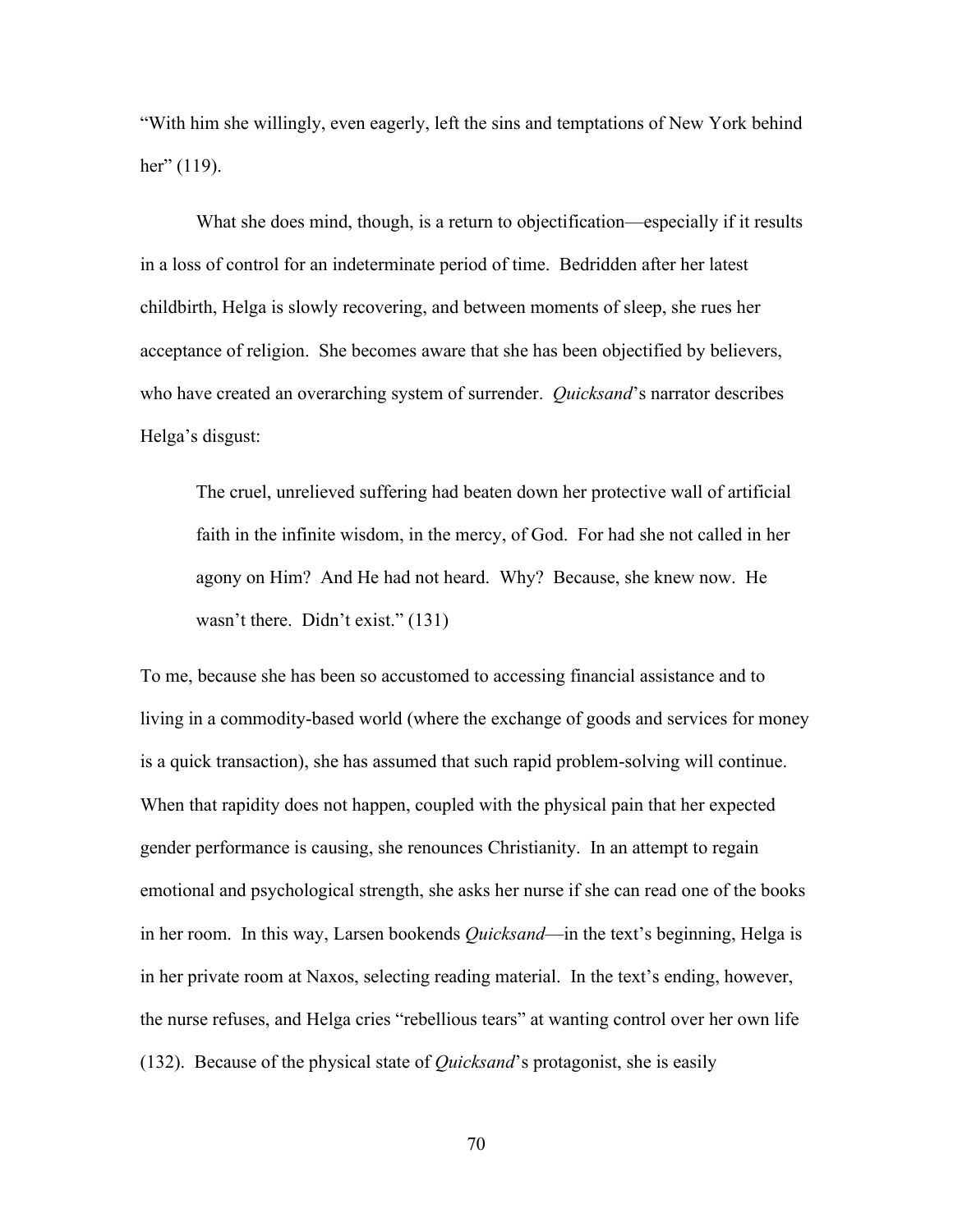overwhelmed, especially when she realizes that she has lost control of her inner *and* outer states.

By wanting a specific book, Helga acts transgressively: even though others might excuse her postpartum behavior as delusional, she is breaking institutional mores by being a preacher's wife who wants to hear words that denounce Christianity. Regardless of Helga's transgressive behavior during her convalescence, though, Larsen intimates through *Quicksand*'s final line that due to the life-shaping parameters of social and institutional mores, her protagonist's loss of control over her own body continues with her becoming pregnant soon after her postpartum recovery. Some critics view control in Larsen's text in terms of agency. For instance, Jeanne Scheper argues that *Quicksand*'s protagonist is able to resist others' expectations by being "neither here or there." In "The New Negro *Flâneuse* in Nella Larsen's *Quicksand*," she states that "as a subject vacillating between different types of black and white society,… [Helga's movements] are primarily symbolized… through a series of geographic places" (Scheper 682). Helga's multiple migrations continue to provide the opportunity to explore different facets of her identity (social, political, etc.)—by extension, this represents a feminist victory of sorts.

To me, though, this hypothesis does not consider the perpetual spatial division that all females experience. Regarding females via agency (whether retaining, losing, or obtaining it) disregards the oscillation between their exterior and interior spaces that they must control in order to achieve a harmonious existence. Scheper's view that migration facilitates opportunity does not acknowledge the impossibility of this for Helga, whose racialized, gendered life in a racist, sexist world will not allow for such agency. Instead,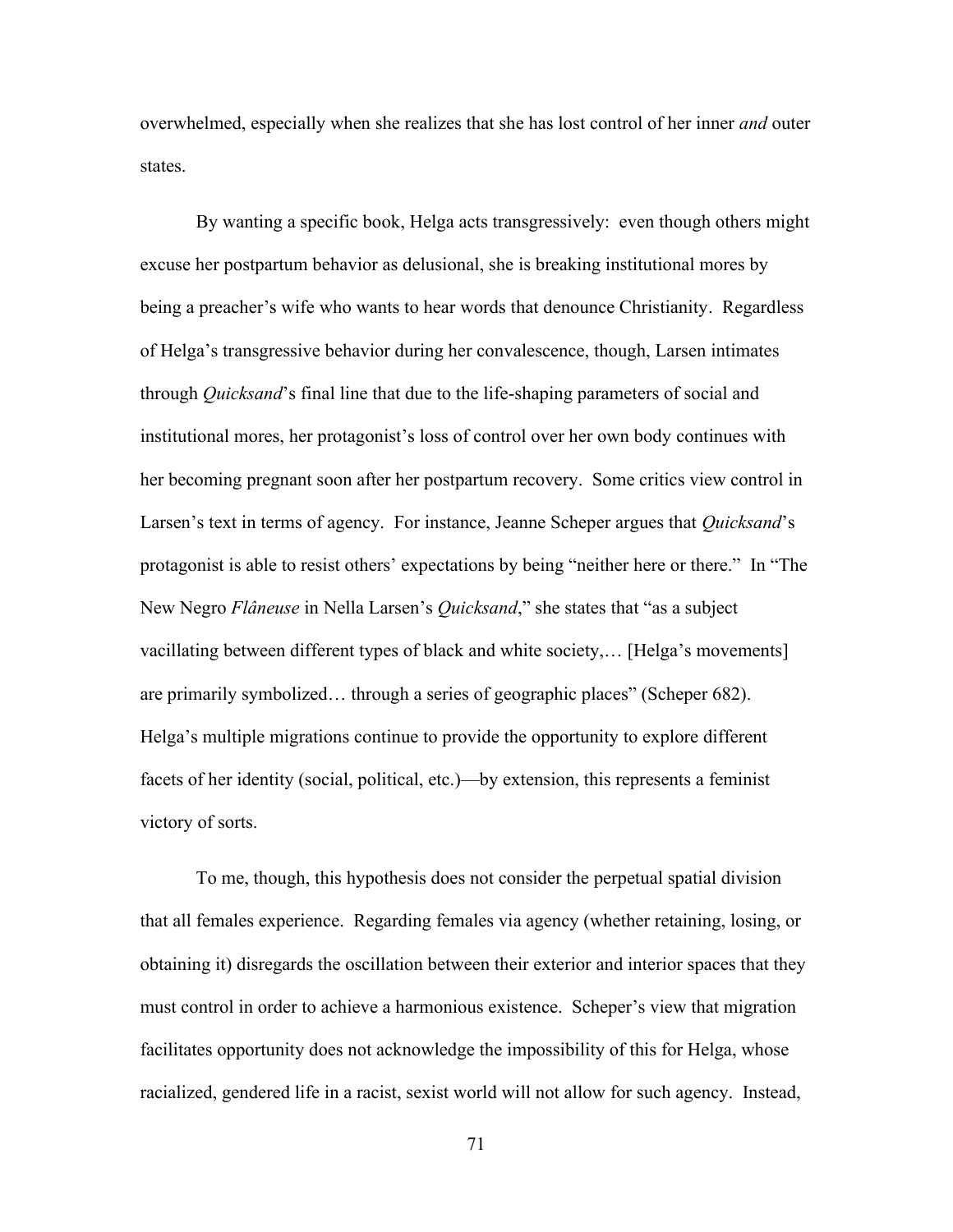this paradox requires control over the inherent division, but when that control is permanently lost (as in the ending of *Quicksand*), so is Helga's attempt to have lasting happiness and belonging.

Caught in a cycle of expected gender performances, the difference between Helga Crane's inner and outer states remains, even after numerous geographical migrations. However, Barbara Johnson makes a cogent point about paradoxical space: "To see Helga purely from the inside or purely from the outside is to miss the genius of the text. It is the inside-outside opposition itself that needs to be questioned" (Johnson 262). In other words, via her protagonist in *Quicksand*, Nella Larsen explores a person's inner geography (psychology) while tracing the socioeconomic and political implications of outer geography (physical migration).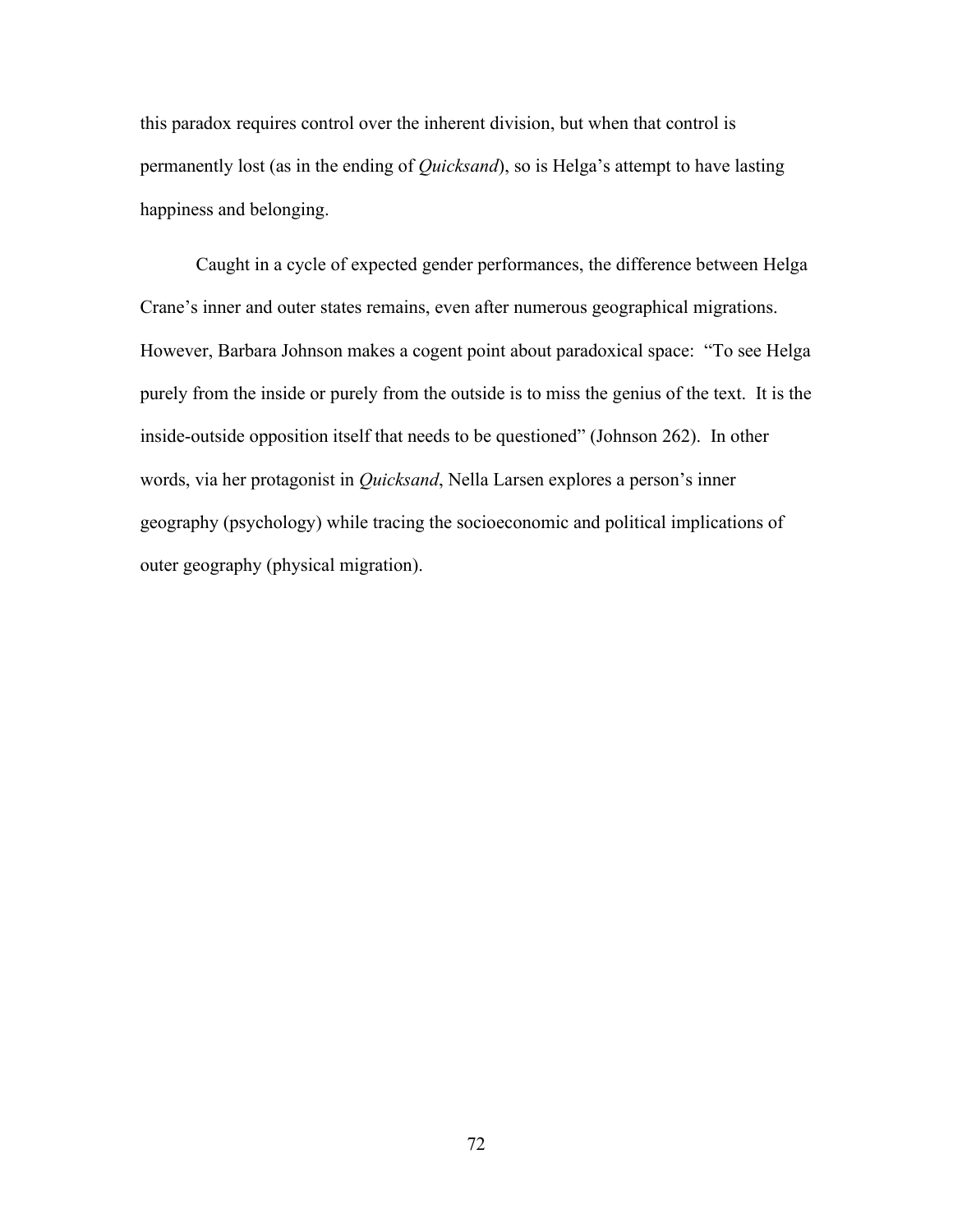# CHAPTER 4

## BOUNDARIES IN *THEIR EYES WERE WATCHING GOD*

Compared to other female protagonists in many of my other chosen texts, the geographical trajectory of Janie Crawford in *Their Eyes Were Watching God* (1937) is rather compact in scope. Like Estrella in Viramontes's *Under the Feet of Jesus*, she moves between work opportunities as a migrant farmer (the "muck" in the Everglades).<sup>18</sup> Before that, however, Jamie's migrations all happen in Florida; she moves from her grandmother's house to the farm of Logan Killicks, her first husband. From there, she moves to Eatonville, where the town leader is her second husband, Joe Starks. After his death, she leaves Eatonville for the muck with her true love and eventual third husband, Vergible "Tea Cake" Woods. After a mighty storm (based on the 1928 hurricane that hit the Everglades) and Tea Cake's death, Janie moves back to Eatonville. With each change in place, she retains a self-view that is shaped spatially—in other words, a split always exists between her inner and outer states.

<sup>&</sup>lt;sup>18</sup> In "The (Extended) South of Black Folk: Intramarginal and Transnational Migrant Labor in *Jonah's Gourd Vine* and *Their Eyes Were Watching God*," Martyn Bone emphasizes the participation of black people in migrant work: "Even during the Great Migration, vast numbers of black migrant workers continued to move… around the rural South (especially Florida)" (Bone 769). Indeed, he notes *Their Eyes* reflects "demographic movements *within* the South" which he believes "may be less well known than the *en masse* relocation of rural Southern blacks to Northern cities" (754, italics mine).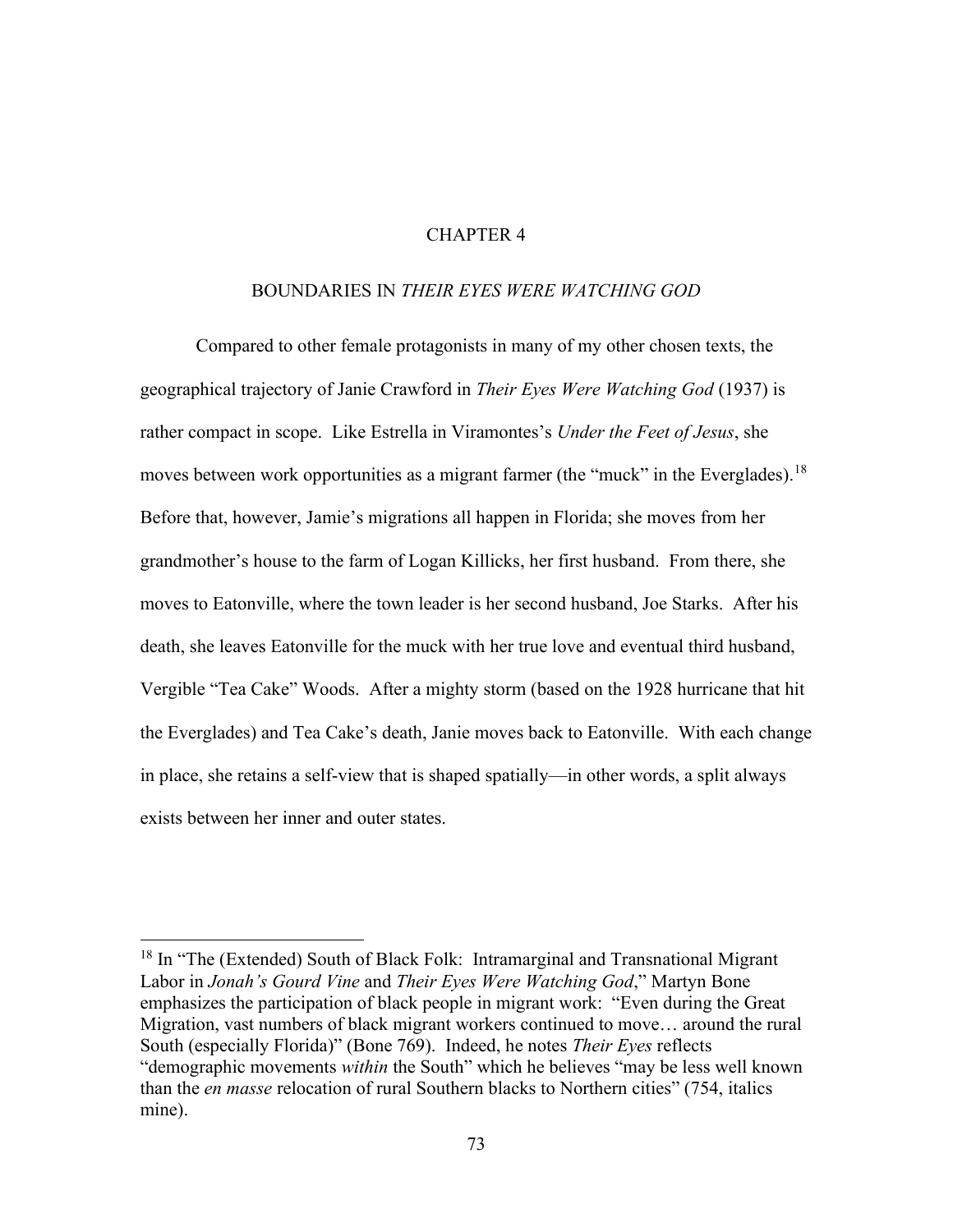This usage of inside and outside throughout *Their Eyes* also reflects, I argue, the essential role that paradoxical space plays in all works of migration literature specifically, in terms of gender performance. Gillian Rose, who developed the concept, describes it as "spaces that would be initially exclusive if charted on a two-dimensional map—centre and margin, inside and outside" (Rose 140). With this in mind, one notes that often in Hurston's text, a division between Janie's interior and exterior exists, regardless of her location. Throughout her migration, she seeks a paradoxical space balance via different romantic partners, but she only achieves that balance when she finds peace within herself—specifically, when she reaches the horizon.

I argue that by using the concept of horizon in structuring *Their Eyes*, Hurston is also emphasizing how movement, space, and gender can shape her text. In the novel's opening paragraph, imagery is defined in binary terms: male/female, a-sea/moored, etc. The reader is presented with a third way of identifying, though, with the introduction of the horizon. Hurston writes:

Ships at a distance have every man's wish on board. For some they come in on the tide*. For others they sail forever on the horizon, never out of sight, never landing* until the Watcher turns his eyes away in resignation, his dreams mocked to death by Time. That is the life of men." (Hurston 1, italics mine)

Here, the author establishes some of her novel's themes: the relationship between aspiration and reality, a masculine proclivity towards obtaining and maintaining power, and an emotional relationship based on spatial proximity (e.g., distance from the horizon yielding lack of satisfaction).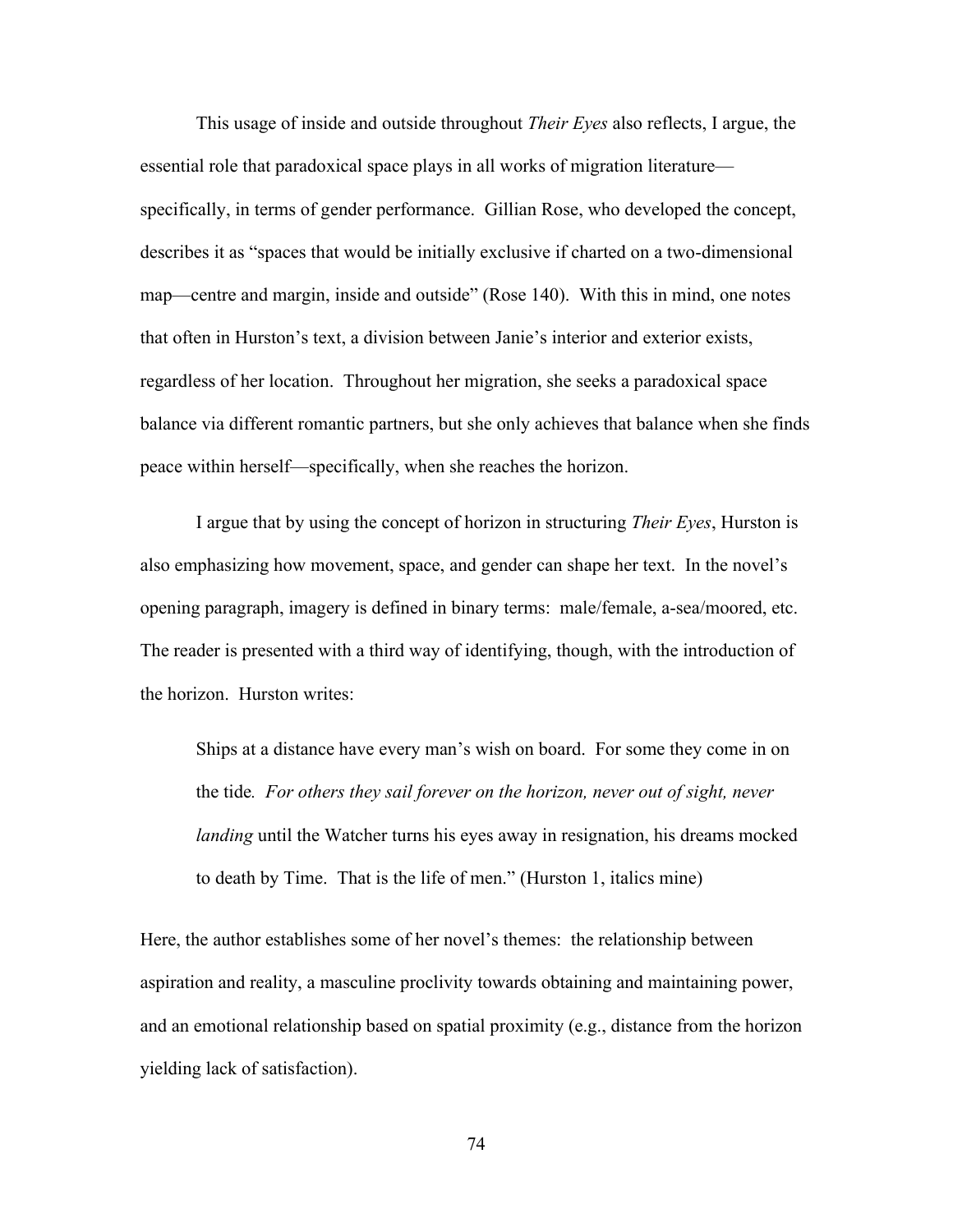Janie Crawford's story in *Their Eyes* begins with her teenaged years, when she is taught by her grandmother that material gain and social advancement—not reciprocal, enduring love—are the goals and expectations of marriage. Though she suspects the reliability of Nanny's mindset, Janie marries Logan Killicks. As a chore-laden wife, she plays a socially expected gender role. Janie's ego receives a boost, though, with Joe Starks's appreciation of her physical beauty, and she is intrigued by his description of Eatonville, a blacks-only community. With her decision to marry him and move there, Janie returns to her belief in having a romantic partner who can see far horizon. However, even though she now has an elevated social status as wife of Eatonville's mayor, he attempts to contain her. Janie loses control over her exterior as he criticizes her physical appearance, her housekeeping, and her work in the town general store; furthermore, he restricts her physical movement and her racial identity by forcing her to remain away from the store's front porch, where black vernacular wordplay (such as playing the dozens) happens. One of Joe's slaps figuratively awakens Janie, and she analyzes her exterior-interior separation. Realizing how he has restricted her identity, she regains control of her external self-performance via transgressive behavior (specifically, her use of wordplay—witnessed by Eatonville's male citizens—against Joe).<sup>19</sup>

When she meets and marries Tea Cake, Hurston's protagonist considers him to the proper recipient of her emotions. Although Janie had always known about the

<sup>&</sup>lt;sup>19</sup> SallyAnn Ferguson notes how this specific scene (Janie playing the dozens) indicates an ever-present risk that Hurston's protagonist faces throughout the text. In "Folkloric Men and Female Growth in *Their Eyes Were Watching God*," Ferguson writes, "[With] Janie's outtalking the best cultural man of words in the novel, Hurston clearly identifies a specific source of danger to the independent black woman—her ability to compete successfully with the black male" (Ferguson 190). To me, this also demonstrates the potential social intolerance towards females achieving a paradoxical space balance.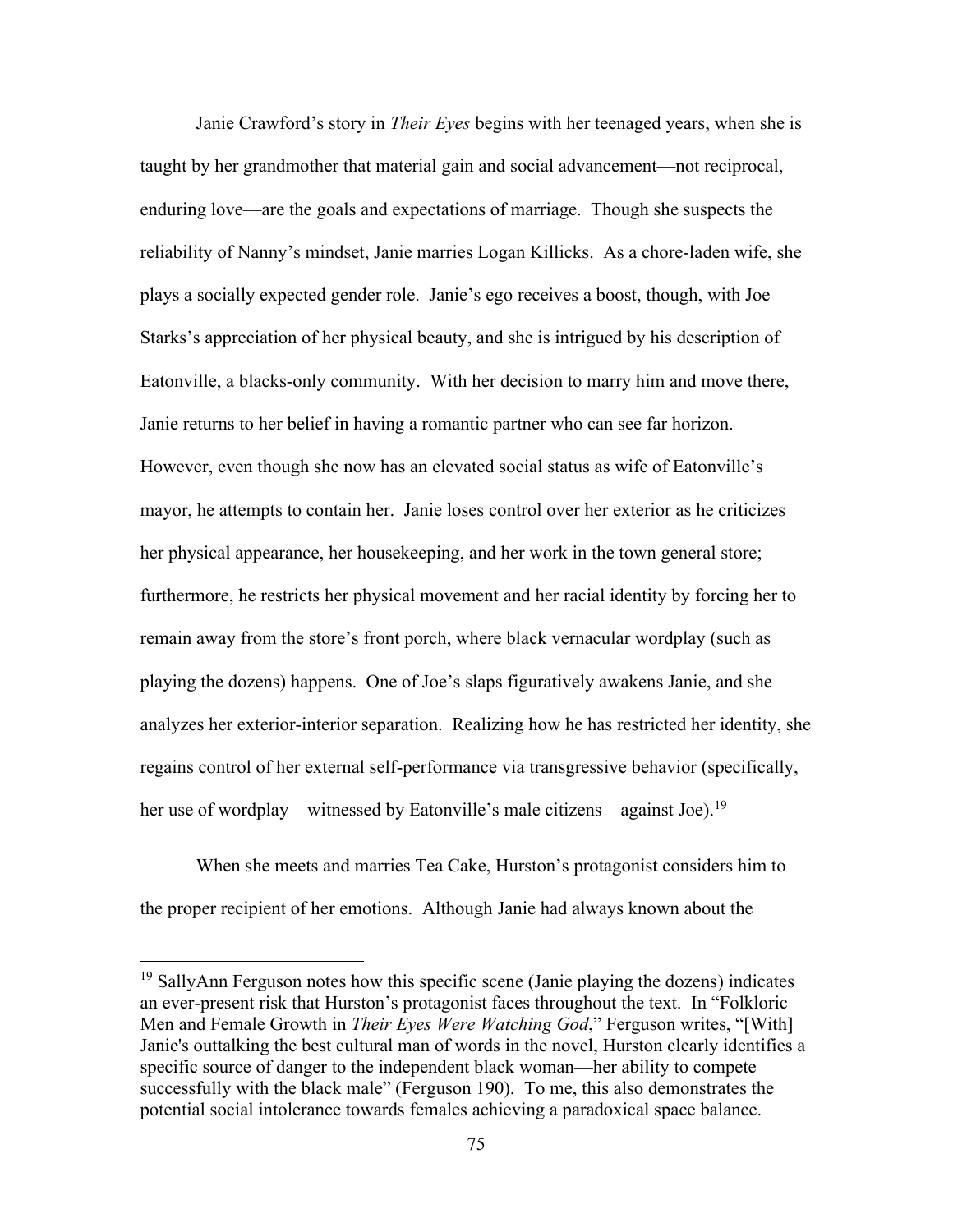connection between the horizon and love, she wound up having unsuitable partners in her first two marriages. As a result, she has endured physical and psychological abuse, recalling that "she had been whipped like a cur dog" literally and figuratively (Hurston 89). I argue that the foundation for such unacceptable treatment, though, was laid years earlier by her grandmother; by trying to control Janie's behavior (so that it becomes socially accepted—and also personally advantageous), Nanny attempted to steer her granddaughter *towards* material appreciation and *away* from the distractions of human love.<sup>20</sup> With Tea Cake, Janie recognizes that she is now in an intense relationship (a "self-crushing love") with someone who reciprocates her admiration (Hurston 128).

When the couple moves to "the muck" of the Everglades, this also frees her external self-performance from being restricted by social mores or other people's limiting definitions (128). Specifically, she discovers a fortifying aspect of migrant worker identity in the Everglades; in this environment, she can perform her gender and race without the threat of intolerance. With her previous husbands, Janie did domestic, agricultural, and business chores—playing a subservient gender role while performing them. However, during her time in the Everglades, s*he* decides for herself that she wants to work, explaining to Tea Cake, "'A laks it. It's mo' nicer than settin' round…. Clerkin' in dat store wuz hard, but heah, we ain't got nothin' tuh do but do our work and

<sup>20</sup> In *Queer Phenomenology*, Sara Ahmed discusses how hindsight can function as recognition of how one's spatial orientation has changed direction. She writes that "often loss… generates a new direction…. [Hindsight] does allow these moments [of loss] to be revisited, to be reinhabited, as moments when we change course" (Ahmed 19). For Janie, her loss involves not just the death of a loved one (Nanny). Also, she feels anxious about losing time. By marrying Logan Killicks (thus, following Nanny's prescriptive definition of marriage) and Joe Starks (who initially boosted her ego), she has been kept (and kept herself) from having a fulfilling romantic relationship.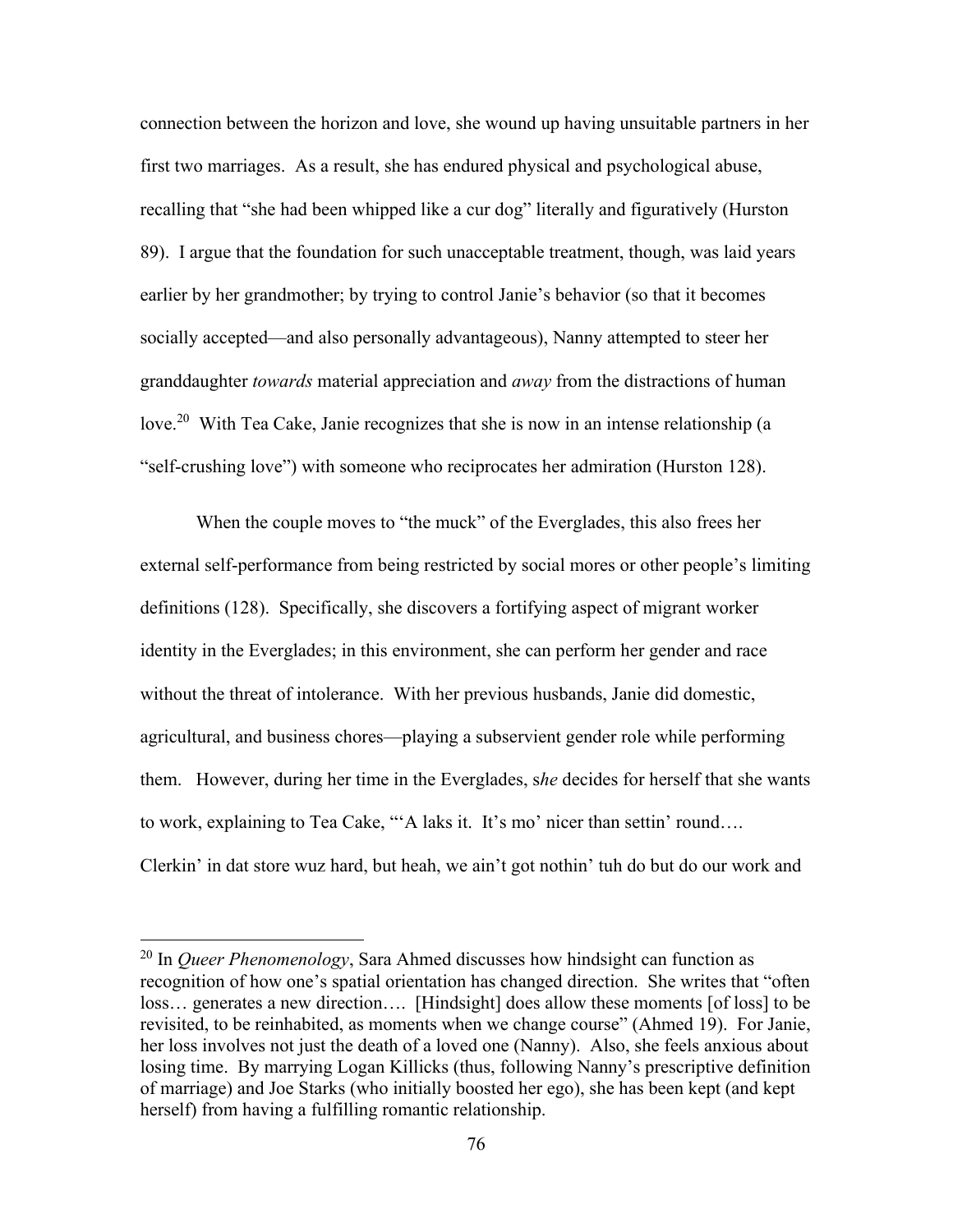come home and love'" (133). Her racial identity can flourish here, too: after working in the fields, everyone goes to the couple's house for entertainment (card games, music, and storytelling). In fact, Janie notes that she now can participate in once-forbidden wordplay: "Only here [in the muck], she could listen and laugh and even talk some herself if she wanted to. She got so she could tell big stories herself from listening to the rest" (134). I argue that this illustrates how Janie achieves a paradoxical space balance in the Everglades—in her life here, she can include her feelings and thoughts in her external self-performance.

Janie's idyllic life in the Everglades ends, though, as a devastating hurricane brings physical and emotional destruction: wind and rain destroy farmland, and many people, including Tea Cake, lose their lives. (Growing increasingly paranoid because of rabies, he aims a rifle at Janie—and in self-defense, she fatally shoots him.) After his death, Janie endures a criminal trial in which she is found not guilty. Unwilling to continue living in the swamp without Tea Cake, she migrates back to Eatonville, where her return and external self-performance become gossip fodder. Though she is not concerned in clarifying the assumptions of those who witness her return, she does tell her story to her best friend, Phoeby. Afterwards, as she prepares for sleep, Janie has a metaphysical experience in which she reconnects with Tea Cake and acknowledges the peace that she has found within herself.

In part, the peace that Janie finds represents the peak of her relationship with the horizon—which is, I argue, the most significant geographical term in *Their Eyes*. Throughout her text, Hurston portrays the changes in her protagonist's relationship with the horizon. Janie's ability to sustain a balance between her interior and exterior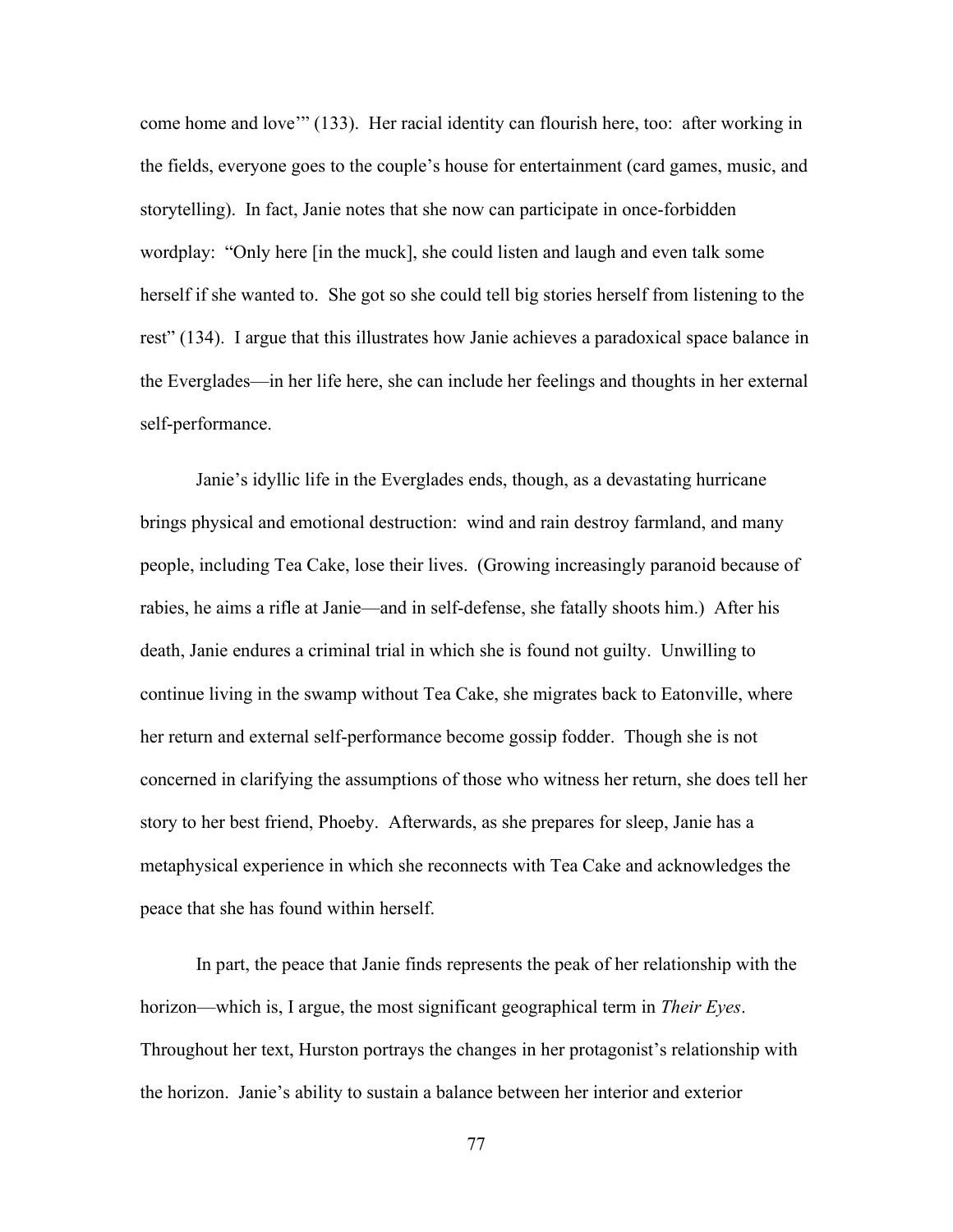correlates directly with her ability to give an external self-performance that authentically represents herself. Also, in her search for the horizon, she spends most of the novel attempting to find personal balance and peace through migration (i.e., inhabiting new geographical spaces) or with romantic partners. By the end of *Their Eyes*, though, Janie has crossed boundaries of gender performance that are erected by those who want to control her, and through regaining a healthy relationship with the horizon, she is able to find a paradoxical space balance.

# *Losing the Horizon in Their Eyes*

I argue that the factor that most directly shapes Janie's decision-making is the place or space which no one can ever reach. For instance, after Joe Starks's death, she grapples with how suppressing the horizon has shaped her external self-performance (especially in her romantic relationships). During this time, Janie's late-night thoughts turn to Nanny: she realizes that "[s]he hated her grandmother and had hidden it from herself all these years under a cloak of pity" (89). Now noting this elderly woman's impact, Janie traces the origins of how she has been misperforming her gender. She recognizes her victimization by her grandmother, but she also acknowledges that as an adult, she herself has remained "twisted… in the name of love" (89). Janie has always known the meaning of *horizon*: "the biggest thing God ever made,… for no matter how far a person can go the horizon is still way beyond you" (89). In her childhood, though, that definition was manipulated by Nanny, who occupied a position of unquestioned authority.

To Nanny, love represented an institutionalized power that she feared would dehumanize Janie—however, in an attempt to contain her granddaughter, the old woman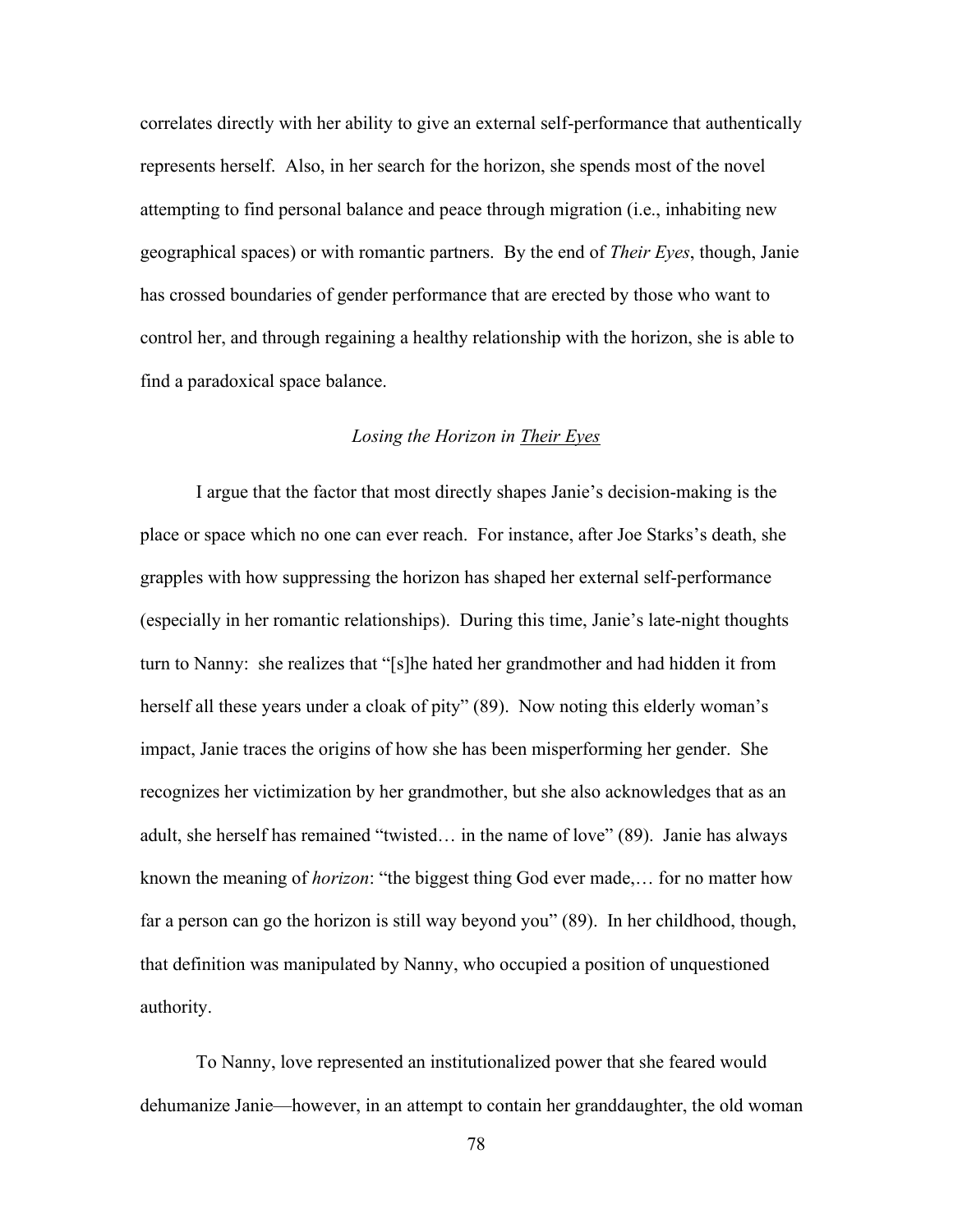chose to tap into that very dehumanization. Through canine imagery, Hurston shows how the old woman shaped Janie's internal *and* external spaces (specifically, how the girl viewed gender and race). To control her granddaughter's gender performance, Nanny wielded love as a figurative leash—she repeatedly "pinch[ed] it in to such a little bit of a thing that she could tie it about her granddaughter's neck tight enough to choke her" (89). In this way, the old woman steered Janie into believing that gender roles are related to how romantic interests view women: not as peers but in terms of their biological capabilities (work, breeding, etc.). Nanny's manipulation became more urgent, though, when she saw Janie kissing a boy—she declared the girl to be wed as soon as possible. The old woman used animal imagery to explain the financial benefits of her granddaughter entering into a marriage that will provide social advancement—but not love. She viewed beasts of burden ("'a work-ox and a brood-sow'") as terrestrial creatures who are instruments of work used by others and that cannot travel upwards to "take a stand on high ground" (16). By marrying for material gain (but not for love), Janie can avoid becoming bound to the land and instead remain a bird, soaring ever upwards. (Nanny explained, "'Ah don't want yo' feathers always crumpled by folks throwin' up things in yo' face'" [20].) However, although the grandmother declared the future husband's identity and appeal (his material wealth), she acknowledged that he is not a proper recipient of the girl's emotions: "'Tain't Logan Killicks Ah wants you to have, baby'" (15). What he offers, however, is "protection," because "'[d]e thought uh [Janie] bein' kicked around from pillar tuh post is un hurtin' thing'" (15). In Nanny's opinion, the notion of her granddaughter being in an emotionally unfulfilling domestic relationship was better than the alternative: moving from one romantic prospect to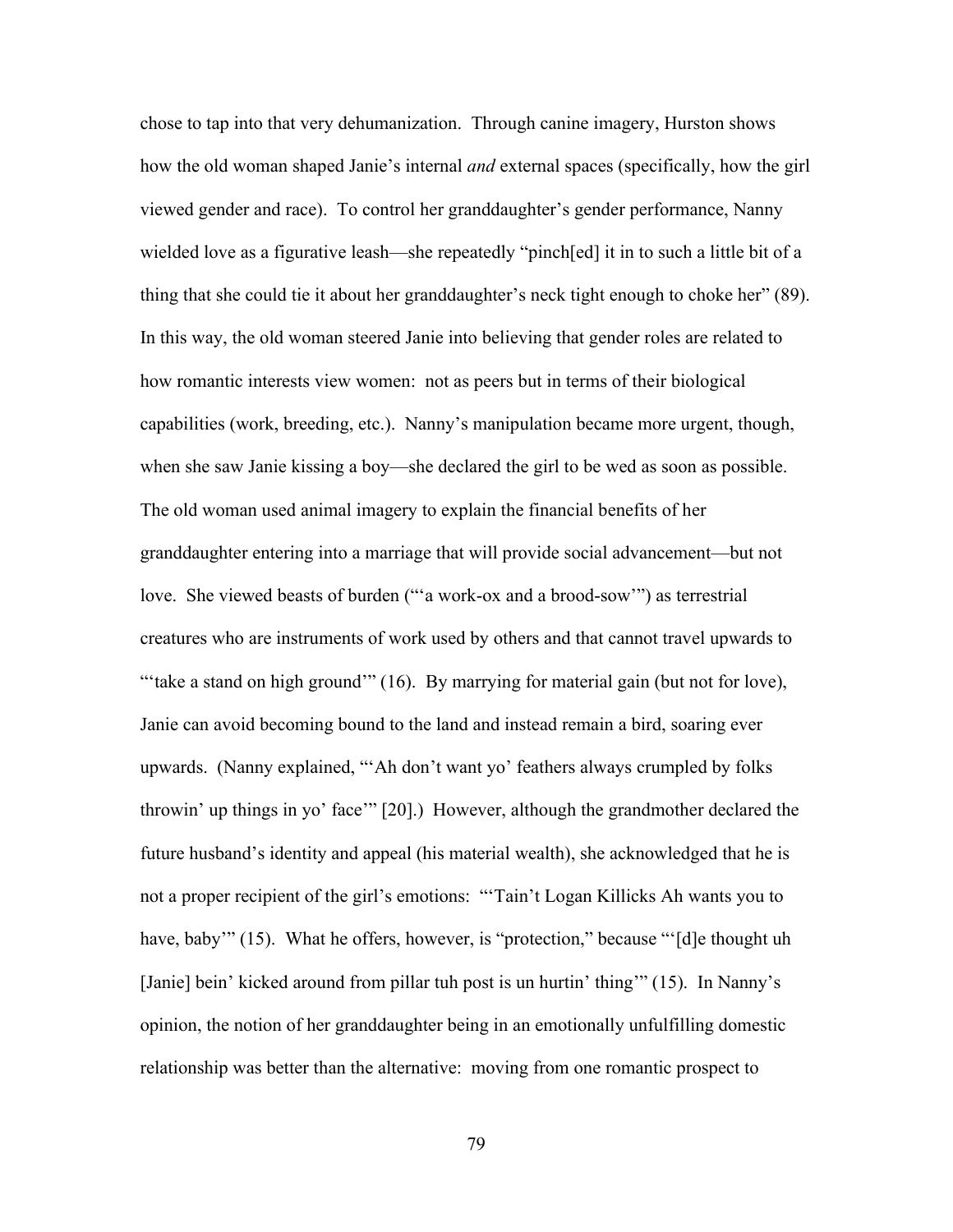another (which, to the old woman, is a sign of destitution and vulnerability—which will never enable Janie to achieve an advantageous social position).

Remembering her grandmother's overemphasis of materialism and social standing, Janie acknowledges how this perspective limited Nanny's view of the horizon, thus hindering her ability to look past herself. Hurston's protagonist notes that the old woman "belonged to that other kind [of people] that loved to deal in scraps" that had monetary value but no emotional value (89). Nanny wanted financial security for Janie; so, in a misguided attempt to protect her granddaughter, the old woman talked often about the value of materialism. Janie looks back at her own value system, admitting that due to Nanny's influence, she had "run off down a back road after *things*" (89).<sup>21</sup>

These differing value systems do more than distract Janie—they also create a boundary that regulates her external self-performance. Regarding Janie's marriage to Logan Killicks, Pearlie Mae Peters writes, "Janie grows submissive in accepting [N]anny's wise folk talk as truth, thereby forsaking her personal desire to find love or experience marriage in her own self-designed way" (Peters 132). As a result, when she meets Joe Starks, Janie pays attention to his bragging about Eatonville, noting that he provides social and financial security. After his death, though, not only does she acknowledge that she was wrong, she also considers how she was misguided by following Nanny's value system. Unlike her grandmother, Janie has always been interested in figurative travelling: "[Janie] had been getting ready for her great journey to

 $21$  This description of Janie's detour also demonstrates how Hurston uses spatial metaphors to show her protagonist's relationship to freedom. The author uses the idioms of place and direction to portray Janie's internal world and external possibilities.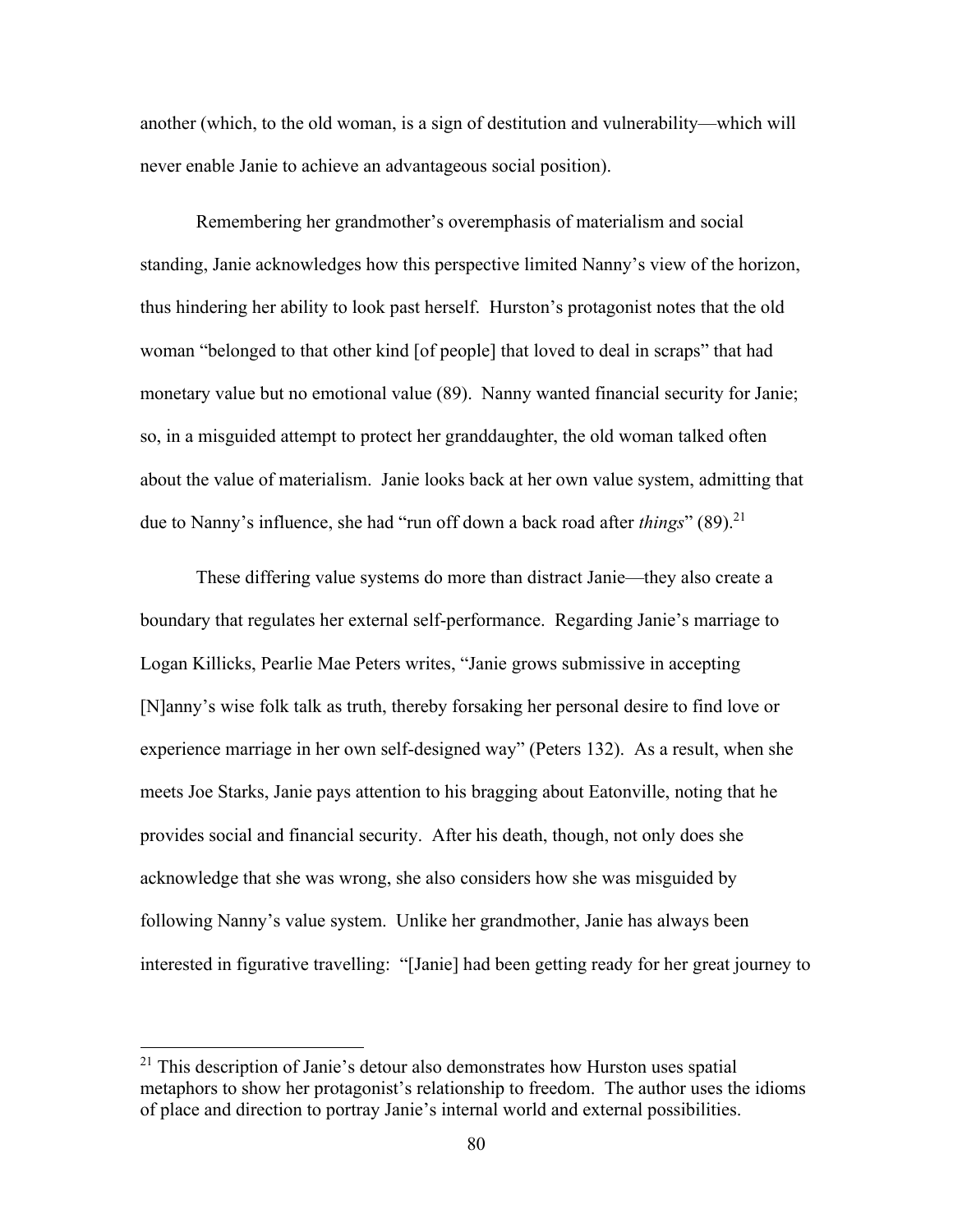the horizons in search of *people*; it was important to all the world that she should find them and they find her" (Hurston 89). This would provide the paradoxical space balance that an adult Janie now realizes she has always sought. However, Nanny did not view the world in abstract terms; she admitted, "'Maybe it's some place way off in the ocean where de black man is in power, but we don't know nothin' but what we see'" (14). These words reflect how the old woman's knowledge was based on a very literal view of the world around her; since she did not see past the horizon, she assumed that no one can (or should), either.

Nanny's fixed ideas about the horizon illustrate her inflexible mentality; she attempted to control Janie's behavior with her fixed ideas about marriage and gender performance. As a result, the old woman's prescriptive words influence her granddaughter so that the girl becomes able to be controlled by others—namely, Joe Starks. When they first meet, she is charmed by his dreams and plans, believing that "he spoke for far horizon" (29). After they marry, though, the two of them fight often, with Joe restricting her movements and interactions to within their house and inside his general store—but not on the porch where men from town would participate in storytelling and signifyin(g). One day, Janie atypically prepares an awful meal, and Joe reacts by physically and emotionally abusing her. Stunned, she stands still "until something fell off the shelf inside her" (72). Indeed, her archetype of an ideal romantic partner "[has] tumbled down and shattered" after she has been slapped and berated (72). Instead of dwelling upon this loss (and potentially slipping into a permanent state of pathologized being), Hurston's protagonist reacts in a detached way that resembles scientific curiosity. Janie thinks: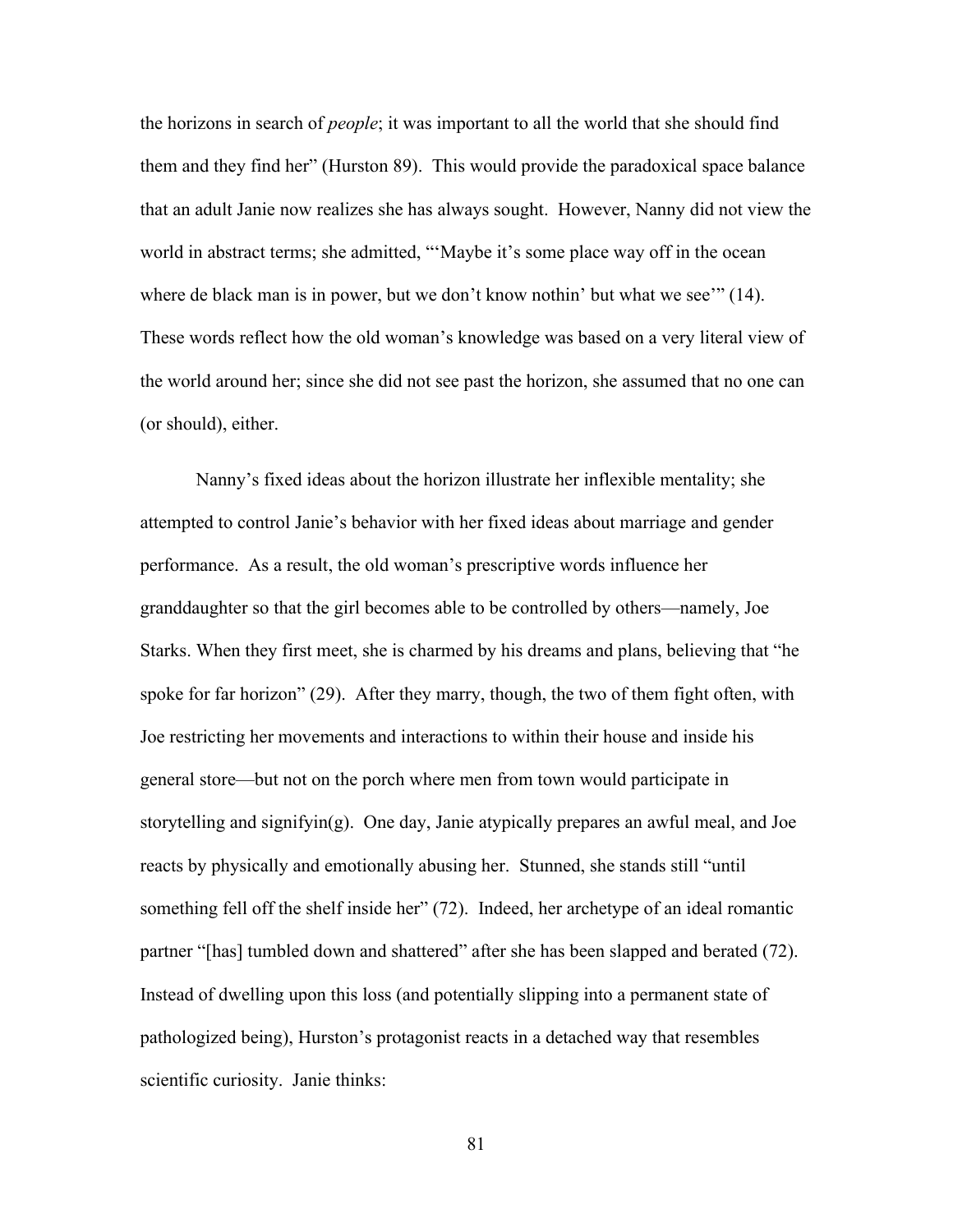But looking at it [the shattered image of Joe Starks] she saw that it never was the flesh and blood figure of her dreams. Just something she had grabbed up to drape her dreams over. In a way she turned her back upon the image where it lay and looked further. She had no more blossomy openings dusting pollen over her man, neither any glistening young fruit where the petals used to be. (72)

By viewing herself metaphorically as a flowering tree, not only is Janie switching her gaze from the individual (Mrs. Starks) to a group identity (those capable of fertility and reproduction—be they female plants or human females), but she also remembers that, as a teenager, she defined herself in this manner. Furthermore, rather than being a depressing memory, it reminds Janie that her inner space has become obscured by Joe Starks (and others) who have tried to contain her:

[Janie] found that she had a host of thoughts she had never expressed to him, and numerous emotions she had never let Jody know about. Things packed up and put away in parts of her heart where he could never find them. (72)

Janie develops a plan of action prompted by these interior changes. As a female who is aware of her emotional state, "[s]he was saving up feelings," she notes, "for some man she had never seen" (72). For years after the slapping, Janie focuses on restricting her external self-performance: "No matter what Jody did, she said nothing. She had learned how to talk some and leave some…. She got nothing from Jody except what money could buy, and she was giving away what she didn't value" (76). At this moment in the text, Janie can distinguish for the first time between her interior and exterior states: "She has an inside and an outside now and suddenly she knew how not to mix them" (72). Also, with this understanding, she determines that in order to regain control of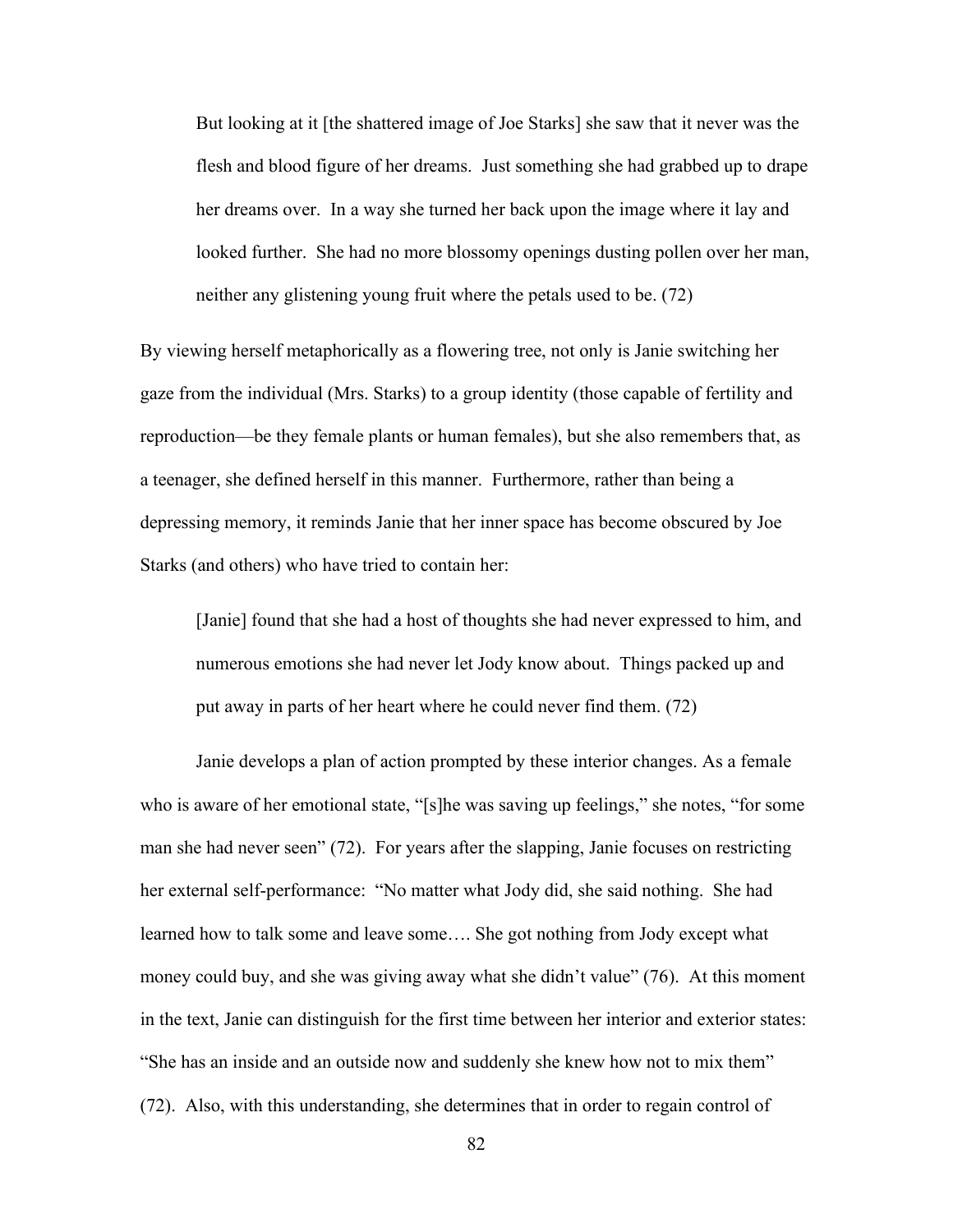herself, she should not reveal her thoughts or feelings in future external selfperformances.

## *Reclaiming the Horizon*

Janie's awareness of how some people have attempted to control her is predicated on the restriction of symbolic space; boundaries erected by others represent their attempts to restrict her external self-performance while, at the same time, bolstering their own identities. For instance, during their marriage, Joe Starks restricts how Janie plays her gender role through tricking her (as well as the Eatonville townspeople) with an idealized image of himself. With his intention to maintain an elevated social position and domestic authority, Joe expands his attempts to contain Janie by establishing spatial and psychological boundaries (e.g., criticizing her age, her physicality, and her work abilities). As a way of bonding with him, male citizens model this same behavior, occasionally mentioning (whether truthfully or not) that they too are verbally or physically violent with their female domestic partners. On the day that Janie behaves transgressively, she miscuts a piece of tobacco, and Joe uses her mistake as an opportunity to reenforce boundaries around his wife by shaming her publicly:

'A woman stay round uh store till she get old as Methusalem and still can't cut a little thing like a plug of tobacco! Don't stand dere rollin' yo' pop eyes at me wid yo' rump hangin' nearly to yo' knees!' (78)

How the Eatonville men react to this verbal attack reveals that despite past peer pressure that demonstrates a tolerance of sexism, they actually recognize social boundaries in how one should publicly treat a female. Hurston writes: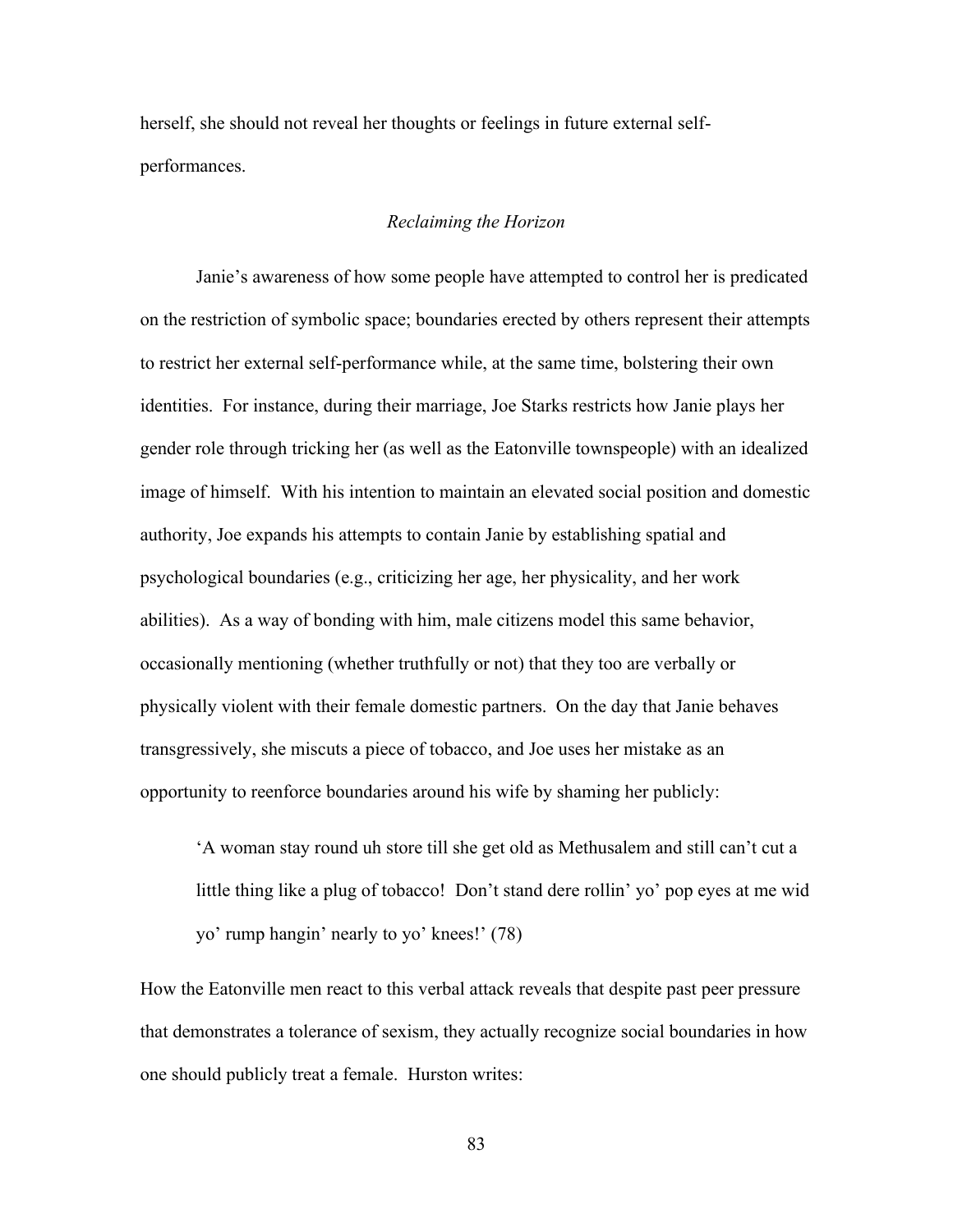A big laugh started off in the store but people got to thinking and stopped. It was funny if you looked at it right quick, but it got pitiful if you thought about it awhile. It was like somebody snatched off part of a woman's clothes while she wasn't looking and the streets were crowded. (78)

As this textual excerpt notes, these men recognize the vulnerability caused by figurative undressing of a female's external self-performance.

By coming to her own defense in the form of transgressive behavior and wordplay, Janie demonstrates that she indeed can balance her inner and outer states—as a result, she crosses these boundaries that Joe Starks has attempted to establish. She disrupts the accepted "normal" behavior that Eatonville females are expected to exhibit: "Janie took the middle of the floor to talk right into Jody's face, and that was something that hadn't been done before" (78). She also criticizes Jody's rhetorical choices, while not showing any emotional reaction to his disparaging words about her physicality. Janie tells Joe, "'Stop mixin' up mah doings wid mah looks, Jody. When you git through tellin' me how tuh cut uh plug uh tobacco, then you kin tell me whether mah behind is on straight or not.'" (78). In this way, Hurston shows how Janie's behavior transgresses social assumptions regarding gender performance—in particular, the connection between beauty and intelligence in females. Moreover, Janie's wordplay allows her to exhibit her own skills at signifyin(g); this enables her to release pent-up frustration about the boundaries that Joe Starks has erected in an effort to contain her. $^{22}$ 

 $22$  Another reason why Joe has not allowed Janie to play the dozens involves his obsession about how others perceive him. Specifically, he believes that he must have an obedient wife who does not participate in "lower-class pursuits" such as signifyin[g]. However, black vernacular wordplay is not connected to socioeconomic standing. Also,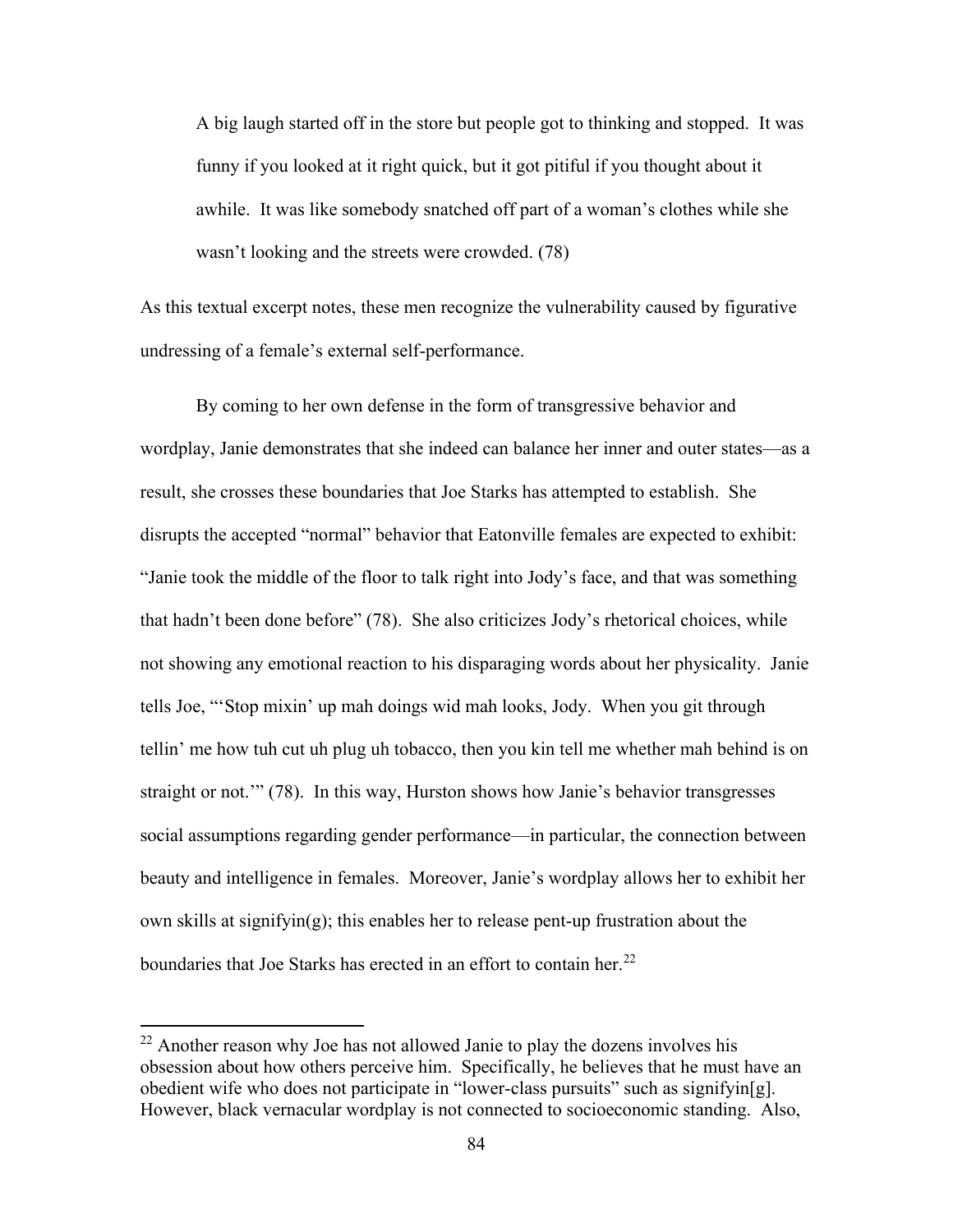When she finally plays the dozens, this transgressive act devastates not only Joe's self-image but also his social authority with Eatonville's male citizens. Just as they have observed Joe's public criticism of Janie, they also witness her response:

'Haw, Ah ain't no young gal no mo' but den Ah ain't no old woman neither. Ah recon Ah looks mah age too. But Ah'm uh woman every inch of me, and Ah know it. Dat's uh whole lot more'n *you* kin say. You big-bellies round here and put out a lot of brag, but 'tain't nothin' to it but yo' big voice. Humph! Talkin' 'bout *me* lookin' old! When you pull down yo' britches, you look lak de change uh life.' (Hurston 79)

Even though signifyin(g) has been rendered transgressive (because females have been socially prohibited from participating in it), Janie's use of this forbidden wordplay in public self-defense suggests that for her, there is an external component to restoring her paradoxical space balance. In other words, there is increased transgression at this point in *Their Eyes* because Janie has to overcome the psychological and social boundaries that surround her in order to reclaim control of her exterior-interior equilibrium.

While she is regaining control over these aspects of her identity through her transgressive acts, however, Janie's husband is losing the influence that his social status and gender has provided him. Indeed, as he "realize[s] all the meanings and his vanity bled like a flood, Joe Starks views himself as a victim: "Janie had *robbed* him of his illusion of irresistible maleness…. [S]he had cast down his empty armor before men and

in *The Signifying Monkey*, Henry Louis Gates, Jr. explains that even though "the dozens were structured to make one's subject feel bad," it is commonly recognized that signifyin[g]'s rhetorical aim is not gender based—therefore, it does not prohibit female participation (Gates 72).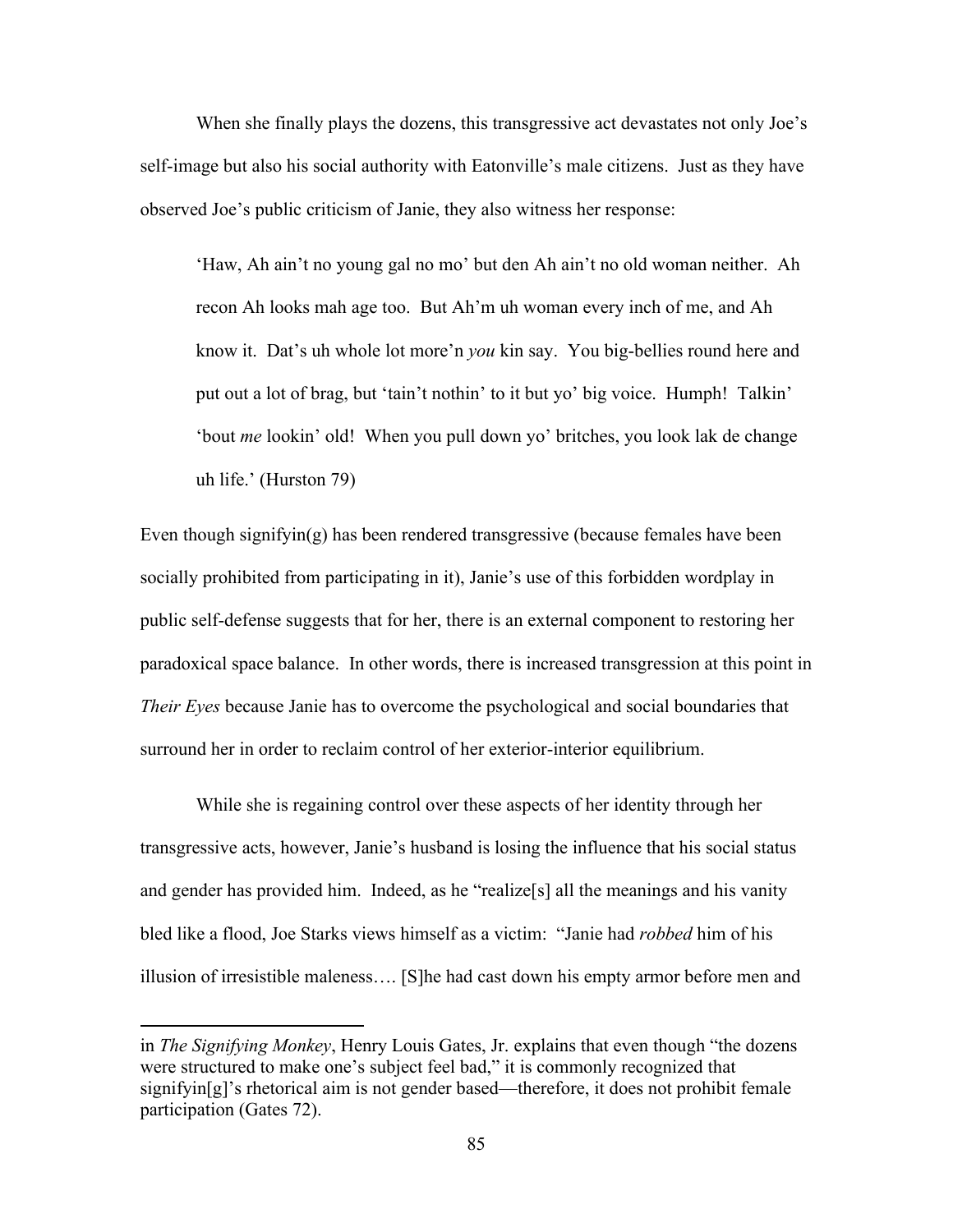they had laughed, / would keep on laughing" (79-80, italics mine). Upon his death, Janie initially wonders if she could have bolstered his interiority: "Maybe if she had known some other way to try, she might have made his face different" (87). She remembers her new way of being, though—she recognizes that because of her paradoxical space balance as well as the channeling of transgression, she can now access *all* parts of her identity. Hurston's protagonist also recalls that "[y]ears ago, she had told her girl self to wait for her in the looking glass. It had been a long time since she had remembered. Perhaps she'd better look" (87).

Janie *does* look, and although she chooses to stop her transgressive behavior and adopt the socially accepted dress and manner of a grieving widow, this ends when she finishes wearing her mourning black clothing. Soon after her romantic relationship begins with Tea Cake, she becomes socially transgressive again—she is a middle-aged widow who moves to the Everglades with a younger man. Although Janie experiences psychological abuse in her youth based on socioeconomic bias (which affects how she performs her gender), these do not become permanent, pathological problems. This change of place through migration allows the protagonist of *Their Eyes* to be able to address what is "normal" (via transgression) and to choose the manner of geographical living that she desires. The full expression of this comes at the ending of Hurston's book, when Janie calls her soul to come in and see what has always been contained in her horizon: "a jewel down inside herself" (90).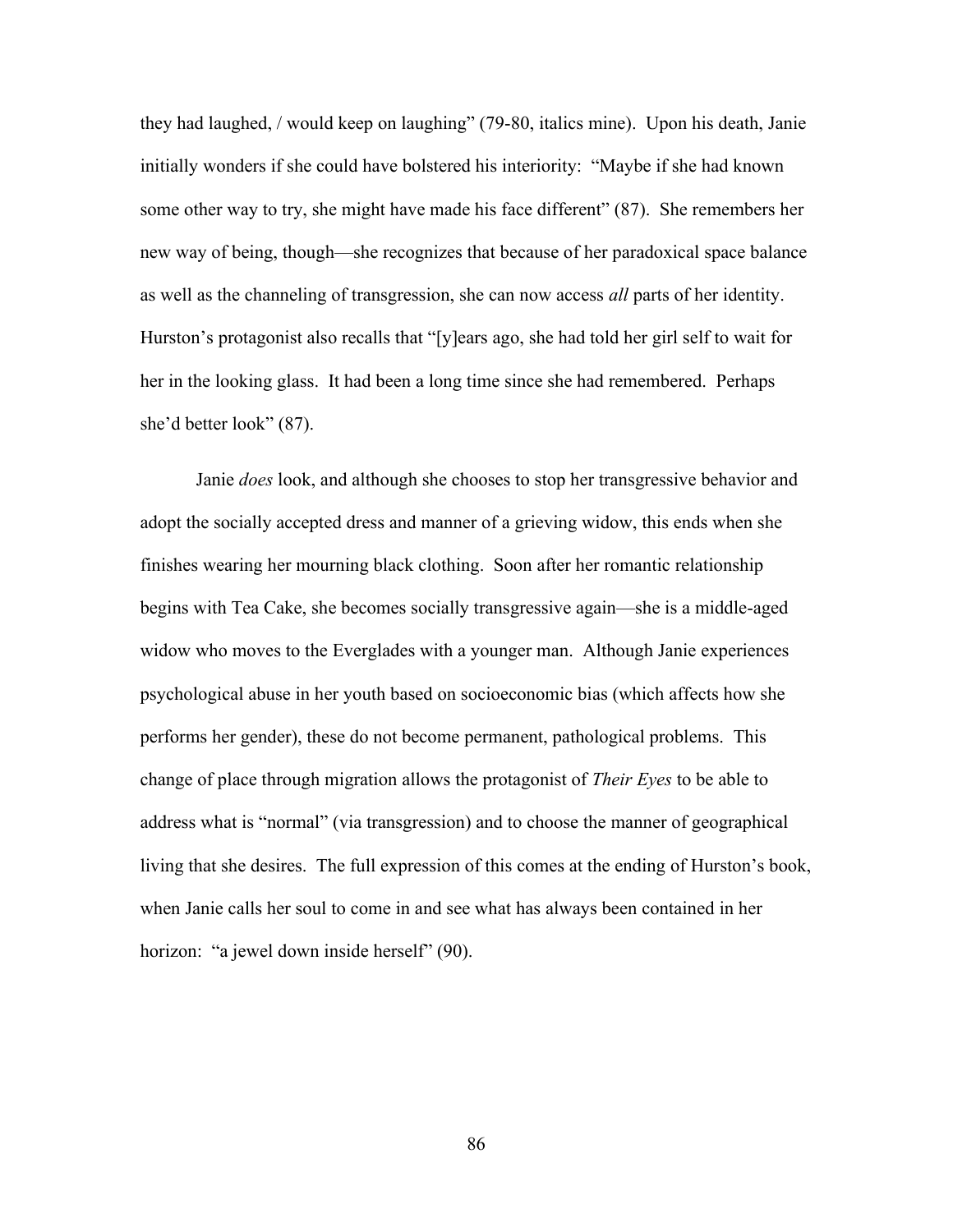#### *Maintaining a Relationship with the Horizon*

With her novel's ending, Hurston suggests that geography involves more than directionality or changes in elevation: it also involves spatial dimensions, such as inside/outside. In "Metaphor and Metonymy in *Their Eyes*," Barbara Johnson explains the distinction between these two terms. She initially gives a general analysis: "This opposition between an inside and an outside is a standard way of describing the nature of a rhetorical figure" (Johnson 211). She becomes more specific, though, in her reading of the novel's ending: "The horizon, with all of life caught in its meshes, is here pulled into the self as a gesture of total recuperation and peace" (213). I argue that with this comment, Johnson is referring to Janie's discovery of how she can balance her paradoxical space.

Specifically, an equilibrium between Janie's interiority and exteriority provides a separation of space in which she does not feel pressured by social mores to stay within acceptable gender boundaries during her external self-performance. In her description of Janie's return to Eatonville, Hurston illustrates the importance that her protagonist places on achieving this paradoxical space balance.<sup>23</sup> Readers of *Their Eyes* notice that in the text, there are unspoken expectations about physical appearance—females should follow socially understood gender rules (e.g., only wearing dresses and restrained, upswept hairstyles suitable for those of Janie's age [early 40s] and socioeconomic class [as widow of the town founder and mayor]). However, by not responding directly to the Eatonville

<sup>&</sup>lt;sup>23</sup> One should remember that the novel's chronology is nonlinear—the action in the beginning of the text takes place before Janie tells her story. So, one learns of Janie's widow status and her relationship with Tea Cake before they actually occur in *Their Eyes*.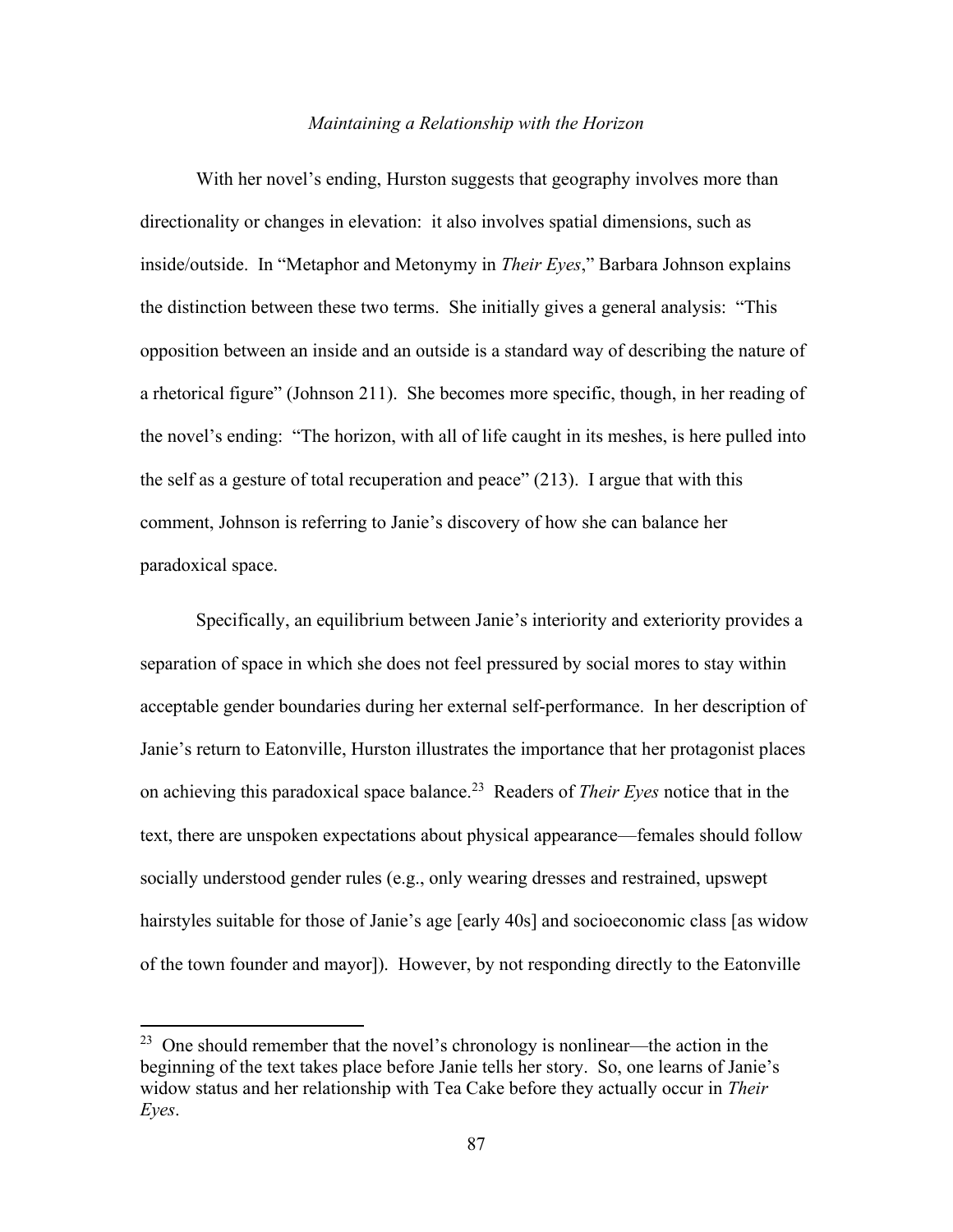women who witness her arrival and gossip among themselves about her physical appearance, Janie remains resolute in how she performs her gender. Even Phoeby, after hearing the comments made about her friend, later privately urges her to respond directly to those who gossiped about her. ("'You better make haste and tell 'em 'bout you and Tea Cake gitten' married,… and where at he is now and where at is all yo' clothes dat you got to come back here in overhalls'" [Hurston 6].)

I argue, though, that this concern about Janie achieving social parity unintentionally erects boundaries in how she performs her gender. In other words, what Phoeby does not consider is the implied message that Janie would be sending if she chooses to explain her external self-performance to *anyone*; addressing those townswomen in person might unintentionally fuel their future rumormongering. Plus, Phoeby is assuming that her friend will be staying in town—but in the conversation between the two women, Janie does not announce her intentions. In "Sites of Resistance: The Subversive Spaces of *Their Eyes Were Watching God*," Dale Pattison hypothesizes about this reticence:

More than merely an instrument for signifying race and gender, Janie's body separate from her interior self—functions as a performative space; her ability to navigate between her interior and exterior dimensions suggest[s] that the body, if understood in spatial terms, can present opportunities for mobility and thus resistance. (Pattison 18)

So, in refusing to respond to the Eatonville townswomen or giving any indication about her future plans, not only is Janie deliberately choosing to keep migration as an option she is also opting to resist others.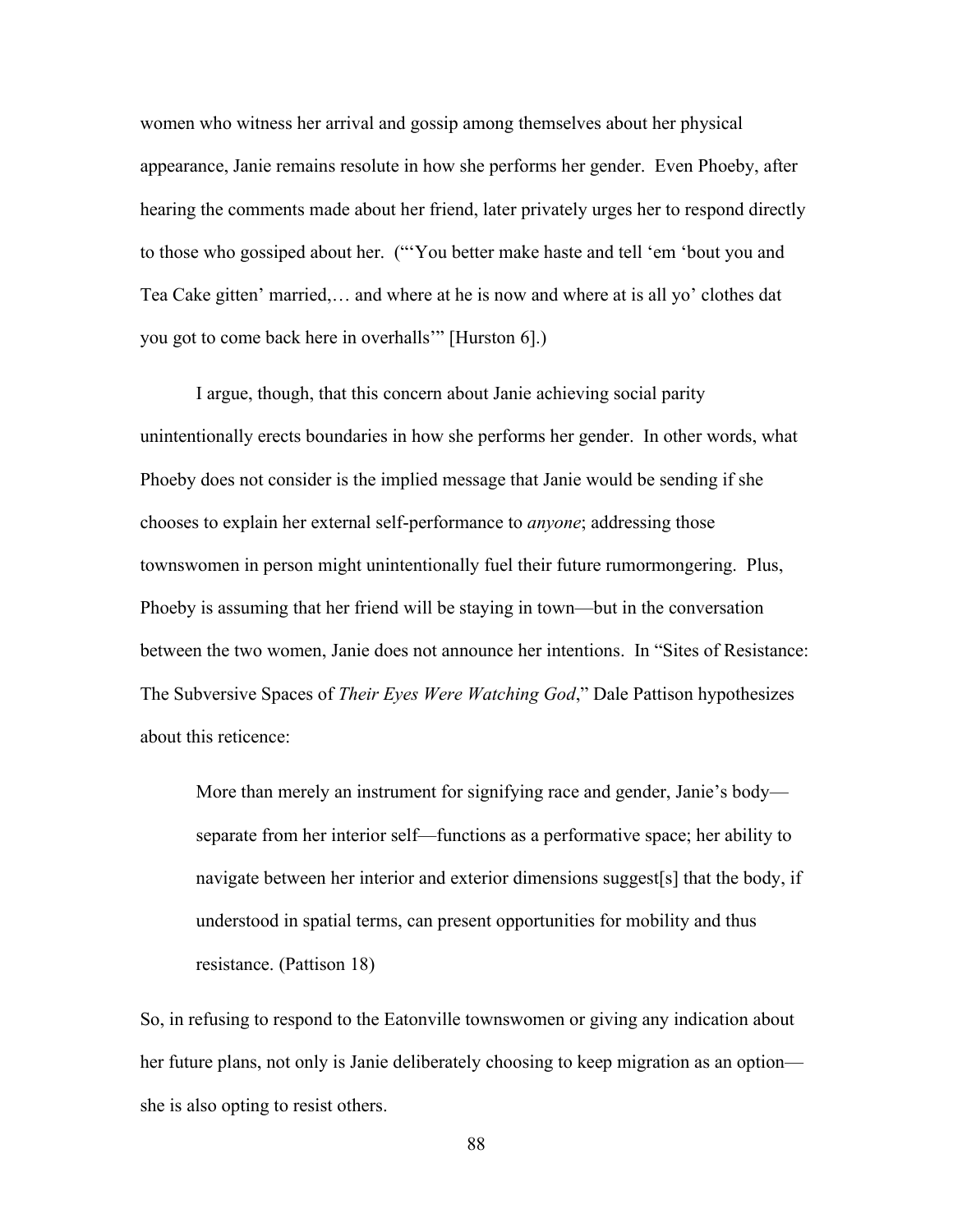Even more, as Sara Ahmed explains in "Killing Joy: Feminism and the History of Happiness," for "those who are already in place (such as parents, hosts, or *citizens*), then their happiness comes first" (Ahmed 578, italics mine). A state of inequality exists in *Their Eyes* in which many people seemingly rank before Janie—either in social importance or in their specific relationship with her. The townswomen of Eatonville exemplify this hierarchy. However, through her external self-performance, Janie is wordlessly communicating to them that her behavior is not predicated on anyone else and her happiness is not conditional. With her return to Eatonville, she is crossing another gendered boundary—and the criticizing townswomen actually are controlled by the same social mores that they believe Janie should follow.

Specifically, Janie's confident external self-performance around the Eatonville townswomen is an example of her rededication to reaching the horizon. Another part of this rededication involves the embracing of truth via experiential learning. For example, after Janie finishes telling her story to her friend, she emphasizes, "'It's uh known fact, Phoeby, you got tuh go there tuh know there…. Two things everybody's got tuh do fuh theyselves.... They got tuh go tuh God and they got tuh find out about livin' fuh theyselves'" (Hurston 192). As someone who has overcome social and psychological boundaries to achieve an equilibrium between her inner and outer states, Janie wants Phoeby to realize that through self-awareness during a lifetime of experiences, she can attain this balance, too. However, the ending of *Their Eyes* illustrates that Janie's experiential learning is unfinished.

By emphasizing the transition of nature (day becoming night), Hurston foreshadows that her protagonist is about to make peace with her own actions and finally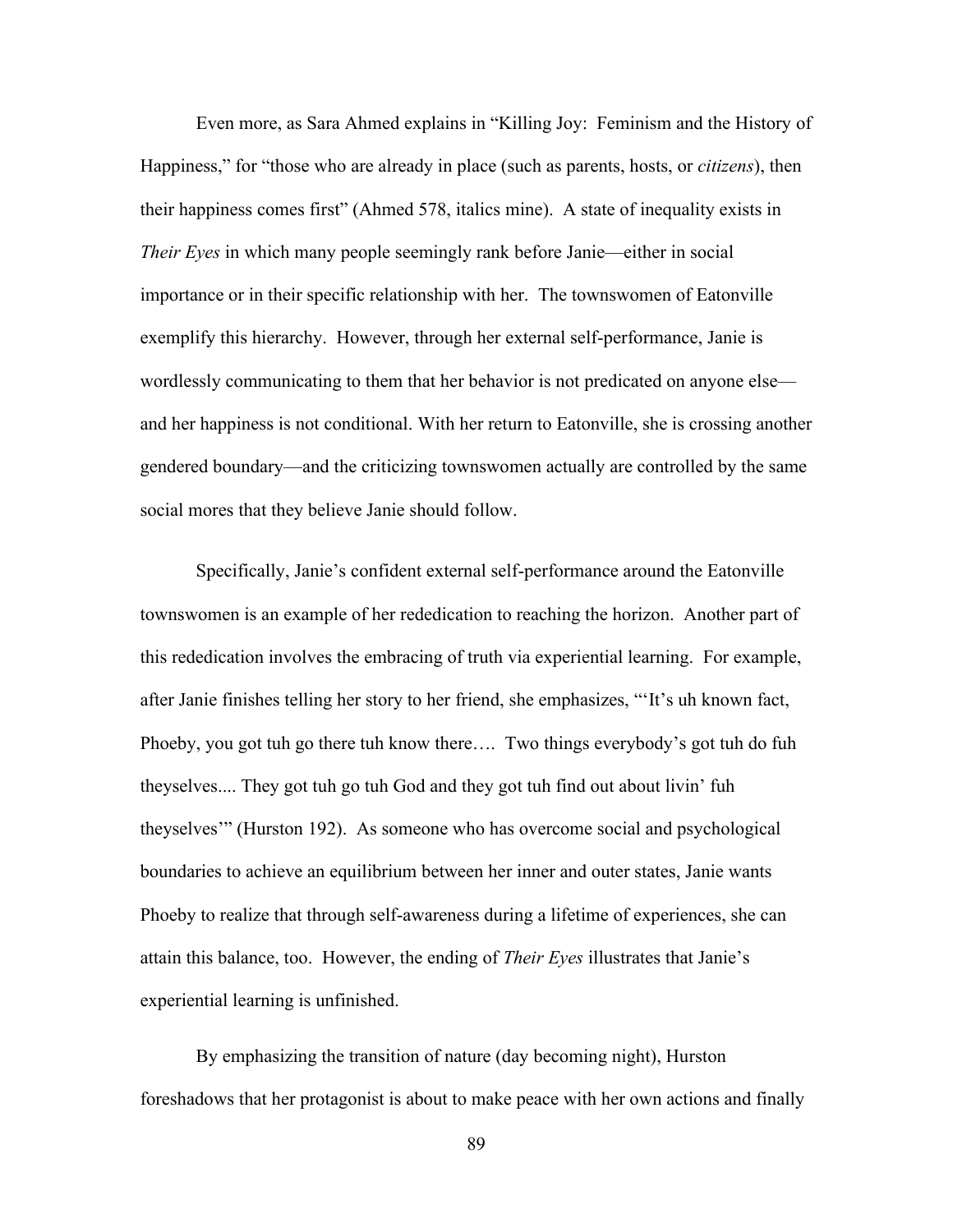reach the horizon. In the darkness of her bedroom, Janie's recollections of her selfdefensive killing of Tea Cake as well as her endurance of the subsequent criminal trial personify, and they start "to sing a sobbing sigh" (192). These nightmarish memories vanish, though, as Janie concentrates on the concept of the horizon—at this point, she becomes able to transcend time as well as space. To her, remembering Tea Cake seemingly makes him alive again: "Then Tea Cake came prancing around her where she was and the song of the sigh flew out of the window" (193). Such a disruption of chronological time—soulmates reuniting despite death—is mirrored by the disruption of astronomical and spatial concepts, such as Tea Cake appearing at nighttime "with the sun for a shawl" (193). In describing the strength of their relationship (that he could not die "until she herself [Janie] had finished feeling and thinking"), Hurston is also suggesting that this is allowing her protagonist to inhabit the same space as the horizon (193).

That Janie maintains her connection to the horizon, reaching it at the end of *Their Eyes*, serves as a testament to her power in balancing her inner and outer spaces. Specifically, she is able to transform the horizon into a tool of comfort (a shawl) that she uses to soothe herself. In her past, the horizon was a tool of control that others used on her, like a leash controls and guides an animal. However, now that she has finally reached the horizon (after maintaining her relationship with it), Janie does not hesitate to interact with it in a metaphorical, metaphysical fashion. In a sign of her authorial mastery, Hurston uses a metaphorical concept of horizon to bookend her text. As she notes in the opening paragraphs of *Their Eyes*, the horizon is a geographical concept often observed in the water; moreover, the ships (be they arriving, departing, or residing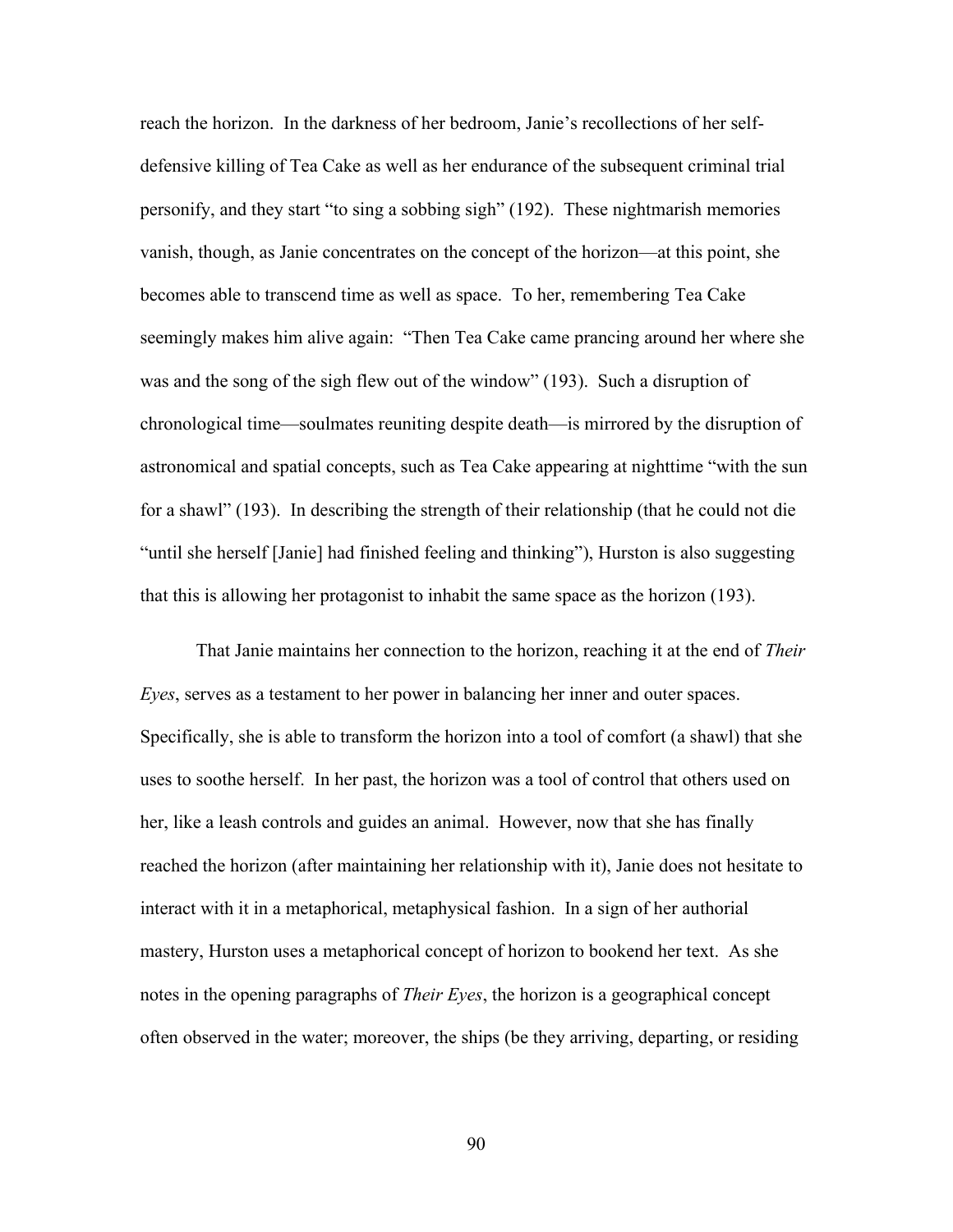on the horizon) could be used for fishing.<sup>24</sup> The fishing symbolism occurs again at the novel's end. Finally occupying the same metaphysical space that she first recognized in her youth, the adult Janie "pull[s] in her horizon like a great fish-net. Pull[s] it from around the waist of the world and drape[s] it over her shoulder" (193). As Janie regards her catch, she remarks that her horizon—full of positive affect from caring relationships with others as well as with herself—is bountiful. ("So much of life in its meshes!" [193].) That she has reached the horizon—thought by others as undoable, not worthwhile, or even detrimental—is quite a personal accomplishment, and Janie "call[s] in her soul to come and see" (193).

 $24$  Another possibility is that these ships could be involved in the slave trade. However, the last known slave ship known to have left Africa to the United States was the *Clotilda*  (which arrived around 1860), and *Their Eyes* is set during the early 1900s. The slave ship hypothesis is feasible, though, because there is no stated time period in the opening paragraphs of Hurston's novel. So, people could be looking toward the horizon in the twentieth century, during slavery, before slavery—or repeatedly, ever since the beginning of time.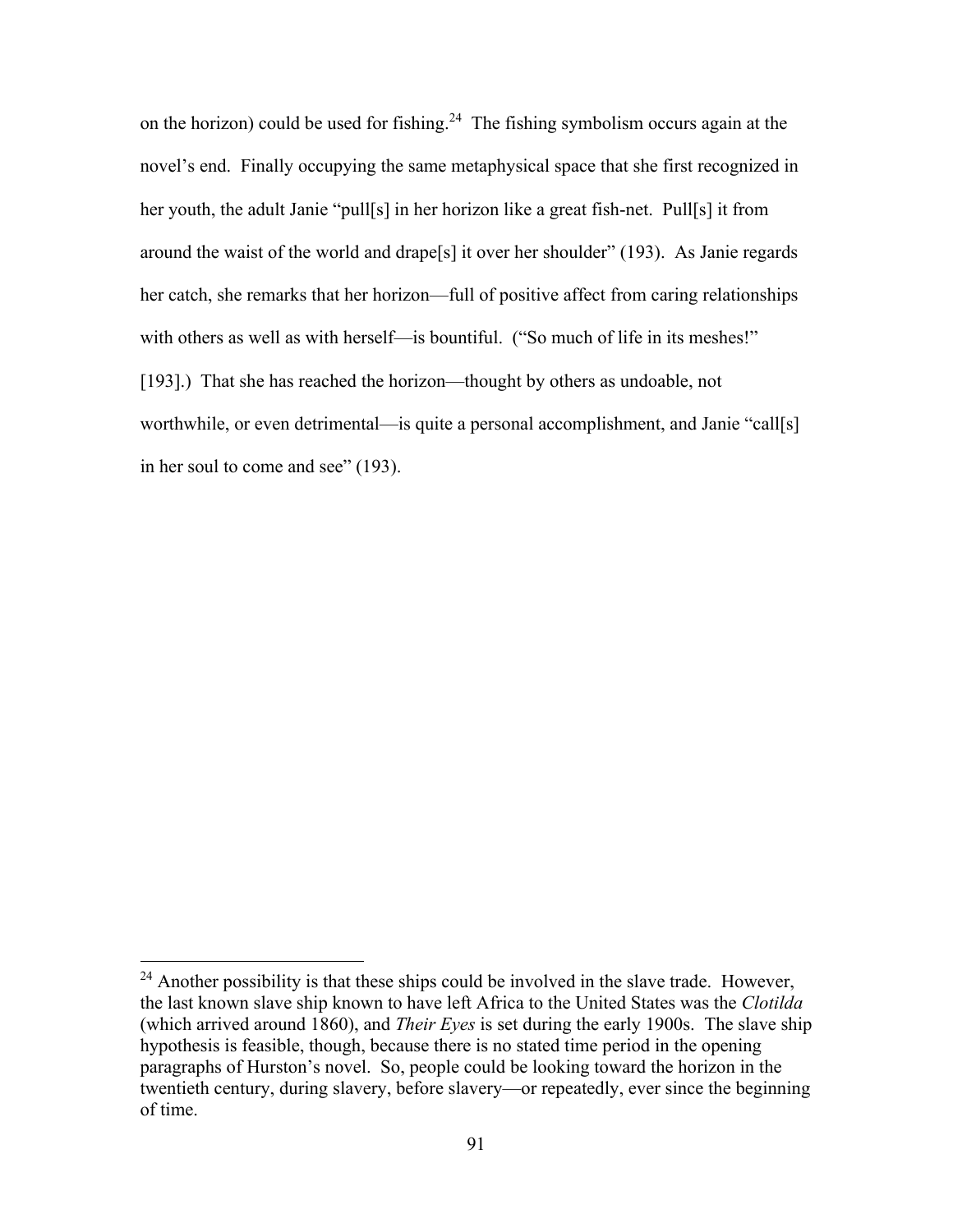# CHAPTER 5

## HOW GERTIE NEVELS CRAFTS IDENTITY IN *THE DOLLMAKER*

Many Appalachians (and other Southerners) left their rural environments for urban spaces during the 1940s. In *The Southern Diaspora: How the Great Migrations of Black and White Southerners Transformed America*, James N. Gregory describes this migration: during wartime, "more than 4 million [S]outherners move[d] north or west… / to build the planes, tanks, rifles, and ships that the nation needed" (Gregory 14 and 35). What these demographics do not reflect, though, are the individual stories, full of responsibility and expectation, that come out of this migration. In *The Dollmaker* (1954), Harriette Simpson Arnow offers such a narrative: she presents the story of a wife, mother, and tenant farmer named Gertie Nevels, living during the 1930s and 1940s in Western Kentucky. Through savings and a financial inheritance, she becomes capable of purchasing an idyllic piece of property. However, she abandons her plans upon learning that her husband Clovis wants her and their five children to migrate to Detroit—he has been relocated by the Army to a munitions factory there.<sup>25</sup>

 $25$  Tom Frazier explains how World War II affected human migration routes in America. In "From Here to There and Back Again: Investigating Migratory Patterns in Fiction," he writes, "The zenith of [the] northward migration came with the increased war effort during the first half of the 1940s. Jobs were plentiful [,] and service in the defense factories… was looked upon as almost equal to service on the battlefields of Europe, North Africa, and the Pacific" (Frazier 21). This serves as an opportunity for Clovis: instead of risking injury or death on a battlefield (like Gertie's brother, Henley), he can serve his country while working and living in an urban area (which has also been a longtime wish).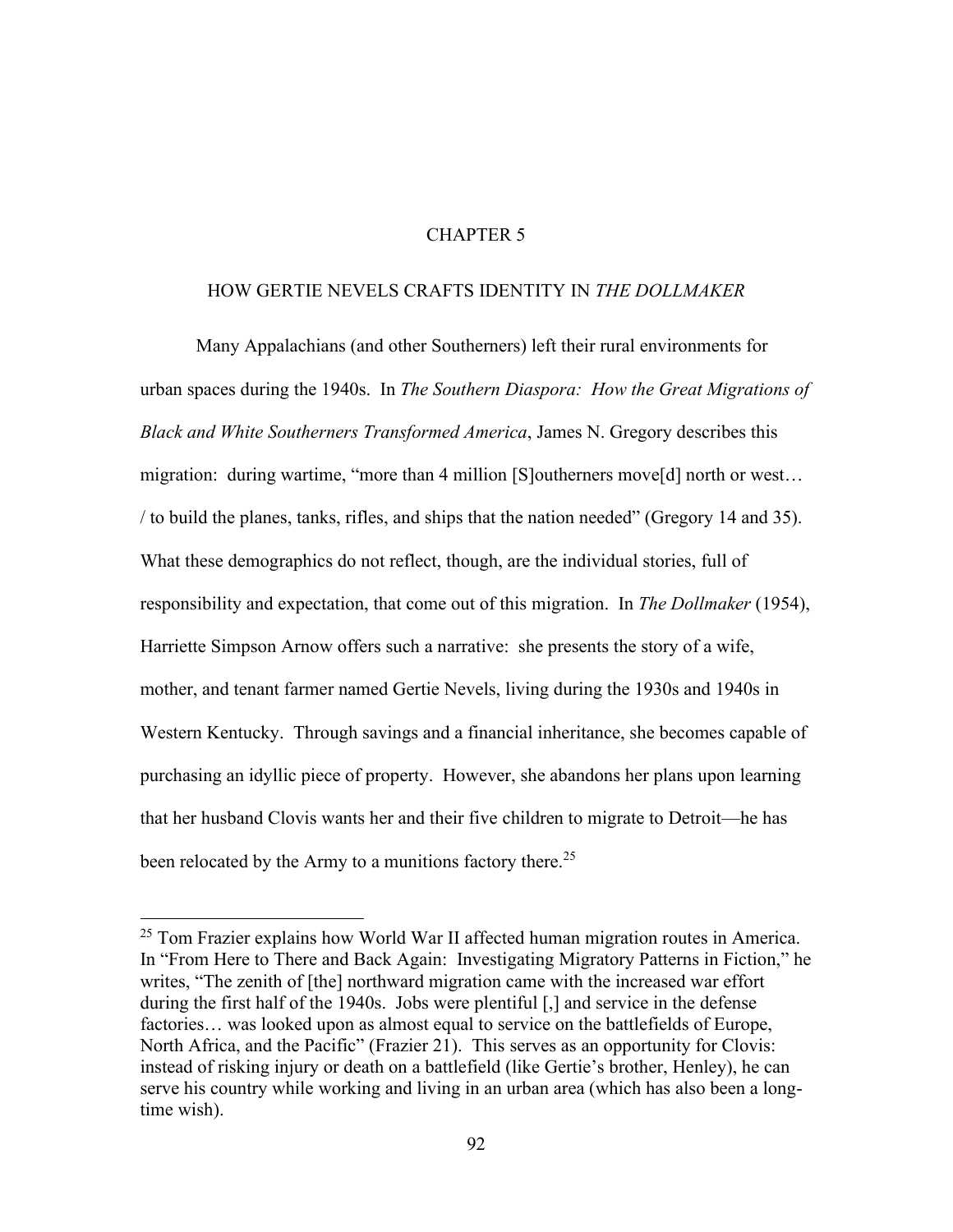Once in Detroit, Gertie finds life difficult because of Clovis's expectations of her external performance. He wants her to adopt a passive femininity that is focused on domesticity, but she struggles with this new role (e.g., her initial failures in using new household appliances). Also, Gertie experiences emotional overwhelm as the Nevels family shrinks: her eldest son runs away, returning to Kentucky, and her youngest daughter dies in a train yard accident. Upheaval continues when Clovis attacks a coworker. Not only does he lose his factory job, but his injuries combined with the attack's ferocity (which leaves his victim dead) make him fearful of being identified and arrested, so he is unable to search for employment. This sudden financial emergency becomes more extreme when one considers that all of Gertie's savings (from when she attempted to buy land while in Kentucky) have been used for her daughter's funeral and burial.<sup>26</sup> Because of this, Gertie's external performance changes; she must resume the role of family economic breadwinner. Back in Kentucky, the results of her tenant farming provided money, but industrial Detroit's climate and lack of land makes such agricultural work unfeasible, though. Gertie decides that in order to raise money quickly, she will mass-produce wooden dolls: the source of material will be a large block of cherry wood, which is a long-term carving project that has accompanied her during migration. In the last scene in *The Dollmaker*, she splits the cherry wood into pieces.

Although her personal life did not serve as an exact inspiration for her characters, Harriette Simpson Arnow also experienced problems with migrating to an urban area as well as bias from gendered expectations of her artistic abilities. Born in Kentucky in

<sup>26</sup> Here, migration becomes a trap rather than an escape. This makes *The Dollmaker* in some ways the antithesis of *The Grapes of Wrath*: migration may lead the Joad family to economic failure, but it imbues Ma Joad with new power.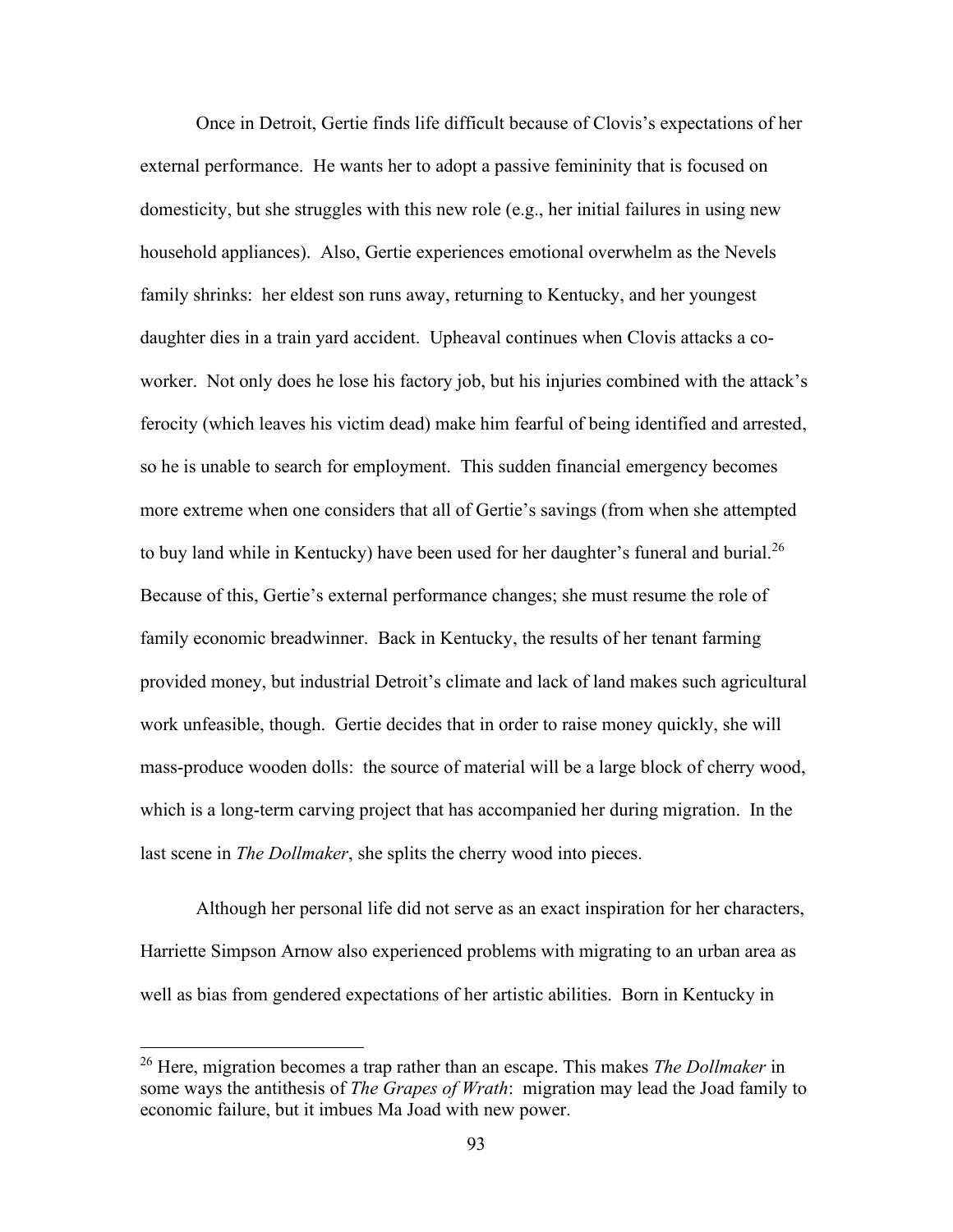1908, she spent a third of her life there (childhood, college years, and her teaching career). She migrated to Cincinnati in order to she find specific employment (e.g., waitressing, typing, and other part-time jobs) that would allow her to have free time to concentrate on writing. In an early attempt to bolster her publication chances, Arnow used a *nom de plume* (H.L. Simpson) and a photograph of a man (her brother-in-law) when submitting short stories to *Esquire* and other national magazines. She used her real name when her first novel (*Mountain Path*) was published in 1936, but bias still impacted her literary efforts—she agreed to her publisher's request to include exaggerated details of mountain life in order to increase readership. However, Arnow ceased incorporating other's preferences in her writing and started drawing upon her own observations. In 1945, she migrated with her husband to Detroit for his new job (as a writer for a local newspaper); there, they lived in public housing and struck up relationships with their neighbors. Inspired, Arnow started hypothesizing about how a change of environment might affect rural females, and this imagining continued even after the couple moved to rural Michigan five years later. With *The Dollmaker*'s publication in 1954, book sales skyrocketed during that time period, but critical acclaim for this novel has continued over the decades. For instance, in a 1971 review (which later becomes the afterword) of Arnow's text, Joyce Carol Oates praises "[t]his brutal, beautiful novel… / [which is] one of those excellent American works that have yet to be properly accessed" (Oates 601 and 608). To me, one of the praiseworthy aspects of Arnow's text involves how the author explores migration and gender performance through her protagonist, Gertie Nevels.

How Gertie changes her exterior self-performance in *The Dollmaker* involves two concepts: her personal expression in Kentucky regardless of gender roles and the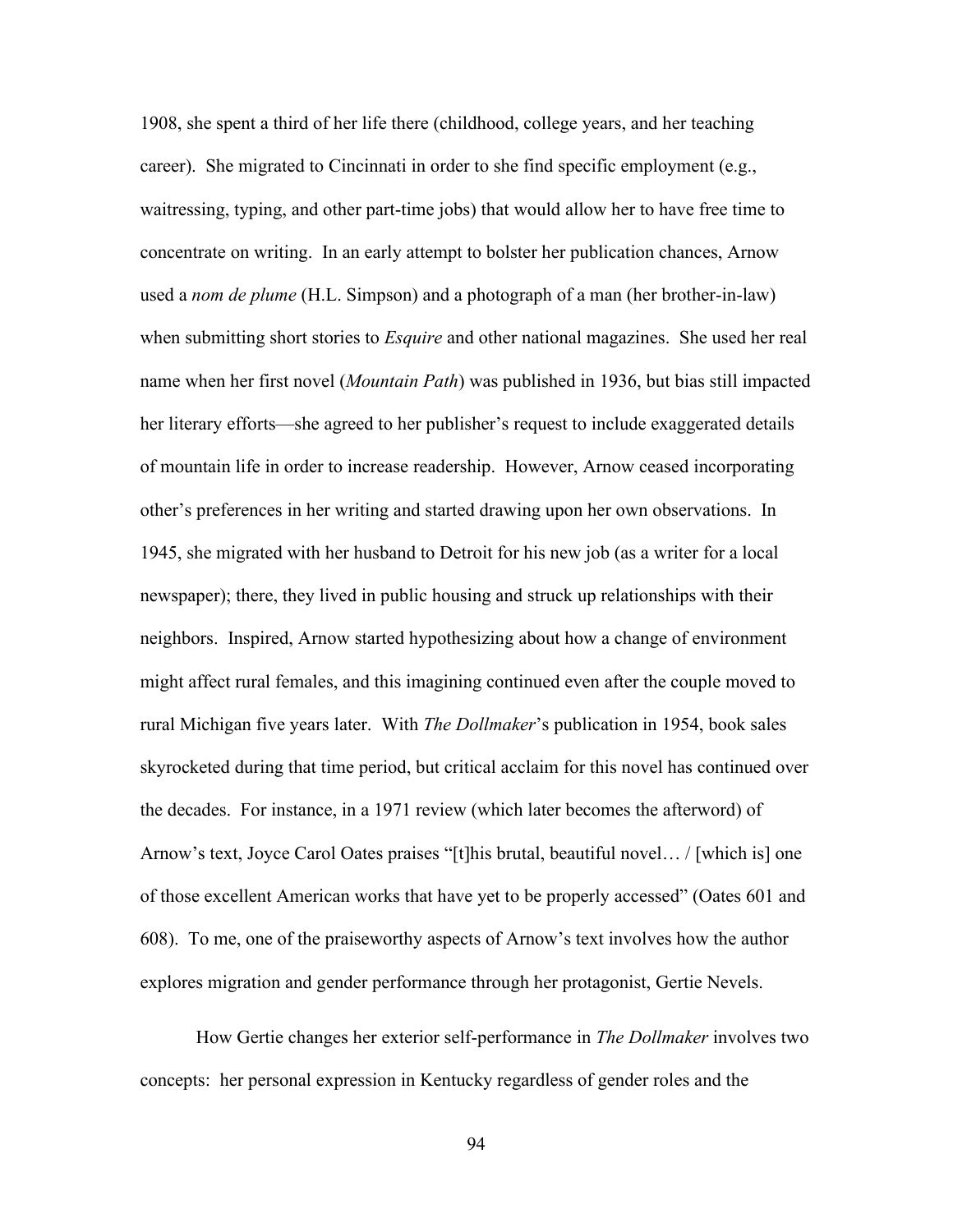adherence in Detroit to social mores that corroborate those same roles. Because of parental need for physical labor, she has done agricultural work since her youth. Those in Ballew understand and validate her duty to her parents—specifically, because the males in her hometown have left due to wartime demands, she adopts a masculine role by performing farm chores for those who remain in the community. During her adulthood, Gertie continues farming and saves money, with her expectation of a better quality of life for her family due to an anticipated land purchase. However, with her mother's confrontation, Gertie realizes that social and institutional mores actually underscore expectations for her behavior—the entire Nevels family should join Clovis, the family patriarch, in Detroit, and Gertie should start incorporating spousal submission and an increased domesticity in her gender performance.

I argue, though, that the success of the gender role that she decides to play in Detroit necessitates that she does not express her inner state. Gertie's gender performance fails to meet her husband's expectations, as Clovis repeatedly criticizes her domestic efforts (failing to cook delicious meals even though she must use unfamiliar appliances, wasteful grocery purchasing, etc.). In order to maintain a paradoxical space division between her exterior and interior (so that she will not experience sensory overwhelm nor act in a socially unexpected [and, thus, transgressive] manner), Gertie holds two pursuits in importance. She focuses on her carving (which also proves therapeutic for her daily stress levels) and on what Sara Ahmed calls the promise of happiness.

In an article entitled "Killing Joy: Feminism and the History of Happiness," Ahmed's explanation of the concept's transformative power suggests why Gertie Nevels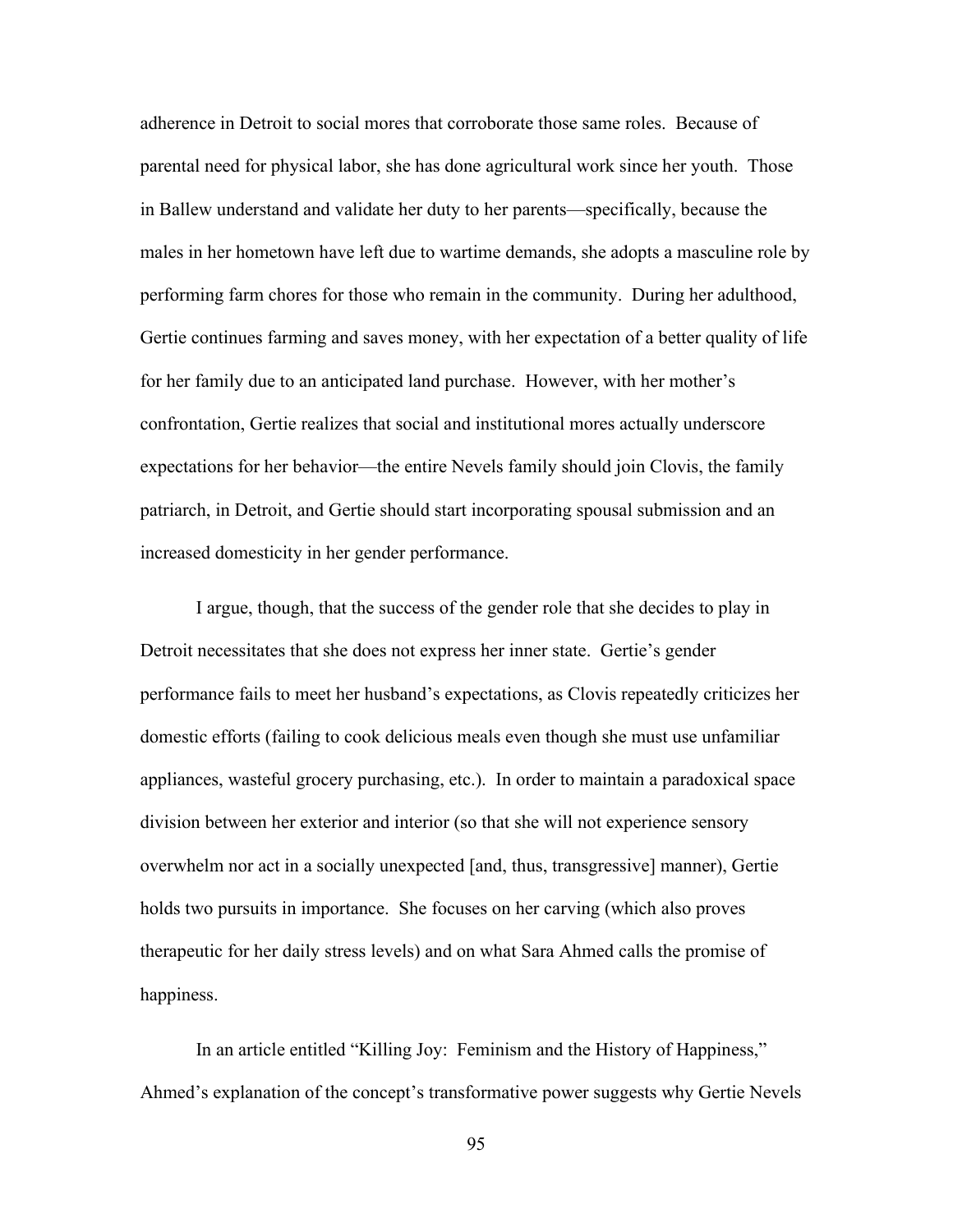finds it so appealing. Ahmed writes, "The family… might be happy not because [the promise] causes happiness, or even because it affects [its members] in a good way, but because of a shared orientation toward the family as being good, as being 'what' would promise happiness" (Ahmed 577). She adds, though, that "[t]he promise of happiness comes with certain conditions: to place your hope for happiness in the family might require that you approximate its form" (577). The change in Gertie's external selfperformance not only adheres to social mores but also illustrates this approximation of form. Ahmed describes the specifics of how people reorient themselves in pursuit of the promise of happiness in familial life: "We have to make and to keep the family, which directs how we spend our time, our energy, and our resources" (577). I argue that Gertie's domestic focus in Detroit mirrors this, and she also supplements her inner state with the positivity she feels from sustaining happiness in the family. Ahmed explains, "To share such objects (or have a share in such objects) would simply mean you would share an orientation toward those objects as being good" (577). However, readers of *The Dollmaker* note that negative socioeconomic forces in Detroit threaten the realization of the promise of happiness in the Nevels family.

In terms of her paradoxical space, Gertie's attempts to achieve an enduring promise of happiness are problematic, for she cannot reconcile her feelings with her external actions. Initially, rural life allows her to do this, but migration and the enforcement of gender roles restrict her exterior self-performance. As a result, Gertie winds up alienating her son; once an admirer of her moral strength, Reuben detests her transformation into a malleable, passive mother who does not defend their shared dream of idyllic landownership. Through the attention she pays to another promise of happiness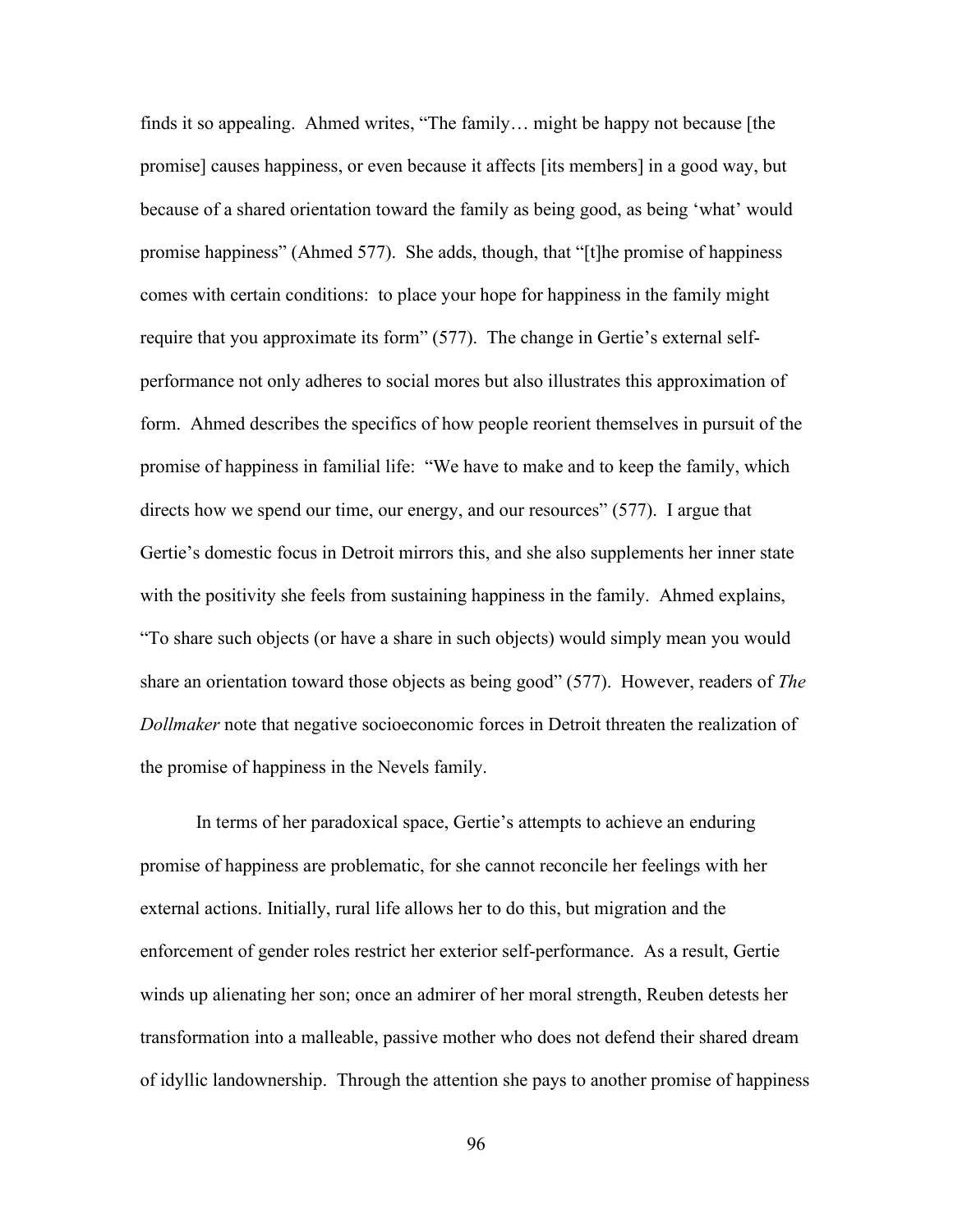(woodworking), Arnow's protagonist is able to access an external outlet to express her individuality and unify her paradoxical space difference—but this reconciliation is temporary, as she is often interrupted by her husband's ideas of enhancing economic profit. By the end of *The Dollmaker*, Gertie's paradoxical space difference has become permanent, as her inner space seems to become as unmoving as a wooden doll. However, she momentarily becomes active again as she seemingly chooses between promises of happiness: her family or her art.

# *Gertie and the Case of Reuben's Vanishing Expectation*

When the Nevels family leaves Kentucky for Detroit, Reuben holds Gertie directly responsible: in his eyes, with her seemingly instantaneous transformation into a passive and submissive woman, she betrays the mother-son relationship and becomes worthless.<sup>27</sup> As someone who has helped Gertie save money through expending physical labor, he watches as she "stand[s] stiff and dumb… under her mother's words" (Arnow 141). Witnessing his grandmother's verbal attacks, Reuben defends his mother's decision-making: "'She bought us a place a our own…. It's a good house'" (141). However, his eyes convey the "growing doubt" that he begins to feel about Gertie's regaining control; he stares at Gertie, "hopeful, unwilling to believe she would not speak

<sup>&</sup>lt;sup>27</sup> Among the aspects of Arnow's text that Kathleen Walsh analyzes in "Free Will and Determinism in Harriette Arnow's *The Dollmaker*" is how it was indirectly shaped by the time period in which it was written. Walsh notes, "The subject of betrayal was timely in the 1950's when various prominent figures were publicly pressured to betray by speaking up and naming names. However, Arnow treats a type of betrayal not of commission but of omission, not of self-interest but of self-doubt" (Walsh 104). That Gertie excludes feelings and plans as she swiftly alters her external self-performance suggests a lack of confidence that she has for herself as well as her children. This also explains why Reuben feels so deceived.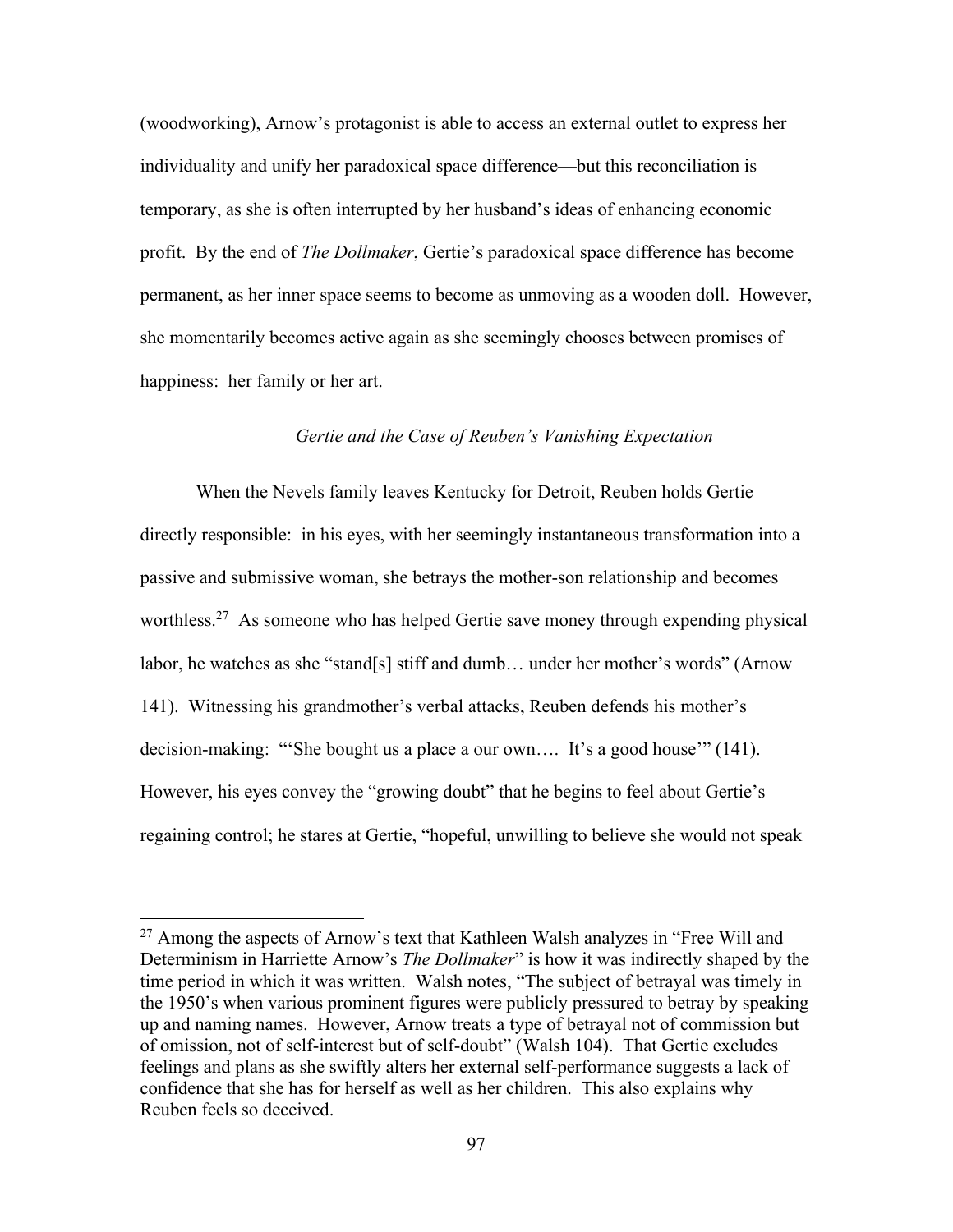up for their farm" (143). To him, her silence means acceptance of her mother's attempts to shame Gertie into performing her gender according to social and religious mores. Gertie's maternal authority with Reuben evaporates with her silence: "the hope in his eyes died," replaced "with the contempt of the strong for the weak" (143). With her prompt submission to a prescriptive gender role, she is updating her expected external self-performance in order to "stand by her man"—while she suppresses her thoughts and feelings (as well as ignoring those of her children). Furthermore, I emphasize that Gertie's transformation is not an example of transgressive behavior; instead, it reflects a lack of reconciliation in her paradoxical space.

Although Reuben is momentarily disoriented by the change in his mother's external self-performance, he soon regards Gertie's behavior towards land and family through a lens of infidelity. Arnow writes, "It seemed a long while that they looked at each other, mother and son" (143). The staring ends, though, with the grandmother's bragging about life in Detroit, heralding that "their father would make them a good living and they wouldn't have to be working themselves to death in some old cornfield" (144). His grandmother's praises irk Reuben, however—to him, valuing what the Nevels can have once they migrate implies that what they *do* have in western Kentucky is insufficient. His reluctance to migrate stems from his belief that he is now the only person still defending the rural way of life that the Nevels family currently enjoys. This belief angers him, but he deems this anger as justifiable and righteous. Buying the Tipton Place was going to enable the family's self-sufficiency; through saving, the Nevels would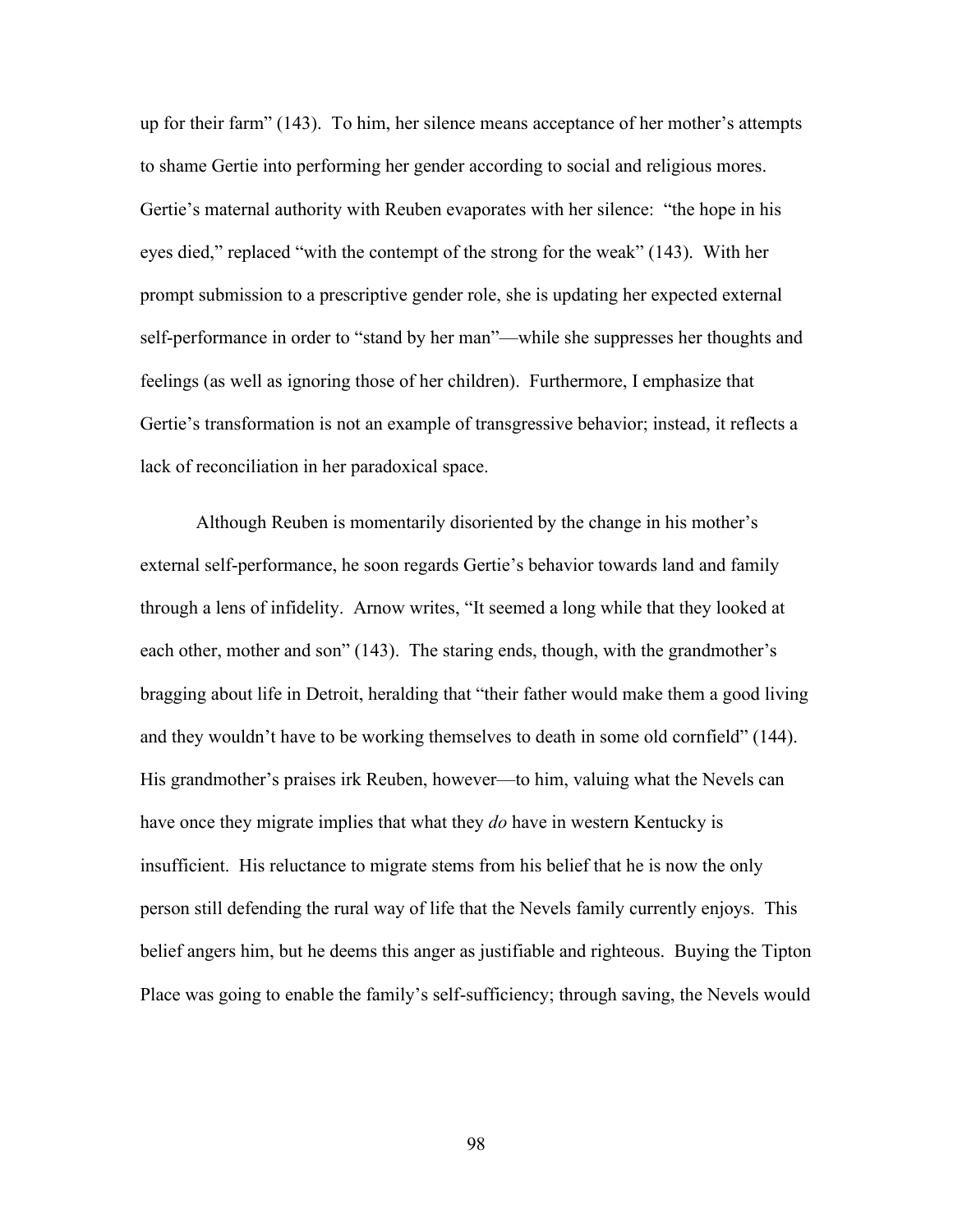finally become landowners, no longer having to devote a portion of their crops as payment for tenant farming.<sup>28</sup>

Reuben's anger deepens with the move to Detroit—there, he witnesses how urbanity and industrialization can constrain daily life, and he observes how his mother reacts to this by continuing to play a passive, submissive gender role. The family now resides in a small tenement house; its dimensions force a tall person like Gertie to contort herself in order to work and live in the cramped space. No matter where she goes, she bumps into people and furniture as she examines the place's dimensions, with each hallway "scarce wider than her shoulders" (172). Much like her realization that she must compress her physical frame while in the tenement, she purposefully compresses her external self-performance in Detroit—specifically, how she is expected to run the family household. Unfamiliar with new household machinery, Gertie cannot give the expected gender performance that social mores (in particular, advertising campaigns) tout: as a result, milk in the new refrigerator is too cold, the Christmas turkey is cooked improperly, and the first loads of laundry teem with too much detergent. The passivity and submission that she has adopted in her outward behavior are reflected in her domestic struggles in Detroit. Furthermore, Reuben notices how these changes are a continuation of how his mother acted in Kentucky when confronted by his grandmother: Gertie still cedes control to others. An example of this involves her tolerance of a drunk neighbor

 $28$  In response to his grandmother's criticism of his family's agricultural work, Reuben defends the plan to own farmland: "'But 'twould ha been our own—all our own field'" (144). By having this character speak quietly but harshly, Arnow emphasizes how he is struggling to keep his emotions in check, especially in reaction to how Gertie's relinquishment of control in her external self-performance is going to impact all of the Nevels children.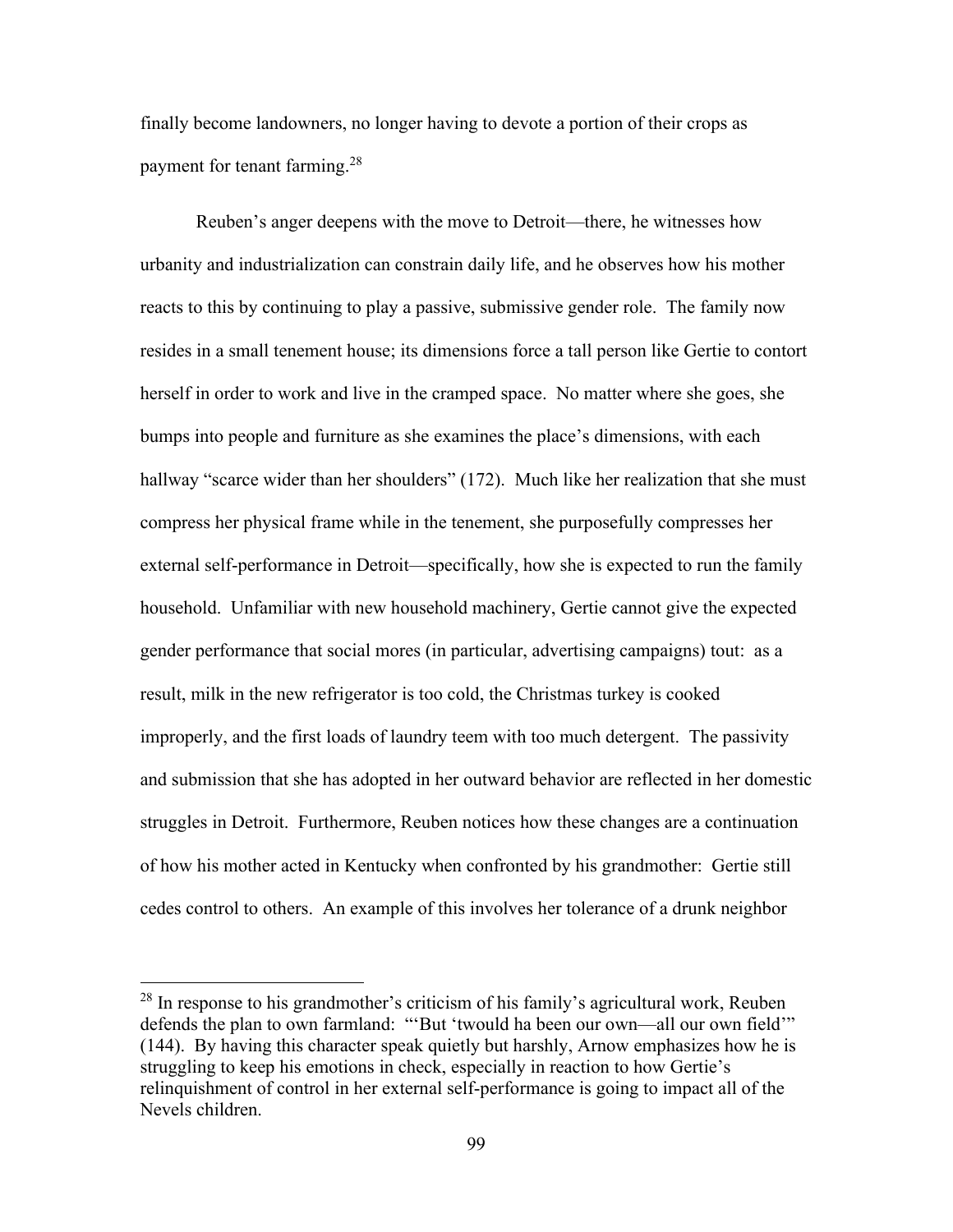yells at her. As Gertie realizes that Reuben has witnessed the verbal scuffle, her attempts to comfort are rebuffed as he accuses her of accepting everyone's ridicule: "'All a them a laughen, and you a standen a taken his—" (316). With her focus on the current situation, she does not consider that her son's resentment has been accumulating ever since she relinquished the plan to purchase the Tipton Place. To Reuben, the confrontation between his mother and Mr. Daly confirms she lacks agency, and it also suggests that the boy must start to display his own agency. With his mother's admonition that he should temper his behavior while in an urban area, Reuben rejects her stoic approach: "'I've allus carried a knife. I ain't a quitten now. I ain't a / maken myself over for Detroit. I ain't a standen a taken nobody's lies—like you done'" (316-317).

Believing that she is establishing a practice of weakness, Reuben can no longer silently tolerate Gertie's lack of control—he views it as a *ceding* of control by someone who he had once deemed "strong," and this transformation has become impossible to tolerate. Furthermore, he is unwilling to remain in a geographical place he has never liked, because doing so would imply his rejection of the plan for the family to become landowners. In writing and addressing his departing note, Reuben clearly expresses his disillusionment with urban life, but Gertie can tell that he is also expressing his disillusionment with her. For example, he does not leave his note where Gertie can discover it (and potentially have enough time to stop him from departing). Instead, the note has been left in Clovis's wallet; in his message, the boy explains that he has left because he "'can't stay here no more'" and has borrowed money to finance his journey: "I hope it don't make you run short. I don't steel. I will pay it back." (362). As she hangs her head and sits "lax-handed," Gertie's physicality illustrates how dejected she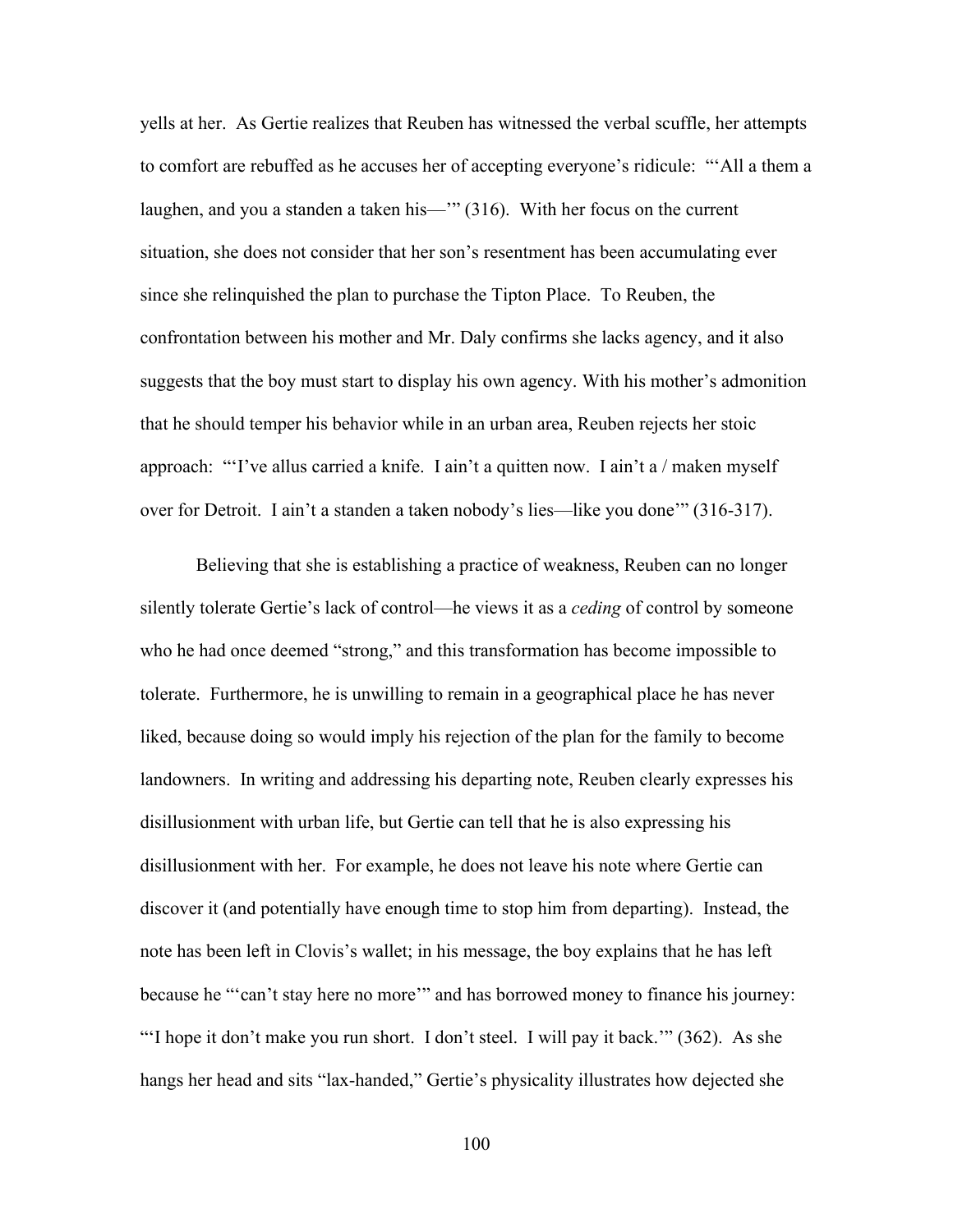feels about her son's departure (362). However, Reuben does not reveal any negative feelings that he might have—indeed, he dismisses his mother by announcing his arrival in Kentucky with a postcard "written to Clovis to deepen the hurt" (364). With these examples of her characters' behavior, Arnow highlights how migration has completed the erosion of the mother-son relationship.

Migration also worsens the disloyalty that Reuben feels—when Gertie chooses urbanity over purchasing land for the family, he views this decision-making as a betrayal of their shared love of rural life. (Gertie notes that he "'likes farm work'" [26].) Despite Gertie's struggles with urban life (e.g., her misuse of household appliances) and her changed external performance (becoming a passive wife), she does not express a desire to leave the city. By writing that he cannot remain in Detroit, Reuben implies that he can no longer be separated from rural life. Gertie suspects, though, that the collapse of their relationship is the primary, unwritten reason. Her son could no longer remain around her because she was so easily swayed from her landowning aspiration (which she shared with her children) and her pre-migration gender performance.

## *Gertie's Gender Role Imprisonment in Urbanity*

Before moving to Detroit, Gertie has never felt deliberately compelled to perform her gender based on social mores. One reason for this involves the demographic makeup of Ballew, Kentucky during World War II: because of the need for soldiers and factory workers, most of the able-bodied men had left the region. As a result, agricultural work might have remained undone, but citizens who remained in Gertie's rural hometown considered her to be well-suited for this type of work. In particular, they took into account her physicality and gendered work ethic: specifically, she is a "big-boned,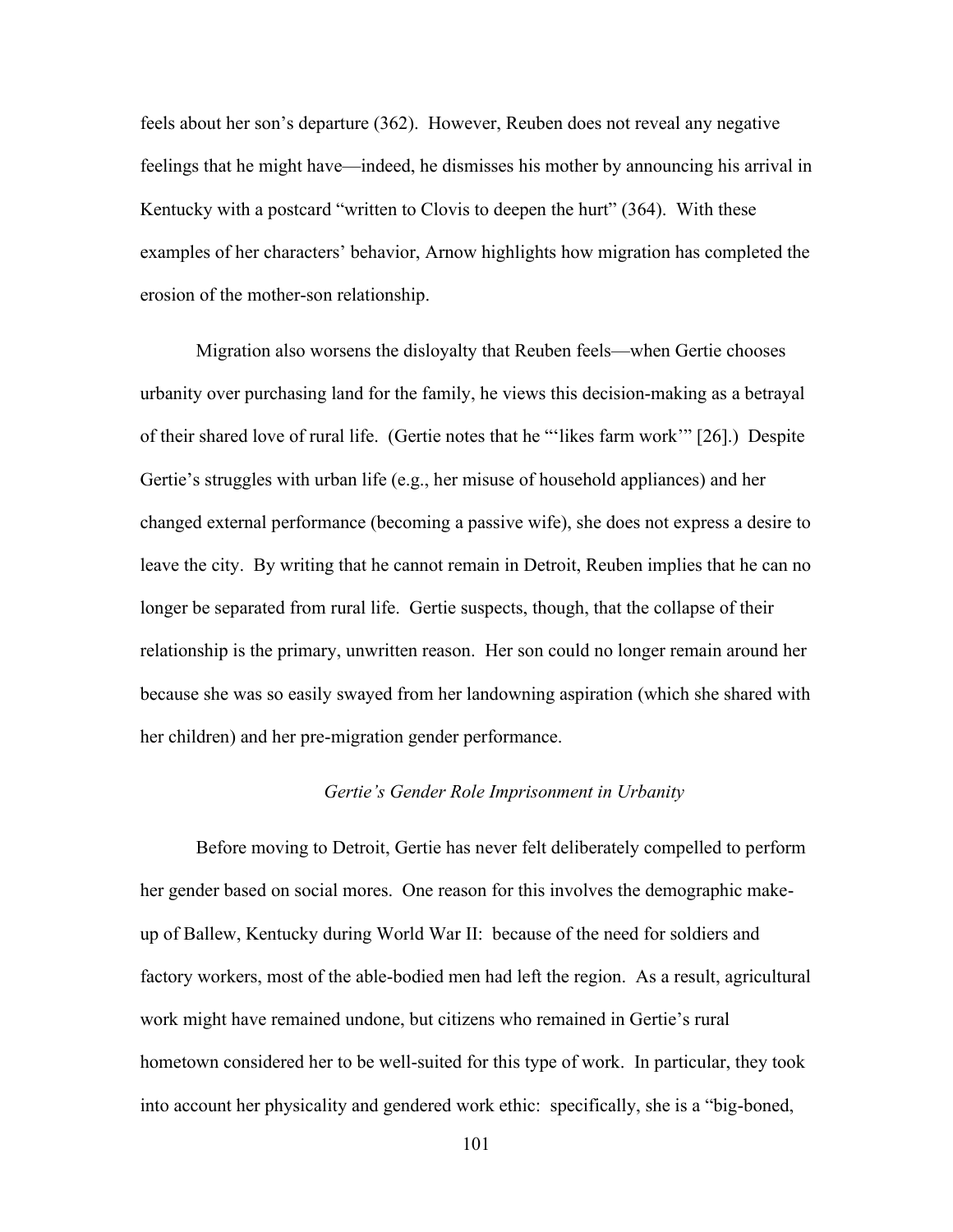big-muscled" woman who got "briar-scratched from the man's work she did on [her parents's] farm") (69). For Gertie, this community actually becomes a free space where she can perform a masculine role without feeling obligated to follow publicly-held standards of gender performance. (For example, due to her daily agricultural labor, she prefers to wear overalls instead of dresses.) Although she occasionally behaves in a socially prescribed manner (e.g., getting married), she still feels free to give an external self-performance that is not defined by gender.<sup>29</sup> Indeed, because of the family's poverty and her husband's non-agricultural work, the Nevels must rely on tenant farming, with Gertie continuing to farm. Throughout this economic difficulty, though, Gertie does not sense that her gender identity presents an obstacle to her wishes—specifically, owning her own land.

With the confrontation by her mother, gender performance is redefined for Gertie. Her mother lectures about her obligation to follow socially prescriptive parameters as a wife and mother. In her admonishing, the old woman cites scripture, believing it contains social mores (in the form of patriarchal codes) that everyone should follow. In Gertie's case, she must relinquish her plans to purchase land in order to rejoin Clovis.<sup>30</sup> For the Nevels children, though, Gertie's mother realizes that shaming via gender stereotypes will not motivate them to embrace migration, so she describes the Detroit move in terms

 $^{29}$  I argue that in this way, Gertie is not behaving transgressively: her actions (working on farms "like a man") are mutually beneficial to her and the community.

<sup>&</sup>lt;sup>30</sup> Arnow also uses this moment in her text to emphasize the unspoken, unconditional patriotic support that Gertie is expected to display (in her case, by migrating to Detroit because Clovis's job in a munitions factory). Kristina K. Groover examines the imbalanced familial relationship that this moment highlights: "Clovis'[s] decision is made independently and secretly…. Despite the dramatic impact of his decision on his family, he faces neither judgment nor repercussion" (Groover 52).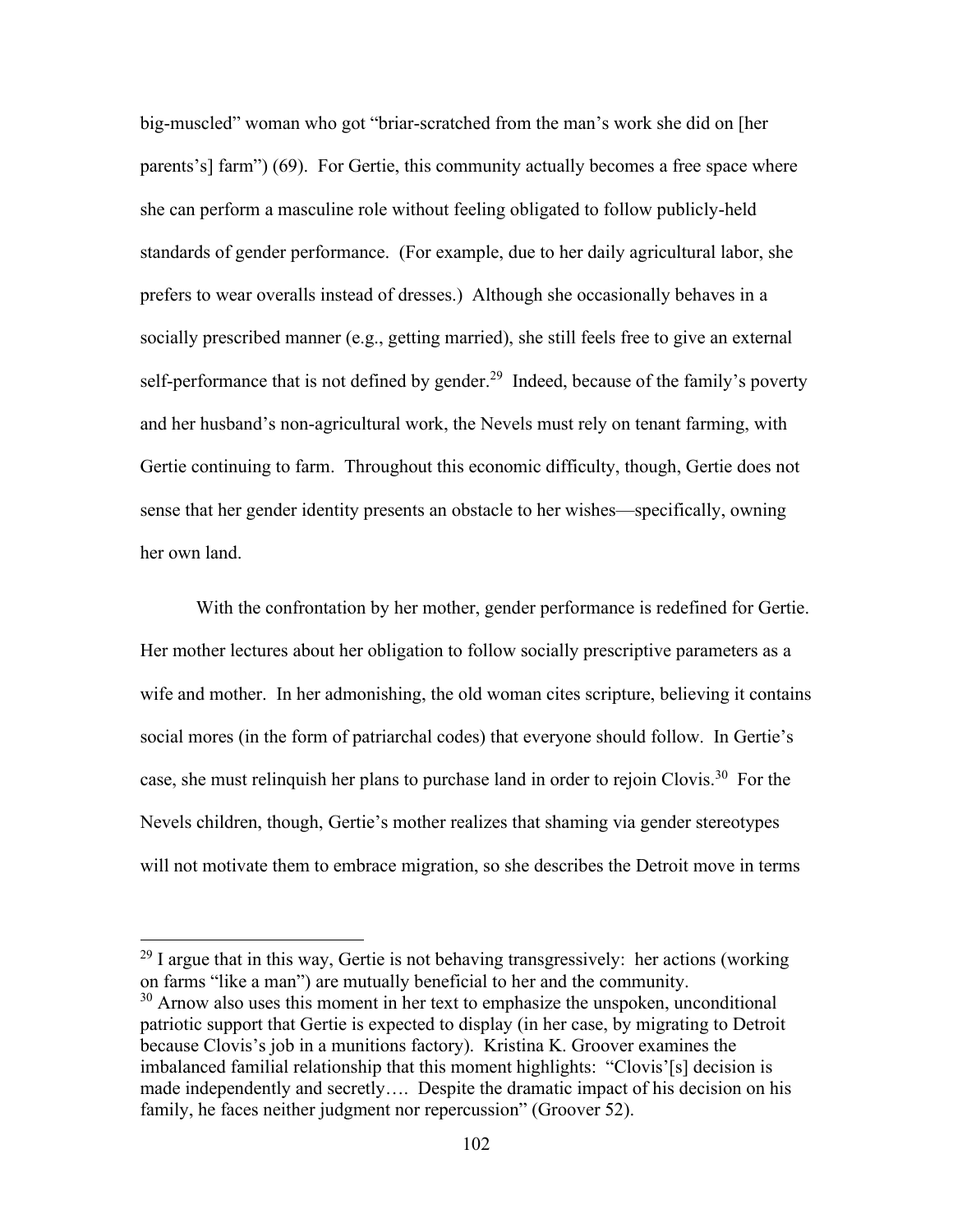of advantages—specifically, how it will make them happy. Per the old woman's explanation, the "good" performance that Gertie and the children must adopt in order to achieve happiness necessitates rejoining Clovis, and the only way that this can happen is by leaving Kentucky. Through her criticism, Gertie's mother is suggesting that patriarchy—here, the physical reassembly of the nuclear family around the husband and father—affords a higher standard of living; in other words, she thinks that increased materialism and paternal presence will "save" the Nevels children.<sup>31</sup> This reasoning also implies that if the community of Ballew had been demographically diverse during Gertie's childhood, social mores might have deemed her external self-expression unacceptable, and institutional mores (specifically, those of fundamentalist Christianity) would mandate masculine-led households, with wives deferring to their husbands.<sup>32</sup> However, I argue that what began as a community-sanctioned gender performance in her youth—farming and performing "men's work" to replace a lack of males—was in fact the earliest promise of happiness in Gertie's life. That ends with the migration to Detroit: once there, Gertie becomes isolated in the nuclear family, and she is surveilled by Clovis. She is expected to give a socially acceptable gender performance that prioritizes

 $31$  Gertie's mother proclaims that Clovis's absence has negatively affected the children: for example, by singing and dancing, Clytie behaves unacceptably, and "'… [s]he wouldn't ha gone to ruin if'n Clovis was home'" (Arnow 142). The older woman declares that Gertie is actually the cause of "bad" behavior, saying that her daughter insisted on farming and "'held him back all these years'" from exploring other nonagricultural work (142). Readers note, however, that her criticism is one-sided. She fails to mention how Gertie became involved with farming in the first place as well as Clovis's reputation as a tinkerer, with no one in the community taking his mechanical aspirations seriously.

 $32$  Indeed, some literary critics view Gertie's early years in western Kentucky as being pathologically harmful. For example, Betty Krasne suggests that Arnow "dramatizes how Gertie, functioning within these constraints, is seriously maimed" (Krasne 276).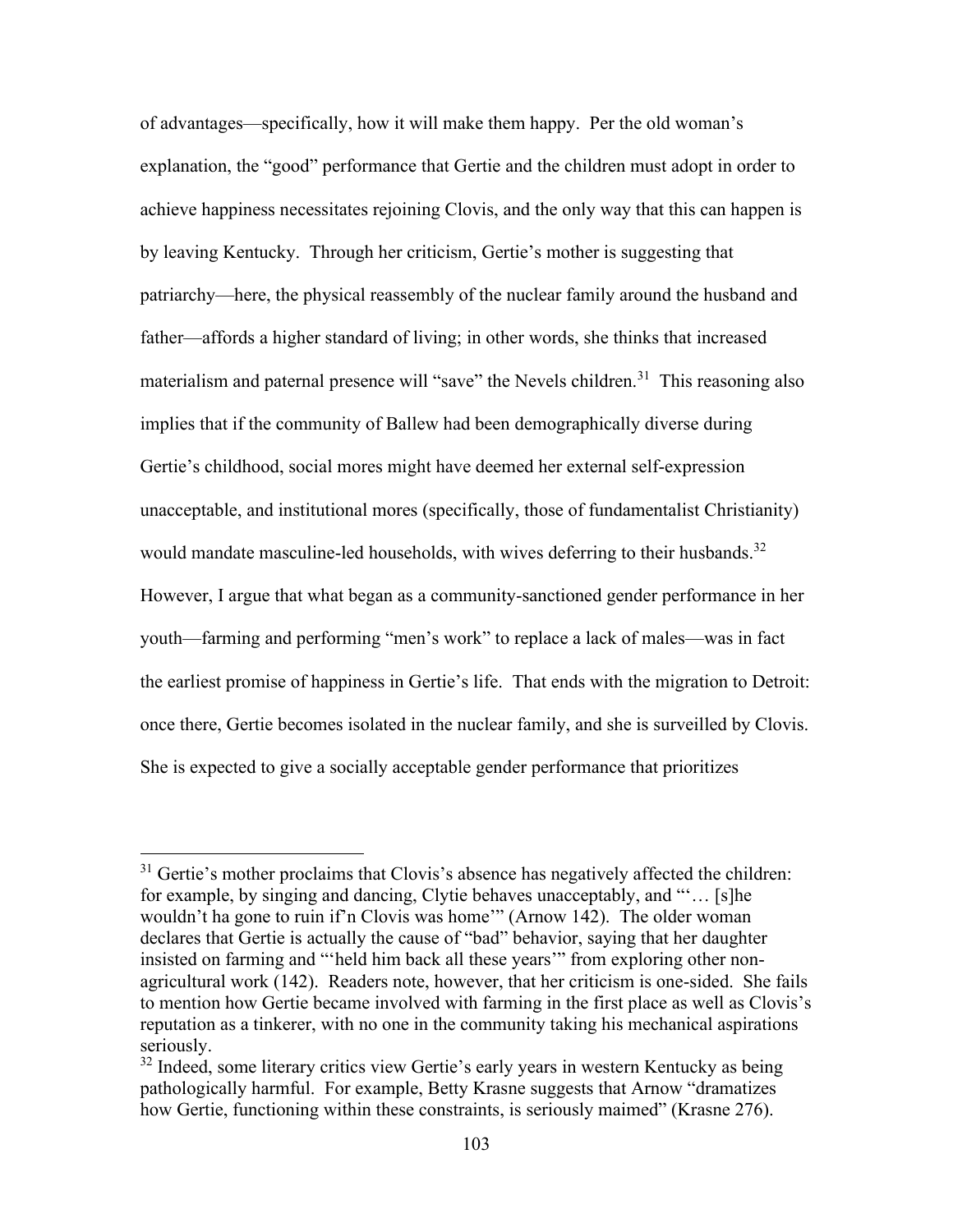domesticity and patriarchy. Because of this expectation, Gertie becomes passive, submissive, and stoic.

For this external self-performance, Gertie has to evaluate her paradoxical space constantly: she must not allow negative feelings to inform her outer state. In order to help create and sustain the ideal of a "happy" family, Gertie chooses to play an acceptable gender role based on the social concept of a "happy wife and mother." Domesticity dominates her external self-performance after migration: with Clovis's factory job, Gertie is no longer the primary economic provider, and she finds that she is expected to become a housewife. Her behavior mirrors Ahmed's description of how people can reorient themselves in pursuit of the promise of happiness in familial life: "We have to make and to keep the family, which directs how we spend our time, our energy, and our resources" (Ahmed 577).

In industrial Detroit, domesticity and spousal supplication structure Gertie's gender performance—with her failures to adhere to Clovis's expectations resulting in denigration. For example, the first meal that the reunited Nevels family eats in Detroit is inadequate when compared to the delicious food that Gertie prepared in Kentucky. Her lack of preparation time and unfamiliarity with the apartment's kitchen appliances result in inadequate cooking, but with Clovis's expectations ("'I'm starved for some a yer good cooken'" [Arnow 187]) as well as the children's praise for his material possessions, she interprets her initial domestic efforts to fail. In other words, she denigrates herself for this initial cooking failure, feeling "sorry that after he had bought so many things for them she didn't have a better kind of supper" (187). In Kentucky, the spousal relationship was able to expand to include free expression of ideas as well as tolerance: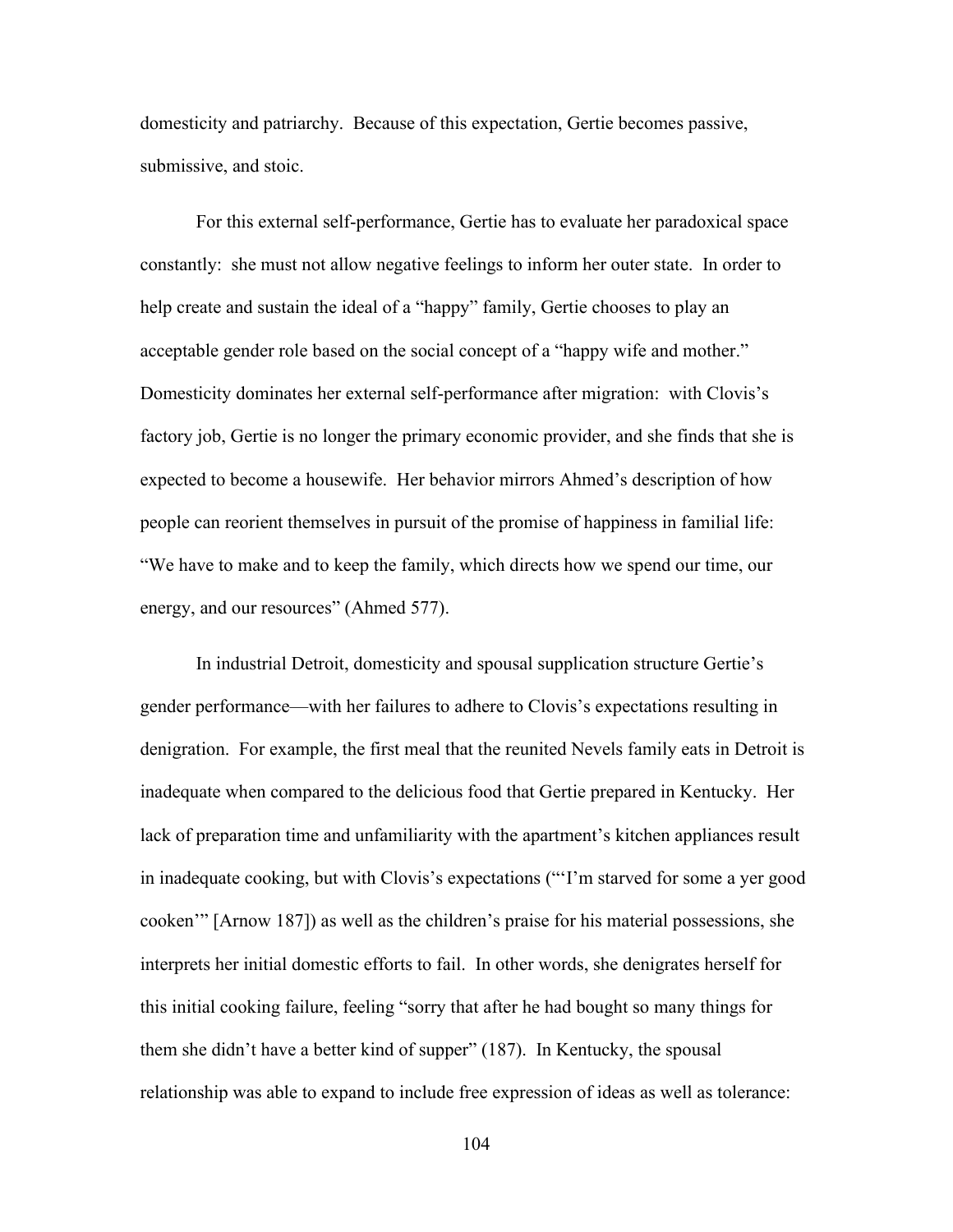on occasion, she unintentionally struck a raw nerve (e.g., declaring Clovis's mechanical work to be "'tinkerin'"), but Gertie was still able to voice her opinions  $(85)$ .<sup>33</sup> After migrating to Detroit, however, she hesitates saying anything to her husband that can be interpreted as criticism of his decision-making. Gertie's well-meaning comment about Clovis's purchases irks him, and he dismisses her naivety, explaining that he obtained these items (along with a car) through credit: "'Law, woman, you shorely don't think I've paid for all this. Up here everybody buys everthing on time…. [B]ut, don't start a worryen. Jist git it into yer head that I'm a maken big money'"  $(187)^{34}$ . Because her financial observations only result in his antagonistic defensiveness—not a self-reflection on his spending, she stops giving her opinion, "not wanting to darken the family joy" of reuniting (Arnow 188).

Gertie's silence underscores the submission that expected out of her performance of an idealized wife. Spousal dialogue is streamlined, morphing into a monologue. In other words, her initial loss of control that started with her relinquishment of land purchasing plans has multiplied into a reversal of how she performs her spousal identity, as Gertie learns that her self-expression now translates into her unacceptable questioning of her husband. Clovis considers her voicing concerns about the family living beyond its

<sup>&</sup>lt;sup>33</sup> Clovis bristles at people's declaration of his work as "tinkeren"; whenever Gertie uses this term, for instance, he complains of the lack of personal recognition of his talents: "'I wish to goodness you wouldn't call it tinkeren.... In lots a places people that can fix machines as good as I can makes big money for it—an I'd ought to ha gone off an got a job at it soon as times got good'" (85).

<sup>34</sup>In "Harriette Arnow's *The Dollmaker*: A Teacher's Lament," Elizabeth McMahan alludes to Clovis's sensitivity about his mechanical pursuits in her description of his increased economic power in Detroit. She writes that he "gains status because in this urban setting his tinkering is now rewarded with a paycheck" (McMahan 55).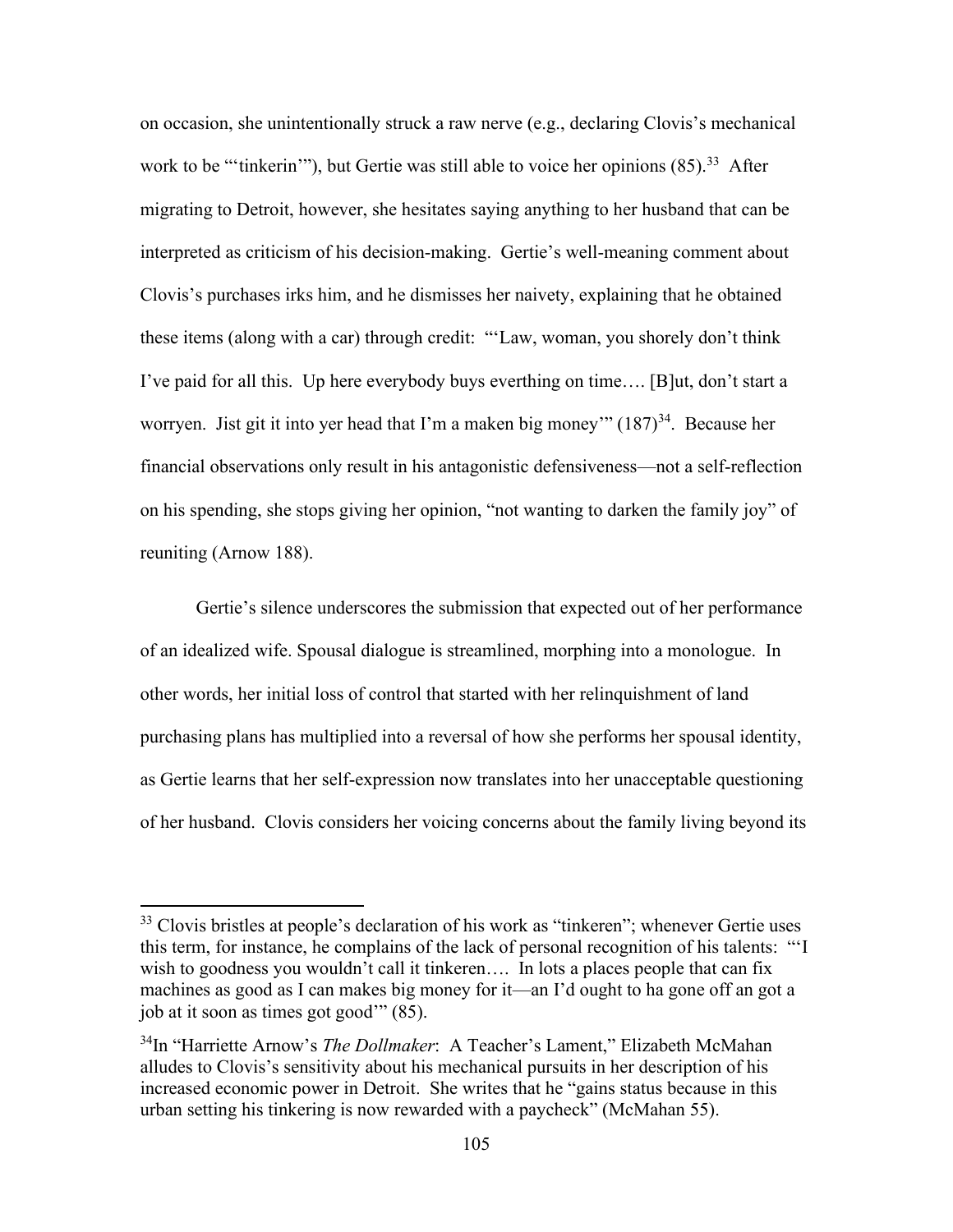economic means to be a personal assault. To emphasize that he is head of the Nevels household and (I argue) to gain support, he rebuffs Gertie in front of their children: "'Gert, we ain't hardly seen each other 'fore you start a quarrelen about money an th place I got for ye. What was you expecten….? I was lucky, mighty lucky, to git this…. But I've already got me a car'" (188). This retort has the desired effect, with "[t]he delighted squeals of the children" at the announcement of a major material possession, and Gertie is silenced (188). However, the clarification of financial terms (buy/own versus lease) never happens—and Gertie's silence does not imply that she has missed this detail (188). I argue that instead, the combination of her realizing that Clovis has made poor financial decisions, her efforts at giving an outward performance of an ideal wife, and the beginnings of claustrophobia result in sensory overwhelm. In describing how the cramped tenement interior affects Gertie negatively, Stacy Morgan notes, "Adjusting to this new spatial configuration immediately impacts Gertie's sentiments about the labors that she is accustomed to performing within the domestic sphere" (Morgan 732). Gertie does not respond to Clovis, instead busying herself with domestic chores "[s]omehow" (Arnow 189). She fights an urge to escape so that her senses could get some relief ("get away from the gas smell, the water smell, the steamy heat, the hard white light beating into her eyeballs" [189]). The successful performance of her exterior space requires that she endure the overwhelm of her interior space: in doing this, though, Gertie finds herself "[h]emmed in, shut down, by all this—and debts" (189).<sup>35</sup>

<sup>&</sup>lt;sup>35</sup> In "Killing Joy: Feminism and the History of Happiness," Sara Ahmed expresses this claustrophobic sentiment that Gertie feels upon arriving in Detroit: "Opening up the world, or expanding one's horizons, can thus mean becoming more conscious of just how much there is to be unhappy about" (Ahmed 584). Although Gertie is now immersed in a world that others value (with its technological advancements and emphasis on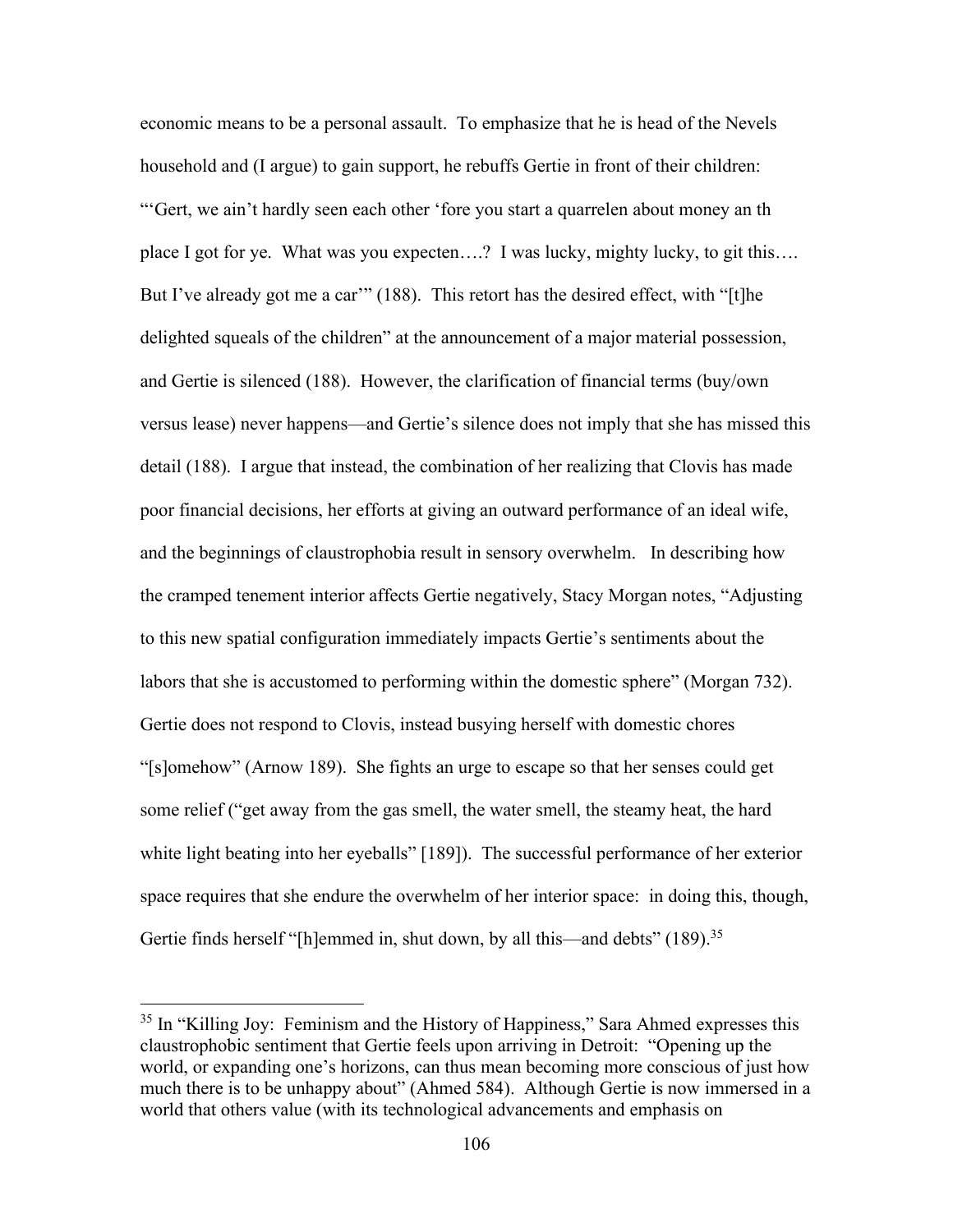Throughout *The Dollmaker*, Gertie demonstrates this agile perception of others and her environment. For example, in the text's beginning, Gertie administers first aid to her choking son, Amos, with a couple of Army soldiers watching. During the car drive to a doctor's office for additional medical help, the older soldier "[tries] not to show his distaste for the big woman cluttering his speckless car, just as he tried not to look at the child" (Arnow 24). Arnow notes, "The woman sensed this and sat, trying to make herself as small as possible" (24). I argue that by including this information early in her text, Arnow is emphasizing that awareness of and consideration for others are inherent to her female protagonist's external self-performance.

Gertie's awareness of others extends toward her husband—particularly, what she perceives as his inability to accept the perception of his weaknesses. She believes that he is obsessed with his mechanical work and fixated on the non-rural as having a higher standard of living that he yearns to achieve. Stacy Morgan notes:

Gertie hardly seems unaware of or antithetically disposed toward technology and the selective acquisition of material culture commodities, but rather she merely seeks to avoid transformations in her domestic environment that would disrupt a sense of continuity in the cultural lifeways of her family. (Morgan 719-720)

I argue that Gertie's desire for household stability emphasizes how she deliberately draws upon the calming nature of woodworking in order to give a successful external selfperformance, regardless of her troubled inner space.

materialism), she does not find happiness in this excess—but she feels obligated to withstand it.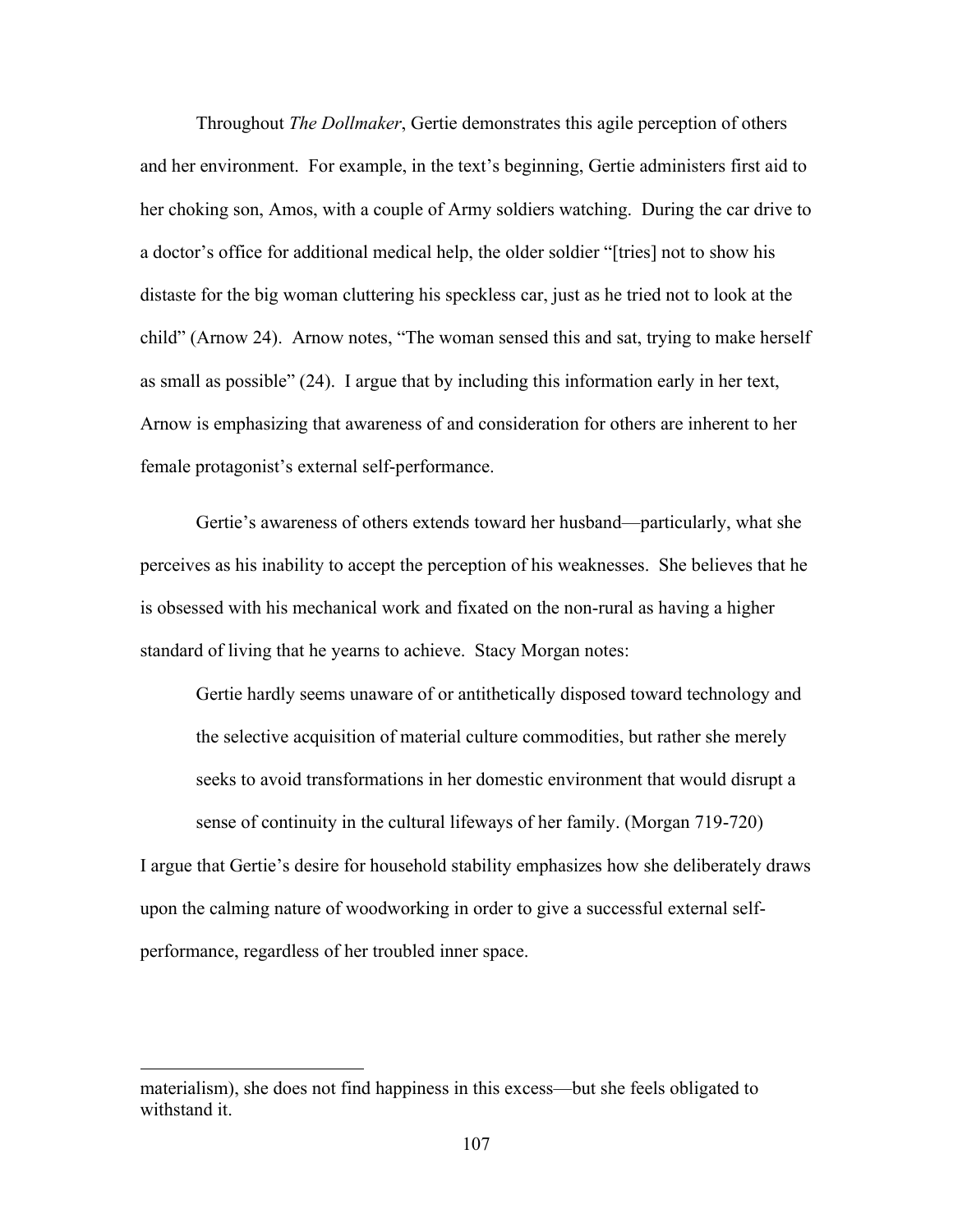Although Gertie uses woodworking as a momentary escape from her expected gender performance in Detroit, Clovis views his wife's artistic abilities only in terms of productivity and his financial gain. With his factory job influencing his opinions, he urges the incorporation of assembly-line methods into her whittling (e.g., using a jig-saw and producing simpler designs in order to increase productivity [as well as profitability]). For a long time, he has yearned for socioeconomic parity: for example, when the Nevels were in Kentucky, he would speak of his desire to "have it like th people in Town—the electric lights an bathrooms" (Arnow 84). Gertie would reject his hopes, though, with a reminder that he was neglecting to consider the need for daily necessities in his vision of "keeping up with the Joneses." ("'Electric lights an runnen water won't make an empty belly full<sup>\*\*</sup> [84].) After migration to Detroit, she discovers how Clovis's dreaming and family life have been transformed by urban regimentation. In order to accommodate the timing of work shifts, now there is a need for someone stay at home to care for children who are too young for school. Also, with his constant purchase of household appliances, toys, and other commodities, Clovis is focused on accumulating materialistic proof that his family is achieving a higher standard of living.

Indeed, this character in *The Dollmaker* craves a feeling of superiority in his spousal relationship as well—especially when he is able to reinforce his perception of gender roles. Arnow highlights this antagonism when describing Clovis's reaction to Reuben running away from home. When Reuben leaves Detroit, Clovis is proud of being the person who discovers his departure as well as the boy's confidante. Indeed, he marvels out loud to Gertie that their child has selected him instead of her: "'I figgered if he took money he'd git it from you stid uv his old dad, and that if he wrote it ud be to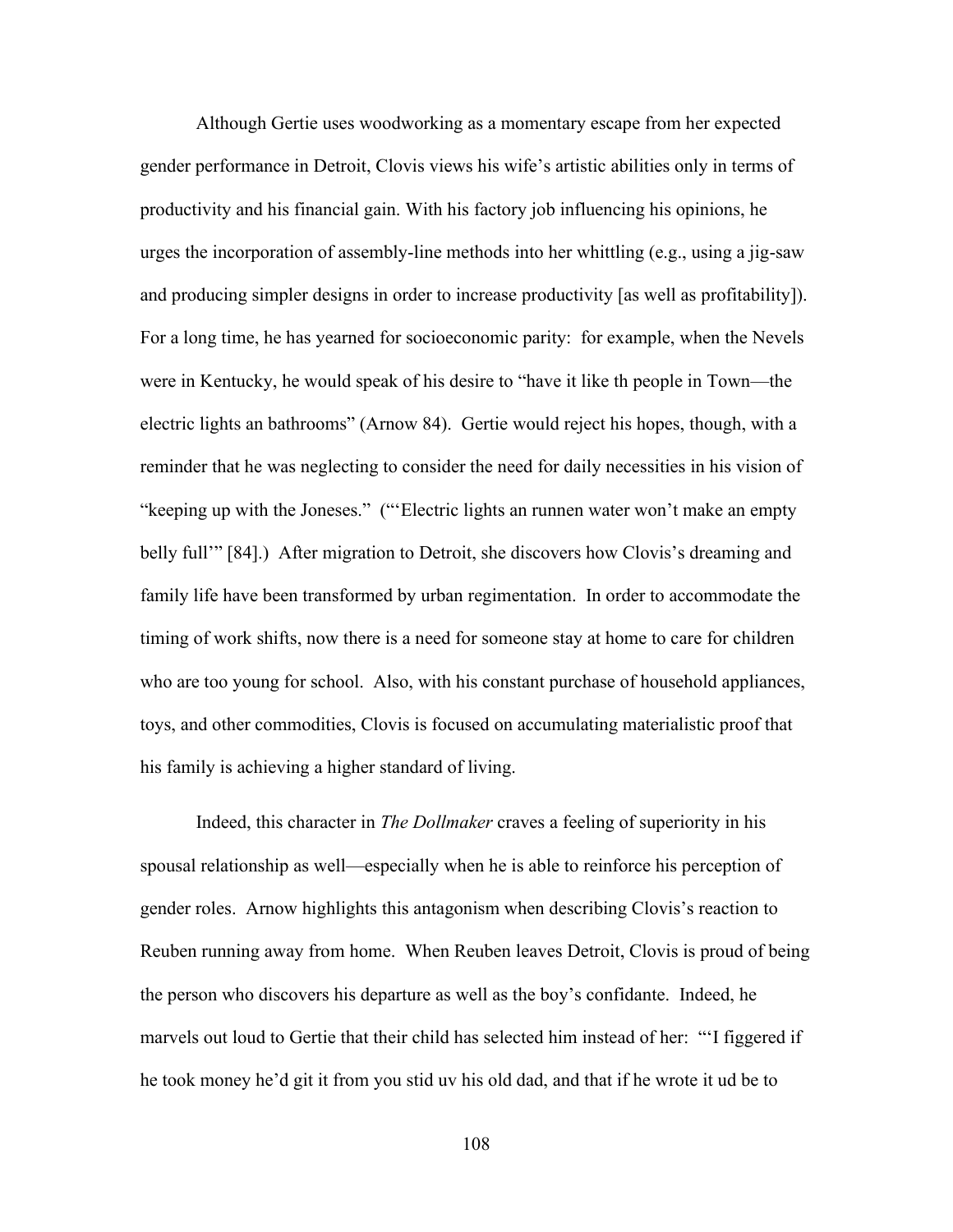you'" (362). His passive-aggressive emphasis on being Reuben's chosen confidante exacerbates the rejection that Gertie must feel. With his ruminating about the source of her pain, stating how he thought that news of Reuben's fate would bring her happiness, he casts himself as provider (here, of bad news) and problem-solver. In his ideal division of family duty, his wife should be caretaker of the children, but Clovis views Reuben's departure as proof that Gertie has failed in her gender performance.

His willingness to find another way in which she is not succeeding suggests his belief in a masculine-driven momentum that also validates the "correctness" of his viewpoints. Clovis quickly becomes overconfident and oblivious, as he assumes that Gertie's disturbed state reflects her frustration at woodworking, not at Reuben running away. ("She was silent, staring at the crucifix, and he for the first time noticed what she had done. 'Aw, Gert, you've set up all night a-worken on that thing,' he scolded, his voice disgusted, pitying." [362]). Though her body language communicates her forlornness (with her stooped posture and unresponsiveness), she does not verbally object to her husband's mistake; indeed, her outer state does not reveal what she feels inside at all. In other words, Gertie maintains her paradoxical space separation, despite Clovis's passive-aggressive and erroneous assumptions.

## *Woodenness and Gertie: The Pursuit of Multiple Promises of Happiness*

Gertie's pursuit of the promise of happiness in *The Dollmaker* is not solely limited to her maternal, domestic performance; she is also an artist and craftswoman, with woodcarving facilitating her identity expansion as well as representing another promise of happiness. Before migration, Gertie applies her skills to how she performs her maternal role, strengthening it by creating objects of familial utility (buckets and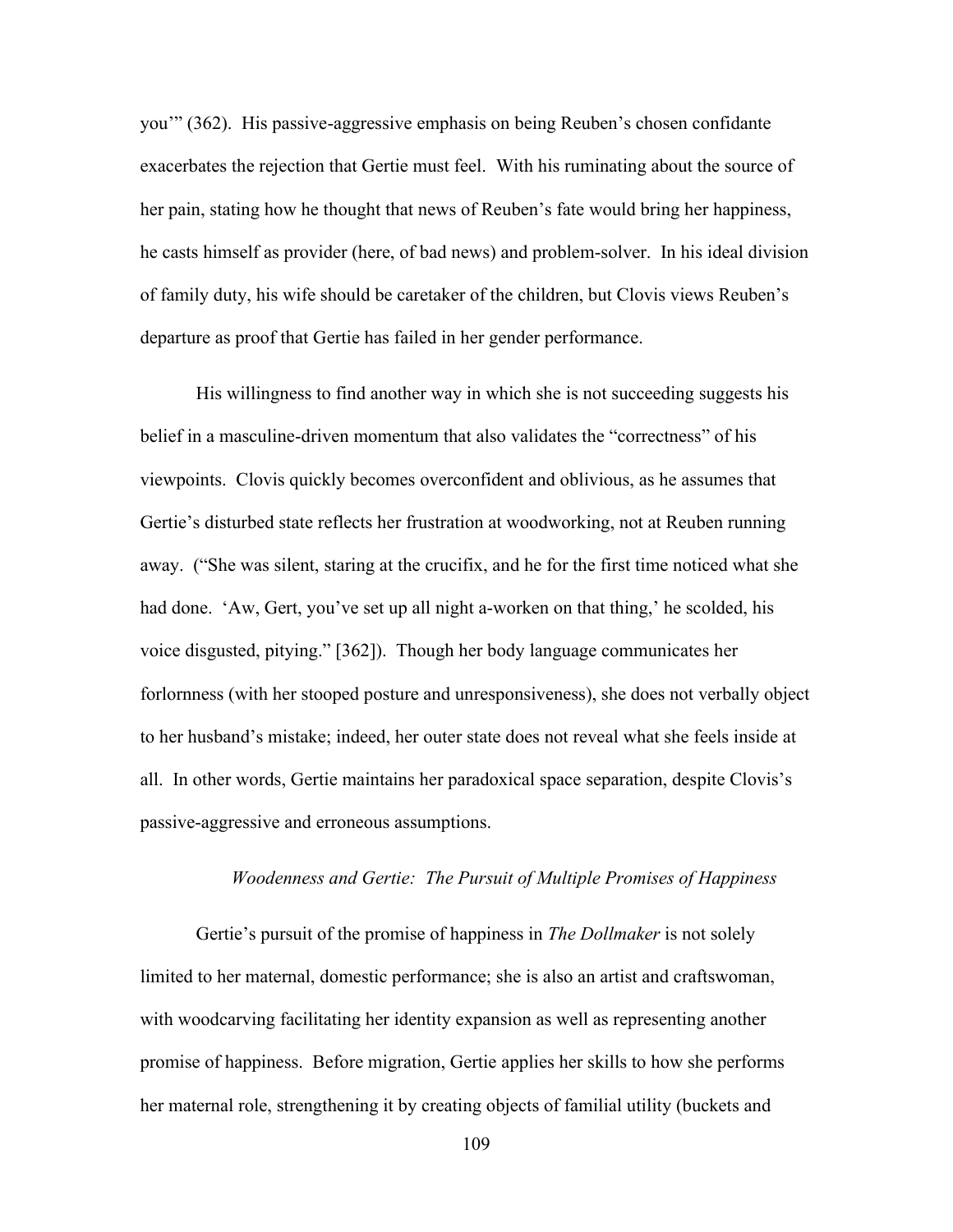kitchenware), medical care (the tracheostomy tube for her chocking son, Amos), and imaginative play (dolls for one of her daughters, Cassie). Woodcarving is integral to Gertie because it directs her creation of objects that, through their use and appearance, are happy. Gertie is not distributing happiness through her carvings (regardless if their purpose is utilitarian or solely aesthetic)—but through the *promise* of happiness. With Gertie's focus on creating carvings that others would value by agreeing that they are good (i.e., that they promise happiness), one notes that she regards woodcarving in the same manner in which she regards the family unit. Indeed, similar to how she redirects her behavior upon migration to Detroit (as she focuses on a familial promise of happiness), her pursuit of the promise of happiness via woodcraft necessitates that she bring along a large piece of cherry wood, which she intends to use to for a major work of art: a carving of Jesus.<sup>36</sup> Pursuing this specific promise of happiness does not entail redirection of any "time" or "resources" from Gertie's focus on her family, and it does not hinder he external self-performance (e.g., no domestic or maternal tasks forgotten because of thinking about carving or actual woodworking) (Ahmed 577).

Instead of becoming a happy object, though, the cherry wood becomes a medium of artistic, spousal, and economic frustration for Gertie, as she carves (and *does not* carve). Whenever she has free time to dedicate to carving, she is unable to complete it, for she cannot envision how the figure's face should look. Also, even though Clovis has known throughout his marriage about his wife's carving talents, after the family's migration to Detroit, he repeatedly offers Gertie unsolicited advice about her art—

<sup>&</sup>lt;sup>36</sup> This specific piece of wood also reminds Gertie of her pre-migration life—Kathleen Walsh observes that it is "a tactile remnant of Kentucky" (Walsh 102).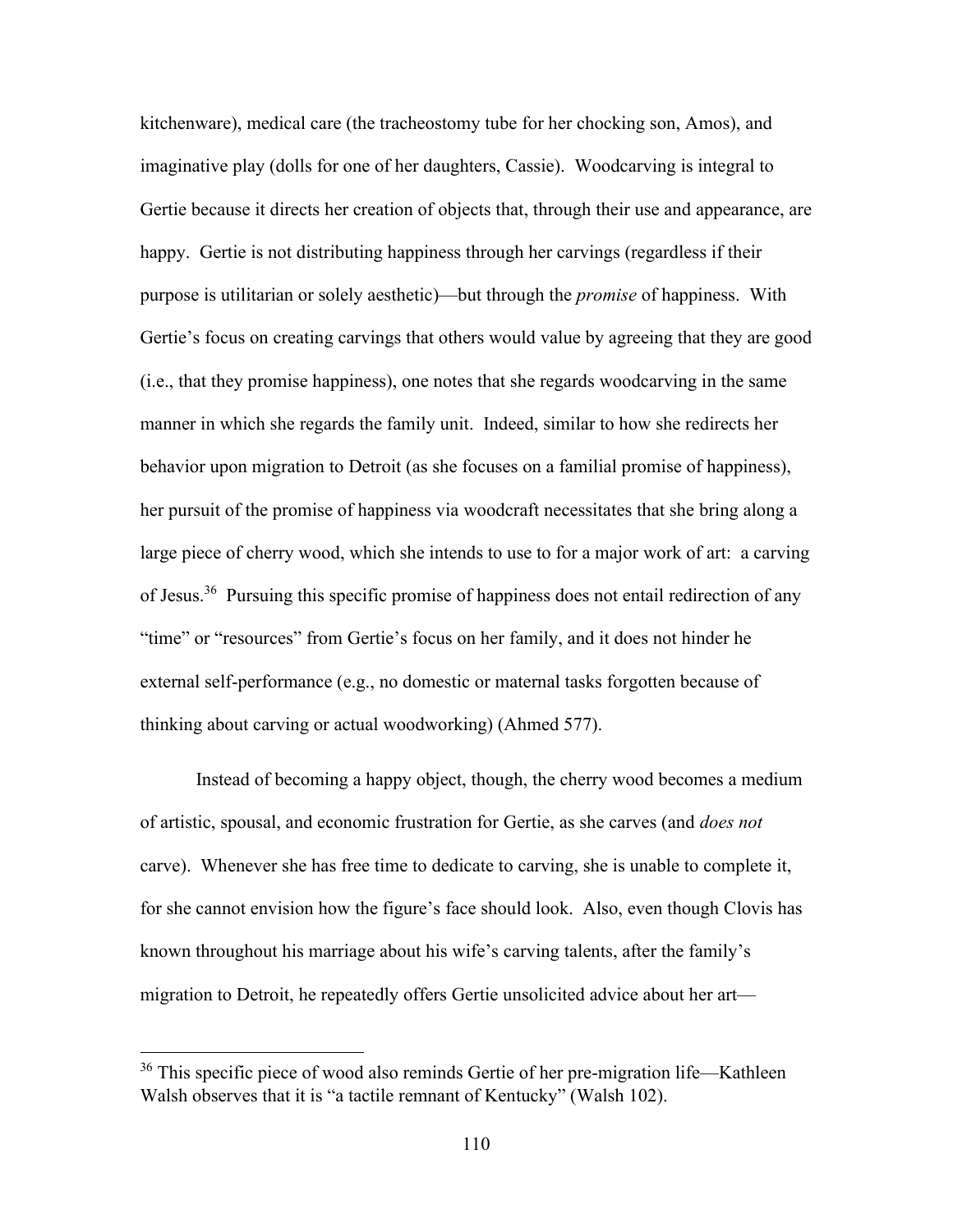specifically, ways in which she could monetize her work. His money-focused mindset comes from his exposure to certain economic and labor elements of his factory job (e.g., emphasizing profit margins and using an assembly-line approach to complete tasks quickly). One example of this unsought input is when Gertie discovers Reuben's whereabouts; upon informing his wife that their son is returning to Kentucky, Clovis incorrectly assumes that her dismay is about her latest woodworking project—not at Reuben's departure. He finds her time-consuming, hand-crafted work to be wasteful and not profitable, and he suggests shortcuts for her carving of a crucifix:

"… [Y]ou could ha made th cross flat out a little boards in a third a th time…. You didn't haf to make [the Christ figure] out a hard maple—an a have him a bowen his head an a showen his back thisaway. You'd ought to ha left him flat and a glued him on…." (Arnow 362)

Although Clovis is brainstorming about a different woodworking project—not specifically about the cherry wood block—Gertie believes that he would comment similarly about *any* wooden item she creates. In order to give a successful exterior selfperformance, though, she continues to emphasize domesticity while suppressing her inner state.

Stressed by Clovis's criticism, Gertie tries to find a way to avoid emotional overwhelm while still playing her expected gender role—thereby allowing her to pursue *two* promises of happiness (the family and her art). So, in order to avoid spousal frustration, she decides not to carve during times "when Clovis was awake to watch. He would quarrel as always about the deal of time she took, and start again the planning for a jig saw and patterns" (376). By avoiding confrontation, Gertie is not acting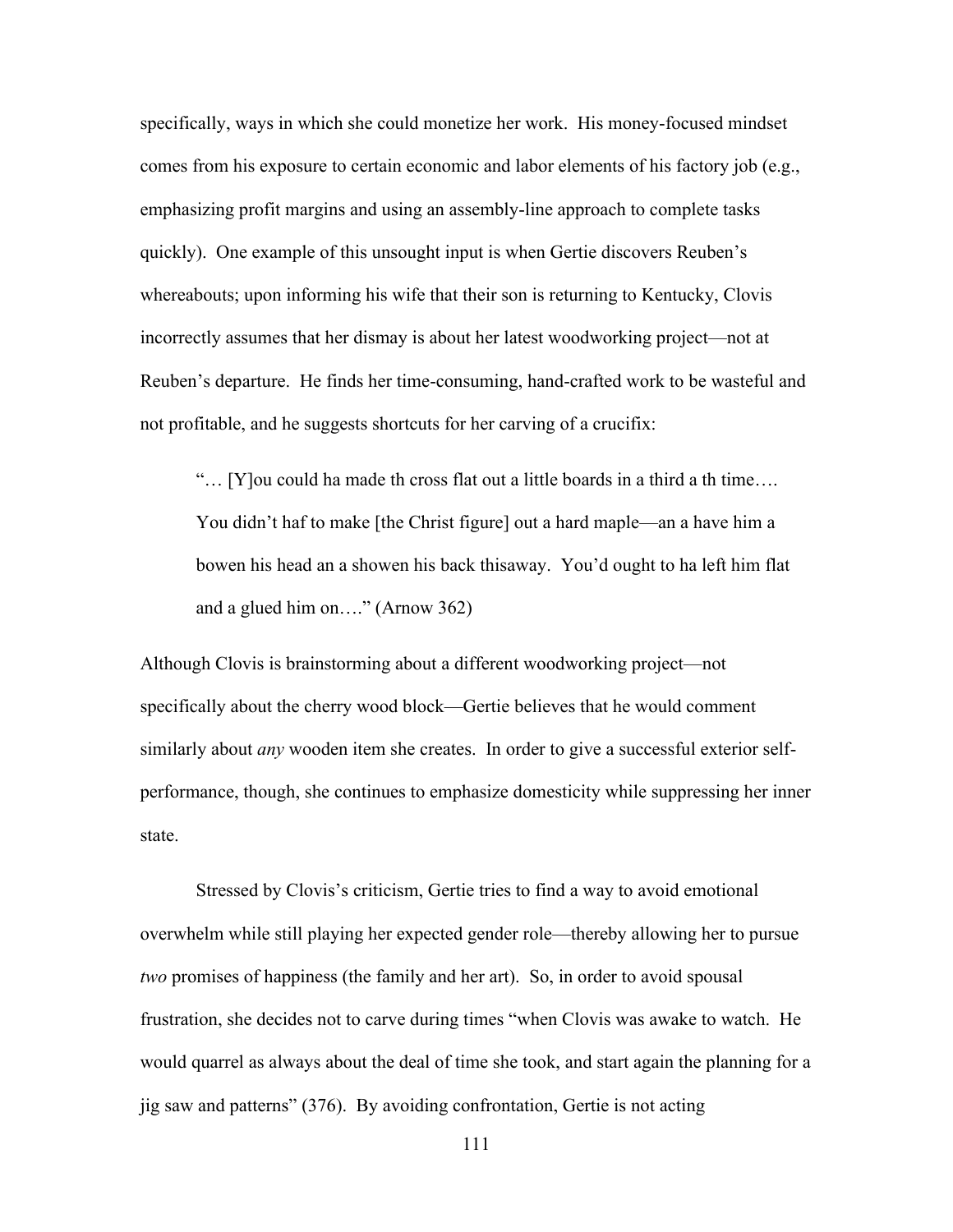transgressively but attempting instead to maintain artistic independence. Also, one could say that this strategy of seeking solitude actually enables Gertie to defuse, through unjudged woodworking, any emotional build-up that threatens to become overwhelming. However, I argue that through this time management (which allows her to avoid justifying her art to Clovis), there is more happening in *The Dollmaker* besides the ceding of rhetorical control and personal input. With her passivity and stoicism, Gertie becomes as wooden as the dolls she is urged to make.

However, this striving for privacy through avoidance stops, as the Nevels's economic need forces Gertie to act in a public manner. Arnow shows that her protagonist has to choose between two promises of happiness: family or art. What must prove especially frustrating to Gertie concerns what she interprets as the failure of her external self-performance—because she has focused on playing a maternal, domestic-focused role in Detroit, she has ceased being the family's main economic force (as she was back in Kentucky). When she receives an order for several dozen wooden dolls, she realizes that with Clovis incapacitated, she needs to revert to how she performed her gender before migrating: because the family dynamics have changed, so must her form change, too. $37$ Once again, Gertie assumes the responsibility of being the family's principal money earner. When she considers Clovis's current unemployable status as well as the higher cost of living in Detroit, she decides that in order to make money quickly, she will split

<sup>37</sup> In "Reassessing the American Migration Experience: *The Dollmaker*'s Gertie Nevels as an American Working Class Heroine," Laurie Cella notes the economic facts that shape Gertie's decision-making. Cella writes, "The block of wood is worth hundreds of dollars, and she can sell precut dolls quickly and efficiently. So in this sense, she is contributing her skills to the family welfare" (Cella 39). Gertie realizes that she must stop performing the role of a stay-at-home housewife in order to rescue her family from financial ruin.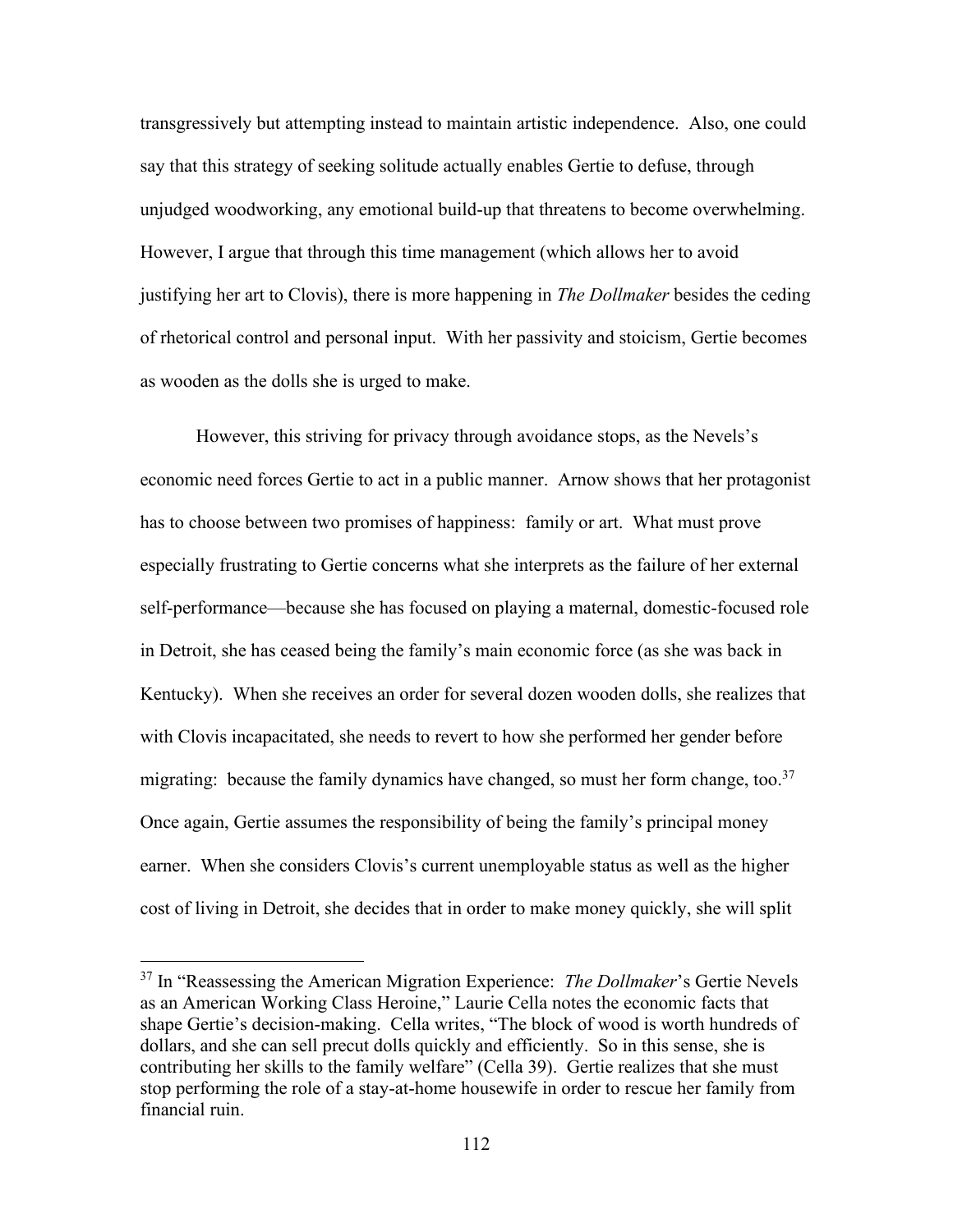the large piece of cherry wood and use the resulting pieces to fill the wooden doll order. So, in rejecting the promise of happiness that her art provided, Gertie becomes stoic and (artistically) passive once again—and with her decision to make dolls, she symbolically becomes one herself.<sup>38</sup>

When the cherry wood is split, Gertie's stoicism enables her to maintain the divide between her exterior and interior states, even though the emotional overwhelm of this scene affects all others who witness it. For example, though the woodshop worker has to have upper-body strength in order to perform his job, he gives his axe to Gertie. Because he admires the unfinished artistry that is about to be destroyed, he decides that he cannot wield the axe himself: "He reached for an axe, lifted it, hesitated, looking at the wood" (Arnow 598). Also, the neighborhood children, who have followed Gertie to see what will happen, spontaneously cheer: "A great shout went up from the children" (599). By doing this, they are not showing that they have desire for destruction, which has been sated by the axe's blow. Rather, the combination of the wood's size, its inprogress carving, and Gertie's physical strength proves so remarkable that the boys and girls become overwhelmed; they impulsively express themselves with a cheer, celebrating their neighbor's feat of physical and emotional power. By including this outburst, Arnow shows that although some people might not be able to put Gertie's

<sup>&</sup>lt;sup>38</sup> Some literary critics view Gertie's decision-making at this point in the text to be personally destructive. For instance, in her article entitled "In Memory of Cassie: Child Death and Religious Vision in American Women's Novels," Ann-Janine Morey believes that Gertie "concludes her own self-betrayal by sacrificing the one remaining emblem of her own individuality" (Morey 96). I argue, however, that Gertie's choices about how the promise of happiness shapes her life does not equate to being disloyal to herself. Her splitting of the cherry wood is not an absolute move that means that she will completely stop being artistic, and motherhood does not necessarily preclude individuality.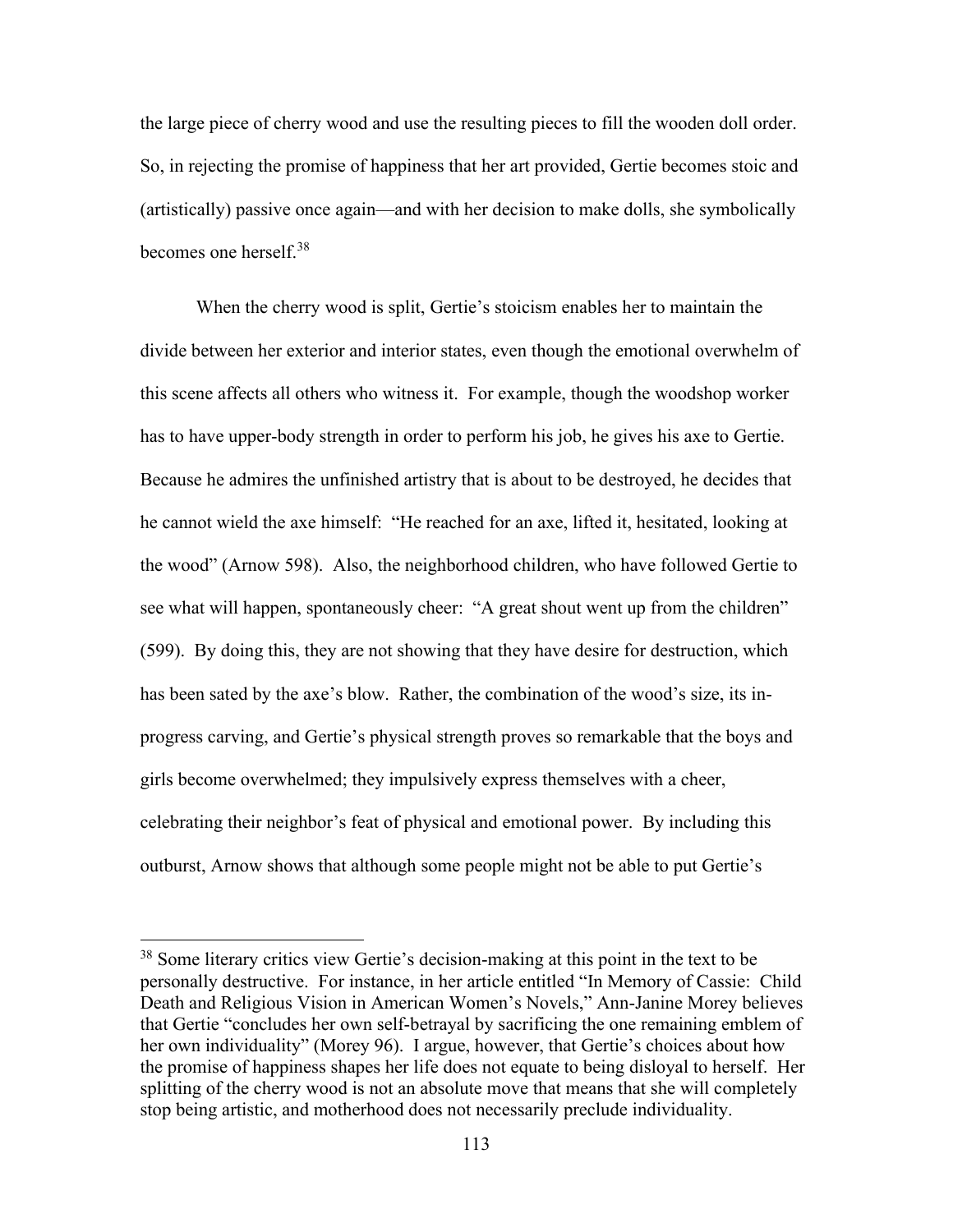paradoxical space division into words, they can acknowledge it through their exclamations. In this way, they verify that Gertie's exterior and interior states matter.

Having made her decision about what familial role she now must play and the specific promise of happiness that she will pursue, Gertie has become completely stoic and metaphorically wooden in the final scene of Arnow's text. Earlier, during her final carving session with the cherry wood, she considers how her ceding of control back in Kentucky has resulted in the erosion of the family (i.e., departure of family members via migration and death) as well as her expectation of achieving multiple promises of happiness. Gertie's recollection of this leads to emotional overwhelm, and she proclaims, "'I stood still fer it—I kept shut—I could ha spoke up'" (584). Her focus on gendered responsibility has transformed her long-held expectation of eventually owning her own property into an unlikely scenario. Laurie Cella interprets this solitary outburst as Gertie's acknowledgment of her passiveness: "Gertie has the self-awareness to know that she hasn't used her voice and because of that cowardice, she has lost all that she loves" (Cella 39). However, I believe *The Dollmaker*'s conclusion demonstrates that even though Gertie no longer expects the fulfillment of multiple promises of happiness in her life, she still loves both her family and her art. Her determination and improvisation demonstrated throughout the text suggest that even in moments of sacrifice, aesthetic ideas and inspiration still run through her mind. Although they might take different forms, woodworking *and* her family will still be fundamental parts of Gertie Nevels's life.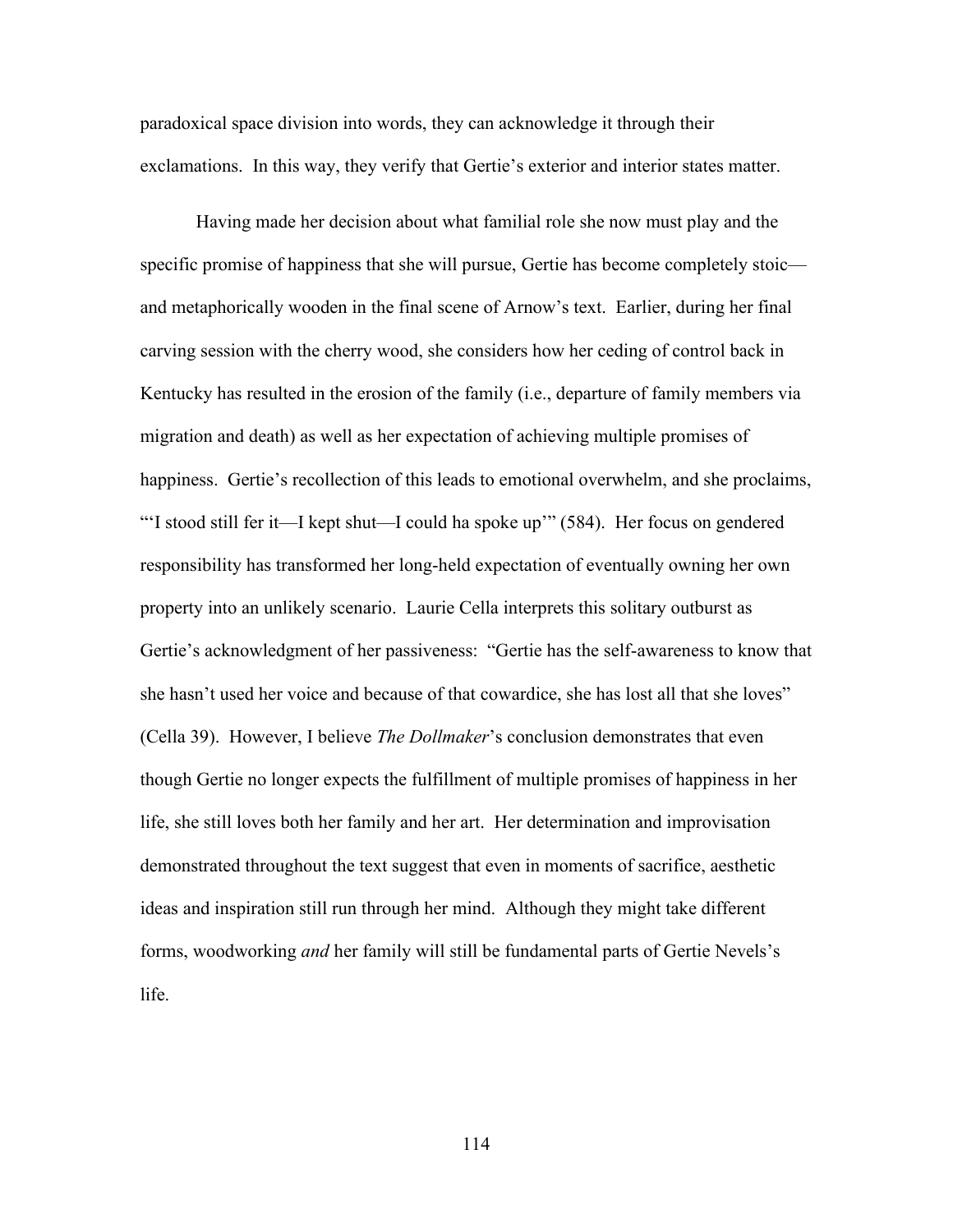# CHAPTER 6

# CIRCULAR SHAPING IN *UNDER THE FEET OF JESUS*

With *Under the Feet of Jesus* (1996), Helena María Viramontes does not just simply offer an updated version of *The Grapes of Wrath*. Instead, its distinctive contribution to American migration literature involves the crafting of a contemporary story that, via its female protagonist, addresses issues shaping Chicanx daily life (influence of folklore, *machismo* attitudes, etc.) as well as social justice for all people.<sup>39</sup> In her book review, Valerie Miner notes that unlike the prophesied utopia to which the Joads travel in Steinbeck's narrative, "[t]his California is not the legendary destination of blissful contemplation, but rather a landscape one drives over, hikes across, to the next job" (Miner 19). John Hassett writes in another book review that Viramontes's subject matter along with her illustrative writing style result in "an extraordinarily memorable and vivid tale of migrant worker life and demonstrates, once again, why recent Chicano fiction can be considered one of the most impressive literatures currently being produced in the Americas" (Hassett 147).

In her novel, Viramontes tells the story of Estrella, a bilingual Chicana teenager who migrates among Californian farms with her mother (Petra), her mother's boyfriend

<sup>&</sup>lt;sup>39</sup> In *Feminism on the Border: Chicana Gender Politics and Literature*, Sonia Saldívar-Hull argues that this author is a major contributor to Chicana studies. For example, she notes that Viramontes "illumina[tes] the complications and intersections of the multiple systems of exploitation: capitalism, patriarchy,… and White supremacy" (Saldívar-Hull 36).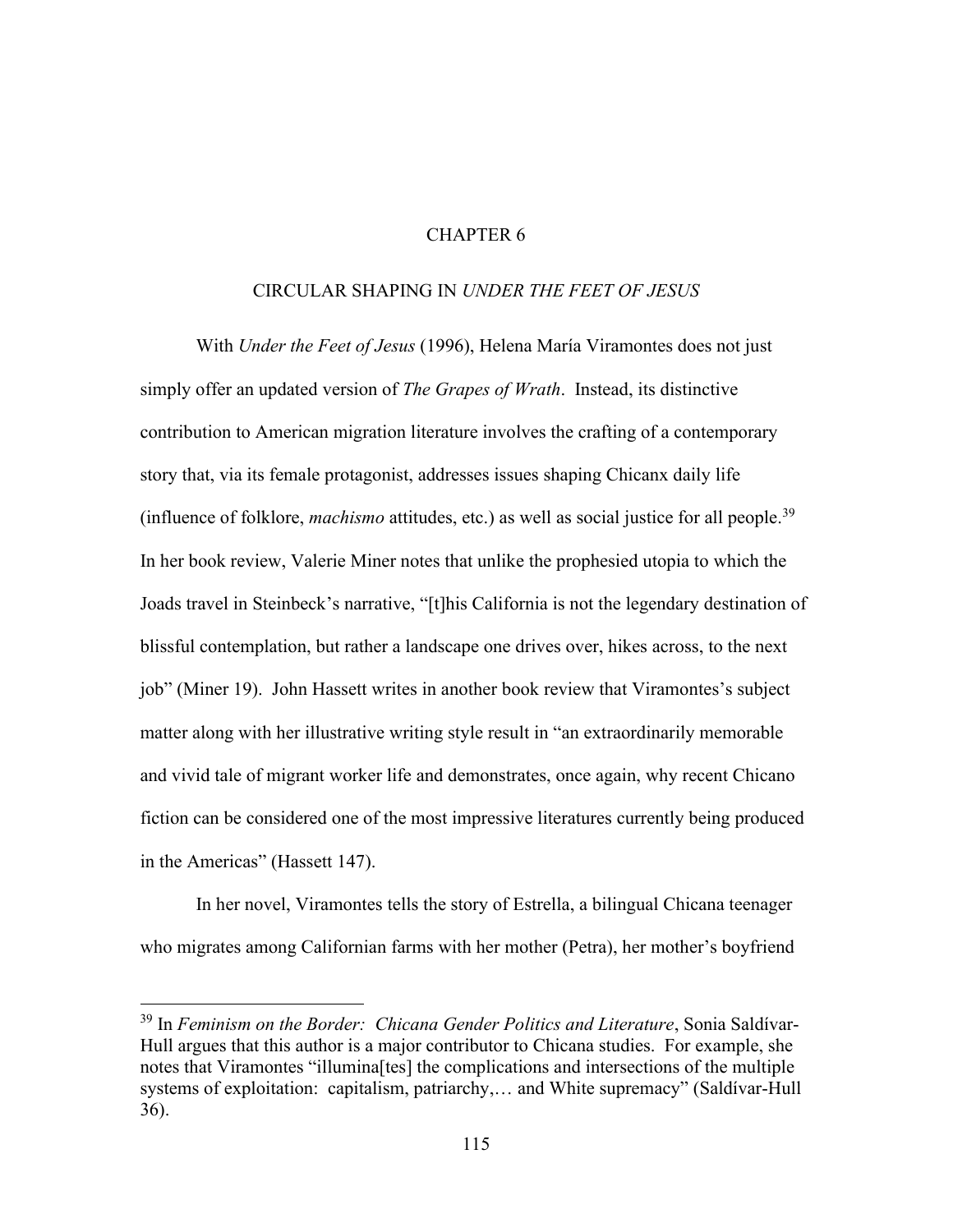(Perfecto Flores), and her siblings. This protagonist demonstrates the complexity of performing multiple roles at the same time. In addition to picking crops, Estrella tends to the physical and emotional health of her family members, assisting with childcare, meal preparation, healthcare, and other household chores. She also finds herself occasionally serving as an interpreter for her family. During one summer, Estrella meets and falls in love with another teenager, Alejo. One day, a crop duster pilot unknowingly sprays him with pesticide. Growing sicker, Alejo is taken in by Estrella's family, but when his health does not improve, the family risks its finances and its mode of transportation to take him to a medical clinic for migrant farmers. Upon arrival, he is examined by a nurse who, repeatedly insisting for payment, states that she cannot properly diagnose him there.

Outraged, Estrella becomes violent, destroying property until the nurse refunds the meager sum of money that Perfecto Flores surrendered. Now, he is able to refuel the family car and travel to the nearest hospital, where Estrella drops off Alejo in the emergency room. Upon returning home, Perfecto, Petra, and Estrella go their separate ways, each with preoccupied thoughts. (Perfecto worries about his desire to return to Mexico and fearfully anticipates an announcement by Petra. At the same time, Petra anxiously obsesses about her daughter's maturing and her own unrevealed pregnancy. Estrella recalls her last moments with Alejo, recognizing his probable fate, and wants to experience freedom). Viramontes's novel ends with the protagonist's attempts at achieving this—her standing on top of a barn roof.

In *Under the Feet of Jesus*, the author explores Estrella's daily reality as a bilingual, teenaged Chicana migrant farm worker who finds herself in situations that are institutional in structure, non-Spanish speaking in setting. For example, in the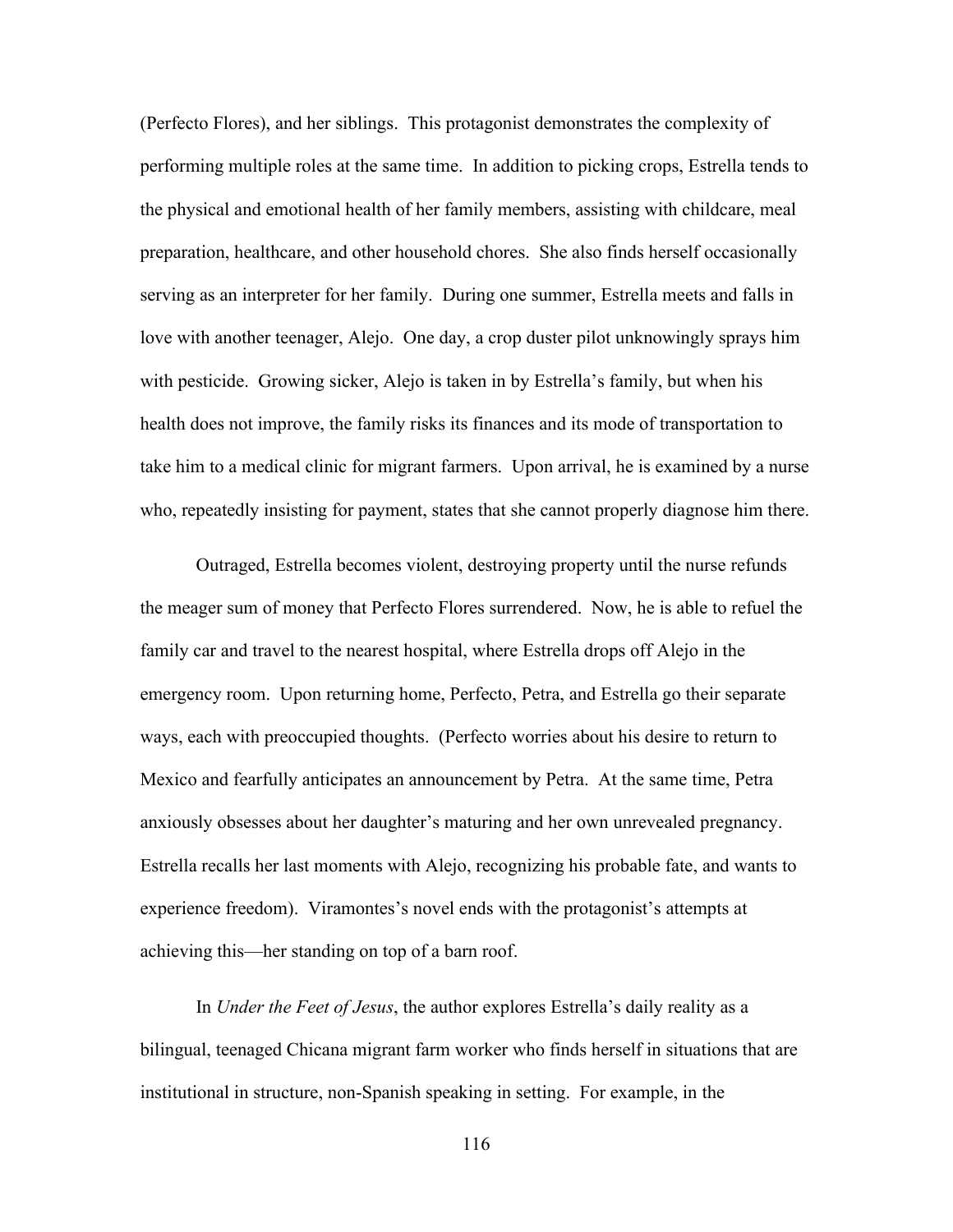institutional space of the clinic, Estrella represents how migrant bodies are disciplined and organized through practices of health and hygiene. Throughout Viramontes's text, the protagonist remains allegiant to her identity roles (i.e., daughter and Chicanx community representative) in her exterior performances. Also, whenever she is in non-Chicanx institutional settings (such as school and the medical clinic), her migrant and Chicana identities predetermine how representatives of those institutions interact with her. In other words, these white institutional spaces steer teachers and the clinic's nurse to interact with Estrella in particular ways that question her value as a human being.

As a result, Estrella becomes increasingly rebellious—she learns the English language, not through formal, institutional means but via daily interactions with Maxine (another migrant child) and as Perfecto's assistant. Out of frustration, she gives her most rebellious—and violent—external self-performance at the medical clinic. There, she encounters a nurse whose interactions with Chicanx migrants seem perfunctory; in reaction to this, Estrella chooses to give an external self-performance that persuades while, at the same time, allows her to express negative emotions. Estrella's rebelliousness ends, however, at the emergency room. Although it is another institutional space, the emergency room also produces a social context that is universal: everyone, regardless of identity, dies.

Estrella also represents how migrant bodies are disciplined and organized through practices of health and hygiene as well as concepts of space. The trope of circles and circular patterns appears throughout *Under the Feet of Jesus* to mark such ordering. The usage of this specific trope not only emphasizes how this character plays multiple roles simultaneously while surrounded by others' expectations and stereotypes—regardless if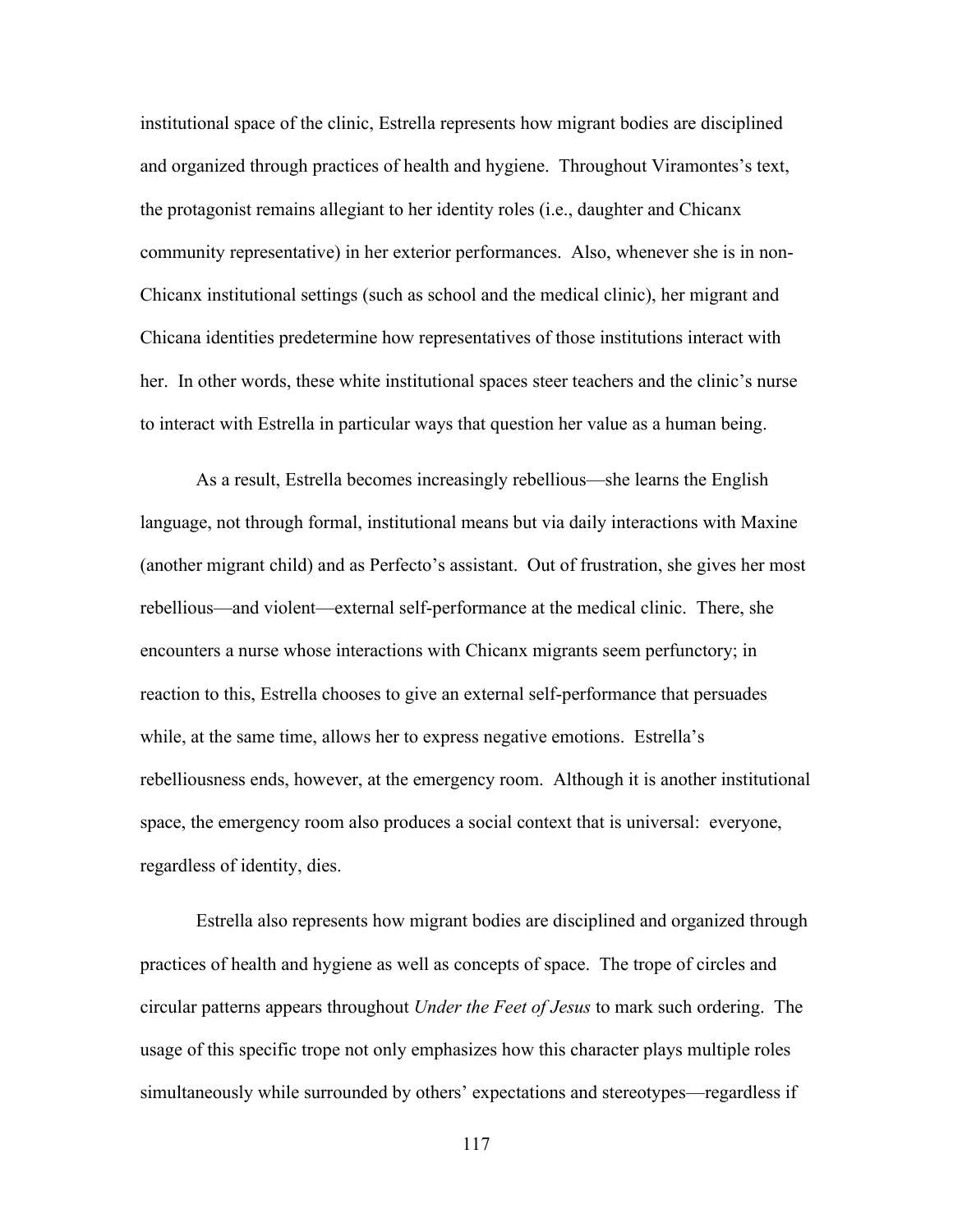she is at home (a private space), at school, at a medical clinic, or at the hospital (all public, institutional spaces). It also highlights how the multiple, intersecting identities of Estrella and other migrants goes unacknowledged by some people in these same spaces.<sup>40</sup>

# *Circular Space at Home*

In the opening pages of *Under the Feet of Jesus*, Estrella's family arrives at a small, vacant bungalow used by migrant farmers as a temporary residence. Petra and Perfecto start the process of establishing a household (determining the purpose of each room, repairing any damaged or unsafe areas, etc.). For Estrella's part, she initially spends time exploring (all the while minding her younger brothers and sisters), but she soon returns to her new home to help the adults. She never refuses to fulfill Petra's requests, such as appeasing her mother's deeply-held beliefs in folklore, or *creencias*. 41 An example of this involves the girl encircling the house with a traced line in the dirt. Viramontes writes that Petra "believed scorpions instinctively scurried away from lines which had no opening or closing" (Viramontes 42). Estrella's response to her mother's news (that Perfecto had earlier killed a scorpion) is immediate: as Petra points out where the pest was found, her daughter takes the stick from her hand, verifies the correct

 $40$  I argue that these differing shapes (the angular image of an intersection and the circular metaphor) coexist in *Under the Feet of Jesus*—each character is composed of distinct identities that traverse each other (e.g., Estrella is a female *and* a Chicana *and* a teenager *and* bilingual), and each identity navigates an overlay of obligatory ordering that it must enter and exit, like stepping into and out of a circle.

<sup>41</sup> In *Chicano Folklore: A Guide to the Folktales, Traditions, Rituals and Religious Practices of Mexican* Americans, Rafaela G. Castro explains their significance: "*Creencias* often dictate behavior and oral expressions, and they reflect a worldview that is based on spiritual and religious ideas…. Some beliefs exist as folk knowledge integrated into the behavior of an individual and will be reflected in the way that individual lives his / her life" (Castro 71).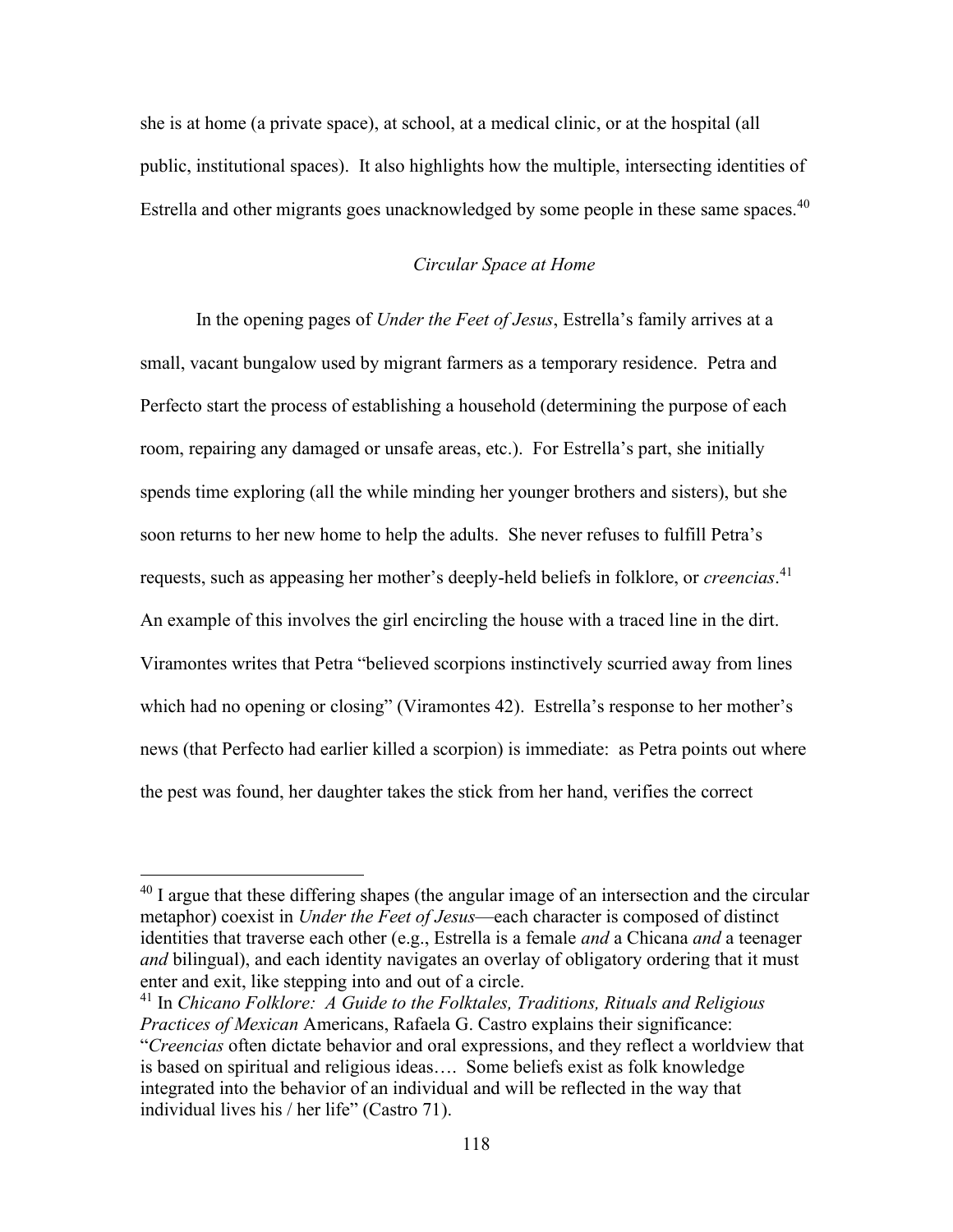location, and wordlessly "[begins] the demarcation around the house" (41). This moment in the text highlights the mother-child connection as well as Estrella's incorporation of a caretaker role in her external self-performance.

Both of these females in *Under the Feet of Jesus* express their gender connection through wielding a transforming domestic power in the domestic roles they play. A principal example of this involves how they alter wherever the family settles upon finding employment. Janet Fiskio explains that the bungalow (where the family stops in Viramontes's text) "is not a home by virtue of long-term inhabitation and ownership, but rather because the mother and Estrella hold a set of skills that make possible the continual creation and recreation of place out of space" (Fiskio 315). Besides articulating a difference between *place* and *space*, she also alludes to inherited cultural beliefs regarding Chicana gender roles in the household. In the traditional Chicanx belief system, people learn from childhood that their exterior selves are shaped by social mores; for females, such behaviors include domesticity and maternity. In *Under the Feet of Jesus*, Petra embodies these expectations, but being the mother in a migrating family enhances her "set of skills" (315). Not only does she create life *literally* through giving birth, but she also creates life *figuratively* through establishing "a source of stability" and "extracting a center from chaos" (315). For example, because Petra believes (and has shared this belief) in the protective power of the circle drawn around the bungalow, this creates a daily task for her family members to perform. In comparison, Estrella reinforces pre-existing needs and expectations (being a second mother, a *sous chef*, a handyman's assistant, etc.). I believe that her greatest caretaking "skill," then, is not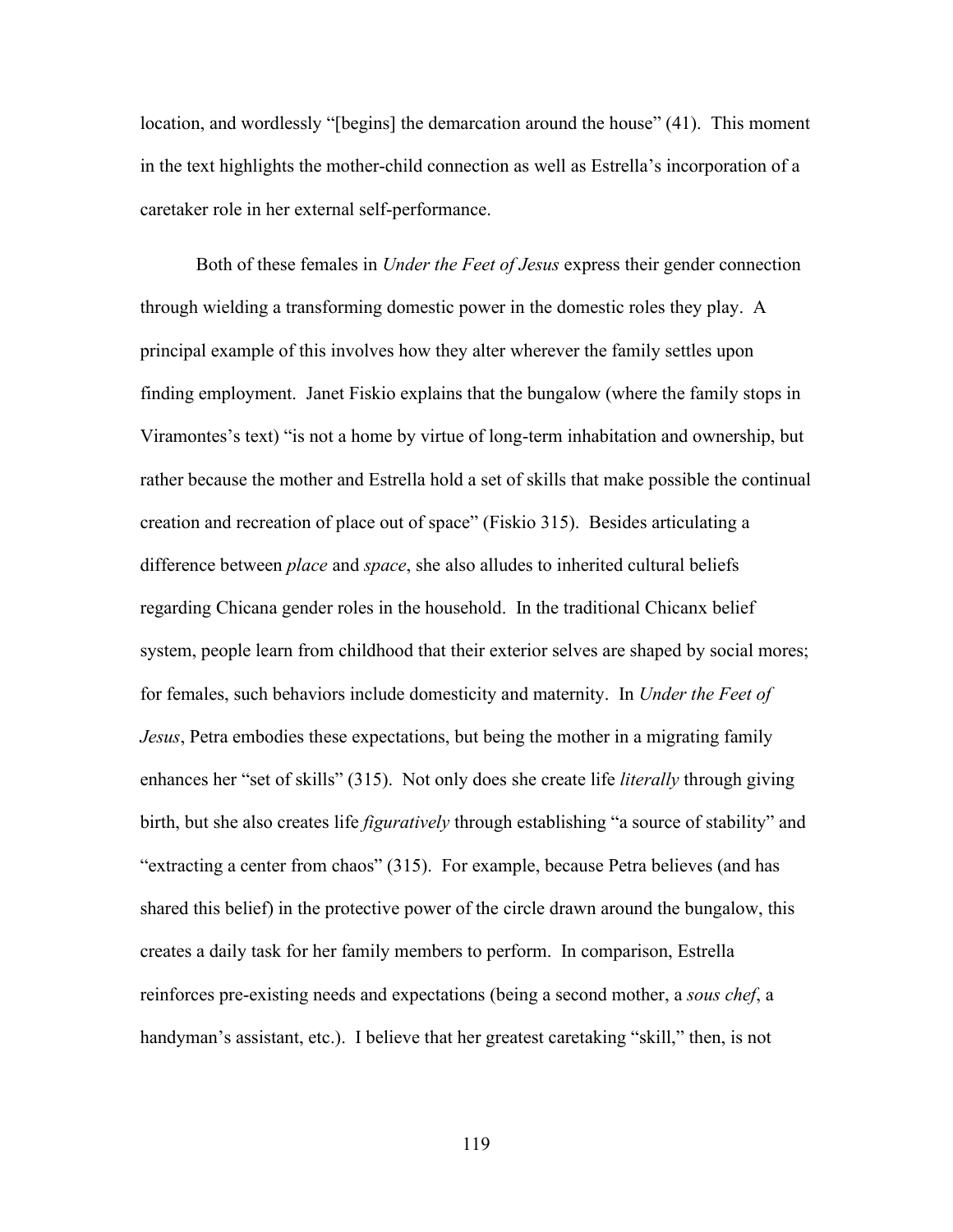creative but *recreative*. Much like the line that she traces around the bungalow, she has long followed the lines of culture and family.

Throughout *Under the Feet of Jesus*, the traced circle represents a zone of protection. By drawing a loop around her house, Estrella comforts and reassures her mother. Plus, the author notes that her protagonist "never questioned whether this was true or not" (Viramontes 42). In this way, Viramontes emphasizes that Estrella, despite any questions she might have concerning this ritual, is considerate of her mother's beliefs. However, this enclosing, unbroken line mirrors a sense of certainty and rootedness which Estrella does not have—but for which she yearns.

In an interview, Viramontes explains how migrants can gain such reassurance from a circular, inclusive concept of space and place:

When [you migrate from one area to another] you realize these are the components that make you feel very secure in a place, that makes you feel that this place is a certainty of yours. When there is that certainty, it is home. The aspect of not having a home, for example, in terms of the migrant life is another aspect because when you are moving so much it is almost like grating against your soul. Your soul is in migration and in *Under the Feet of Jesus* that was one of the things that I was concerned with. (Kevane 234)

She also speaks about the importance of family to migrants, explaining how the lack of a peer group or circle of friends can cause psychological harm, especially in youth like Estrella. The author ponders, "Could you imagine migrant life where you just never have a chance to know a person long enough to bond with…, where you can no longer bond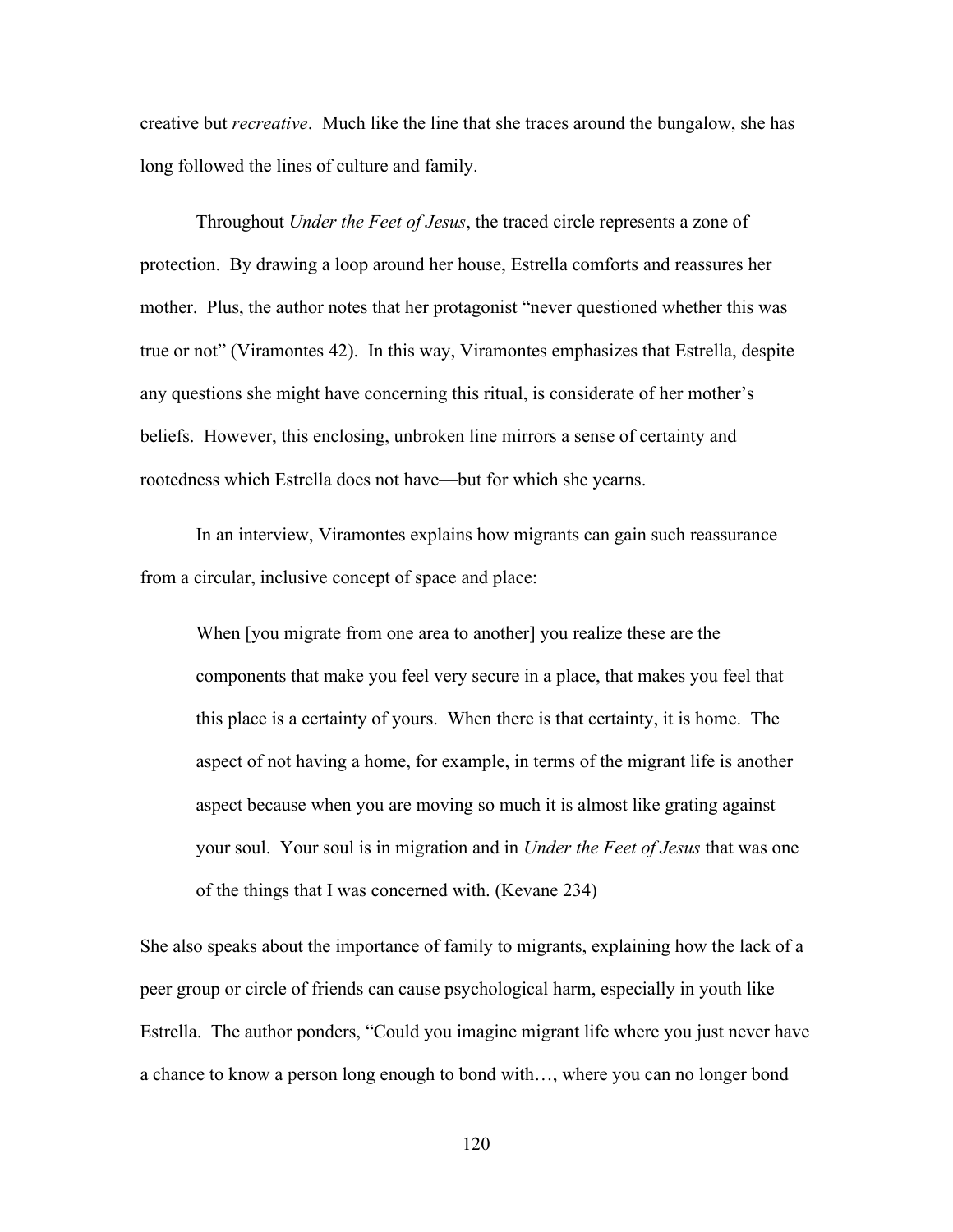with another person other than your immediate circle?" (235). Estrella and other young characters speak occasionally about staying in place—one benefit of which would be to establish relationships.<sup>42</sup> For them, schools might seem to provide a way in which they could learn and make friends. Estrella discovers, though, that educational institutions have boundaries which do not include opportunities for this. Instead, the boundaries form organized, protective circles not *for* herself and other migrant children…but *in reaction to* them.

## *Circular Space in School*

In an article entitled "Reimagining Citizenship through Bilingualism: The Migrant Bilingual Child in Helena María Viramontes'[s] *Under the Feet of Jesus,*" Jeehyun Lim analyzes the protagonist of *Under the Feet of Jesus* through the lenses of literacy and citizenship. Using this approach, she emphasizes how schools are partially responsible for another of Estrella's roles—interpreter. Lim writes:

Excluded from the public schools and responsible for a Spanish-speaking family dependent on her for her labor and proficiency in English, Estrella is largely immune to the institutional instructions of becoming a citizen-subject. Instead of being prepared by institutional education to later assume the full rights of a citizen, Estrella learns to become a member of a community through attending to

 $42$  At one point in the text, Estrella and Alejo take a break from picking crops, and they lie underneath a work truck that is leaking oil. When she notices this, she starts thinking about how a lack of it would mean an end to migration. (Alejo: "If we don't have oil, we don't have gasoline." Estrella: "Good. We'd stay put then" [Viramontes 86].) Alejo, however, views the end result negatively: "Stuck, more like it. Stuck" (86).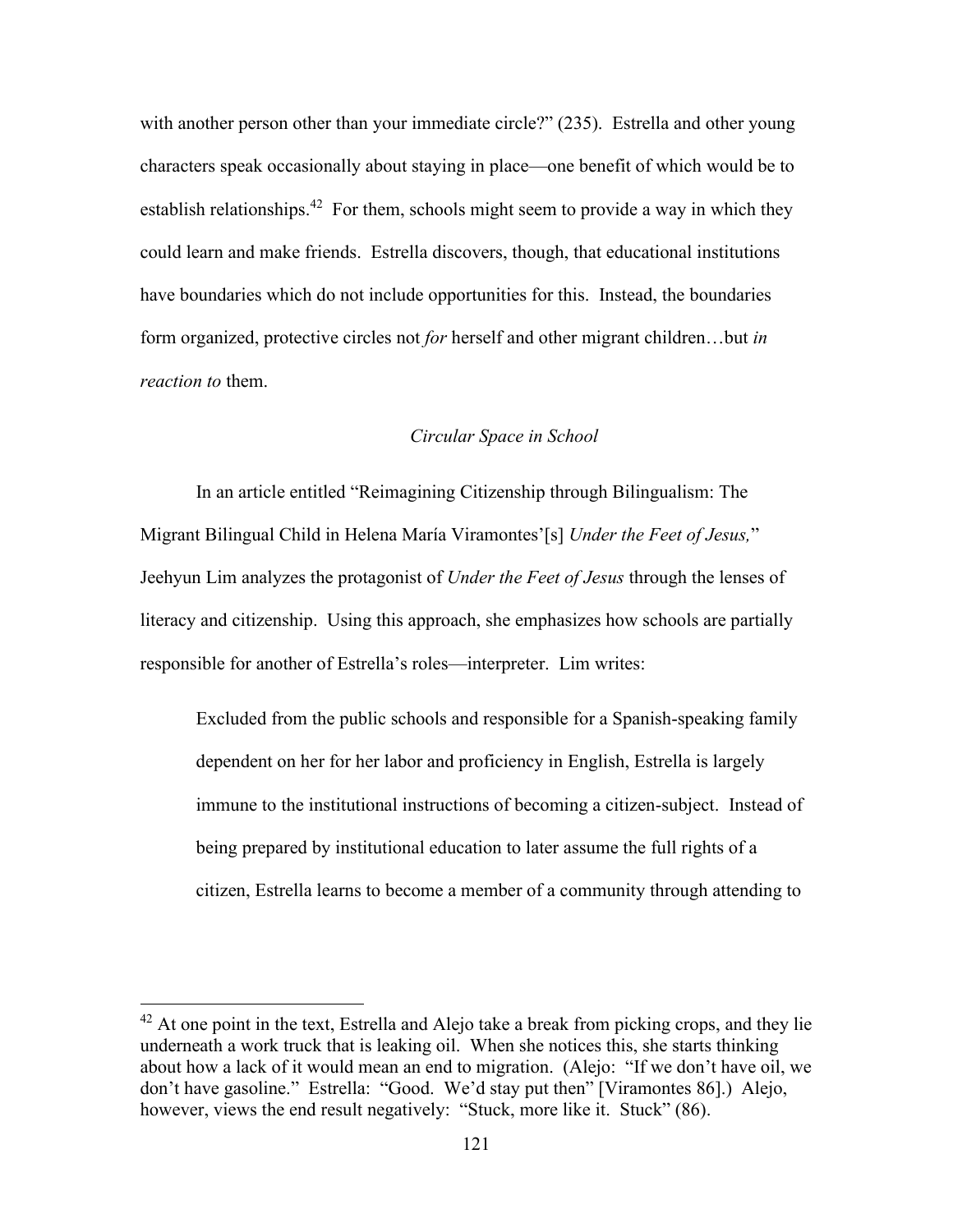the relations of affection and the duties of caretaking in her circle of family and friends. (Lim 222)

I argue that this suggestion of institutional separation in Viramontes's text actually serves as an overt establishment of a zone of protection. Not only does it separate those *included* in full societal participation (children who are native English speakers) from those *excluded* (children who are native English speakers), but it also affects the external self-performance given by members of both groups.

Viramontes recounts her protagonist's scholastic experiences as following this same pattern. Estrella remembers:

[She] would ask over and over, So what is this, and point to the diagonal lines written in chalk on the blackboard with a dirty fingernail…. But some of the teachers were more concerned about the dirt under her fingernails…. / They said good luck to her when the *pisca* [harvest] was over, reserving the desks in the back of the classroom for the next batch of migrant children. (Viramontes 24-25, italics mine)

By ignoring the girl's questions about academic matters, her teachers instead demonstrate how the institution of education regulates migrant bodies. For example, the portion of teaching places that are set aside for migrant children is the back of classrooms; in a traditional classroom layout, this would hinder access to the chalkboards and the teacher's desk. One might say that such restriction underscores the true, unspoken priority of some adults in schools: they might believe that physical servitude is actually the purpose as well as the destiny of migrant children who are also non-native English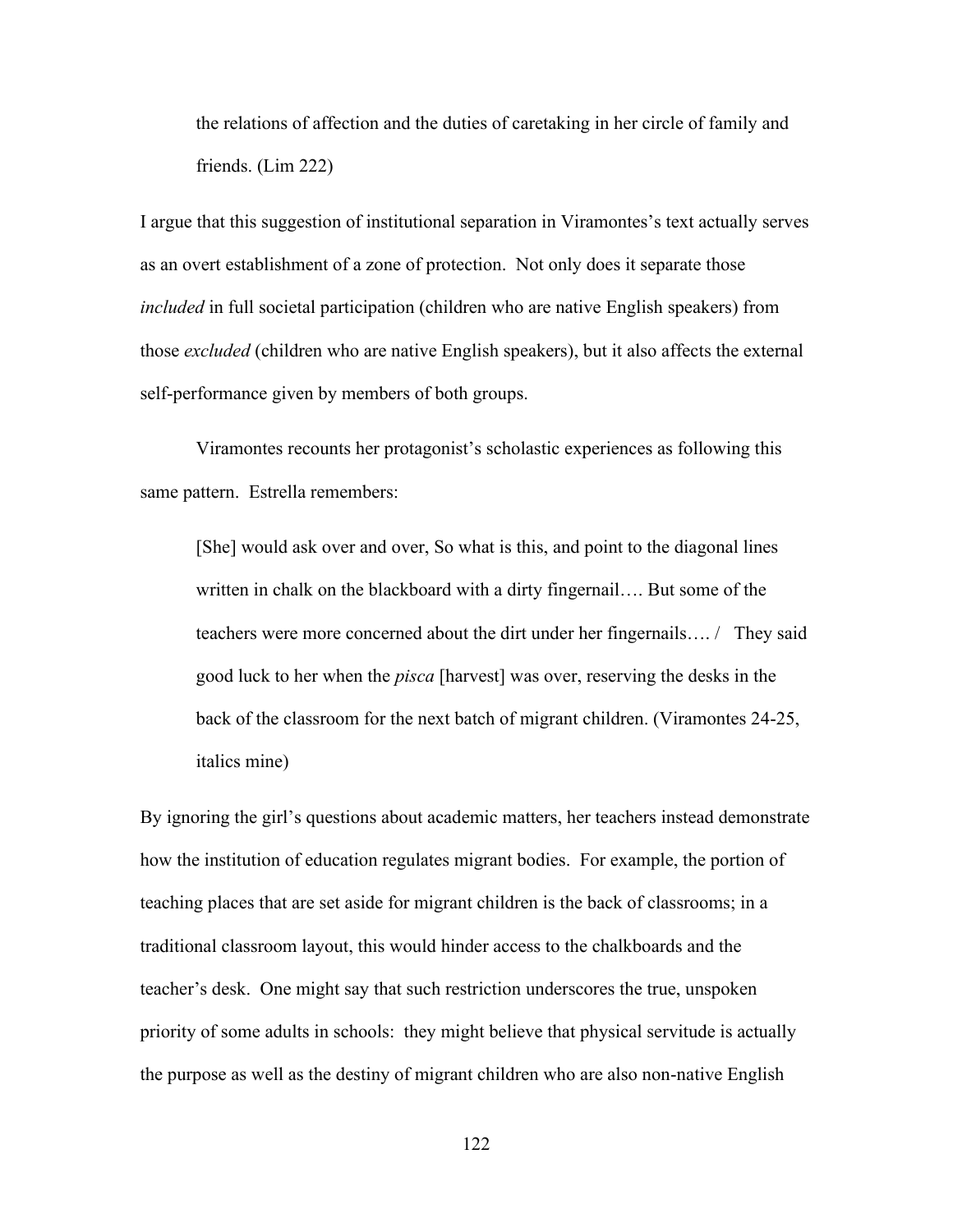speakers. Moreover, such a positioning serves as an isolation of native English speakers from non-native English speakers. So, like the literal circle that Estrella draws around her house for protection, a similar zone is demarcated figuratively in the classroom. Though "Estrella hated when things were kept from her [,]" she begins to realize the extent to which she is held outside the zone of rootedness and acceptance by societal institutions such as schools (24).

Also, an urgent desire for hygiene take precedence over learning or an institutional recognition of ethnicity in Viramontes's text. Estrella recalls how teachers "inspected her head for lice, parting her long hair with ice cream sticks. They scrubbed her fingers with a toothbrush until they were so sore she couldn't hold a pencil / properly" (25-26). Another particular memory highlights how this emphasis on hygiene could potentially lead to a stereotype-based definition of an entire ethnic group. Viramontes writes:

She [Estrella] remembered how one teacher… asked how come her mama never gave her a bath. Until then, it had never occurred to Estrella that she was dirty, that the wet towel wiped on her resistant face each morning, the vigorous brushing and tight braids her mother neatly weaved were not enough…. And for the first time, Estrella realized words could become as excruciating as rusted nails piercing the heels of her bare feet. (25)

With this passage, the author foreshadows the prejudiced slights of Chicanx culture that her protagonist will continue to face as the novel progresses. Also, Estrella's epiphany about language's power to harm does not dissuade her from learning English. In fact, her learning is so complete that she is able to perform the expected role of interpreter for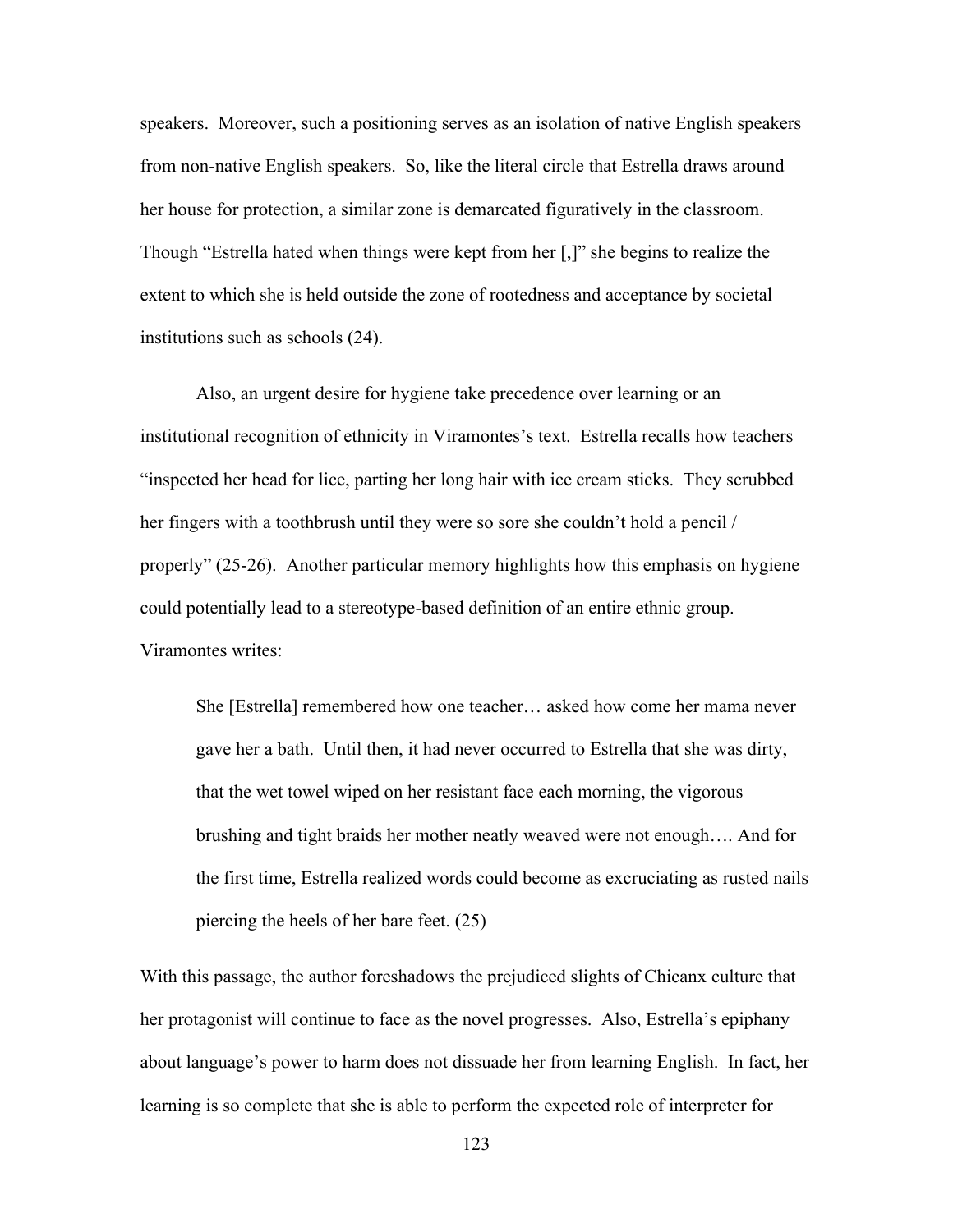those communities which are outside of the zone of protection in a non-migrant society. Her boyfriend Alejo's worsening health exemplifies Estrella's still-persistent struggle for that which is being "kept from her"—namely, unfettered institutional acceptance of *all* parts of her identity.

#### *Circular Space at the Clinic*

Before Estrella enters the clinic, she finds that she must consider multiple expectations in her external self-performance. Migrant farmers—regardless of any financial or transportation difficulties—are expected to utilize a pre-determined health care center. In addition, she implicitly understands that her family and Alejo expect her to obtain medical help by means of her bilingualism. To secure healthcare for Alejo by making this trip to the clinic, Petra and Perfecto risk the family's only mode of transportation and migration (e.g., putting extra miles on the family station wagon, which keeps getting mired in mud). Also, Viramontes's protagonist notices how the drive to this clinic has almost emptied the fuel tank: "Estrella leaned forward from the backseat, her head between the mother and Perfecto Flores to see the gas gauge bury the E, and Perfecto flicked a fingernail a few times to make sure the gauge wasn't stuck" (133). When Estrella sees that "the gas gauge [has buried] the E," she hopes that this measurement of emptiness does not foreshadow a potential diagnosis: that Alejo will continue getting sicker until he "buries the E" with his death (133).

In order to get medical care for Alejo, she must perform successfully as an interpreter—and in doing this, Estrella realizes that her external self-performance will be judged. Viramontes describes Estrella's self-consciousness and physical discomfort: "She became aware of her own appearance. Dirty face, fingernails lined with mud, her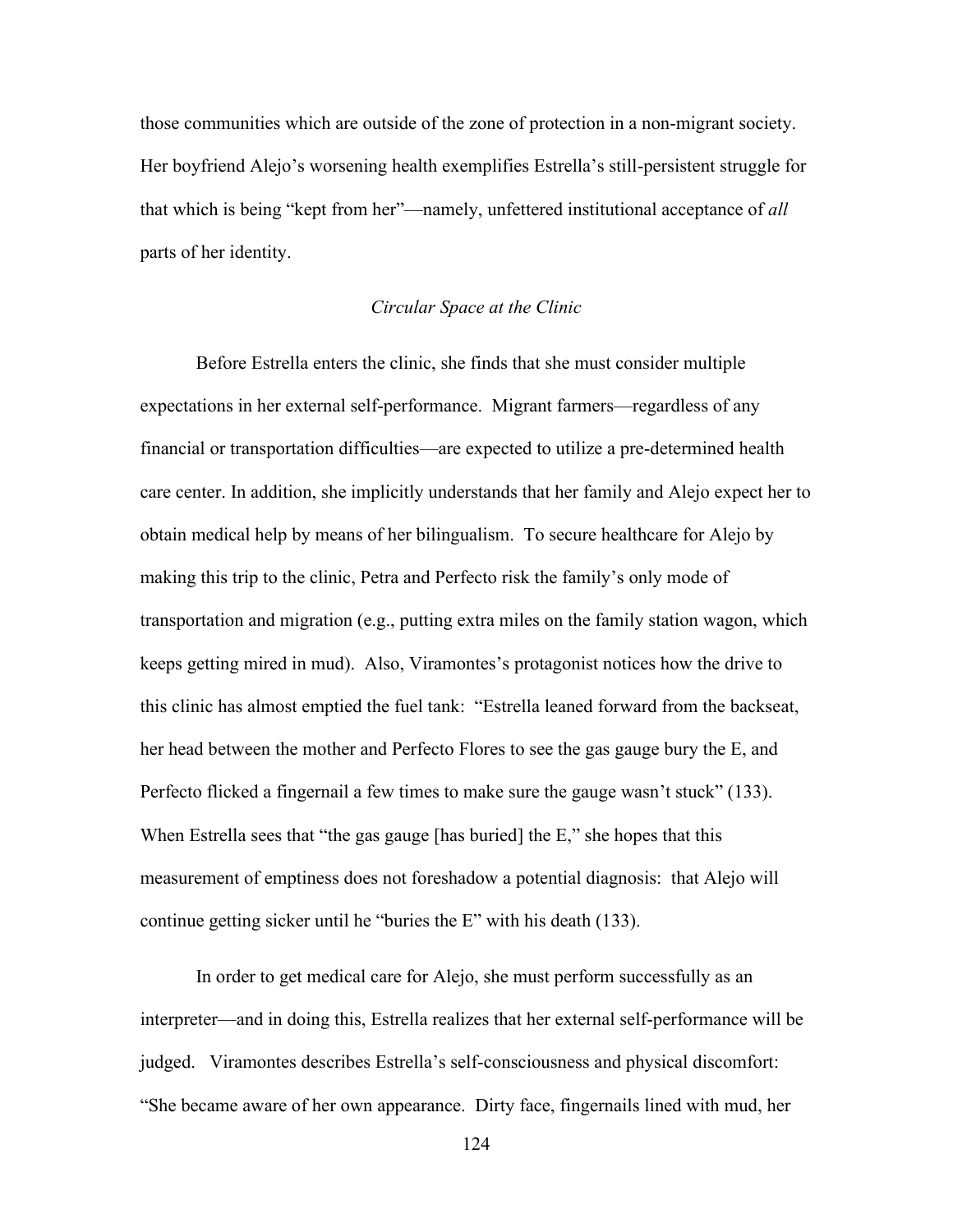tennis shoes soiled, brown smears like coffee stains on her dress where she had cleaned her hands" (137). Building upon this description, the author makes a striking distinction about the different types of day that Estrella and the nurse have each had—and the performance that each one is about to give. While the teenager is covered in a mélange of earth and sweat, the nurse presents an appearance of unity with her "white uniform and red lipstick" (137). Even her scent is singular—and overwhelming (like a "flood of carnations" [137]). In pointing out the two females' sensory-based differences, Viramontes shows that from the beginning, Estrella is already struggling not to become overwhelmed. Remembering that Alejo's health is at stake, she feels the pressure to persuade with her performance as interpreter: "It amazed Estrella that some people never seemed to perspire while others like herself sweated gallons" (137).

From the beginning of the clinic visit, though, Estrella realizes that strategic language use represents another difference between herself and the nurse. In providing biographical information about Alejo, the teenager lies in order to give the nurse the data she requires. This woman is the gatekeeper to medical care: so, when Estrella pretends that the boy is a relative, he becomes eligible to use the clinic. Here, Viramontes intimates that her protagonist, aware of how institutions organize migrant bodies, manipulates this ordering through wordplay. In other words, Estrella tells the nurse what she expects to hear. One notes that her lying does not detract from her translating, though. In fact, it enriches it, for now her performance as interpreter concerns linguistic form *and* function. The "correct" words matter, but Estrella understands that the goal to help her sick boyfriend—supersedes these notions of "correctness." In this way, she values strategic knowledge over official protocol.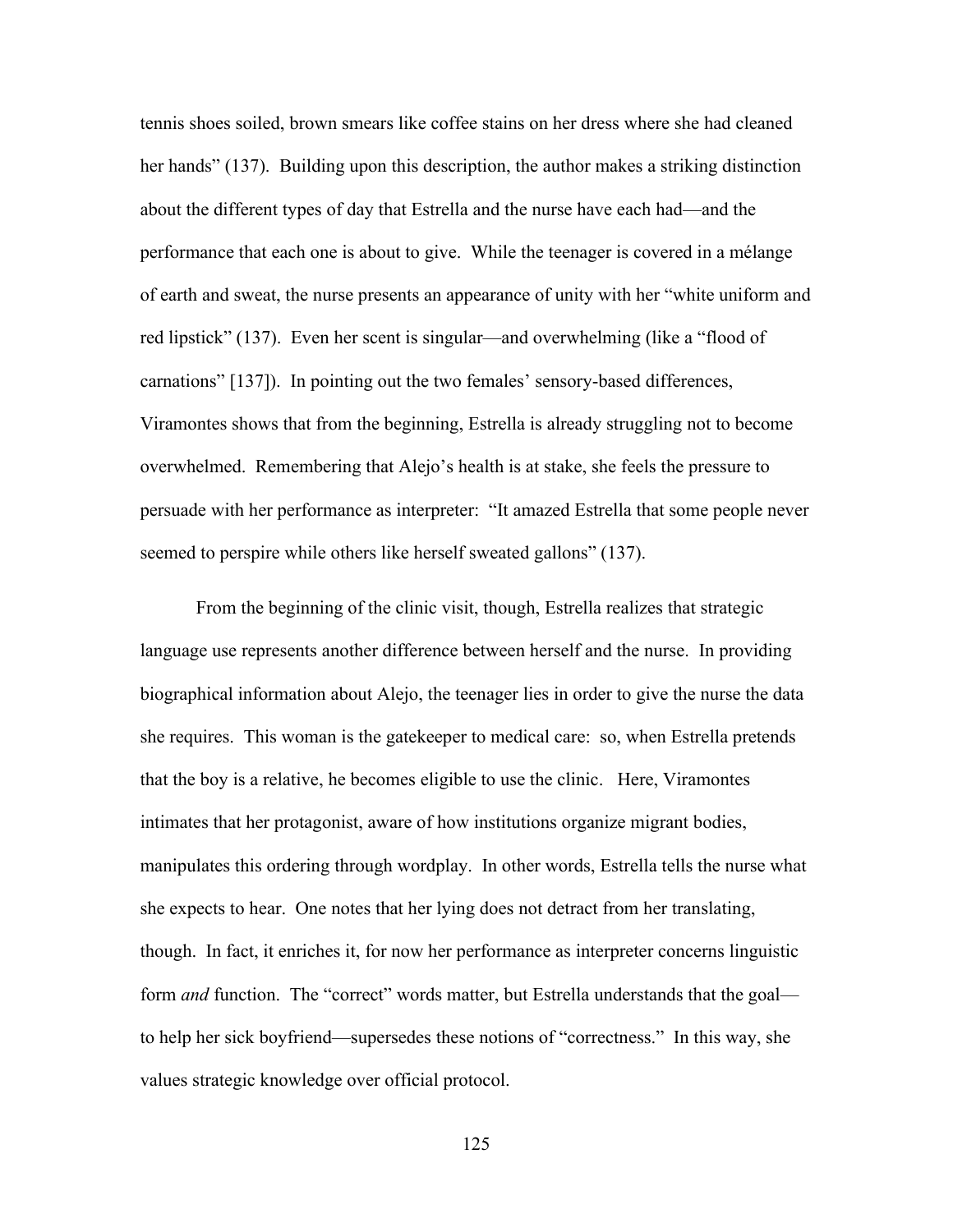In comparison, the nurse is linguistically rigid, unable to conceal her apathetic attitude. One assumes she must have taken a pledge to uphold ethical standards, but her words and actions do not reflect this.<sup>43</sup> For example, despite Estrella correctly pronouncing Alejo's name, the nurse incorrectly pronounces his name as "Alex-hoes" (Viramontes 138). Also, in attempting to weigh her patient, she depersonalizes him. After asking him to step on the scale, the nurse immediately asks Estrella to make sure that he does this. Estrella falsely testifies to his linguistic capabilities, touting that he is so proficient in English that he was "the spelling bee champ in Hidalgo County" (139). However, this explanation does not alter the nurse's bedside manner towards her patient. Even though Alejo later demonstrates that he is proficient in English (when he answers a question asked of Estrella), the nurse neither apologizes for her past behavior nor alters her current actions. By continuing to address only Estrella, the woman shows that she is unable to hide how removed she has made herself from the ailing human being in the clinic. I argue that this disinterest also intimates the nurse's self-absorption in her afterwork plans and an insensitivity to other ethnic groups.

Viramontes allows the reader access to her protagonist's developing despair, illustrating how Estrella's spiraling thoughts affect her external self-performance. Initially, her role is presented very simply: "Estrella helped Alejo" (139). The inherent sentiments, though, indicate that she is feeling and contemplating more than words can express. Busy in her familial, romantic, and linguistic roles, she recognizes that "[t]here

<sup>&</sup>lt;sup>43</sup> During their graduation ceremonies, newly minted nurses recite an oath called the Nightingale Pledge. In it, they promise to "abstain from whatever is deleterious" and to focus on "the welfare of those committed to [their] care." A revised version of this pledge emphasizes "devoted service for human welfare."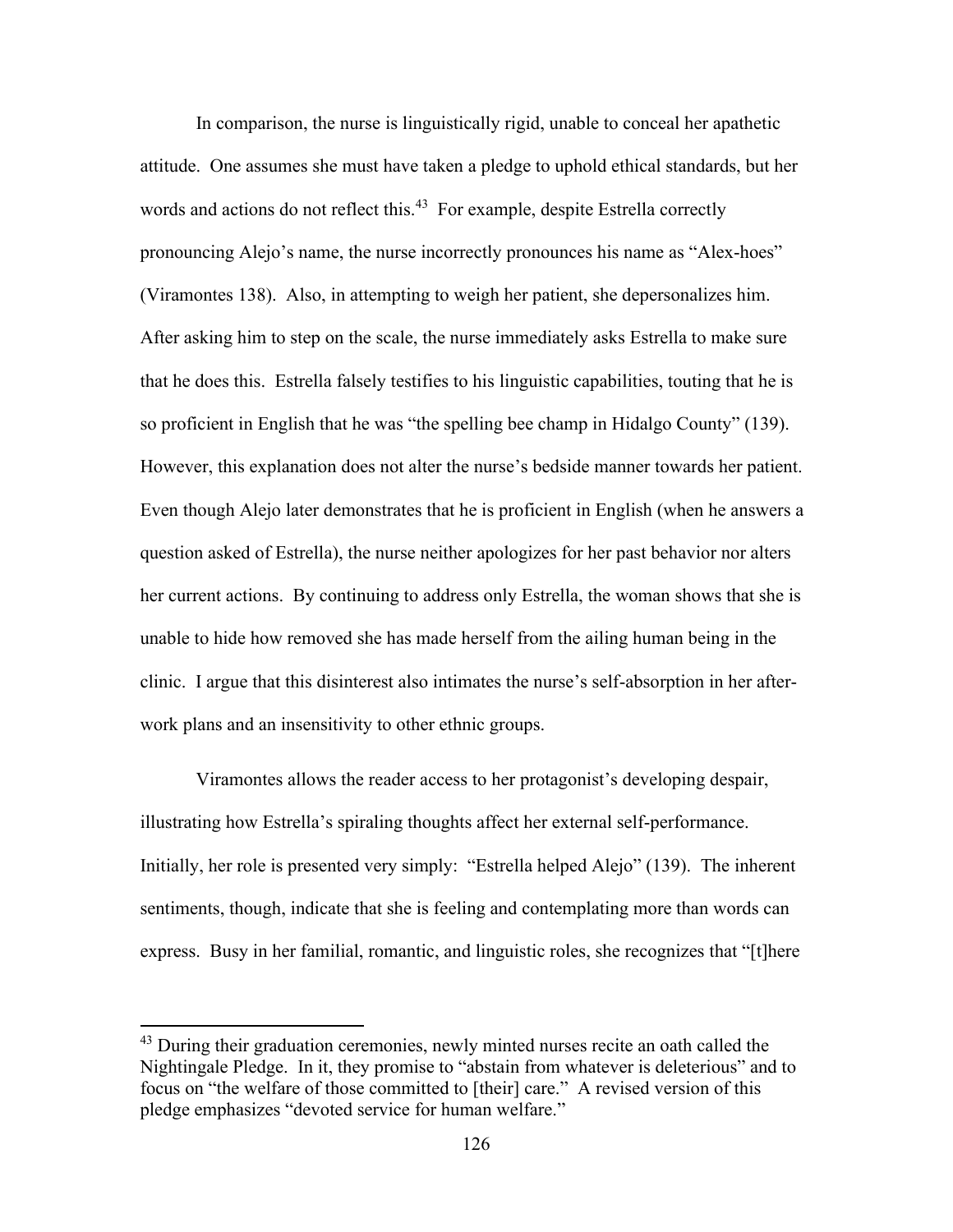was something unsettling about this whole affair…, but she couldn't stop long enough to figure out what it was" (139). She is working so hard in the stifling trailer to be persuasive linguistically and strong physically, even though her boyfriend's body is resisting her. (At one point, he even tells the nurse that he does not want Estrella to watch his examination.) As a cumulative effect of all this pressure, Estrella now sees herself in a scenario of rejection: "God was mean and did not care and she was alone to fend for herself" (139). This statement reflects how frustrated and abandoned that Estrella feels upon realizing she must perform yet another role—that of potential martyr.

This newly realized role metamorphoses quickly, though, with the nurse's guess that Alejo has developed dysentery and her suggestion that only a hospital can provide a more accurate diagnosis. Her words are at odds, though, with instructions for migrant workers to seek medical treatment at the clinic. In an attempt to adhere to institutional rules, Estrella and her family have followed the only directive they know: most of the day (time that could have been used to earn money) has been spent struggling with a mired-down car and using almost all of its available fuel. Now, they learn that their efforts were in vain. The nurse's attitude and behavior become more perfunctory, rushed, and tone-deaf. Estrella can only stare as the woman insists on charging a fee for Alejo's visit. With this, the teenager's hope to give a successful external self-performance diminishes, as the nurse signals her readiness to end the medical consultation by "remov[ing] her black patent leather purse from the bottom drawer and plac[ing] it on the desk beside the phone" (144).

At this point in the text, Estrella is no longer acting solely for Alejo or for herself: she has become a representative for the marginalized migrant population. This external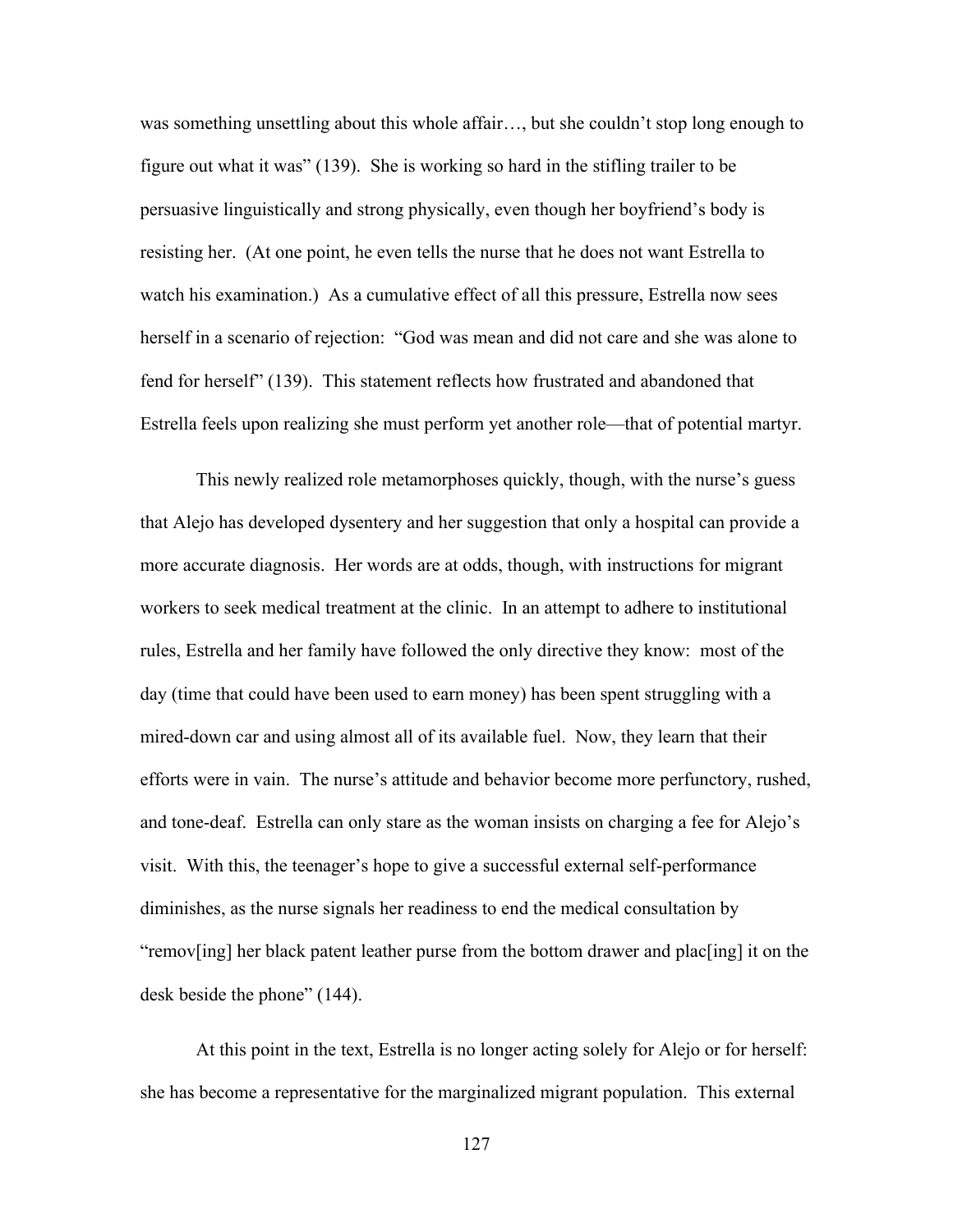performance starts internally, as she scoffs at the nurse's words and considers what the woman is really doing: "How easily she put herself in a position to judge" (144). Estrella notices that Perfecto does not have enough money to pay, and she begins to translate for him as he attempts to barter his handyman services. The nurse refuses, stating that she "just work[s] here," takes all of the money he has, and gives him a receipt for medical services rendered (144). Estrella keeps trying, though, to strike a deal with the woman so that the family could reclaim the money: "They would all work, including the boys if they had to, to pay for the visit, to pay for gas. Alejo was sick and the nine dollars was gas money" (148). Unlike the nurse, Estrella can (or is willing to) conceive the interconnectedness of all peoples—and all creatures. By featuring Estrella's freeassociative thinking, Viramontes shows the reader how this character is exploring the boundaries of a particular circle—the circle of life:

She remembered the tar pits. Energy money, the fossilized bones of energy matter. How bones made oil and oil made gasoline. The oil was made from their bones, and it was their bones that kept the nurse's car from not halting on some highway, kept her on her way to Daisyfield to pick up her boys at six. It was their bones that kept the air conditioning in the cars humming, that kept them moving on the long dotted line on the map. Their bones. Why couldn't the nurse see that? Estrella had figured it out: the nurse owed *them* as much as they owed her. (148)

So, to Estrella, the nurse should give back the money, both in deference to prehistoric creatures' sacrifice and as a sign of acknowledgement and respect for those who also need gasoline yet struggle to obtain it. Moreover, Estrella's thoughts show that she does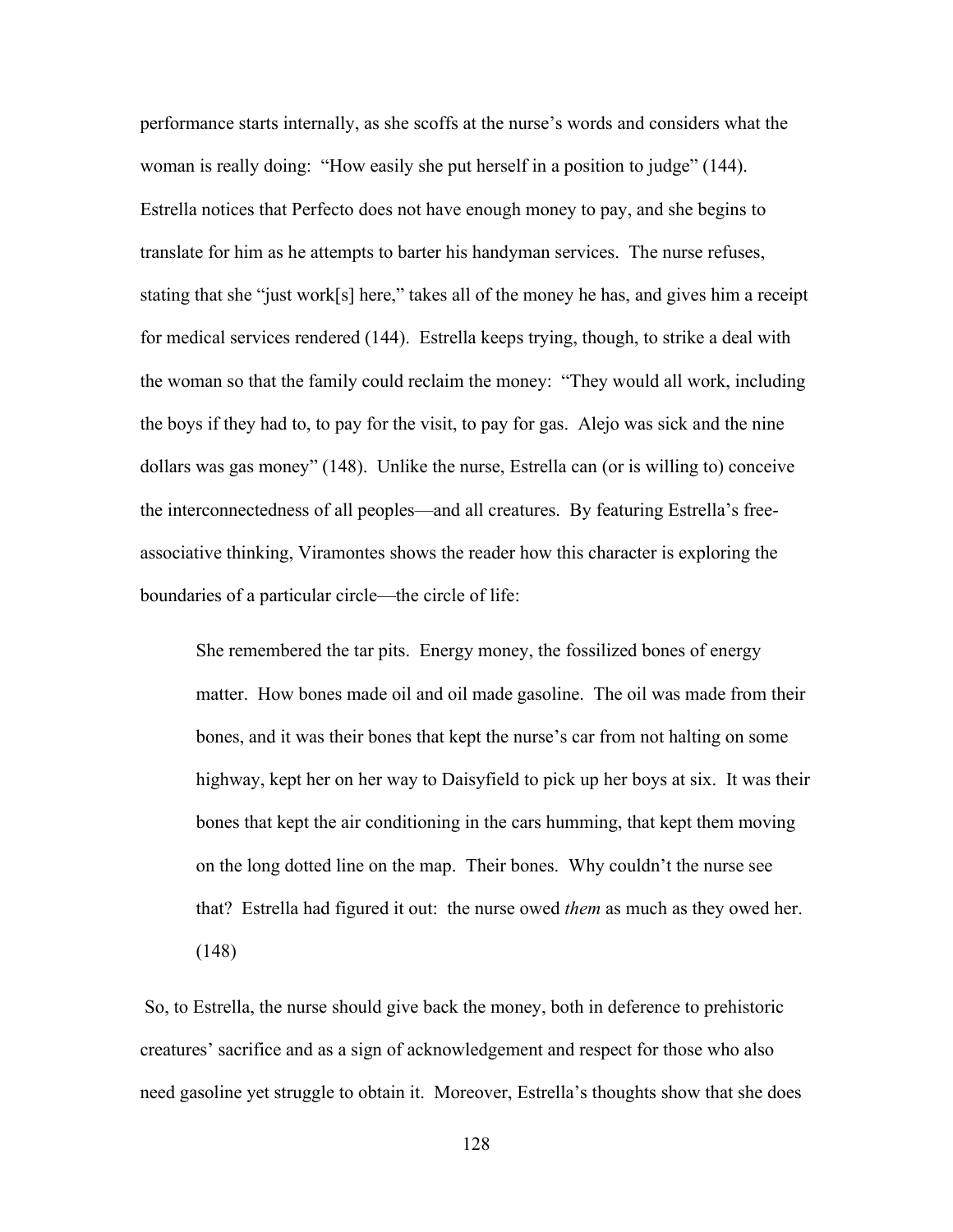not view herself as excluded or regulated. Instead, the natural world has incontrovertible evidence that she—and all migrants—are *within* the circle of life.

Although these thoughts show Estrella's confidence in her philosophical foundation (i.e., how she views people's interrelatedness), this assurance is missing from the current situation: as she leaves the trailer, she is unsure of how she should perform her exterior self. "She didn't know what she was about to do," writes Viramontes, "but had to do something to get the money for the gas for the hospital for Alejo" (148). Circling back, she reenters the clinic—but not before retrieving a crowbar from the station wagon. Before the nurse notices her return, Estrella commits to her upcoming performance: "There was no turning back" (149). When she initially entered the clinic, she tried persuasion and was mentally flexible enough to free-associate her thoughts. Now, Estrella's external self-performance consists of threatened violence (via the wielding of the crowbar) and verbal repetition: "Give us back our money" (149). She never hits the nurse, but she warns of physical destruction: "I'll smash these windows first, then all these glass jars if you don't give us back our money" (149).

The nurse's reply ("You listen here!") illustrates her incredulity at this situation and also suggests that Estrella's changed performance is initially unbelievable. Only when Estrella smashes the crowbar onto the desktop does the nurse start believing the protagonist's threats, yet it takes a little more ransacking of paperwork until the money is finally retrieved. Breathless from the adrenaline rush of her external performance, Estrella notes her duality: "She felt like two Estrellas. One was a silent phantom who obediently marked a circle with a stick around the bungalow as the mother has requested, while the other held the crowbar and the money" (150). Estrella views her past through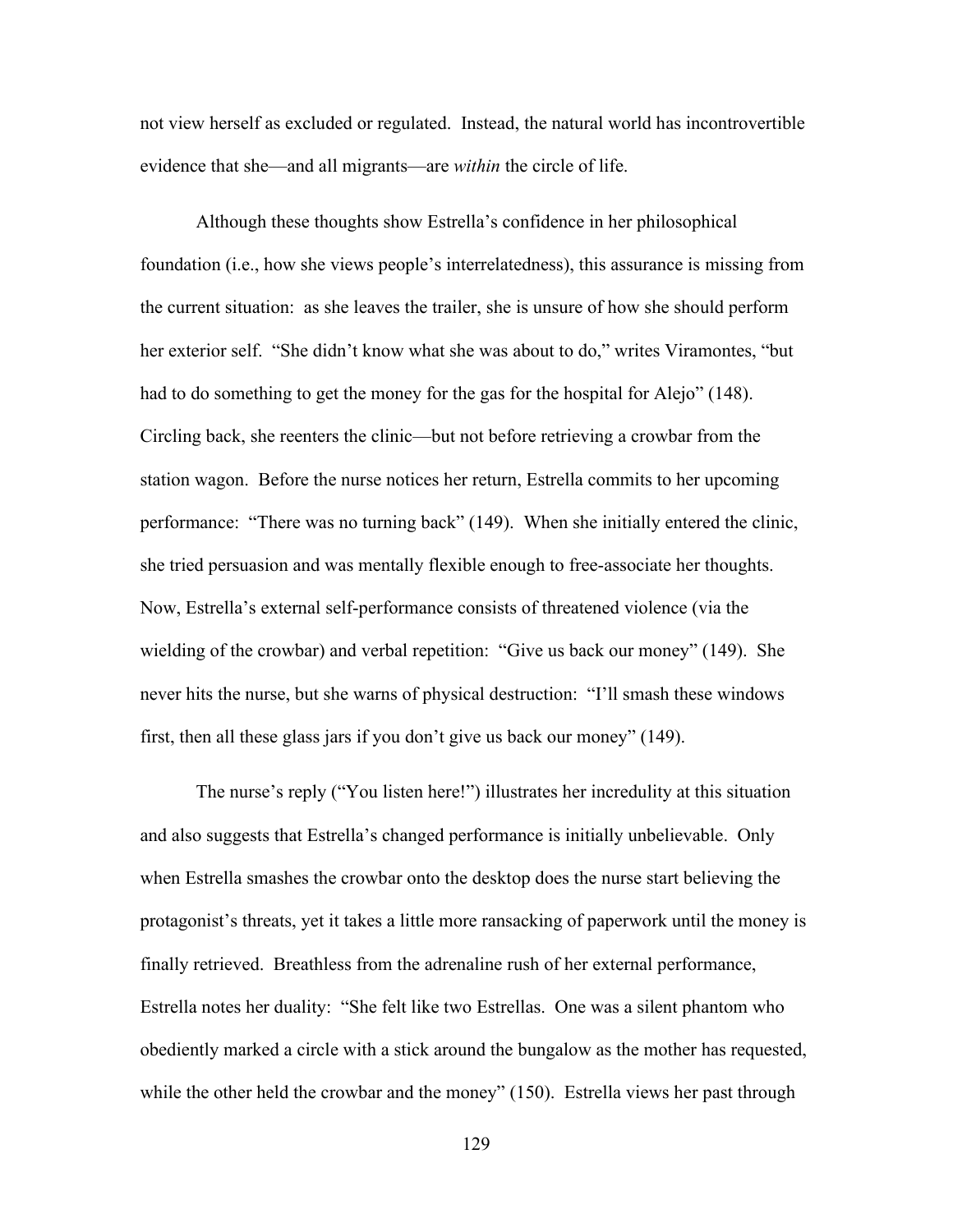the lenses of familial and cultural obedience; now, though, she also sees the results that transgressive behavior has yielded: through her voice, she has gained agency.

Although her external self-performance ends with her reclaiming the clinic fee, the aftereffects of acting transgressively linger in her as well as in Alejo. Even though he did not watch her performance, he questions her actions, wanting to know if physical assault has happened. Estrella is "[trying] to understand what happened herself;" despite this uncertainty, though, she speaks with "resignation," "anger," and "sarcasm" (151-2). I believe that in justifying her changed behavior, Estrella conflates her dealings with the nurse by explaining how white institutional representatives practice ethnic othering until they are confronted. She tells Alejo, "They make you that way…. You talk and talk and talk to them and they ignore you. But you pick up a crowbar and break the pictures of their children, and all of a sudden they listen real fast" (151). Viramontes uses this moment to demonstrate her protagonist's feelings of marginalization and alienation when she initially tries to communicate with the nurse. Estrella's reduction of the nurse (and other institutional representatives) to "they" directly corresponds to her perception that migrants have been subordinated—labeled by those institutions as "others." I argue that Viramontes uses the trope of circles at this point in her text to illustrate how the migrantinstitutional relationship has dissolved. Although healthcare for migrant workers is regulated, Estrella believes that there is a place for everyone within the circle of maintaining one's own wellness. The nurse refuses to understand this viewpoint, however; because of this obliviousness, Estrella then incorporates transgression into her external self-performance.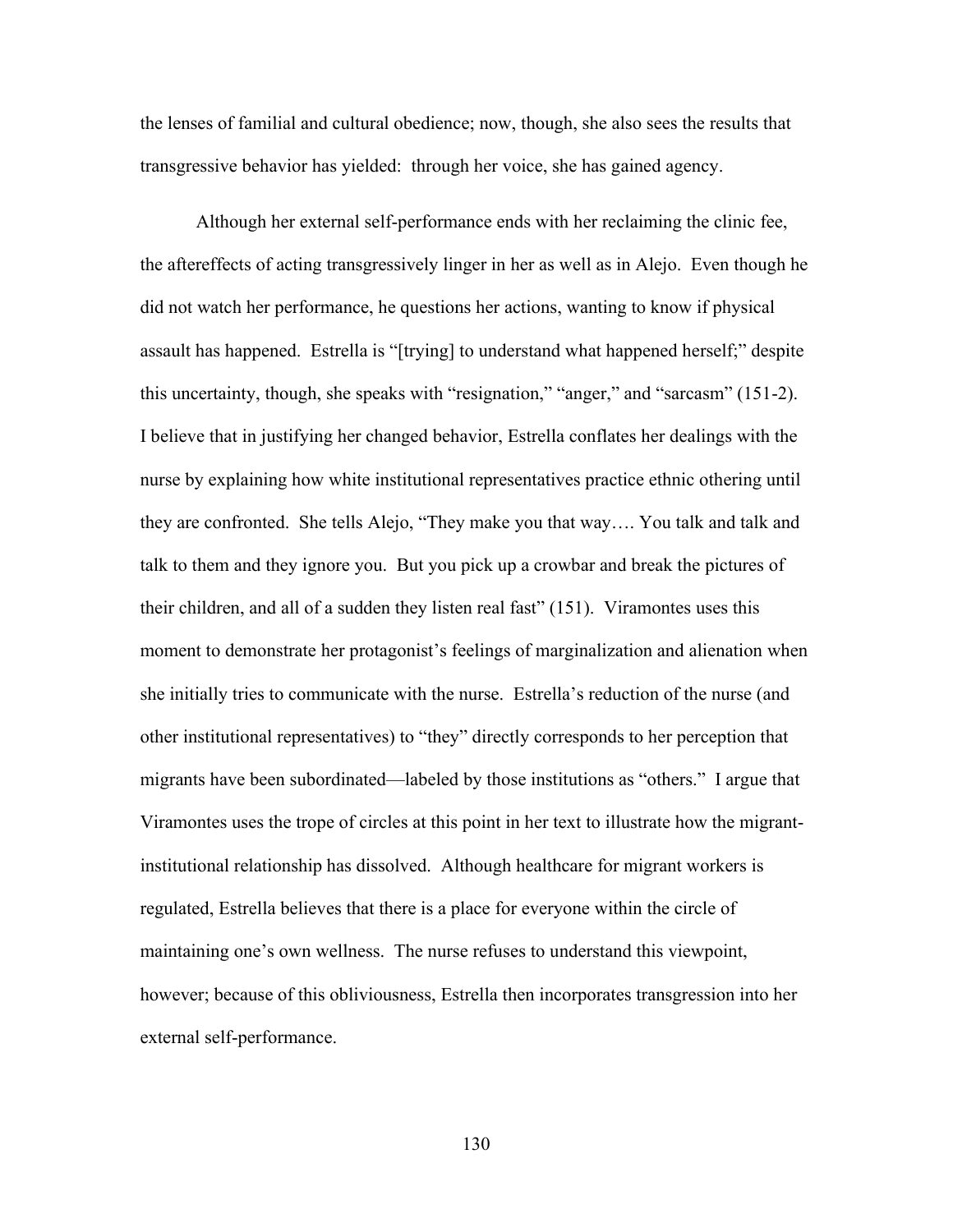What begins in *Under the Feet of Jesus* as a generalization of "they" becomes a wary analysis of non-Chicanx people as Estrella and Alejo, for different reasons, tell each other not to "make it so easy for them" (152). He speaks out of awareness of his own poor health, not out of outrage at how fellow migrant workers and Chicanx people are treated by others. For Estrella's part, she is "not able to disguise the tone of disappointment" at Alejo's point of view, believing that his sickness must have altered his thinking: "She forgave him because he was sick" (153).<sup>44</sup>

By illustrating her protagonist's transgressive behavior in how she reclaims the clinic fee—through repetition and threats of violence—Viramontes designates it as a turning point for how Estrella performs herself externally. The author also shows, in the words of Tim Cresswell, that "[i]t is hard to tell what is considered normal without the example of something abnormal" (Cresswell 21). Place and the performance of certain behavior (such as ideas of normality and abnormality) are inextricably linked. In other words, place provides the framework for the development and understanding of "right" and "wrong"—with transgression marking the margins of where "wrong" behavior begins. I argue, though, that Estrella's transgressive actions—her crossing into the figurative circle of "wrong" behavior—illustrate how continued institutional pressure can negatively shape self-expression.

In *Under the Feet of Jesus*, the protagonist's approach for retrieving her family's gas money emphasizes how a single-minded focus on an institution's rules by its

<sup>&</sup>lt;sup>44</sup> Estrella also interprets her violent behavior as an attempt to protect Chicanx bodies from institutional representatives: as Alejo falls asleep, she whispers her justification that "they want to take your heart" (153).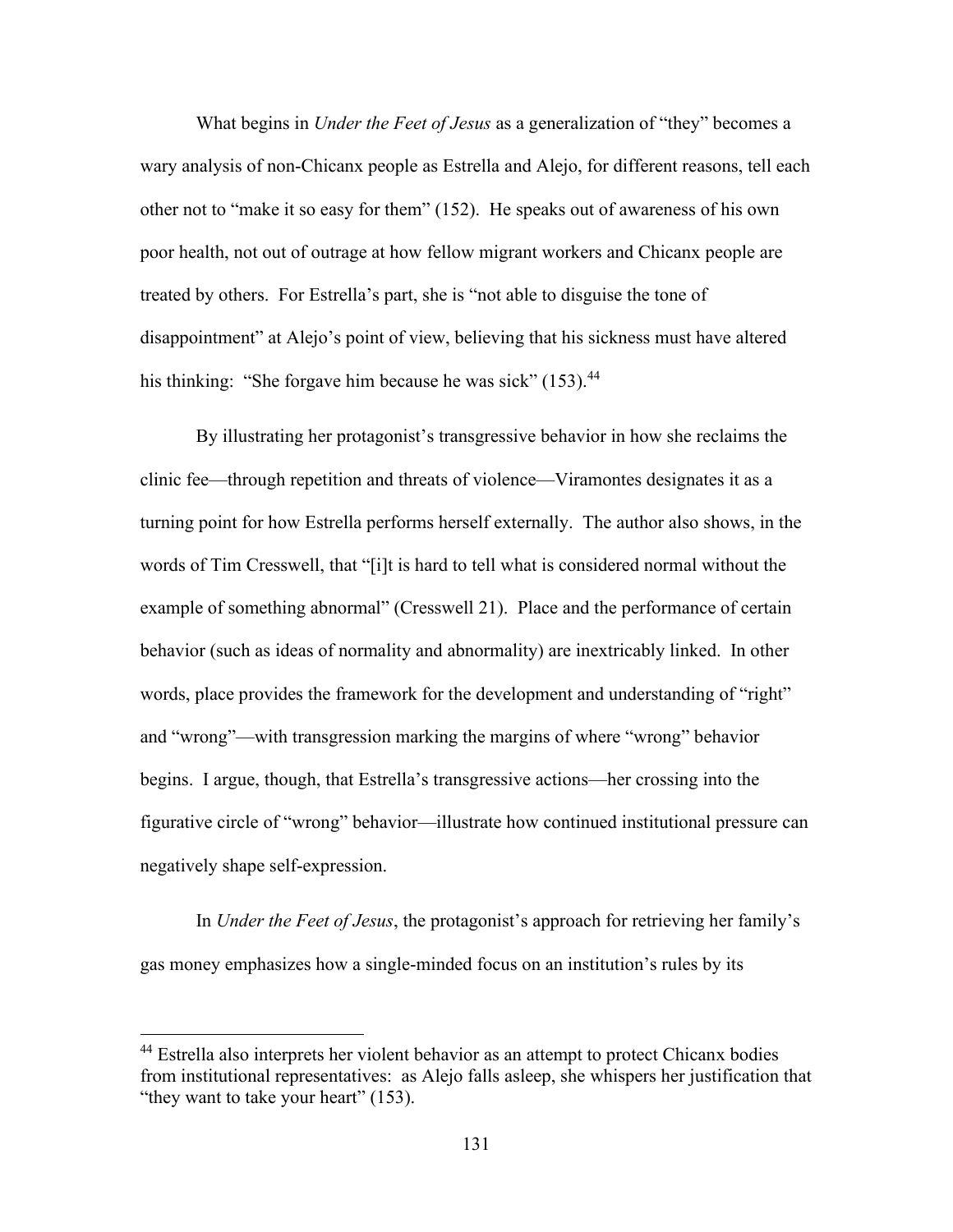representative (here, the clinic nurse) can potentially result in violence. That the nurse is so oblivious serves as a justification for Estrella's behavior: neither the fragility of Alejo's health nor the financial hardships of her family is "being noticed." Furthermore, the clinic scene as well as the protagonist's conversation with Alejo afterwards illustrate the extent of the nurse's lack. She cannot (or does not) recognize the multiple identity roles of Estrella: a bilingual, teenaged Chicana migrant. As a result, this thoughtlessness prompts the girl to pick up a crowbar and demand a refund of the clinic fee.

## *Circular Space at the Hospital*

Throughout *Under the Feet of Jesus*, Estrella performs different identity roles, based—among other criteria—on the spaces she inhabits, and her outward performances are also subject to how those spaces organize her. She and other migrants (especially those who are Chicanx) feel the full weight of such categorization when they inhabit white institutional spaces (such as schools and medical clinics). Tired of being institutionally viewed (and therefore disciplined) as being abnormal, Estrella has become transgressive in her behavior and language. However, once she and Alejo walk through the emergency room doors of Corazon Community Hospital, her transgression stops. She realizes that they have entered a particular circle in which her external self-performance (especially if it incorporates transgression) will not be persuasive. For instance, the element of group representation does not exist in the medical clinic the same way it does in the hospital. In the former, healthcare workers serve the migrant farming community *exclusively*. Even though the latter also has specific operating procedures and forms, the emergency room does not admit patients based on their communities or ethnicities. Also,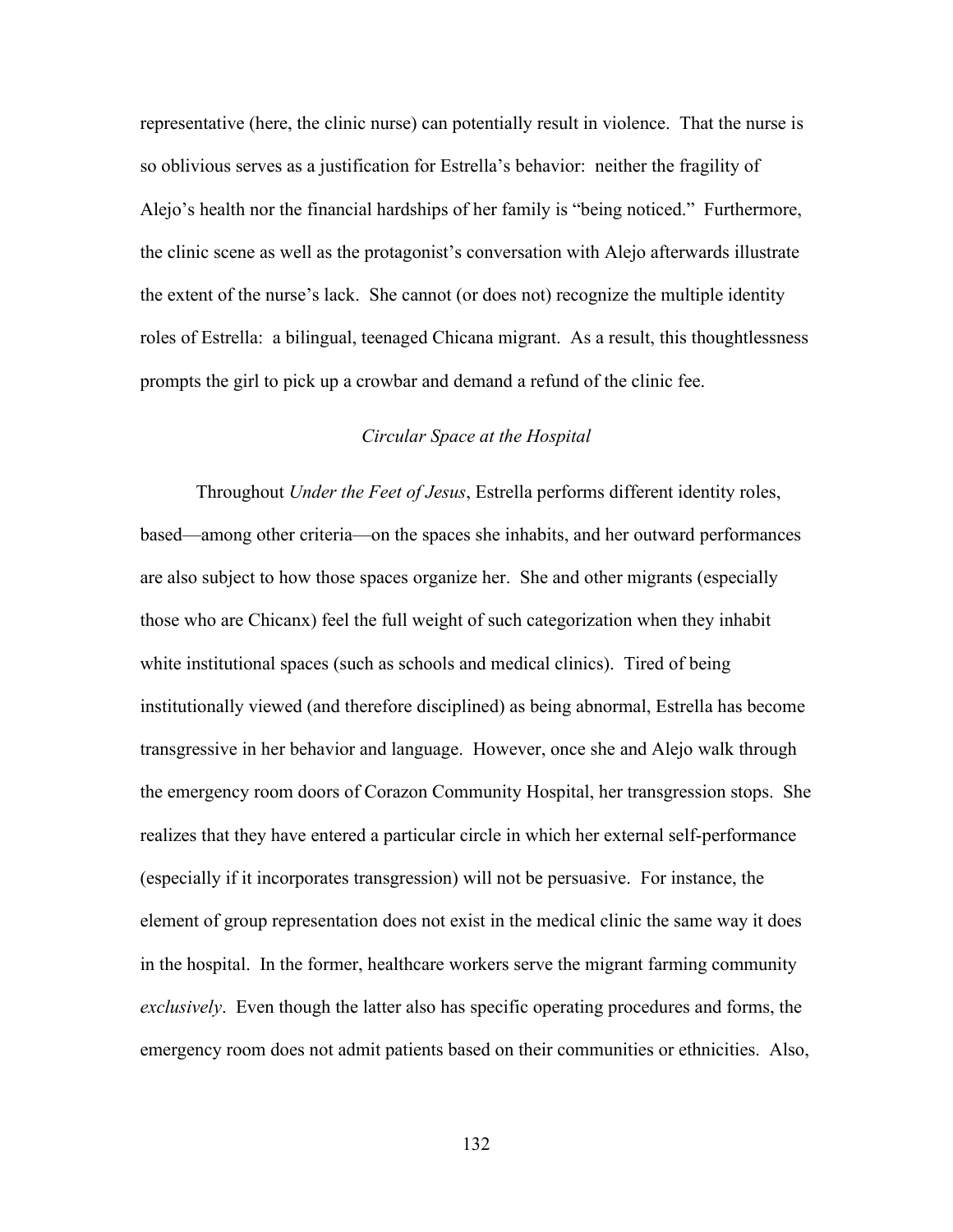despite Alejo's lack of insurance (or paperwork of any kind), there is an implicit trust that the hospital will not turn him away.

In Viramontes's text, one notes how the "disciplined space" of the hospital represents an enclosure that helps ailing people while, at the same time, intensifies Estrella's paradoxical space division.<sup>45</sup> Although she displays assurance in her external self-performance, her thoughts and feelings teem with insecurity. While sitting beside Alejo, she knows that she must soon leave him in the hospital's care and rejoin her waiting family. Estrella's anxiousness also comes from an unspoken recognition of the hospital's overwhelming disciplinary and organizational power, which is visually reflected through its cleanliness, hygiene, and automation. Estrella does not attempt to barter with representatives of *this* healthcare institution as she does with the clinic nurse. The hospital's visual appearance encourages both an acceptance of its authority as well as a fear of violating regulations through unacceptable behavior.

Although Estrella acts quickly so that there is no violation of the hospital's rules, what motivates her speediness even more is her anxiety at being in this "disciplined

<sup>&</sup>lt;sup>45</sup> James A. Tyner explains how places (like the hospital) are created. In his monograph entitled *Space, Place, and Violence: Violence and the Embodied Geographies of Race, Sex, and Gender*, he details the process:

Spaces are produced through social relations and interactions; we are socialized into an understanding of these spaces which, in turn, become natural and normal. These spaces, however, are coded by dominant embodied conceptions of 'race,' sex, gender, and so on. In short, these socially produced spaces become disciplined; they become, through discipline, places. Stated differently, *places are disciplined spaces*. Consequently, we recognize that both acts of resistance and perceived transgressions may constitute a threat to the construction and maintenance of a *place*." (Tyner 20)

In *Under the Feet of Jesus*, migrant status is another identity construct that regulates human behavior in an institutional space.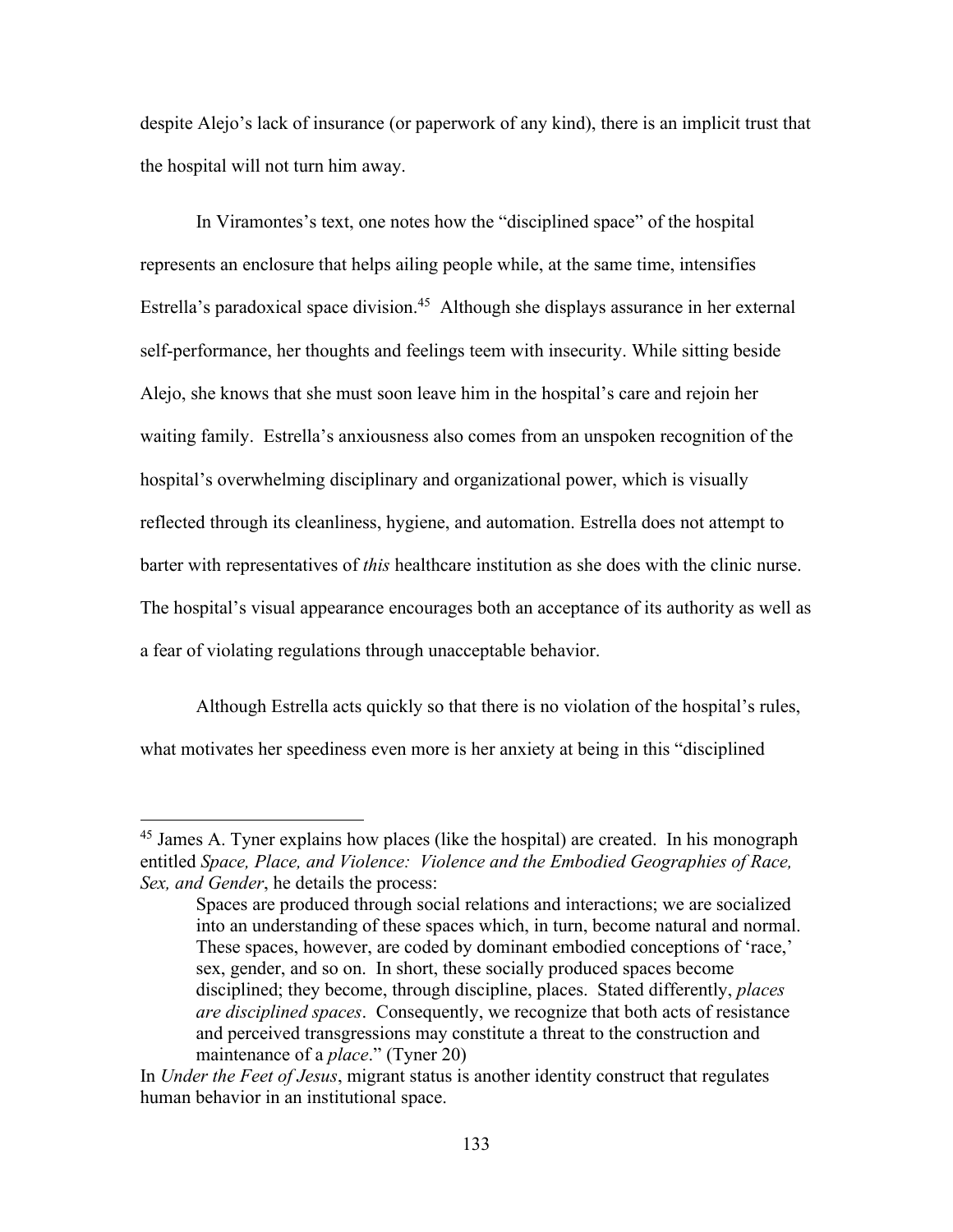space" with terminally ill people. I argue that in this section of Viramontes's text, the author explores how dying people are interpreted through her protagonist's behavior, and she also provides a contextual setting that suggests how institutions can define migrant bodies. Scholars such as Michel de Certeau have long studied the societal implications of dying. In *The Practice of Everyday Life*, he suggests that there is a connection between death and difference: "The dying are outcasts because they are deviants in an institution [a hospital] organized by and for the conservation of life" (Certeau 190). To me, this means that those dying are no longer protected by being *inside* an inclusive circle. In *Under the Feet of Jesus*, part of Estrella's motivation to leave Alejo rests in her familial loyalty (i.e., wanting to return those who await her), but another part of her desire to leave him is also associated with the boy's growing sickness (or "deviantness"). As he has become sicker and could potentially die, he *"falls* outside the *thinkable*, which is identified with what one can *do*" (190). In doing so, he risks becoming "an object that no longer even makes itself available [,] … intolerable in a society in which the disappearance of / subjects is everywhere compensated for" (190-191). To me, Certeau's interpretation implies how the institution-migrant relationship eventually ends. In Viramontes's text, Alejo is objectified by the agricultural institution; when he can longer fulfill his defined function as a field worker, he will be replaced.

The educational system's treatment of migrant children in *Under the Feet of Jesus* demonstrates a similar reduction of individuals into replaceable parts of a whole. Estrella recalls how teachers wish "her good luck when the pisca is over," expecting her family to migrate to another farming job and, therefore, out of the school district (Viramontes 25). In the meantime, they would expect another "batch" to replace Estrella and other migrant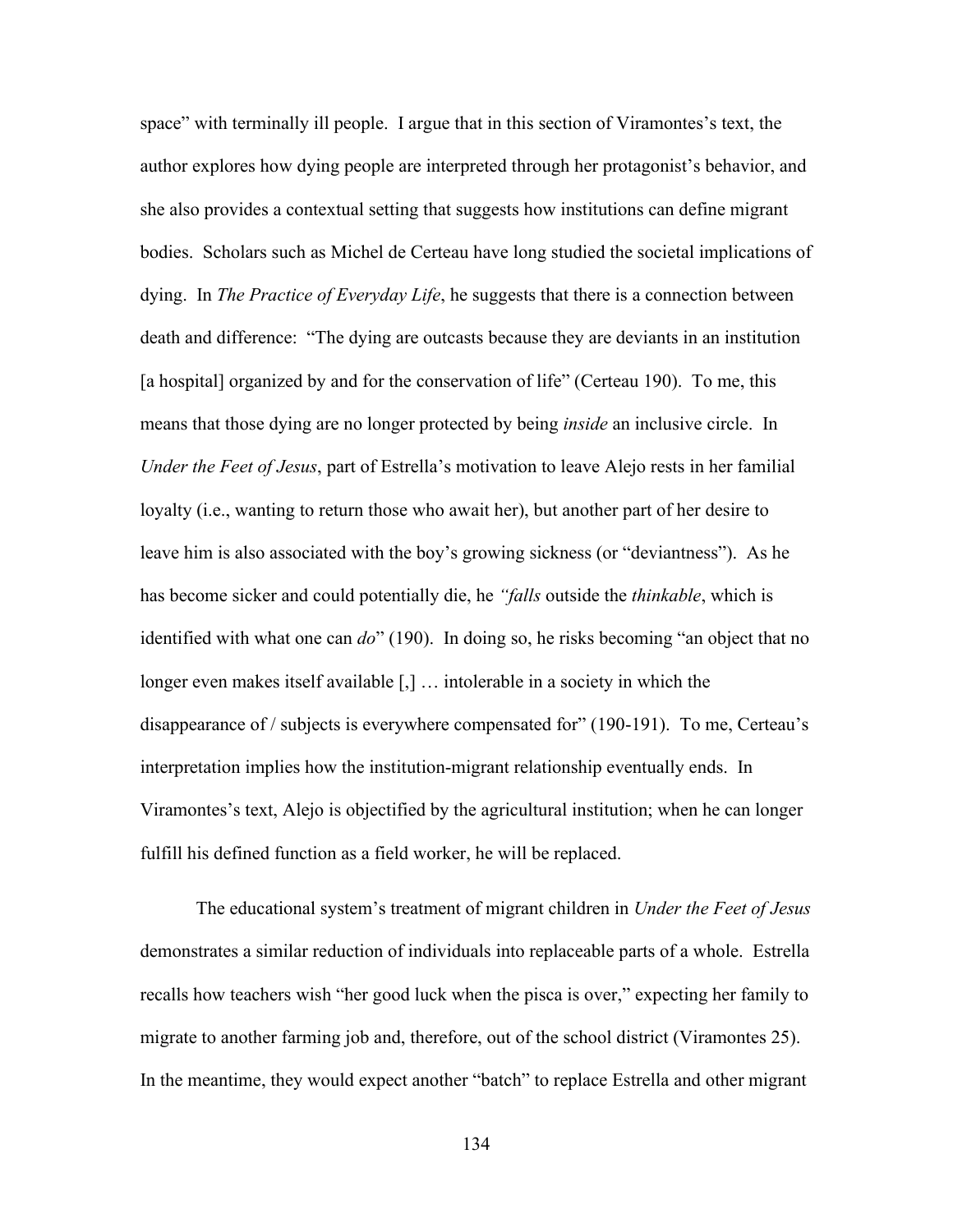children (25). To these teachers, part of their focus as representatives of educational institutions is to organize, through ideas of discipline and hygiene, the numbers of bodies that they must supervise. Such an approach suggests objectifying migrant children regardless of whether it simplifies classroom management or articulates deliberate stereotyping.

While in the hospital with her boyfriend, Estrella struggles with maintaining a deliberate division in her paradoxical space—she feels pressure to give an external selfperformance that satisfies the conflicting circumstances while, at the same time, not allowing her interior to show. On one hand, Alejo recognizes the hospital's institutional ordering and fears that its circle of protection could potentially separate him from his girlfriend, someone who has demonstrated her willingness to confront institutional power. On the other hand, though, Estrella knows that her family waits outside, and her discomfort at his "embarrassingly graceless" pleading prompts her to give a nonemotional reply that also protects her from those who are dying (190). So, she manages to extricate herself from this awkward situation by telling Alejo (thus, also convincing herself) that he is going to get better: "'Everything's gonna turn out all right. Just tell the doctors'" (169). Although she does care about Alejo, she is "frightened beyond her capacity to comfort him" (169). In this way, her placating words and quick departure "[assure] that communication will not occur" (Certeau 190). In hindsight, Estrella notes how she did believe that Alejo would get better, return to farming, and eventually reunite with her. This lack of communication also creates a delay in her own thoughts—hours after she has removed herself from the ultra-hygienic, disciplined enclosure of the hospital, Estrella acknowledges the consequences of her departure: "It only now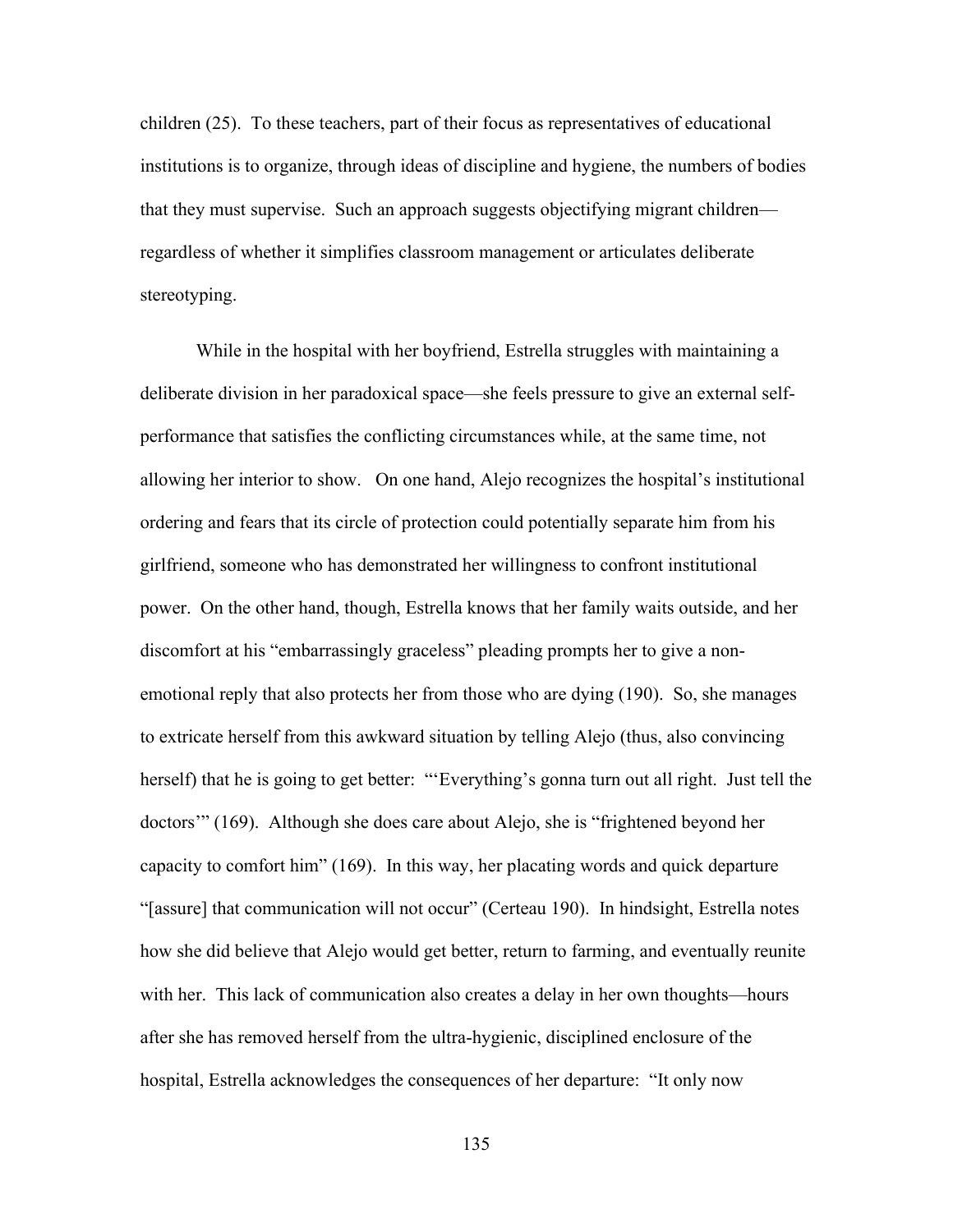occurred to her that perhaps she would never see him alive again, that perhaps he would die" (Viramontes 170). She originally had thought that avoiding any institutional notice (by hospital workers or police) would prove that she had not been disciplined or shaped. However, I argue that what ultimately shapes Estrella's outward performance is her unexpressed fear of the hospital's organizational philosophy (the living versus the dead) *combined* with her expectations of institutional discipline.

In another interview, Viramontes directly addresses her protagonist's future external self-performances, implying that Estrella is no longer encumbered by being organized by any institutional circle of exclusion. She believes that the girl's fate is rather open-ended, and the way she ends her novel (with Estrella standing, unafraid, on the edge of the barn's roof) emphasizes this viewpoint. Viramontes admits:

I kept re-writing it and re-writing it [the ending of her novel]. It wasn't working until I finally accepted the fact that maybe it was just not the right ending. The fact of the matter is that Estrella was just too powerful. By that time [the end of her narrative], she was just an incredibly powerful figure to me and my endings were inappropriate. That's why I sort of left it open [the ending image of Estrella] in a celebration of having a capacity, the empowerment to know. She can just about do anything she wants to do. (Flys-Junquera 238)

Although this statement is an optimistic, hopeful view of Estrella's future, I find that it is also somewhat naïve. Potentially, her linguistic abilities as interpreter would provide Estrella with a way to escape the seasonal pattern of intra-farm migration (e.g., her providing linguistic services [interpretation and/or translation] to healthcare institutions). However, there is a textual foreshadowing that Estrella will be soon needed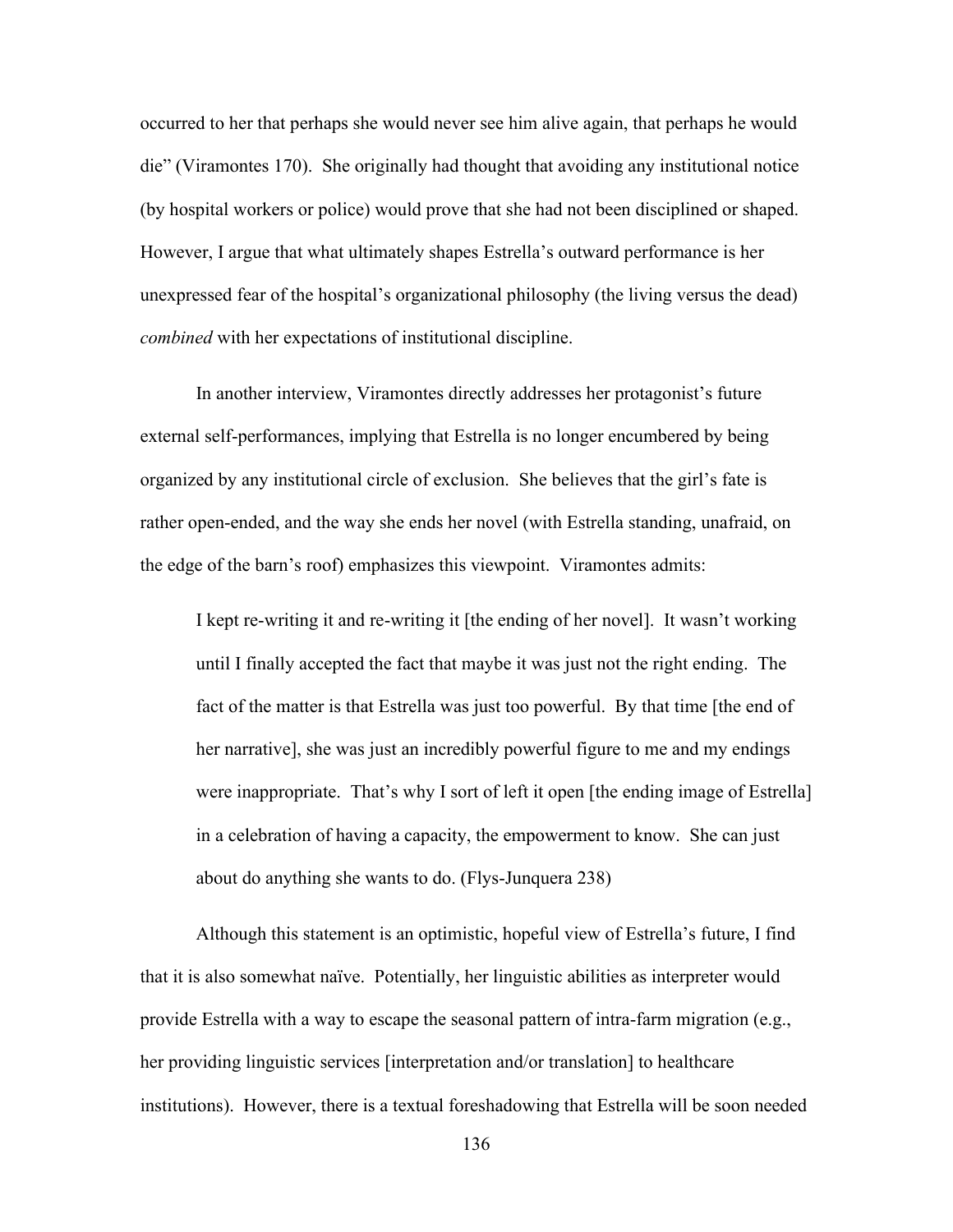for her caretaker abilities; while she stands on the barn roof, her mother, resting alone in the house, contemplates her pregnancy. As soon as Petra reveals this news, the teenaged girl will be expected (by her family as well as by the migrant Chicanx community) to continue performing her gender in stereotypical, sacrificial ways: assisting in housekeeping and childrearing, to be specific. In other words, regardless of her linguistic abilities, Estrella might not be able to avoid being organized and regulated. Ironically, it would be by her mother—the same person for whom Estrella traced a protective circle around their home.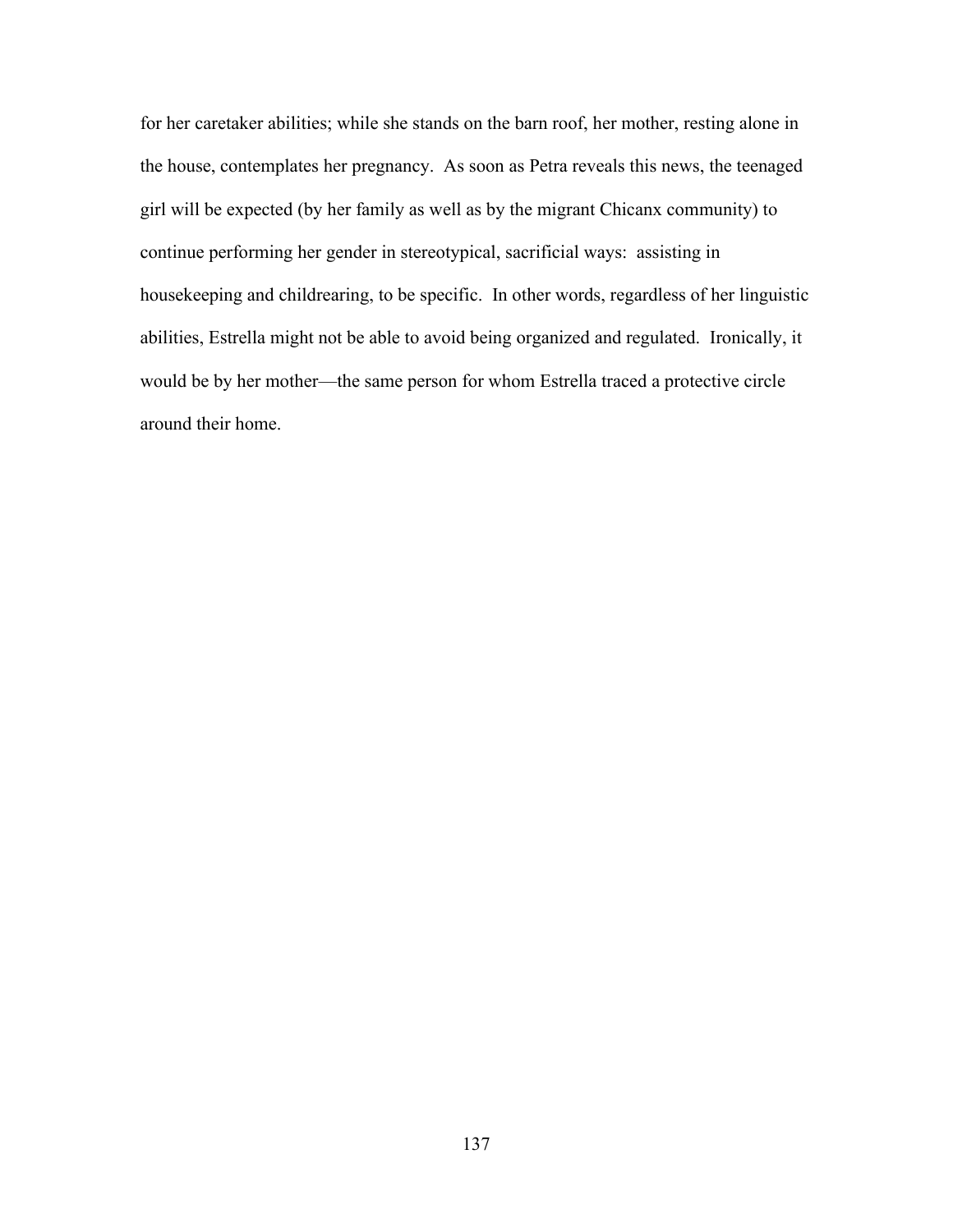## CHAPTER 7

## **CONCLUSION**

In this dissertation, the chosen novels of migration literature all have indeterminate conclusions, with the fates of their female protagonists not being fully expressed. The situation in which each female finds herself at text's end, however, strongly implies a negative fate. Ma Joad is surrounded by poverty, starvation, sickness, and environmental upheaval. Most likely, Helga Crane will die in childbirth, never leaving the small Alabama town that is home to her husband's congregation. Although Janie Crawford has her own house, it is located in a community that will continue to judge her by her past experiences and current external self-performance. Gertie Nevels will probably never see Kentucky again—with the cost of living in Detroit continuing to require all her earnings, she will not be able to save enough money. Estrella still lives and works in danger of being exposed to the same agricultural chemicals that probably killed her first love. Although these female protagonists have differing ages, ethnic backgrounds, and are from different time periods in twentieth-century America, what they all share concerns their limited ability to make choices due to economics and/or race.

One example of a female protagonist in migration literature who does not experience such economic or racial limitations is Taylor Greer in Barbara Kingsolver's *The Bean Trees* (1988). The chief motivating factor for her migration is her wish to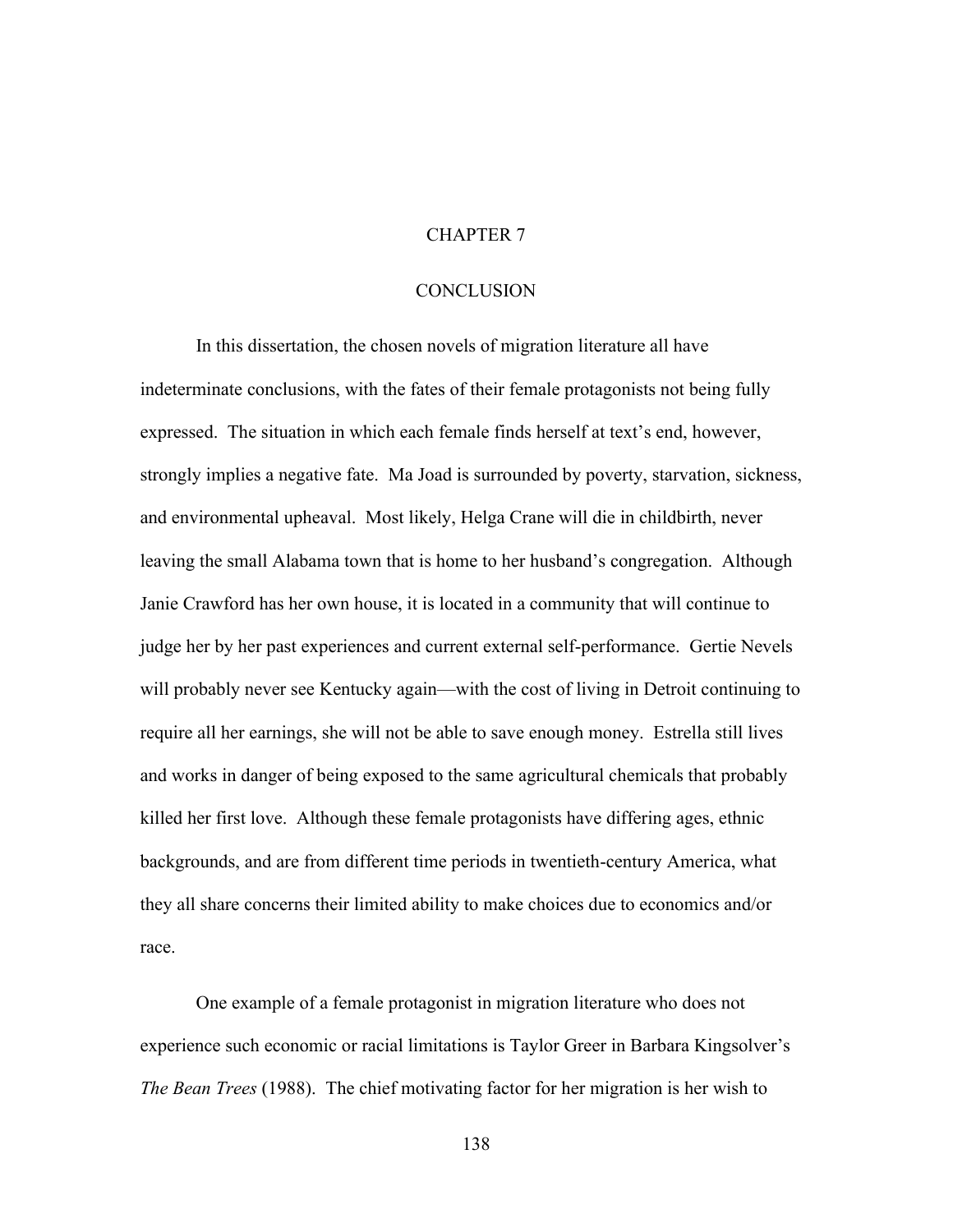escape a gendered future in Pittman, Kentucky that she believes will imprison her.<sup>46</sup> Although poor, she manages to obtain and keep employment at the town hospital, which she had deemed to be a suitable workplace because it "was one of the most important and cleanest places for about a hundred miles" (4). By the time that Taylor is in her mid-20s, she has saved enough money, after helping her mother with monthly living expenses, to purchase a used car ("a '55 Volkswagen bug with no windows to speak of, and no back seat and no starter" [10]). She plans to migrate in this car—intending "to drive out of Pittman County and never look back" (10). As for destination, Taylor has no predetermined spot in mind, and she admits, "I had no way of knowing why or how any particular place might be preferable to any other"; so, she decides "that [she] would drive west until [her] car stopped running"  $(12).<sup>47</sup>$  Her promise to herself is soon forgotten, though, as car troubles are repaired, but she continues migrating until she needs for shelter for her discovery, an abandoned Native American child who she nicknames Turtle. This causes Taylor to stop—and remain—in Tucson.

Kingsolver's protagonist *does* experience economic lack as well as social pressure from fellow young people in Pittman due to the gender performance that she has chosen to give (not married, not pregnant, and graduating high school). Nevertheless, she has resources that the female protagonists of my chosen texts can never obtain. That Taylor

 $46$  A teenaged Taylor declares that no romantic encounters or relationships "had so far inspired [her] to get hogtied to a future as a tobacco farmer's wife" (Kingsolver 3). <sup>47</sup> In *The Return of the Vanishing American*, Leslie Fiedler posits that one defining factor about westward migration in American literature is rooted in a masculine mindset: escape from a dominating femininity by moving to an area where such domination does not exist (because women do not tend to migrate to the American West). To me, that Taylor is determined—but not dominating—and that her arrival in the West does not bring gendered destruction shows the inaccuracy of Fiedler's conjecture.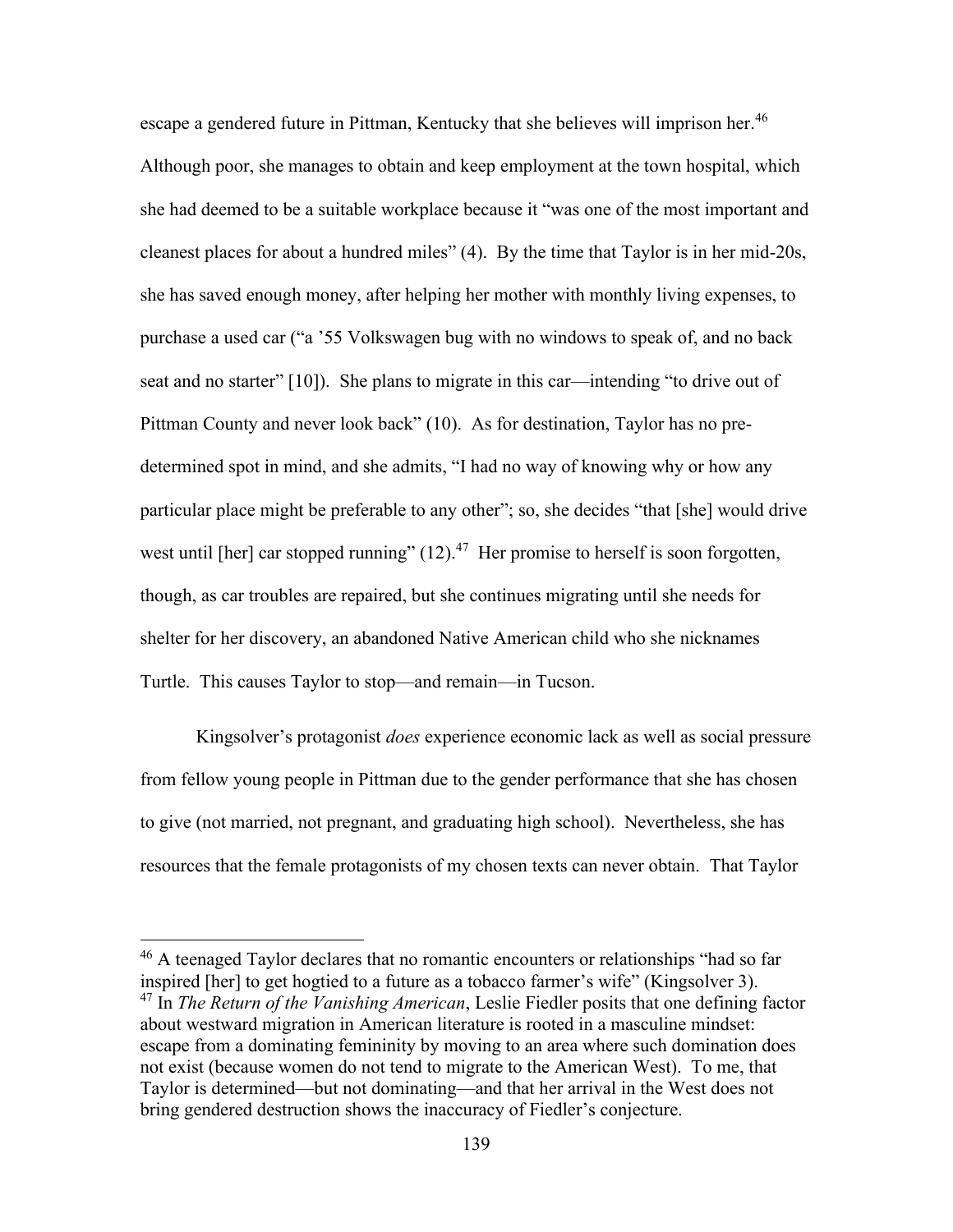manages to find long-lasting work cannot happen for Ma Joad and Estrella, whose migrant farm work will always be temporary due to its connection to growing seasons. Therefore, their families can never have a permanent home because of the sporadic nature of their particular migration—they have to move where the agricultural work is. That Taylor has the ability to save cannot happen for Gertie Nevels; the money that she been saving before migration in order to purchase land winds up going to funeral and burial expenses. After migration, she does not initially enter the Detroit workforce, but she later realizes that she must reestablish herself as the family breadwinner due to her husband's unemployment. All of her earnings—as well as her artistic talents—are needed so that her family can eke out an existence. That Taylor has the economic freedom to make such a relatively high-priced purchase like an automobile as well as the racial freedom to travel anywhere—even if she has no particular destination in mind—is not universally possible for women of color (such as Helga Crane and Janie Crawford) in early twentieth-century America. Because these literary characters identify as black women, their gender and racial roles are limited in places like the American South: to purchase their own cars, drive them, or travel without destination might result in severe physical harm or even death.

Although some of my chosen texts (e.g., *The Grapes of Wrath* and *Under the Feet of Jesus*) explore family makeup, I argue that *The Bean Trees* ventures beyond this, for it features a protagonist who has an enhanced ability to define her own family because of the contemporary time period of her migration. In other words, Taylor benefits from living in a historical moment (the 1980s) when geographical movement has the capacity to improve her social standing—and not indict how she chooses to shape her identity.

140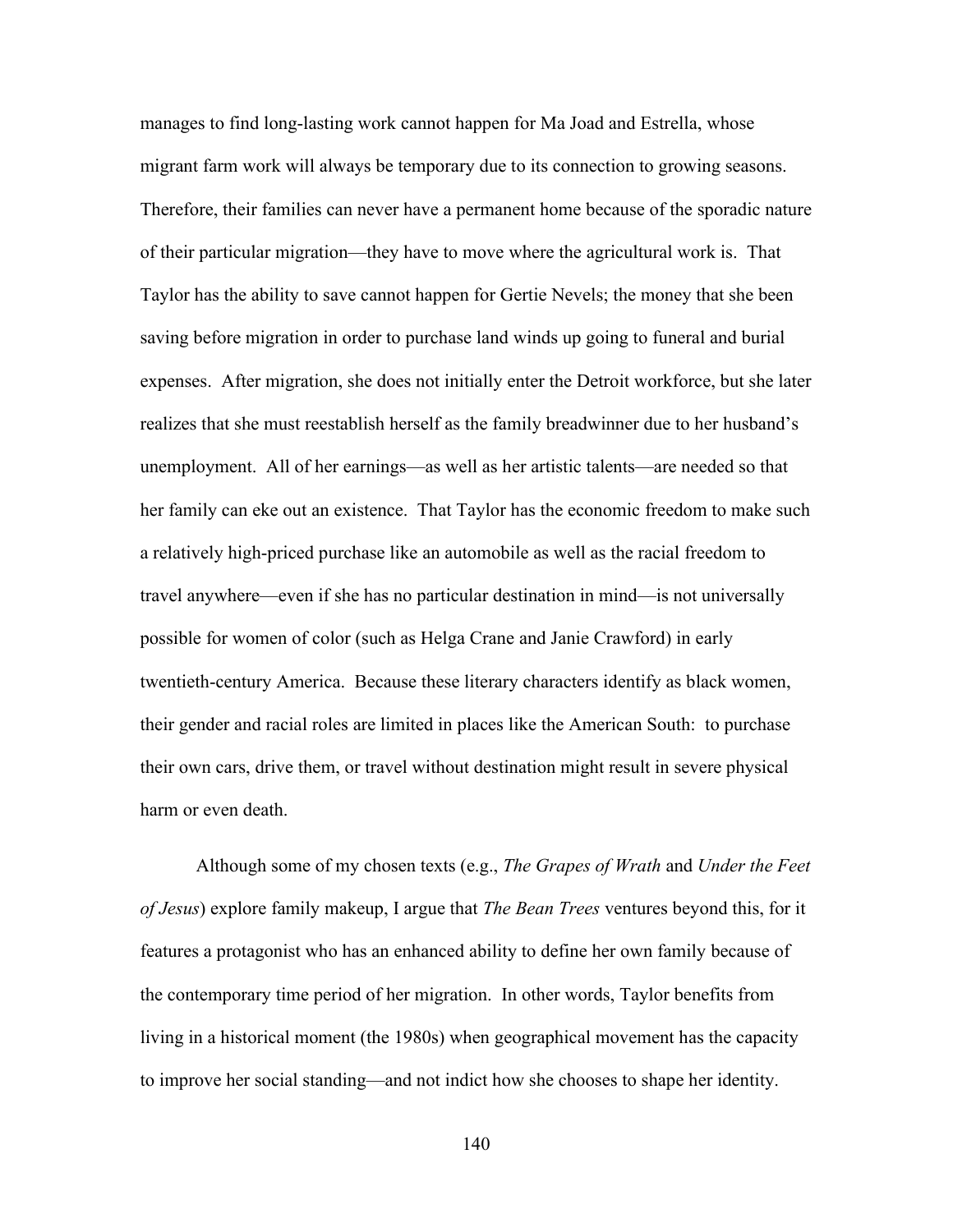Kingsolver's novel concludes with her protagonist returning to Tucson, having travelled to Oklahoma City in order to adopt Turtle. In a phone call to her roommate, Taylor shares the adoption news and informs her that she will soon be coming *home*; her roommate, in reply, expresses how glad that this return makes her. Such reciprocal happiness does not occur in most of the texts that I discuss in this dissertation, because their female protagonists do not experience freedoms (economic, social, or gender) that they hope migration will grant them. Furthermore, even though these novels' conclusions are somewhat open-ended, what their female protagonists experience (due to the gender roles that they play as well as how paradoxical space shapes their performances) informs readers that these particular lives have been negatively affected by migration: instead of liberation, it almost always leads to greater pressures and restrictions.

The texts that I examine here represent only the starting point of a needed extended study of gender in American migration literature. Further exploration of this topic necessitates the continued inclusion of female protagonists who represent different ethnic backgrounds. Other protagonist subsets include females of an advanced age (such as Pilate Dead in *Song of Solomon* [1977]) as well as those with disabilities (such as Eva Peace in *Sula* [1973])—such literary characters would face specific external selfperformance issues, like changing (or retaining) gender roles over an extended period of time and navigating migration with physical, mental, or emotional difficulties. Another important distinction to note concerns gender politics. The study of gender in migration literature should not adhere to a male/female binary but should instead regard gender in terms of a spectrum; such a viewpoint would include those who identify as female. Also,

141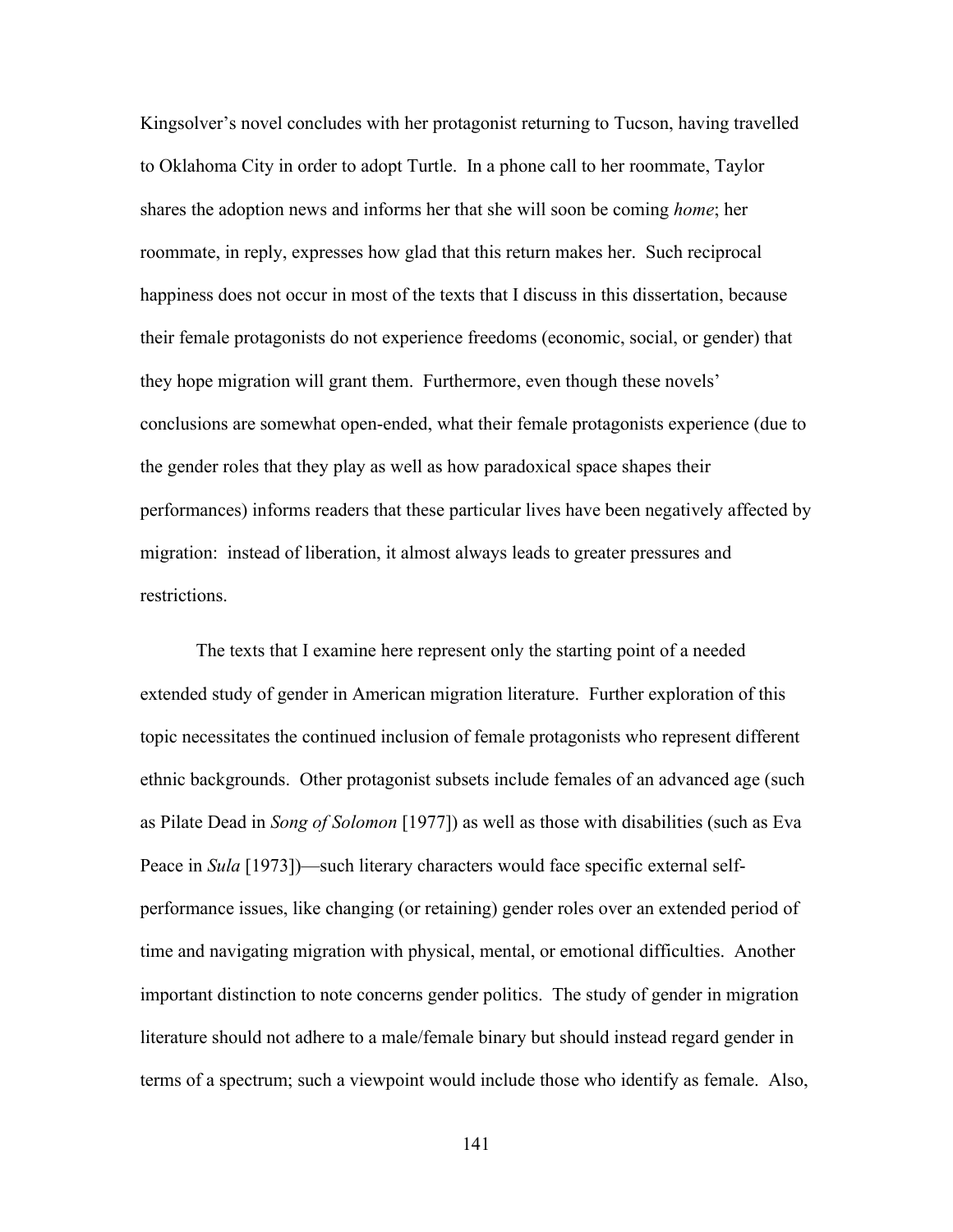those interested in migration literature should note that America is a mobile society, with Census Bureau statistics showing that one moves at least eleven times during a lifetime. To me, one possible implication of this statistic is that such frequency in movement could be attributed partially to attempts at escaping gendered, socioeconomic, or institutional stressors. Through my findings in this dissertation, literary works reflect such real-life behavior. For females migrating in America during the twentieth century, they experience oppression through an increased enforcement of those norms. However, negotiations of one's interior and exterior spaces (such as through rhetorical performance) offer ways of breaking free from societal and institutional restriction.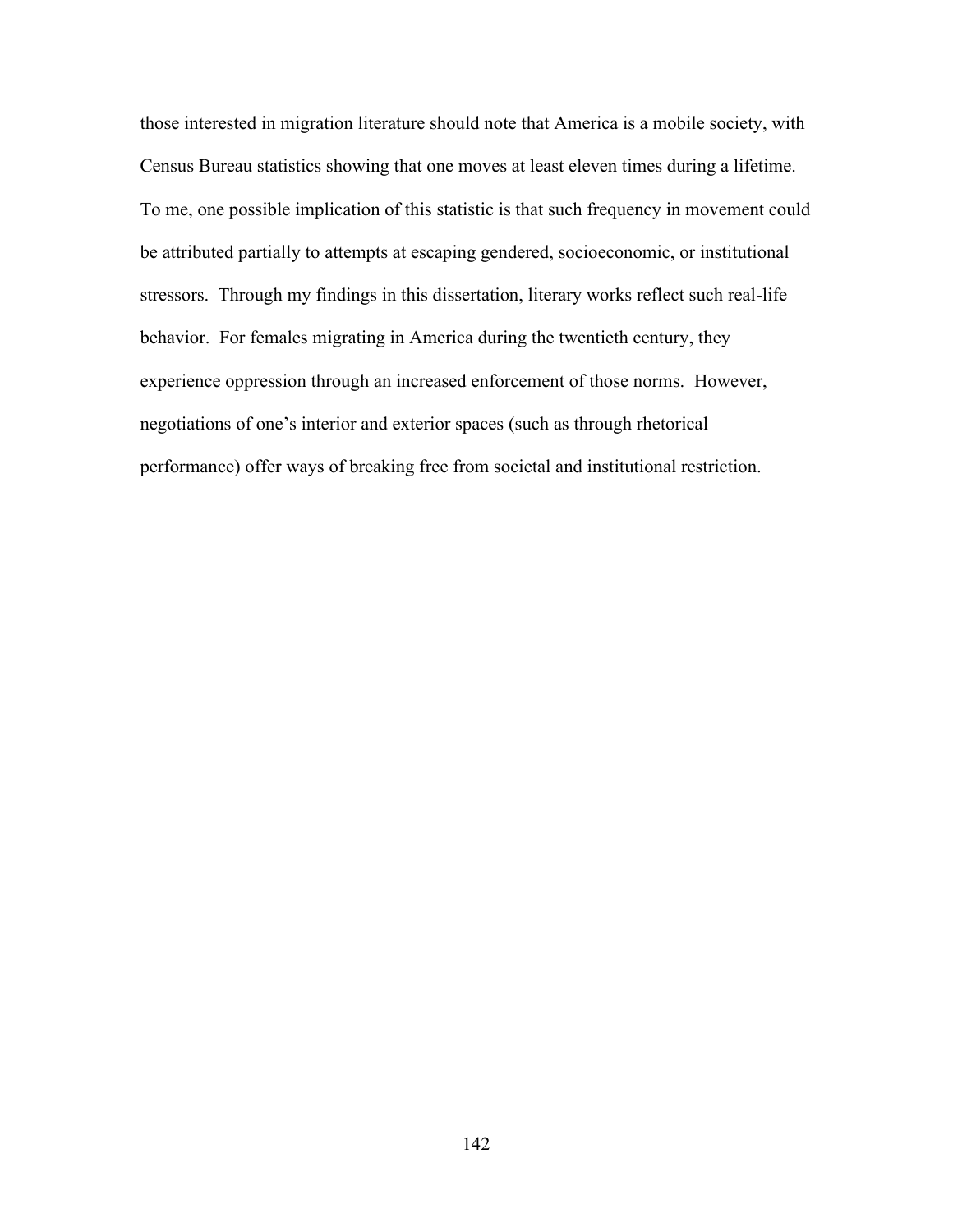## WORKS CITED

- Ahmed, Sara. "Killing Joy: Feminism and the History of Happiness." *Signs: Journal of Women in Culture and Society*, vol. 35, no. 3, 2010, pp. 571-594. *JSTOR*, doi:10.1086/648513. Accessed 1 Feb. 2021.
- ---. *Queer Phenomenology: Orientations, Objects, Others*. Duke UP, 2006.

Arnow, Harriette Simpson. *The Dollmaker*. 1954. Avon, 1976.

- Barnett, Pamela E. "'My Picture of You Is, after All, the True Helga Crane': Portraiture and Identity in Nella Larsen's *Quicksand*." *Signs: Journal of Women in Culture and Society*, vol. 20, no. 3, 1995, pp. 575-600. *JSTOR*, doi:10.1086/495001. Accessed 1 Feb. 2021.
- Bender, Bert. *Evolution and "the Sex Problem": American Narratives During the Eclipse of Darwinism*. Kent State UP, 2004.
- Bone, Martyn. "The (Extended) South of Black Folk: Intramarginal and Transnational Migrant Labor in *Jonah's Gourd Vine* and *Their Eyes Were Watching God*." *American Literature*, vol. 79, no. 4, 2007, pp. 753-779. doi:10.1215/00029831- 2007-038. Accessed 1 Feb. 2021.
- Castro, Rafaela. *Chicano Folklore: A Guide to the Folktales, Traditions, Rituals and Religious Practices of Mexican Americans*. Oxford UP, 2002.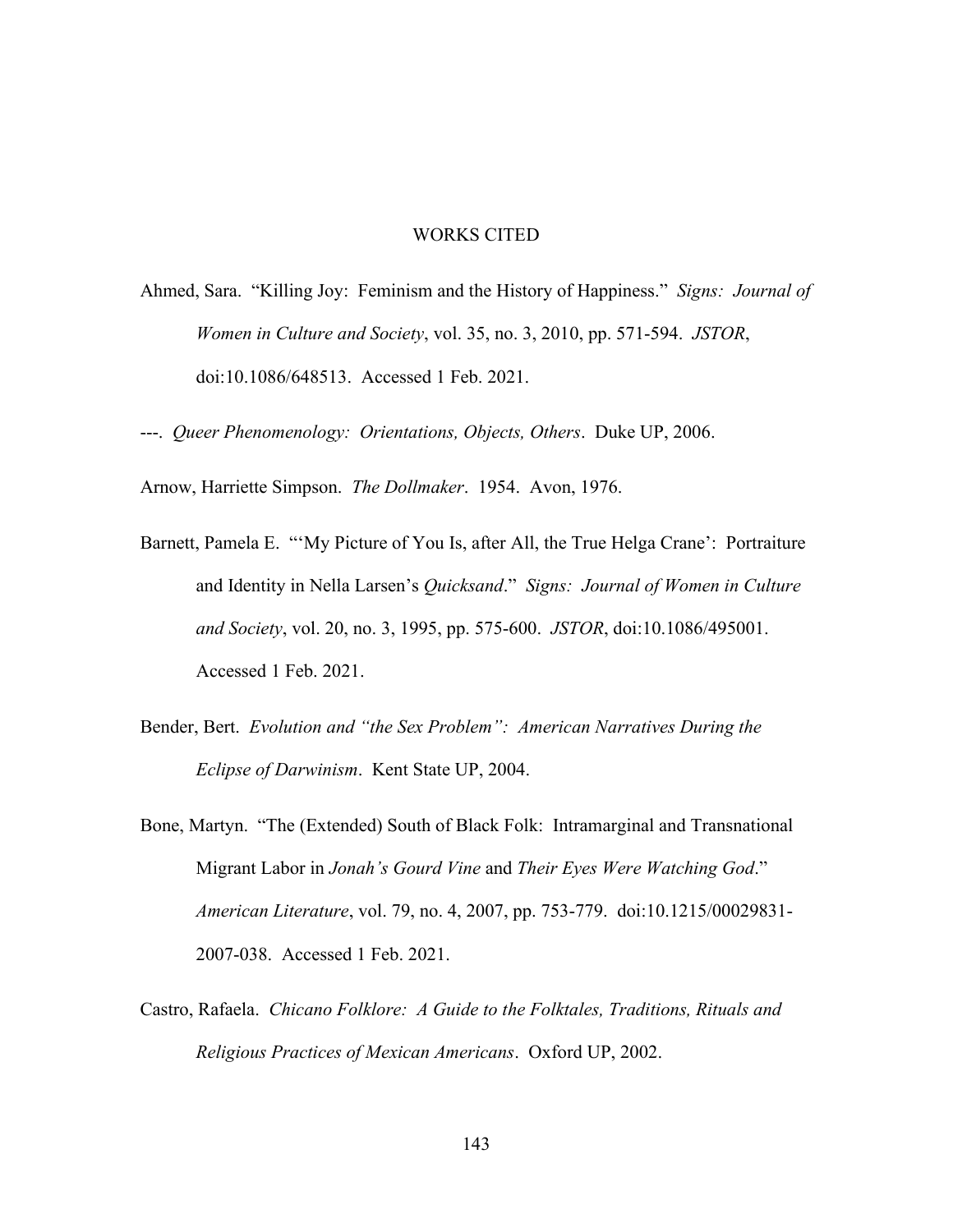Cella, Laurie. "Reassessing the American Migration Experience: *The Dollmaker*'s Gertie Nevels as an American Working-Class Heroine." *Representing Rural Women*, edited by Whitney Womack Smith and Margaret Thomas-Evans, Rowman and Littlefield, 2019, pp. 29-42.

Certeau, Michel de. *The Practice of Everyday Life*. U of California P, 1984.

- Chapman, Erin D. "The New Negro and the New South." *A Companion to the Harlem Renaissance*, edited by Cherene Sherrard-Johnson, Wiley Blackwell, 2015, pp. 65-79.
- Cresswell, Tim. *In Place/Out of Place: Geography, Ideology, and Transgression*. U of Minnesota P, 1996.
- Davis, Thadious M. Introduction. *Quicksand*, by Nella Larsen, 1928, Penguin, 2002, pp. xv-xxx.
- ---. *Nella Larsen, Novelist of the Harlem Renaissance: A Woman's Life Unveiled*. LSU P, 1996.
- Dawahare, Anthony. "The Gold Standard of Racial Identity in Nella Larsen's *Quicksand* and *Passing*." *Twentieth Century Literature*, vol. 52, no. 1, 2006, pp. 22-41. *JSTOR*, doi:10.1215/0041462X-2006-2004. Accessed 1 Feb. 2021.

Dvořák, Antonin. *New World Symphony.*

Ferguson, SallyAnn. "Folkloric Men and Female Growth in *Their Eyes Were Watching God*." *Black American Literature Forum*, vol. 21, no. 1/2, 1987, pp. 185-197. *JSTOR*, doi:10.2307/2904428. Accessed 1 Feb. 2021.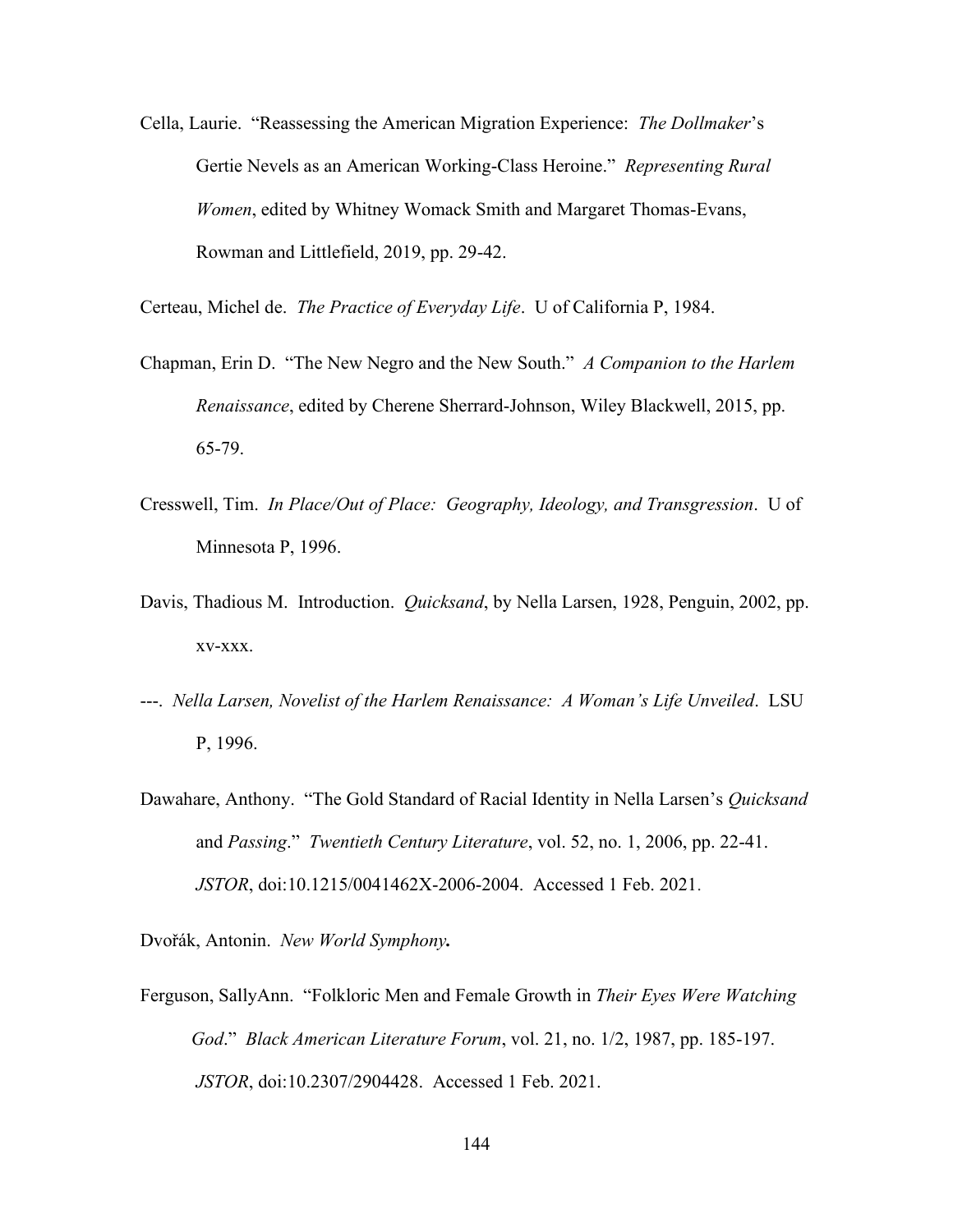Fiedler, Leslie. *The Return of the Vanishing American*. Stein and Day, 1968.

Fiskio, Janet. "Unsettling Ecocriticism: Rethinking Agrarianism, Place, and Citizenship." *American Literature*, vol. 84, no. 2, 2012, pp. 301–25. *JSTOR*, doi:10.1215/00029831-1587359. Accessed 1 Feb. 2021.

"The Florence Nightingale Pledge." *The Truth About Nursing*, www.truthaboutnursing.org/press/pioneers/nightingale\_pledge.html#gsc.tab=0. Accessed 1 Feb. 2021.

Frazier, Tom. "From Here to There and Back Again: Investigation Migratory Patterns in Fiction." *Studies in Popular Culture*, vol. 19, no. 2, 1996, pp. 17-27. *JSTOR*, www.jstor.org/stable/41970266. Accessed 1 Feb. 2021.

Gates, Henry Louis, Jr. *The Signifying Monkey*. Oxford UP, 1988.

- Gregory, James N. *The Southern Diaspora: How the Great Migrations of Black and White Southerners Transformed America*. UNC P, 2005.
- Groover, Kristina K. "'Beholden to no man': Artistry and Community in Harriette Arnow's *The Dollmaker*." *The Kentucky Review*, vol. 13, no. 3, 1997, pp. 49-57, uknowledge.uky.edu/kentucky-review/vol13/iss3/3. Accessed 1 Feb. 2021.
- Hassett, John J. Review of *Under the Feet of Jesus*, by Helena María Viramontes. *Chasqui*, vol 25, no. 2, 1996, pp. 147-148. *JSTOR*, doi.org/10.2307/29741316. Accessed 1 Feb. 2021.

Hurston, Zora Neale. *Their Eyes Were Watching God*. 1937. HarperCollins, 1998.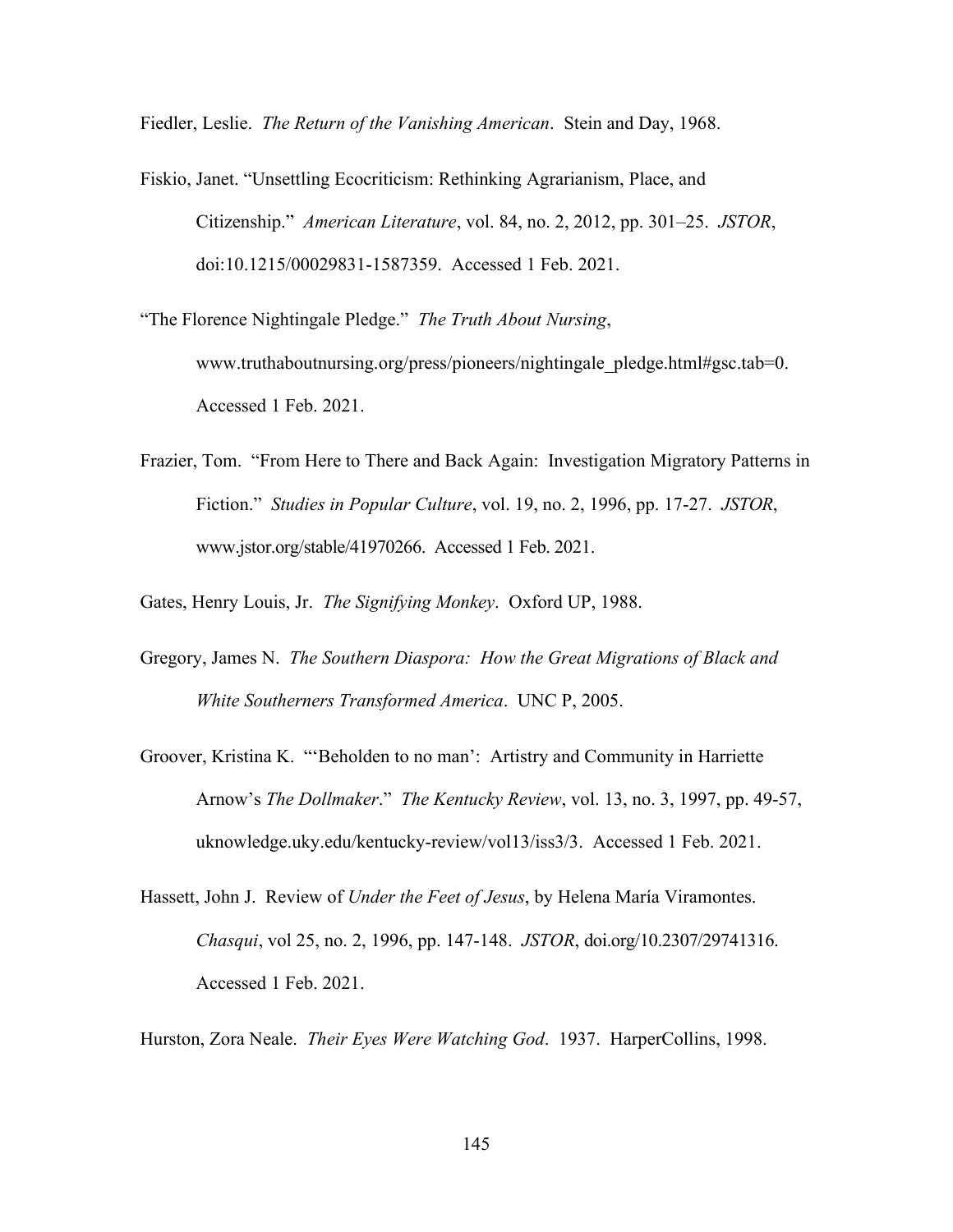- Hyndman, Jennifer. "Solo Feminist Geography: A Lesson in Space." Review of *Feminism and Geography*, written by Gillian Rose. *Antipode*, vol. 27, no.2, 1995, pp. 197-207. *Wiley Online Library*, doi.org/10/1111/j.1467-8330.1995.tb00273.x. Accessed 1 Feb. 2021.
- Johnson, Barbara. "Metaphor, Metonymy and Voice in *Their Eyes Were Watching God*." *Black Literature and Literary Theory*, edited by Henry Louis Gates, Routledge, 1984, pp. 205-219.
- ---. "The Quicksands of the Self: Nella Larsen and Heinz Kohut." *Female Subjects in Black and White: Race, Psychoanalysis, Feminism*, edited by Elizabeth Abel, Barbara Christian, and Helene Moglen, U of California P, 1997, pp. 252-265.

Kingsolver, Barbara. *The Bean Trees*. Harper Collins, 1989.

- Krasne, Betty. "*The Dollmaker*, Film and Novel: Narrative Structure as Personal Mythology." *Journal of Appalachian Studies*, vol. 3, no. 2, 1997, pp. 271-280. *JSTOR*, www.jstor.org/stable/41446287. Accessed 1 Feb. 2021.
- Larsen, Nella. *Quicksand*. 1928. Penguin, 2002.
- Levant, Howard. "The Fully Matured Art: *The Grapes of Wrath*." *The Novels of John Steinbeck: A Critical Study*, U. of Missouri P, 1983, pp. 93-129.
- Lim, Jeehyun. "Reimagining Citizenship through Bilingualism: The Migrant Bilingual Child in Helena María Viramontes'[s] *Under the Feet of Jesus*." *Women's Studies Quarterly*, vol. 38, no. 1/2, 2010, pp. 221–42. *JSTOR*, doi:10.1353/wsq.0.0221. Accessed 1 Feb. 2021.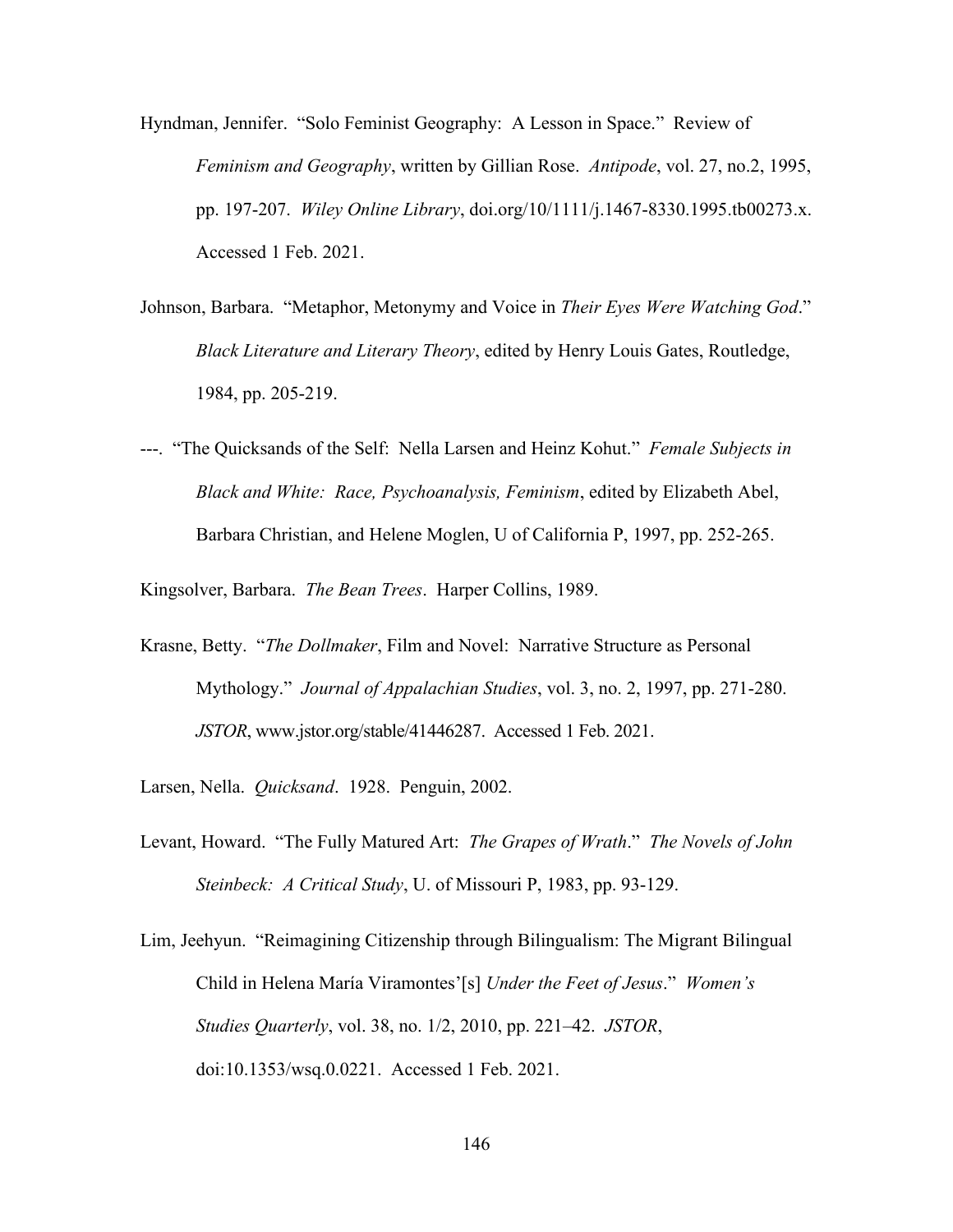- McDowell, Linda. *Gender*, *Identity*, *and Place*: *Understanding Feminist Geographies*. U of Minnesota P, 1999.
- McMahan, Elizabeth. "Harriette Arnow's *The Dollmaker*: A Teacher's Lament." *The English Journal*, vol. 72, no. 5, 1983, pp. 55-58. *JSTOR*, doi:10.2307/817340. Accessed 1 Feb. 2021.
- "Migration/Geographic Mobility Data Products." *U.S. Census Bureau*, www.census.gov/topics/population/migration/data/tables.html. Accessed 1 Feb. 2021.
- Miner, Valerie. "Hopes, Fears and Secrets." Review of *Under the Feet of Jesus*, by Helena María Viramontes. *The Women's Review of Books*, vol. 13, no. 1, 1995, pp. 19-20. *JSTOR*, doi:10.2307/4022211. Accessed 1 Feb. 2021.
- Morey, Ann-Janine. "In Memory of Cassie: Child Death and Religious Vision in American Women's Novels." *Religion and American Culture*, vol. 6, no. 1, 1996, pp. 87-104. *JSTOR*, doi:10.1525/rac.1996.6.1.03a00050. Accessed 1 Feb. 2021.
- Morgan, Stacy. "Migration, Material Culture, and Identity in William Attaway's *Blood on the Forge* and Harriette Arnow's *The Dollmaker*." *College English*, vol. 63, no. 6, 2001, pp. 712-740. *JSTOR*, doi:10.2307/1350099. Accessed 1 Feb. 2021.
- Motley, Warren. "From Patriarchy to Matriarchy: Ma Joad's Role in *The Grapes of Wrath*." *American Literature*, vol. 54, no. 3, 1982, pp. 397-412. *JSTOR*, doi:10.2307/2925851. Accessed 1 Feb. 2021.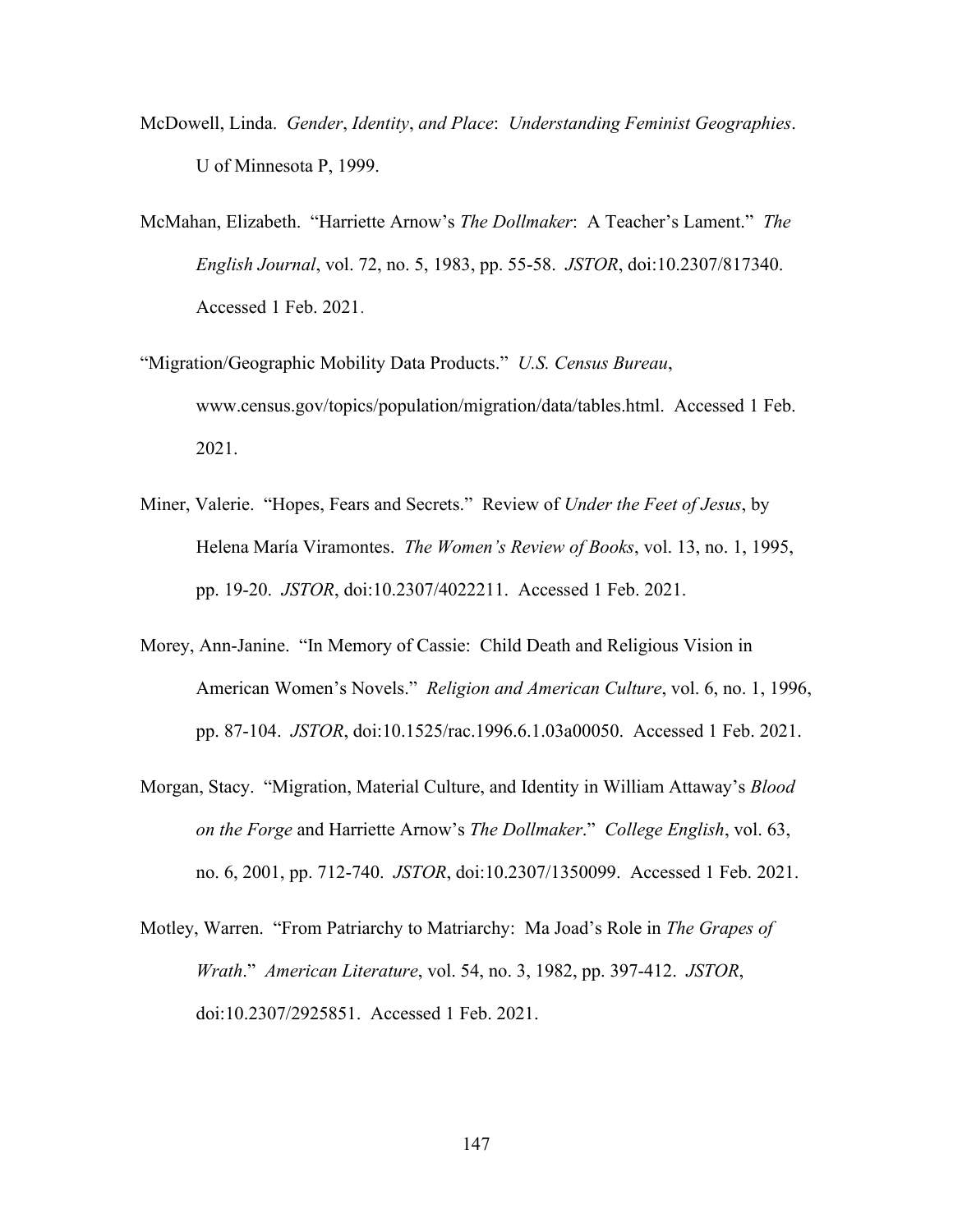- Oates, Joyce Carol. Afterword. *The Dollmaker*, by Harriette Simpson Arnow, 1954, Avon, 1976, pp. 601-608.
- Pattison, Dale. "Sites of Resistance: The Subversive Spaces of *Their Eyes Were Watching God*." *MELUS*, vol. 38, no. 4, 2013, pp. 9-31. *JSTOR*, doi:10.1093/melus/mlt050. Accessed 1 Feb. 2021.
- Peters, Pearlie Mae Fisher. *The Assertive Woman in Zora Neale Hurston's Fiction, Folklore, and Drama.* Garland, 1998.
- Rose, Gillian. *Feminism and Geography: The Limits of Geographical Knowledge*. U. of Minnesota P, 1993.
- Saldívar-Hull, Sonia. *Feminism on the Border: Chicana Gender Politics and Literature*. UC Press, 2000.
- Scheper, Jeanne. "The New Negro *Flâneuse* in Nella Larson's *Quicksand*." *African American Review*, vol. 42, no. 3/4, 2008, pp. 679-695. *JSTOR*, www.jstor.org/stable/40301261. Accessed 1 Feb. 2021.
- Shillinglaw, Susan. *On Reading The Grapes of Wrath*. Penguin, 2014.
- Silvey, Rachel. "Geographies of Gender and Migration: Spatializing Social Difference." *The International Migration Review*, vol. 40, no. 1, 2006, pp. 64-81. *JSTOR*, doi:10.1111/j.1747-7379.2006.00003.x. Accessed 1 Feb. 2021.
- Smith, Andy. "Mutualism and Group Selection in *The Grapes of Wrath*." *The Steinbeck Review*, vol. 7, no. 1, 2010, pp. 35-48. *JSTOR*, www.jstor.org/stable/41583624. Accessed 1 Feb. 2021.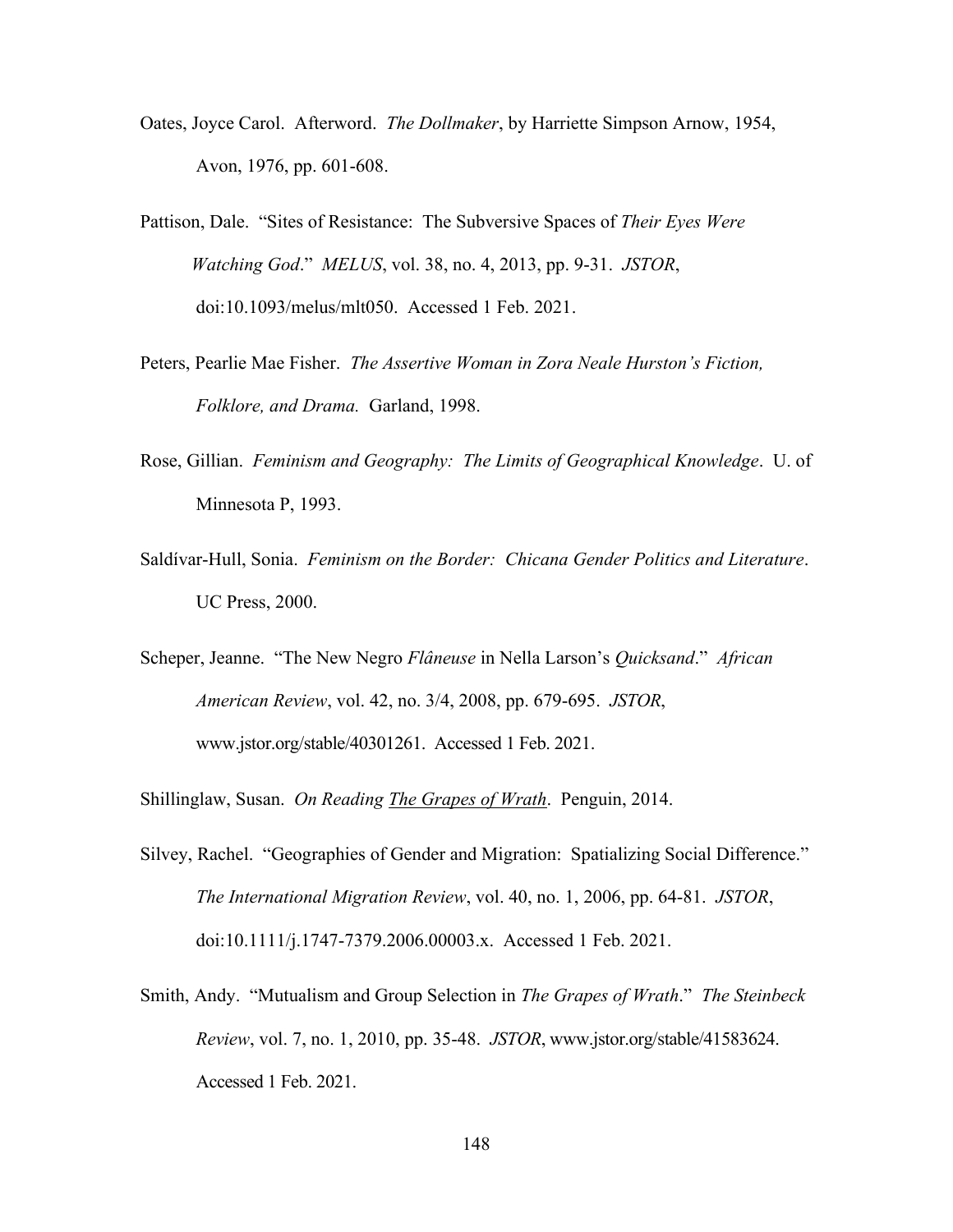- Smith, Sidonie. *Moving Lives: Twentieth-Century Women's Travel Writing*. U of Minnesota P, 2001.
- Steinbeck, John. *The Grapes of Wrath*. 1939. Viking, 2014.
- Tanner, Laura E. "Intimate Geography: The Body, Race, and Space in Larsen's *Quicksand*." *Texas Studies in Literature and Language*, vol. 51, no. 2, 2009, pp. 179-202. *JSTOR*, doi:10.1353/tsl.0.0027. Accessed 1 Feb. 2021.
- Teisch, Jessica B. "From the Dust Bowl to California: The Beautiful Fraud." *The Midwest Quarterly*, vol. 39, no. 2, 1998, pp. 153-172. *EBSCOhost*, search.ebscohost.com/login.aspx?direct=true&db=hus&AN=509695063&site= ehost-live. Accessed 1 Feb. 2021

"Toomer, Jean." *Encyclopedia of the Harlem Renaissance*, 2003.

Viramontes, Helena María. *Under the Feet of Jesus*. Plume, 1996.

- Viramontes, Helena María, and Carmen Flys-Junquera. "Helena María Viramontes: Social and Political Perspectives of a Chicana Writer." *Arizona Journal of Hispanic Cultural Studies*, vol. 5, 2001, pp. 223–238. *JSTOR*, www.jstor.org/stable/20641560. Accessed 1 Feb. 2021.
- Vogel, Shane. "The Sensuous Harlem Renaissance: Sexuality and Queer Culture." *A Companion to the Harlem Renaissance*, edited by Cherene Sherrard-Johnson, Wiley Blackwell, 2015, pp. 267-283.